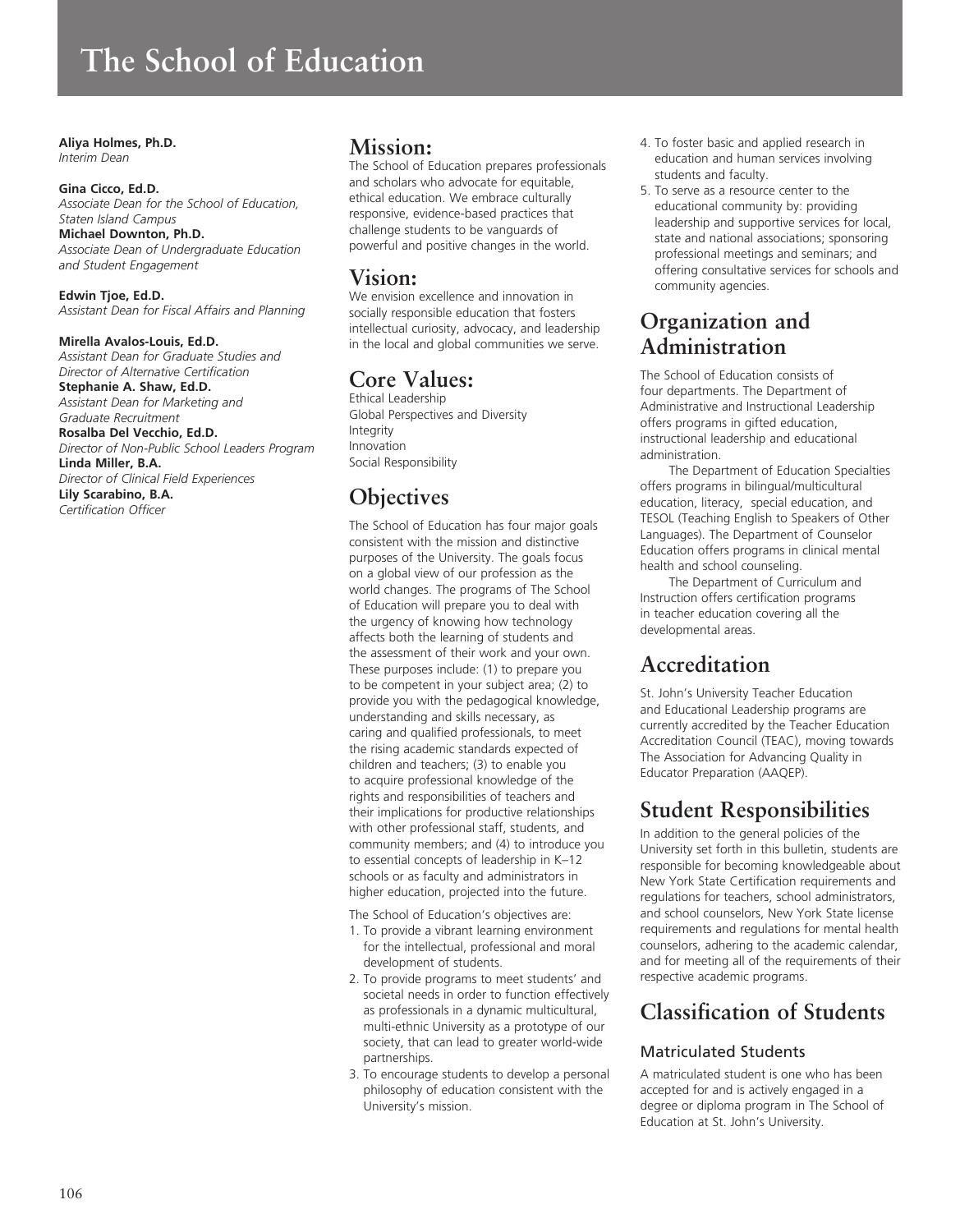## Maintaining Matriculation

### **Master's Degree and Advanced Certificate**

Continuous enrollment from date of matriculation until the degree is awarded is mandatory for students enrolled in degree programs.

Students not enrolled in course work must maintain their active status each semester by enrolling in MAINTAINING MATRICULATION at the scheduled registration period. Those who have not satisfied the continuous enrollment requirement for two or more semesters must: 1) apply for readmission; 2) be readmitted; 3) meet the program requirements in effect at that time; 4) pay appropriate maintaining matriculation fees for two semesters.

See program listings: Master's level (EDU 3925, 5925, 6925, 7925, or 9925) Advanced Certificate (EDU 5935, 6935, or 7935).

## Doctoral Degrees

The School of Education currently offers four doctoral degree programs: the Ed.D. in Educational Administration and Supervision, the Ed.D. in Instructional Leadership; both in the Department of Administrative and Instructional Leadership, the Ph.D. in Literacy in the Department of Education Specialties; and the Ph.D. in Curriculum and Instruction. All programs require a course of study up to 60 credits, and successful completion of a comprehensive examination.

 After successful completion of the comprehensive examination, students must enroll in Doctoral Research, either EDU 5990, EDU 7990, EDU 3292, EDU 3293, EDU 8011 or EDU 8012 until the degree is awarded. Students who have not satisfied the continuous enrollment requirement for two or more semesters must: 1) apply for readmission; 2) be readmitted; 3) meet the program requirements in effect at that time; and 4) pay the appropriate fees for two semesters.

All requirements must be completed within eight years of the date of matriculation. All degree requirements must be completed no later than three years from the successful completion of the comprehensive examination requirement. When there is sufficiently serious reason, students may petition for an extension of one year at a time, not to exceed three additional years.

## Non-Matriculated Students

A non-matriculated student is one who is not actively engaged in a degree or advanced certificate program in the Graduate School of Education at St. John's University. There is no application fee for non-matriculated students and non-matriculated students are not eligible for any sort of financial aid. This may not apply to all programs.

## **Our Campuses**

Students have great flexibility to choose the campus where they will take their courses to complete their degree program. Students may take courses online, at the Queens or Staten Island campuses, or at the Manhattan or Long Island Graduate Center locations. Students may complete an entire degree online as an Online Learning student depending on appropriate program registration (see *Programs of Study* on next page) and course availability.

## **Queens**

The park-like Queens campus is readily accessible by car, bus, subway, or air. Located between JFK and LaGuardia Airports, the campus is just off the Grand Central Parkway, which connects Nassau and Suffolk Counties to Queens, Manhattan and upstate New York.

## Log-on to

## stjohns.edu/campuses/queenscampus/directions

for more details, or contact:

Sandra Altman Associate Director of Graduate Admission-School of Education St. John's University 8000 Utopia Parkway Sullivan Hall, Room 521 Queens, NY 11439 718-990-3125 altmans@stjohns.edu

## Staten Island (SI)

The wooded Staten Island campus is located in the residential Grymes Hill section, overlooking New York Bay. The campus is just off the Staten Island Expressway, and is easily accessible by car, bus, and ferry.

Log-on to stjohns.edu/campuses/ staten-island-campus for more details, or contact:

St. John's University 300 Howard Avenue Staten Island, NY 10301 718-390-4506

# **Online Learning/Online (D)**

Approved by the New York State Education Department, online learning programs are equivalent with on-campus programs. Courses are taught by the same faculty who teach on-campus courses. Classes are small and actively engage students in asynchronous online collaboration with other students and communication with faculty members, so they are not isolated in their studies. They follow the same academic calendar as on-campus courses, and students have access to the vast

electronic resources of the University library, academic and student services including student advising, counseling and career services. St. John's now makes it possible for students to earn their degrees without leaving their home or work. Several of our graduate degrees are available entirely online and designed for busy professionals balancing both work and family, and need the flexibility of non-campus based programs. Log-on to www. stjohns.edu/academics/schools-and-colleges/ online-learning for more details, or contact:

Edwin Tjoe, Ed.D. Assistant Dean for Data Management and E-Learning St. John's University 8000 Utopia Parkway Queens, NY 11439 (718) 990-2440 tjoee@stjohns.edu

# **Additional Locations**

## Long Island Graduate Center (LIGC)

Centrally located in Hauppauge, NY, the Long Island Graduate Center offers quality programs to graduate students.

Anthony Annunziato, Ed.D. Associate Professor Director of the Long Island Graduate Center St. John's University Long Island Graduate Center 120 Commerce Drive Hauppauge, NY 11788 718-990-7781 annunzia@stjohns.edu

## Manhattan (M)

Located in New York City's East Village, the Manhattan site is easily accessible by mass transit. If you are traveling by car, the campus is located near the FDR Drive and the Williamsburg Bridge, making it easy to reach from the city's other boroughs, Long Island, upstate New York, New Jersey, or any of the area's major airports. The site is located on Astor Place between 3rd and 4th Avenue in the Minskoff Equities Office Building. Visit stjohns.edu/campuses/manhattan for more details, or contact:

Steven M. Neier Assistant Dean for Mission, Media and Outreach The School of Education St. John's University 101 Astor Place New York, N.Y. 10003 212-277-5122 gradedmanhattan@stjohns.edu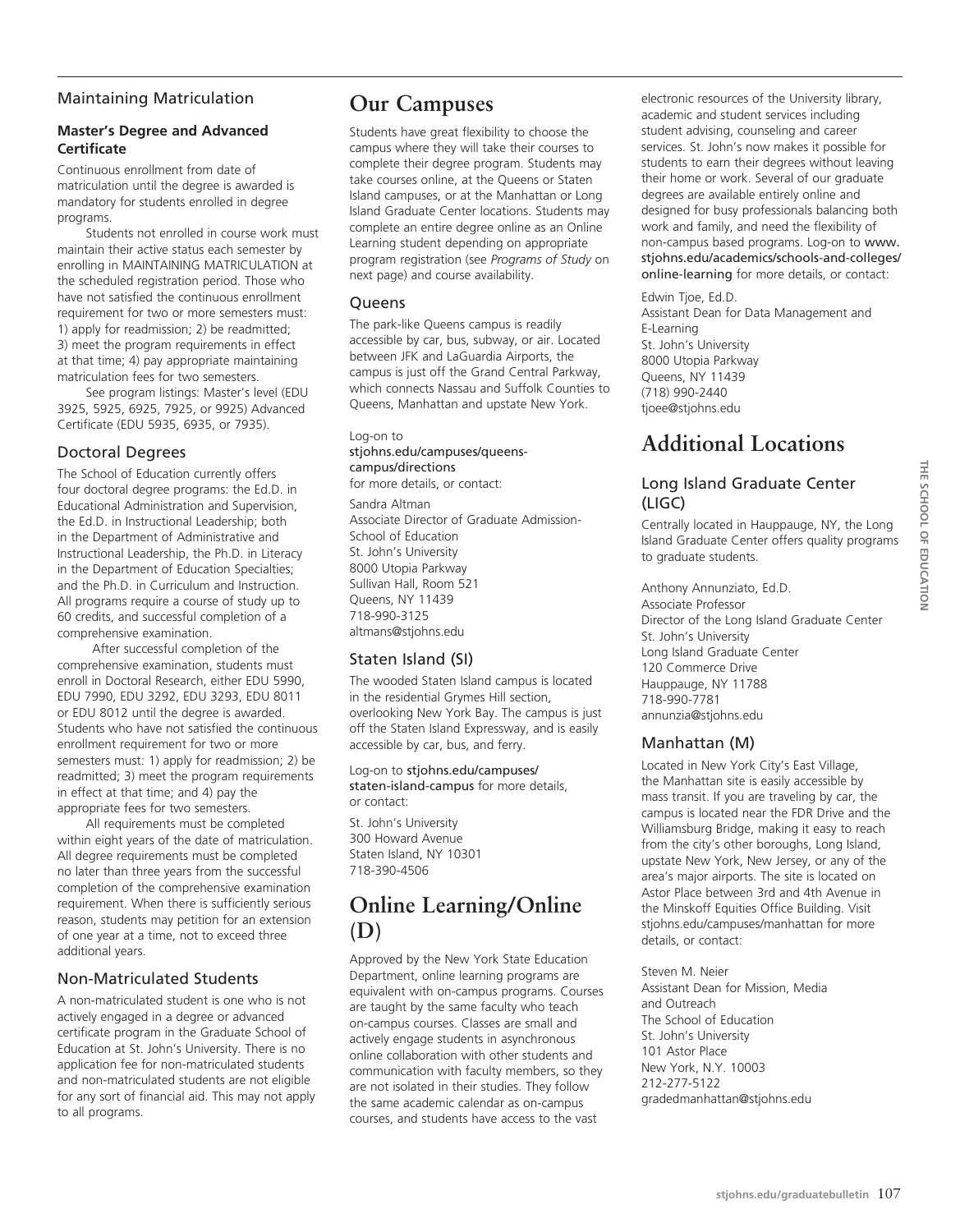## **Education Options**

The School of Education offers many graduate level program options. Students should carefully select a course of study based on their professional teaching aspirations or career goals, in consultation with a faculty advisor.

- Students who enter with initial teaching certification will be eligible for additional certification endorsement(s) upon program completion.
- Students, including those with international credentials, possessing a bachelor's or master's degree in a field outside of teacher education, who wish to obtain initial New York State certification, should pursue a 42– or 48-credit career change master's program.
- Students, including those with international credentials, possessing a bachelor's or master's degree in any field, may choose a *non-certification* program option if their career goals are outside the traditional K-12 classroom or if they do not plan to teach in New York public schools.
- Students are strongly advised to carefully consider the consequences of completing a Master's in Education with a non-certification option. In doing so, they may have to fulfill additional requirements according to NY State regulations to receive future teacher certification endorsement from The School of Education. St. John's reserves the right to evaluate and support such applications.

# **Programs of Study**

Graduate programs are registered with New York State Department of Education to be offered on the Queens and Staten Island campuses, as well as via Online Learning. Additionally, selected courses leading to many of our degree programs, but not entire degrees, are offered at our Hauppauge and Manhattan locations. Students interested in taking courses offered at any of these locations are advised that at least one course in their program must be taken on the Queens campus in compliance with New York State regulations.

*The location at which a particular program is offered is indicated as follows: Queens , Staten Island (SI), Online Learning (D), Long Island Graduate Center (LIGC), Manhattan (M).*

## Master's Degree Programs (M.S.Ed.)

- Adolescence Education Career Change (Q, SI) Adolescence Education Career Change Non Cert (Q, SI) Adolescence Education Field Change (Q)
- Adolescence Education, Biology 7-12 (Q) Adolescence Education, English 7-12 (Q) Adolescence Education, Math 7-12 (Q) Adolescence Education, Social Studies 7-12 (Q)

Adolescence Education, Spanish 7-12 (Q)

Adolescence Education and Teaching Students with Disabilities 7-12 Generalist with Subject Extensions Career Change (Q, SI)

- Alt. Cert (Trans B) Adolescent Education Residency (Q, M)
- Alt. Cert (Trans B) Adolescent Education Residency, Teaching Students with Disabilities 7–12 Generalist (Q, M)
- Alt. Cert. (Trans B) Adolescent Education and TESOL (Q, M)
- Alt. Cert. (Trans B) Childhood & Childhood Special Education (Q, M)
- Alt. Cert. (Trans B) English 7–12 (Q, M)
- Alt. Cert. (Trans B) Math 7–12 (Q, M)
- Alt. Cert (Trans B) Teaching Students with Disabilities 7–12 Generalist (Q, M)
- Childhood Education 1-6 (Q, SI)
- Childhood Education 1-6, Career Change (Q, SI, LIGC)
- Childhood Education 1-6, Career Change Non Cert (Q, SI, LIGC)
- Childhood Education, 1-6, Field Change (Q, SI)
- Childhood Education 1-6 and Childhood Special Education 1-6 (Internship) (Q, SI, LIGC)
- Childhood Education 1-6 and Childhood Special Education 1-6 (Internship) Non Cert (Q, SI, LIGC)
- Childhood Education 1–6 and T.E.S.O.L., PK–12 Career Change (Q, LIGC)
- Childhood Education 1–6 and T.E.S.O.L., PK–12 Career Change Non Cert (Q, LIGC) Clinical Mental Health Counseling (Q)
- Early Childhood B-2, Career Change (Q, M)
- Early Childhood B-2, Career Change Non Cert (Q, M)
- Early Childhood Field Change (Q, M)
- Early Childhood Education B-2 And Teaching Students with Disabilities (B-2): Field Change (Q)
- Early Childhood Education B-2 And Teaching Students with Disabilities B-2 (Q)
- Literacy 5-12 (Q, SI, LIGC)
- Literacy B-6 (Q, SI, LIGC)
- School Building Leadership (Q, D, LIGC)
- School Counseling (Q, SI)
- School Counseling with a Bilingual Extension  $(O)$
- Teaching Children with Disabilities: Childhood (Q, D, LIGC)
- Teaching Literacy 5-12 and TESOL PK-12 (Q, SI, LIGC)
- Teaching Children with Disabilities, Early Childhood ( B-2) (Q)
- Teaching Literacy 5-12 and Teaching Students with Disabilities Generalist 7-12 with SWD program extensions (Q, S, LIGC)
- Teaching Literacy B-6 and Teaching Children with Disabilities (Q, SI, LIGC)
- Teaching Literacy B-6 and TESOL PK-12 (Q, SI, LIGC)
- Teaching Literacy B-12 (Q, SI, LIGC)
- Teaching Students with Disabilities 7-12 Generalist with Students with Disabilities Subject Extensions (Q, SI, LIGC)

Teaching English to Speakers of Other Languages (TESOL) PK-12 (Q, D, LIGC)

## Advanced Certificate and Extension Programs

Bilingual Extension (Q, D, LIGC) Bilingual Education – CR-ITI (Q,D) Bilingual Education-Pupil Personnel Services: ITI (Q) Bilingual Special Education: ITI (Q, D) Clinical Mental Health Counseling (Q) Gifted Education (Q, D) Instructional Leadership (Q) Literacy Leadership Coach (Q, SI, LIGC) Middle School Education 5-6 Extension (Q, SI) Middle School Education 7-9 Extension  $(O, SI)$ School Building Leadership (Q, D, LIGC) School Building Leadership/School District Leadership (Q, D, LIGC) School Counseling (Q) School District Leadership (Q, D, LIGC) Teaching Children with Disabilities in Childhood (Q, LIGC) Teaching Literacy B-6 (Q, SI, LIGC) Teaching Literacy Grades 5-12 (Q, SI, LIGC) Teaching English to Speakers of other languages (TESOL) PK-12 (Q, D, LIGC) Teaching Students with Disabilities 7-12 Generalist Subject Area Extensions (Q, SI) Teacher Institute in ESL – CR-ITI (Q) TESOL Special Education: ITI (Q, D, LIGC) TESOL: ITI (Q, D, LIGC) Check the School of Education website for new program offerings.

## Doctoral Degree Programs Ed.D., and Ph.D.

Educational Administration and Supervision (Ed.D.) (Q, LIGC) Instructional Leadership (Ed.D.) (Q) (LIC) Literacy (Ph.D.) (Q) Curriculum & Instruction: Four strands of study (Ph.D) (Q)

# **Academic Information**

## Admission Requirements

Applicants seeking admission to graduate degree programs should consult specific program descriptions for admission requirements.

All students interested in applying for a program at any location should apply online at stjohns.edu/admission/graduate/apply

All candidates seeking admission to graduate-level programs that lead to certification in teacher education preparation and educational leadership are now required to submit results from a standardized graduate admissions exam. A standardized graduate admissions exam is not required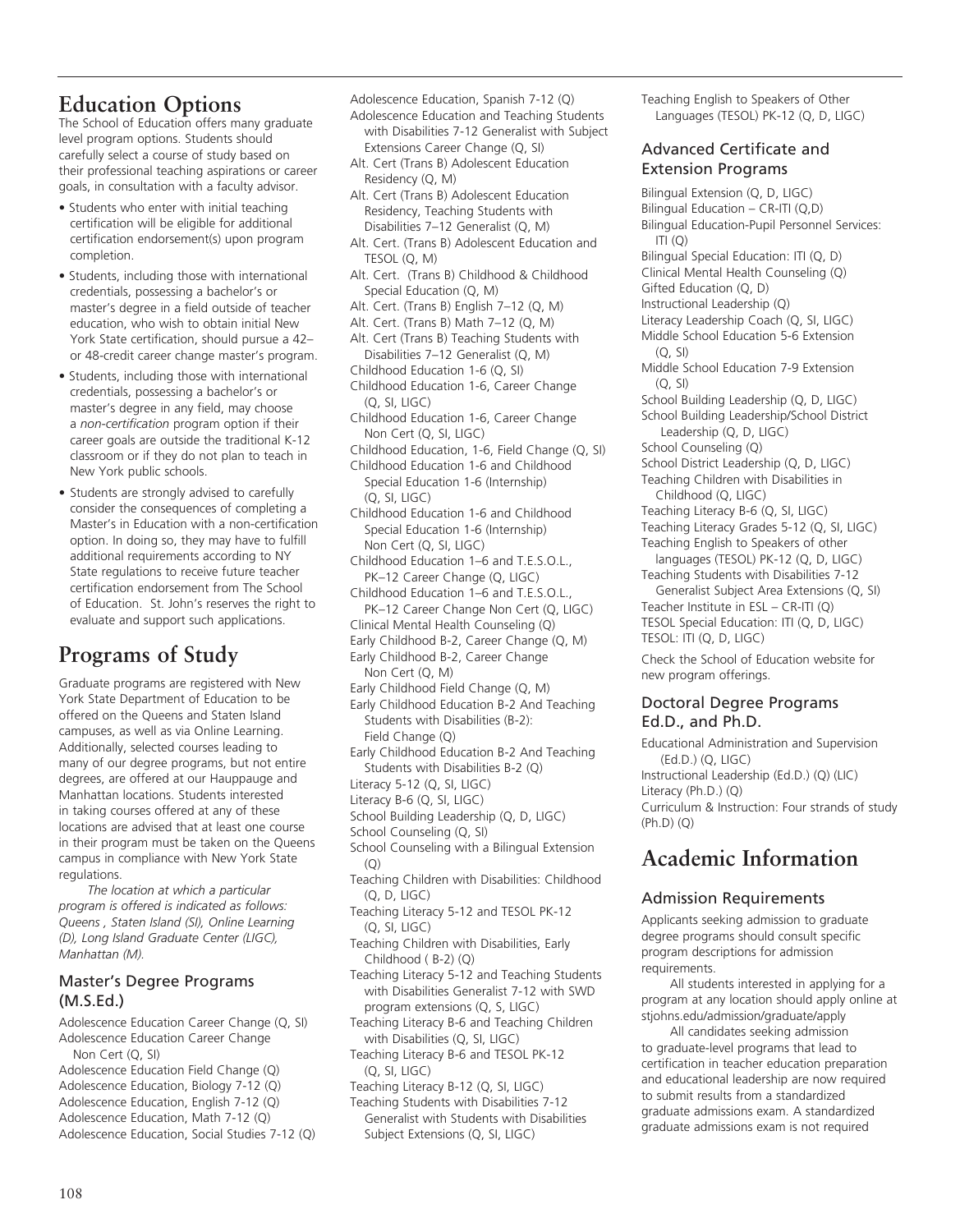for Advanced Certification Programs in The Department of Administrative and Instructional Leadership. This is in compliance with New York State Education law, effective for students commencing studies July 2016. For admission test required, refer to specific program information pages.

Deadlines for applications for all educational programs: Fall—August 17; Summer—May 15; Spring—January 5. Deadlines for applications for all Counseling programs: Fall—March 1 and Spring—October 1.

Ed.D. doctoral applications, together with supporting credentials, must be filed by July 15 for the subsequent year. The Ph.D.s in Literacy and in Curriculum & Instruction admit students on an ongoing basis.

#### General Program Requirements

Students enrolled in classes which carry three semester credits but which meet only two hours per week are required to submit a research paper or some equivalent research project before credit may be given.

#### **Requirements for the Master's Degree**

- 1. Minimum of 33 or more semester hours in appropriate graduate course work as noted in each program description. This course work is planned under the direction of an assigned advisor. The number of transfer credits varies by program.
- 2. A minimum of a  $"B"$  (3.0) in all course work.
- 3. Residency requirements are set according to the requirements of each individual Master's program.
- 4. Continuous enrollment and completion of all requirements within a five-year period.
- 5. For information on advanced and/or transfer credit, please consult the "Academic Information" section.
- 6. Passing a thesis, comprehensive exam, portfolio, or national exam is required as per each designated program.

#### **Requirements for the Advanced Certificate**

- 1. The number of required credits beyond an appropriate master's degree is specific to each program. This course work is planned under the direction of an assigned advisor. The number of transfer credits varies by program.
- 2. A minimum of a "B" (3.0) average in all course work.
- 3. Residency requirements are set according to the requirements of each individual Advanced Certificate program.
- 4. Continuous enrollment and completion of all requirements within a five-year period.
- 5. For information on advanced and/or transfer credit, please consult the "Academic Information" section.

6. For the Bilingual Extension, a Bachelor's degree and initial teacher certification are required. Please note: No federal aid is available for certificates of fewer than 15 credits.

#### **Requirements for the Doctoral Degrees**

#### **Ed.D. Department of Administrative and Instructional Leadership**

Programs of study for this degree require coursework distributed among areas of specialization related fields and research. The programs require the successful completion of a comprehensive examination. The degree requirements also include the preparation and submission of an acceptable professional problem-oriented doctoral dissertation and its oral defense. The residency requirement can be met through various approaches, approved by the advisor and Department Chair. The Ed.D. requires:

- 1. A minimum of 60 semester hours beyond the Master's degree in approved graduate course work planned under the direction of an assigned advisor. Fulfillment of a full-time residency requirement as specified in the Academic Regulations of the University and the completion of a minimum of 45 degree credits at St. John's University.
- 2. A minimum of a "B" (3.0) average in every course. Students who earn a B- or below are required to retake the course for credit. Students earning more than two course grades of B- or below may be subject to dismissal form the program
- 3. Successful completion of a comprehensive written examination. Normally, this examination may not be taken earlier than the last semester of course work and must be taken within one year of the completion of all course work. In case of failure, one re-examination may be permitted upon the recommendation of the Department Chair and approval of the Dean.
- 4. Passage to Candidacy: A doctoral student acquires the status of "candidate" after he/ she has successfully completed all course work, has taken and passed the doctoral comprehensive examination and has received approval of a dissertation proposal by the Dissertation Committee and the Dean.
- 5. Continuous enrollment and completion of all requirements within eight years. All degree requirements must also be completed no later than three years after the successful completion of the comprehensive examination.
- 6. Continued enrollment for a student who has passed the doctoral comprehensive examination and completed all coursework requires mandatory three credits of Doctoral research each semester (EDU 5990 or EDU 7990) until the degree is awarded.

7. A dissertation, approved by the Doctoral Committee and Dean of the School of Education, presenting evidence of a substantial contribution to existing knowledge as a result of personal research and its oral defense.

#### **Ph.D. in Literacy in the Department of Education Specialties**

The program is grounded in the study of theory, of the nature of at-risk and diverse populations, and of sophisticated research methodologies. The study of theory will encompass various and diverse models of literacy acquisition and the nature and complexity of the essential components of literacy (i.e., phonemic awareness, phonics, comprehension, fluency, vocabulary, and writing process interactions with differing populations). The study of at-risk and diverse populations will occur throughout doctoral level coursework. Within the research course offerings, candidates study design and method within both qualitative and quantitative research.

The degree requires successful completion of the Comprehensive Examination. The residency requirement may be fulfilled in a variety of ways by consulting with an academic advisor. The degree requirements also include the preparation and submission of an acceptable research-based doctoral dissertation and its oral defense.

1. The curriculum is offered in two tracks. One track serves those candidates who have completed a master's level program in literacy (or reading) or who have earned State literacy certification through other degree programs. This track requires a minimum of 42 semester hours of doctorallevel course work completed at St. John's University (approximately 75 graduate credits in the cognate/professional and doctoral domains beyond the baccalaureate). Continuous enrollment must be maintained and enrollment in a minimum of three semester hours of dissertation credits is required after the Dissertation Seminar (EDU 3292 and EDU 3293) until the study is completed and presented. Track two serves those candidates who have completed a master's level program in another educational field, seek certification, and lack the prerequisite literacy foundational knowledge as stipulated in the standards of the International Literacy Association. These students complete a minimum of 42 semester hours of doctoral course work (approximately 75 graduate credits in the cognate/professional and doctoral domains beyond the baccalaureate). Up to 24 credits in literacy foundations may be required depending on faculty review of transcripts (the option for New York state certification may be considered).

THE SCHOOL OF EDUCATION **school of Education**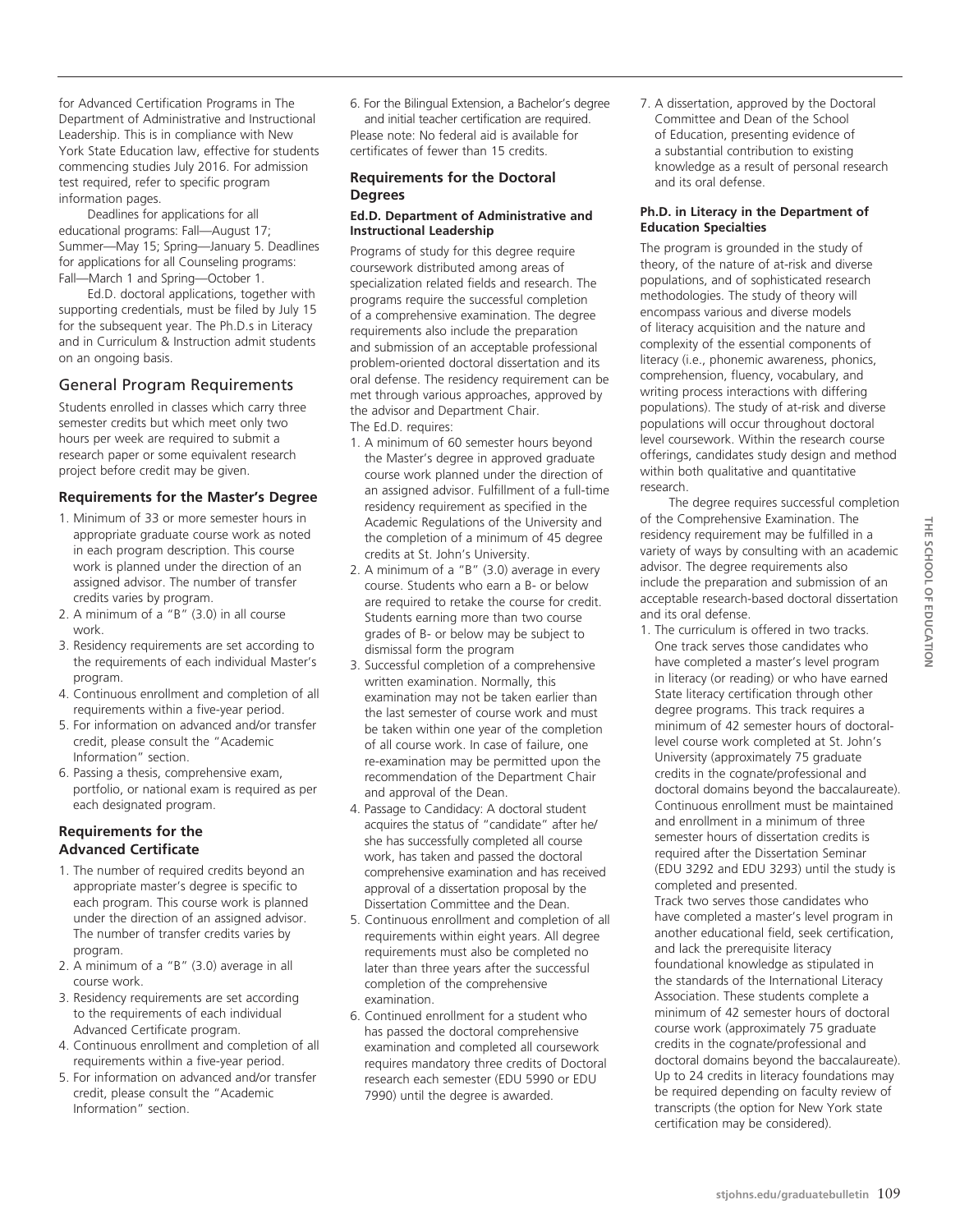- 2. A minimum of a "B" (3.0) average is required in all coursework to maintain academic status. Students who earn a B- or below are required to retake the course for credit. Students earning more than two course grades of 8 or below may be subject to dismissal form the program.
- 3. Passage of Candidacy. A doctoral student requires a status of Candidate after he/she has successfully completed all coursework, and has received the approval of the dissertation proposal by the faculty committee, the IRB and the Dean. Each student is paired with a mentor who will serve as the student's advisor through the dissertation process. The student and his/ her mentor request the appointment of a dissertation research committee. This committee, composed of the mentor and from two to five committee members, will have primary responsibility to guide the student in the preparation of the dissertation.
- 4. All degree requirements must also be completed no later than three years after the Dissertation Seminar.
- 5. Enrollment in Dissertation Seminar (EDU 3292/3293) is mandatory until the degree is awarded. Students must register for three credits for each semester until graduation.
- 6. An approved dissertation offering a substantial contribution to the professional literature and to existing knowledge is accomplished as a result of the student's personal research.
- 7. A successful oral defense of the dissertation generally results in its approval by the faculty. At this point final corrections are made and the dissertation is prepared for printing. The student files application for graduation.

## Ph.D. in Curriculum & Instruction

- 1. The Ph.D. in Curriculum and Instruction is a 45-credit post-Master's degree program comprised of four strands: Teaching, Learning, and Knowing; Early Childhood; Global Education; and STEM Education. Students will select one or more of the four strands and contemplate, investigate, and refine understandings of educational practice, theory, and policy.
- 2. The successful candidate will have satisfactorily completed all coursework; a qualifying examination; a dissertation research proposal; a research-based doctoral dissertation, and an oral defense.
- 3. The coursework includes 39 credits (13 Curriculum and Instruction courses) prior to the dissertation: Thirteen (13) are Curriculum and Instruction courses (36 credits). Four courses (8000, 8001, 8002, and 8010) have a two-semester requirement (i.e., 1.5 credits for each semester; 3 credits for each academic year). Students are expected to take each of these year-long courses without interruption.
- 4. The Qualifying Exam requires doctoral students to complete a comprehensive review and synthesis of literature, methods, and theories related to their coursework and developing research interests. Students identify foundational studies, methods, and theories and distinguish how their proposed research will contribute to the field, a process that should inform the development of the Dissertation Proposal.
- 5. Enrollment in Dissertation Proposal Seminar (EDU 8010) is mandatory and completed prior to the Dissertation Proposal Defense
- 6. A Dissertation Proposal is developed in conjunction with a candidate's faculty mentor and with his/her Dissertation Committee. The dissertation topic should be congruent with and built upon the candidate's work in the field, scholarly interests, strands of study, and experiences. Additionally, the topic should demonstrate a commitment to scholarship that is responsive to critical issues related to teaching and learning and offer a substantive contribution to the field.
- 7. A successful oral defense of the Dissertation Proposal is required prior to the enrollment in EDU 8011 and 8012 and commencement of the dissertation.
- 8. The Dissertation Defense occurs when all of the committee members have reviewed the dissertation and agreed that the dissertation is ready for examination. The dissertation chair will authorize the student to schedule the Dissertation Defense Examination.
- 9. Following the approval of the Dissertation Committee after successful oral defense, and after successful completion of revisions, the dissertation is prepared for printing. The student may then file for graduation.
- 10. All requirements must be completed within eight years from the date of matriculation. All degree requirements also must be completed no later than three years after the successful completion of the Qualifying Examination. A minimum grade of a B (GPA = 3.0) is required in every course to maintain academic status.

## Advisement and Statement of Degree Requirements

When an applicant has been accepted into a degree or diploma program, he/she is assigned an advisor. The student's letter of acceptance will specify the advisor's name. As soon as possible after receiving the letter of acceptance but no later than the end of the first semester of course work, the student must meet with his/her advisor and secure an approved program of study which meets the needs and interests of the student and satisfies the degree or diploma requirements of The School of Education and the State of New York.

## Academic Standing

A student is in good academic standing if he or she is enrolled as a matriculated student in a program of study leading to a degree, diploma, or certificate and is making satisfactory progress toward the completion of the program of study.

There is a probationary status for all students who enroll with a cumulative average less than 3.0 but who in the judgment of the Dean are considered capable of making acceptable progress toward a 3.0 cumulative grade point average and are permitted to continue on a matriculated basis. Probationary students must achieve a B or better in the first 12 credits earned in order to continue in the program.

Students are not eligible to graduate unless they have earned a 3.0 GPA.

## Academic Dismissal

All students who earn less than a cumulative 3.0 grade point average (GPA) in a semester will automatically be placed on academic probation. Probationary students must obtain a 3.0 GPA or higher within the next semester in order to continue in the program. Students may be academically dismissed from a program if they fail to maintain a 3.0 GPA or higher during their probationary period.

## Attendance Policy

Regular and prompt attendance is expected of all students.

Absence from class does not excuse a student from work missed. Students are, therefore, responsible for all announced tests and for submitting all assignments at the proper times.

Students should refer to course syllabi for specific attendance policies.

## Full-Time Study

Full-time study shall mean enrollment for at least 9 credits (or the equivalent) each semester (cf. Admissions: Full-Time Study). In The School of Education, independent or individualized study, practice teaching, graduate assistantships or fellowships, dissertation research and language proficiency courses may all be considered as contributing appropriately toward full-time study on a credit hour equivalent basis, if required or approved by the Dean in a plan developed in conjunction with the advisor and prefiled by each student. Independent or individualized study may include such items as participation in internships, research projects, writing journal articles or other scholarly activities undertaken with the approval of the Chair and Dean, under the supervision of a member of the faculty.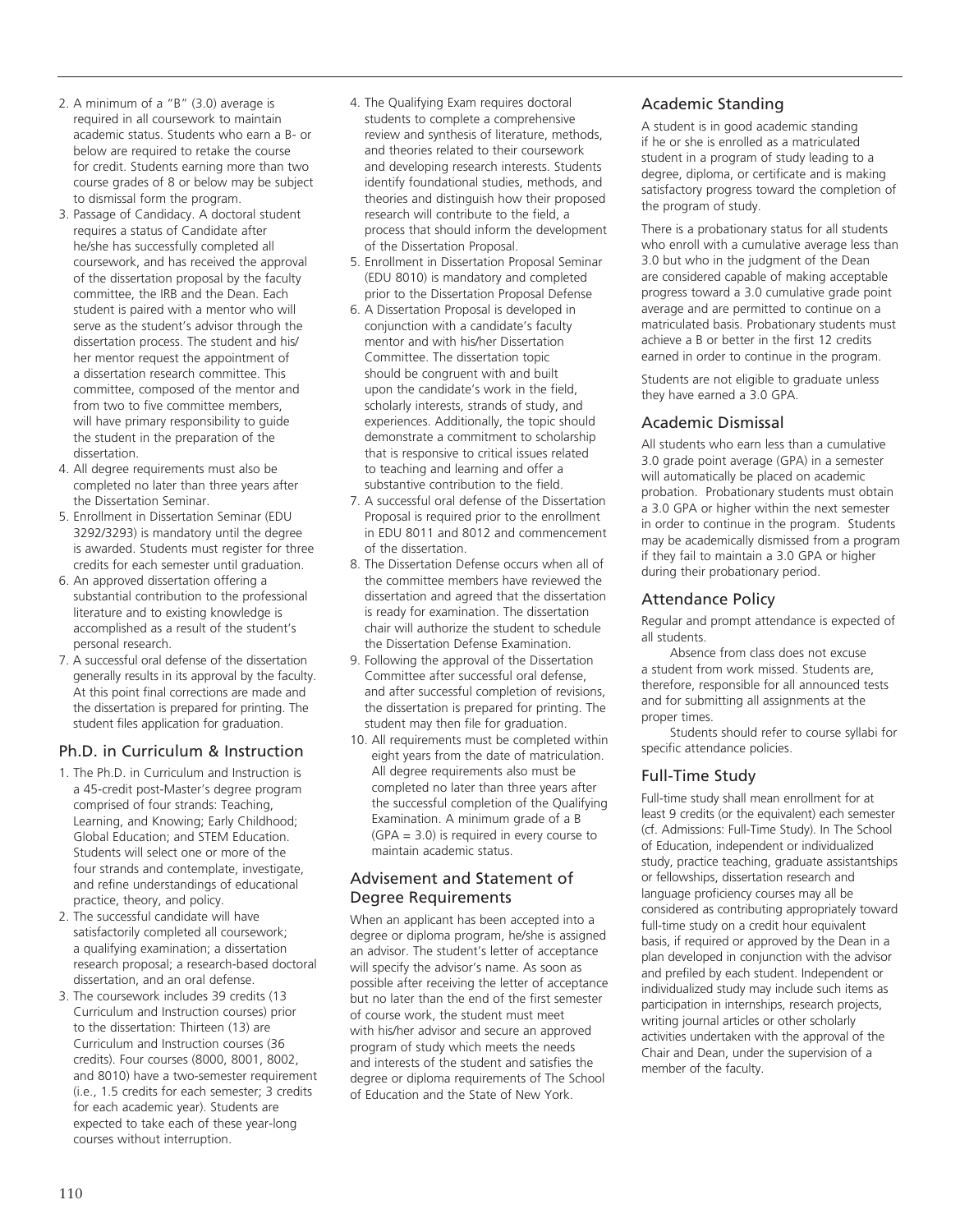## Residence

Each student pursuing the Master's Degree or Advanced Certificate must complete 18 semester hours in a two-year period.

 Each student pursuing the Doctor of Education degree must satisfy a residency requirement. The residency requirement can be met through various approaches, approved by the advisor and Department Chair.

The residence requirement for the doctoral degree insures that students become immersed in the scholarly activity of their area of specialization. This immersion plays a vital role in the development of students as scholars, and although important in relation to the courses required for the degree, it is also quite distinct from them. Since degree course credit requirements are always expressed in terms of minimums, a student may at times, in order to fulfill the residence requirement, find it necessary to enroll in course work beyond the minimum listed for the degree.

## Comprehensive Examination Requirements

All Master's programs, and some Doctoral programs, have a culminating or capstone assessment. Please refer to individual program requirements on the following pages.

## **New York State Certification and Licensure of Teachers, Administrators, School Counselors, and Clinical Mental Health Counselors**

The School of Education offers professional preparation programs that meet the requirements for institutional endorsement for New York State certification in teaching, counseling and administration. Students are expected to assume responsibility for ascertaining their eligibility for certification and/ or licensure, and are urged to confer with their advisors early in their programs to ascertain their status, since completion of the degree or diploma does not mean automatic fulfillment of New York State certification and New York City licensure requirements. Students who complete all program requirements must apply online at the TEACH website at highered. nysed.gov/tcert/teach/ . In addition, students must request institutional endorsement at the end of their program.

For all students graduating after January 2014, the New York State Education Department will require passing scores on the Educating All Students Test (replacing the ATS-W), a Teacher Performance Assessment Portfolio (ed TPA), and a redesigned Content Specialty Test.

The Clinical Mental Health Counseling master's degree is a license-qualifying program in New York State. New York State currently requires two separate certifications for educational administrators. School Building Leader Certification (SBL) replaces what was formerly called SAS certification. The School District Leader Certification (SDL) replaces the certification formerly called SDA. Both certifications require a separate New York State Certification Examination and a passing score on the EAS exam. Each exam requires a fee paid to New York State and attainment of passing scores. The New York State regulations are in transition. Please see the New York State Department of Education website for the most up-to-date SBL and SDL certification requirements.

New York State Certification requirements for teaching, counseling and administration mandate that applicants furnish evidence that they have completed the New York State approved modules on the identification and reporting of child abuse and maltreatment, violence prevention, DASA (Dignity for All Students Act), School Safety, and autism (Special Education students only).

# **Instructional Materials Center**

The Instructional Materials Center (IMC) is a unique part of the University libraries that supports and enriches the programs of The School of Education. The IMC collects and disseminates specialized information for the students with the nationwide assemblage of curriculum guides, textbooks and accompanying materials, audio-visual teaching aids and hardware, three-dimensional learning tools, publisher and distributor catalogues, educational and psychological tests, computers and software.

The existence of the IMC should enable pre-service and in-service teachers to examine the latest curriculum materials available in order to develop competency and familiarity. It is located on the fourth floor of the Queens main library.

Note: The School of Education reserves the right to make adjustments on a case-bycase basis.

# **Department of Administrative and Instructional Leadership**

The Department of Administrative and Instructional Leadership offers programs in Administration and Supervision, as well as Instructional Leadership.

Programs of study offered in Administration include the School Building Leader (SBL) Master's Degree, the School Building Leader (SBL) Advanced Certificate, the School District Leader (SDL) Advanced Certificate, the Dual (SBL/SDL) Advanced Certificate, and the Doctoral Degree (Ed.D.) in Administration and Supervision. Instructional Leadership Programs include an Advanced Certificate in Instructional Leadership and a Doctoral Degree (Ed.D.) in Instructional Leadership.

The programs in SBL and SDL are certified by New York State and nationally accredited.

The SBL Master's degree and Advanced Certificates are offered through Online Learning as well as in the traditional classroom setting.

 The Department offers a 12-credit Advanced Certificate in Gifted/Talented Education. These courses assist teachers in securing the NYS DOE extension in the teaching of the gifted. These courses are offered through Online Learning as well as in the traditional classroom setting. This extension to the teaching license can be secured with 12 credits in gifted education courses and a passing score on the Content Specialty Test (CST).

## Administrative and Supervision Programs (M.S., A.C., Ed.D.)

## **Objectives**

Programs offered lead to the Master of Science in Education degree, the Advanced Certificate and the Doctor of Education degree. The School Building Leader Master of Science program is designed to prepare students for New York State Certification as a School Building Leader (SBL). The School District Leader Advanced Certificate program is designed to prepare students for New York State Certification as a School District Leader (SDL). New York State has mandated exams for these certifications. Each student seeking SBL and/or SDL certification must take and pass the appropriate State exams in order to receive certification. Please check the New York State Department of Education website for the most up-to-date information on certification.

## Admission Requirements for Educational Administration and Supervision

## **School Building Leader Master of Science Program**

The School Building Leader Master of Science Degree consists of 21-graduate credit core in School Administration, an intensive 3-credit Internship, a 1-credit exam prep Capstone course and an additional 9 graduate credits in School Administration or related field for a total of 34 graduate credits. Important note: The New York State Department of Education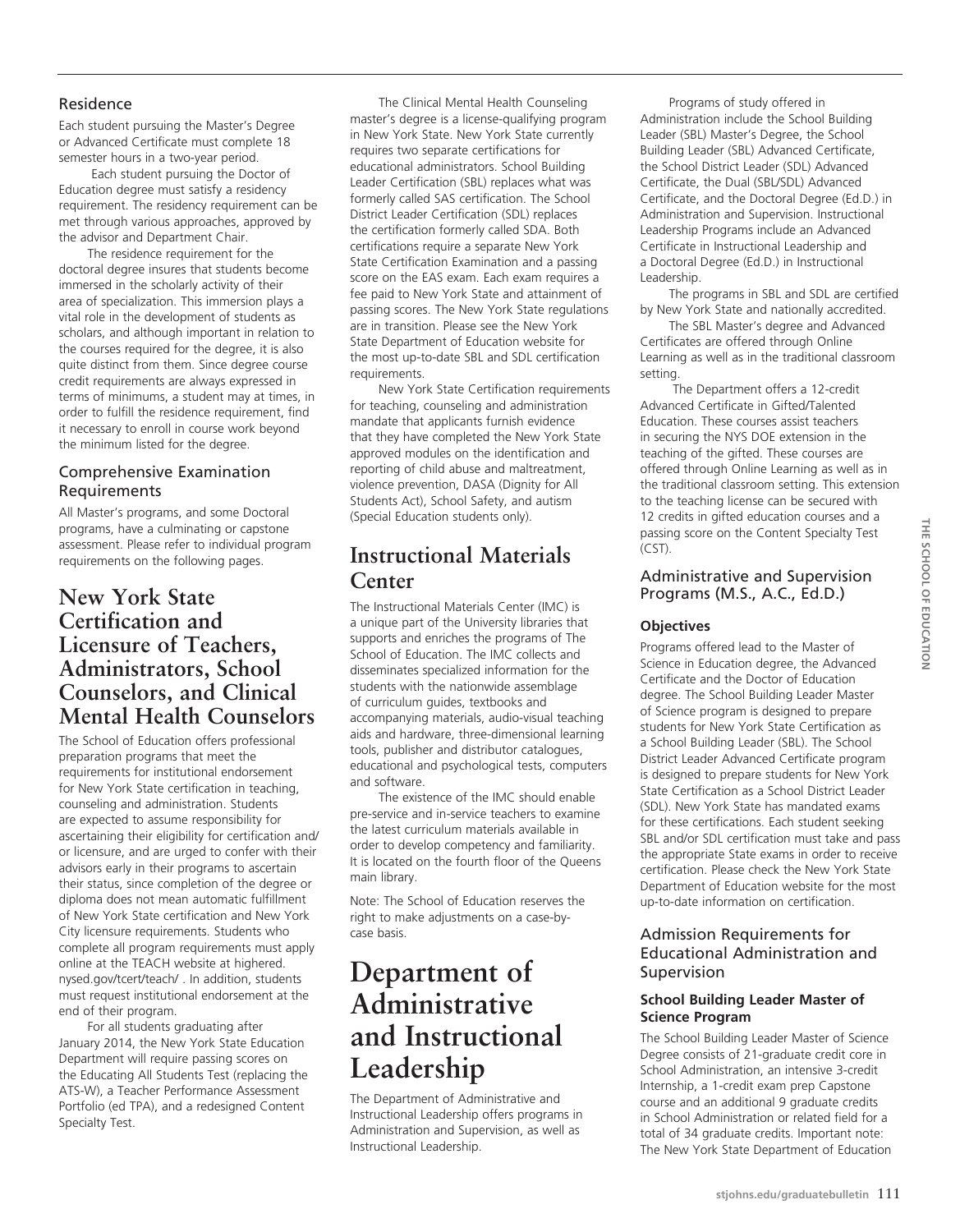requires students to have THREE years of teaching and/or pupil personnel services experience in order to be eligible for School Building Leadership certification.

Entry requirements include:

- 1. A baccalaureate degree from an accredited college or university.
- 2. 3.0 GPA in the general average and in the major field.
- 3. Submission of satisfactory test scores on the GRE.
- 4. A minimum of three years of successful teaching experience and/or pupil personnel services.
- 5. New York State Permanent/Professional Teaching Certification is required if the student intends to complete the program for SBL certification.

#### **Option: Certification as a school building Leader and Professional Certification as a Teacher.**

The student is required to complete a 21– graduate credit core in School Administration, an Intensive 3–credit Internship, a 1–credit exam prep and an additional 9 credits in graduate education courses in the content core of the initial certificate or in a related content area or in pedagogy courses as prescribed by New York State for a total of 34 graduate credits.

#### **School Building Leader Advanced Certificate Program**

Individuals holding a Master's Degree in Education and initial teaching certification are eligible for the 22-credit SBL Advanced Certificate. The program consists of an 18-credit core in School Administration, an intensive 3-credit Internship, and a 1-credit exam prep Capstone course.

Entry requirements include:

- 1. A baccalaureate degree from an accredited college or university.
- 2. 3.0 GPA in the general average and in the major field.
- 3. A minimum of three years of successful teaching experience and/or pupil personnel services.
- 4. New York State Permanent/Professional Teaching Certification.
- 5. A master's degree with a minimum 3.0 GPA from an accredited institution.

#### **School District Leader Advanced Certificate Program**

The Advanced Certificate in School District Leadership is a 31-credit program, including 27 credits of course work, an intensive 3-credit internship at the District Level, and a 1-credit exam preparation Capstone course. Important note: The New York State Department of Education requires a students to have THREE years of teaching, pupil personnel services and/ or school building leadership experience order to be eligible for School District Leadership.

Entry requirements include:

- 1. A baccalaureate degree from an accredited college or university.
- 2. 3.0 GPA in the general average and in the major field.
- 3. A minimum of three years of successful teaching experience, pupil personnel services and/or school building leadership
- 4. New York State Provisional or Initial Teaching Certification or certification in pupil personnel services.
- 5. A master's degree with a minimum 3.0 GPA from an accredited institution.

Thirty credits earned in the A.C. Program at St. John's University may be applied toward their Ed.D. Program should individuals wish to pursue further study.

## **Requirements for SBL/SDL Dual Advanced Certificate**

The Dual Advanced Certificate is a 35-credit program, including 27 credits of coursework required for the School Building Leadership and School District Leadership State Certifications, an intensive 3-credit internship in School Building Leadership and an intensive 3-credit internship in School District Leadership. Students must also complete two one-credit intensive review and exam preparation Capstone courses in SBL and SDL. In order to receive both certifications, students must take and pass the New York State School Building Leader and School District Leader examinations. Entry requirements include:

- 1. A baccalaureate degree from an accredited college or university
- 2. 3.0 GPA in the general average or in major field.
- 3. A minimum of three years of successful teaching experience, pupil personnel services, and/or school building leadership
- 4. New York State permanent or professional certificate in teaching service or pupil personnel services.
- 5. A master's degree with a minimum 3.0 GPA from an accredited institution.

## **Doctoral Program**

The doctoral program in Educational Administration and Supervision at St. John's University is an advanced professional degree program open to carefully selected and highly qualified graduate students who have manifested professional maturity and demonstrated academic ability and who are seeking to upgrade their professional preparation and acquire specialized knowledge and skills necessary for assuming administrative positions and leadership roles in Pk-12, higher education, and in related educational organizations.

The doctoral courses and doctoral degree in the Department of Administrative and

Instructional Leadership require matriculation for participation. NO ONE will be allowed to take any doctoral coursework as a non– matriculated student.

Entry requirements include:

- 1. A master's degree in education or related field from an accredited college or university, with a minimum 3.0 GPA,
- 2. Satisfactory scores on the GRE Verbal and Quantitative test;
- 3. A profile of professional accomplishments and leadership potential developed over a minimum of 3 years of professional experience.
- 4. Successful performance in an interview with members of the department's Graduate Policy Committee.
- 5. Evidence of scholarship, research and writing skills as manifested in samples of term papers or other scientific papers and performance in courses in research and statistics, if available.

## Programs of Study

#### **School Building Leader Master of Science Program**

*Prerequisite:* Please see admission requirements. Credit Hours: 34 credits

Note: Students not seeking NY State Certification will be required to sign a waiver agreement.

#### I. Administration Core: 21 Credits

| <b>EDU 5415</b> | Introduction to Educational<br>Administration |
|-----------------|-----------------------------------------------|
| EDU 5651        | <b>School Community Relations</b>             |
|                 | in Education                                  |
| EDU 5471        | Leadership in Instructional<br>Supervision    |
| <b>EDU 5571</b> | Administrative Leadership and                 |
|                 | Planned Change                                |
| EDU 5650        | School Based Data Analysis                    |
| <b>EDU 5791</b> | Legal Aspects of the                          |
|                 | Administration of Schools                     |
| EDU 5761        | School Business Administration                |
|                 | II. Administration Specialization: 9 Credits  |
| EDU 5418        | Administrative Theory in<br>Education         |
|                 |                                               |

|          | Education                           |
|----------|-------------------------------------|
| EDU 5743 | Educational Planning: An            |
|          | Integration of Professional Capital |
|          | Agendas                             |
| EDU 5811 | Administration and                  |
|          | Supervision of Services forDiverse  |
|          | Students                            |
|          |                                     |

Nine hours of electives in master level courses area of Initial certification or in related content area.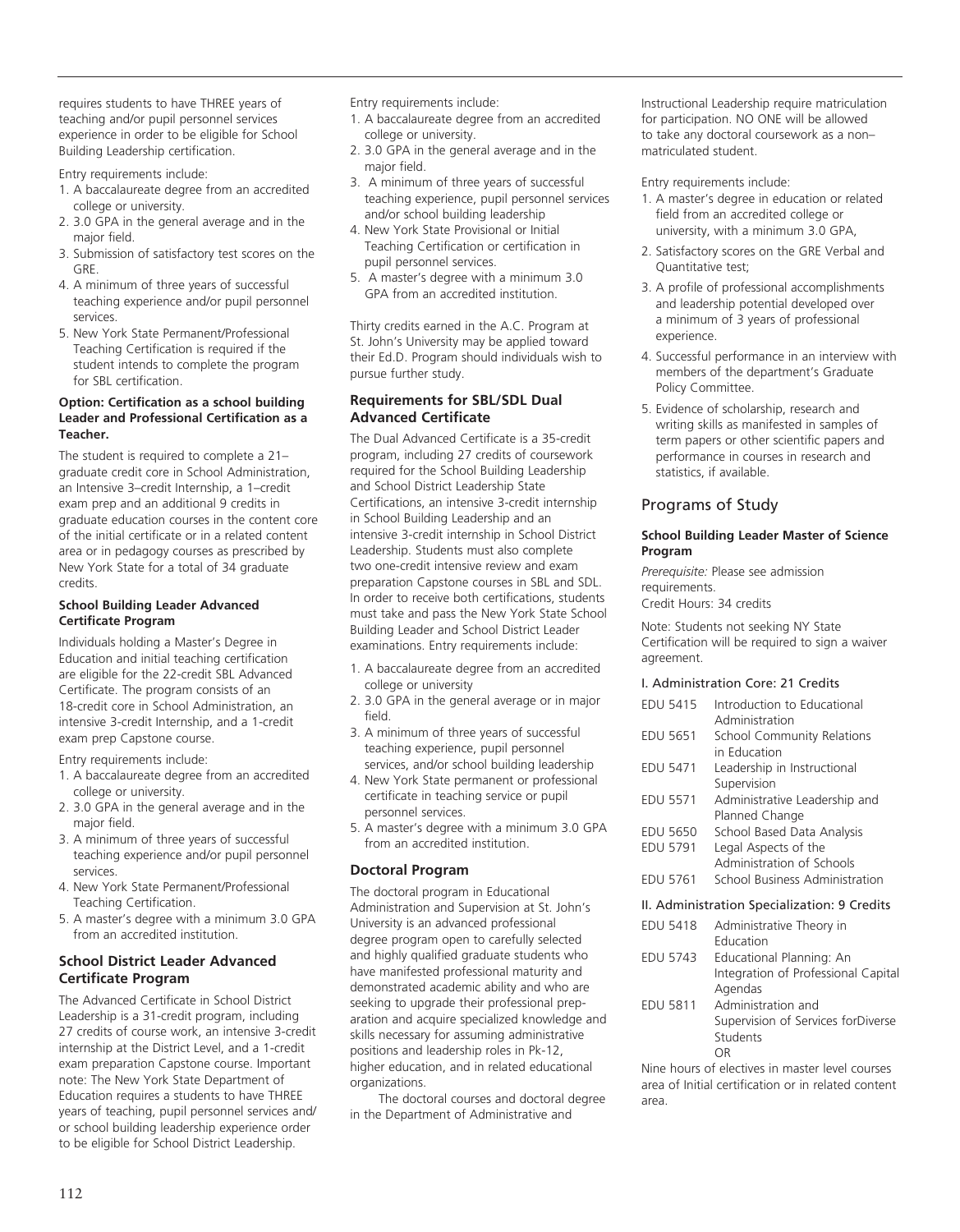Suggested Specialization Graduate Courses in a Content Area: 9 credits

| Early Childhood Ed.          | 7122 7126 |           | 7128 |
|------------------------------|-----------|-----------|------|
| Gifted and Talented Ed. 7410 |           | 7411      | 7412 |
| TESOL Ed.                    | 7000 9002 |           | 9004 |
| Instr Technology Ed.         |           | 7665 7666 | 7667 |

#### III. School Building Leader Internship: 3 credits.

EDU 5950 School Building Leader Internship The internship program in School Building Leadership at St. John's University is fully integrated into the master's degree. These hours are divided in the following manner: *Part I — Students taking core courses must* complete 45 hours of integrated internship activities for every core course. When all coursework has been completed, the student should have logged at least 270 internship hours, fulfilling the requirements of *Part I of the Internship Program.* 

*Part II* — The remaining 270 hours will be fulfilled in an intensive internship: EDU 5950. The application form and the internship proposal must be completed and must be signed by the school/district administrator or supervisor. The application form and the proposed program must be submitted to the coordinator of the internship program, Department of Administrative and Instructional Leadership, St. John's University, at least one month prior to the session in which the applicant plans to carry out his/her internship.

#### IV. Capstone Course: 1 Credit

EDU 5499 General Review and Exam Preparation The General Review and Exam Preparation involves a review of all of the state objectives in preparation for the state certification exams.

#### V. NY State SBL Exam

Students seeking NYS SBL certification must successfully complete the state exam in addition to completing the Master's Degree.

#### **School Building Leader Advanced Certificate Program**

Minimum Credits Hours: 22 credits

Note: Students not seeking NY State Certification will be required to sign a waiver agreement.

#### **Required Program of Study**

#### I. Administration Core: 18 Credits

Agendas

| EDU 5471        | Leadership in Instructional         |
|-----------------|-------------------------------------|
|                 | Supervision                         |
| <b>EDU 5571</b> | Administrative Leadership and       |
|                 | Planned Change                      |
| <b>EDU 5650</b> | School Based Data Analysis          |
| <b>EDU 5743</b> | Educational Planning: An            |
|                 | Integration of Professional Capital |

- EDU 5761 School Based Business Administration for Administrators and Supervisors EDU 5791 Legal Aspects of the
- Administration of Schools
- II. School Building Leader Internship: 3 credits.

#### EDU 5950 School Building Leader

Internship The internship program in School Building Leadership at St. John's University is fully integrated into the master's degree. These hours are divided in the following manner:

**Part I** -Students taking core courses must complete 45 hours of integrated internship activities for every core course. When all coursework has been completed, the student should have logged at least 270 internship hours, fulfilling the requirements of Part I of the Internship Program.

*Part II* — The remaining 270 hours will be fulfilled in an intensive internship: EDU 5950. The application form and the internship proposal must be completed and must be signed by the school/district administrator supervisor. The application form and the proposed program must be submitted to the coordinator of the internship program, Department of Administrative and Instructional Leadership, St. John's University, at least one month prior to the session in which the applicant plans to carry out his/her internship.

#### III. Capstone Course: 1 Credit

#### EDU 5499 General Review and Exam Preparation

The General Review and Exam Preparation involves a review of all of the state objectives in preparation for the state comprehensive exams.

#### **School District Leader Advanced Certificate Program**

Minimum Credit Hours: 31 credits

#### **Required Program of Study**

I. Administration Core: 27 Credits

| <b>EDU 5103</b> | Educational Governance and<br>Policy Issues                                             |
|-----------------|-----------------------------------------------------------------------------------------|
| <b>EDU 5301</b> | Leadership Values, Decision<br>Making and Multicultural<br>Organizations                |
| EDU 5632        | Organization and Administration<br>of the Elementary and Secondary<br>School Curriculum |
| <b>EDU 5655</b> | Educational Research and<br>Data Analysis I                                             |
| <b>EDU 5741</b> | Finance in Education                                                                    |
| EDU 5761        | School Based Business                                                                   |
|                 | Administration For Administrators<br>and Supervisors                                    |
| <b>FDU 5791</b> | Legal Aspects of the<br>Administration of Schools                                       |
| <b>FDU 7665</b> | Leadership in Technology I                                                              |

- EDU 7708 Trends and Techniques in the Evaluation of Programs
- II. School District Leader Internship: 3 credits.

EDU 5951 School District Leader Internship

The internship program in School District Leadership at St. John's University is fully integrated into the professional diploma. The total number of hours for completion of the internship program is 540 hours. These hours are divided in the following manner:

Part I - The first 270 hours will be embedded in the degree coursework. Students taking core courses must complete 45 hours of integrated internship activities for every core course. These activities are course requirements given to students in class. When all coursework has been completed, the student should have logged at least 270 internship hours, fulfilling the requirements of *Part I of the Internship Program.* 

*Part II* — The remaining 270 hours will be fulfilled in a descriptive internship: EDU 5951.

The application form and the internship proposal must be completed and must be signed by the school/district administrator responsible for the internship or supervisor. The application form and the proposed program must be submitted to the coordinator of the internship program, Department of Administrative and Instructional Leadership, St. John's University, at least two months prior to the session in which the applicant plans to carry out his/her internship.

#### III. Capstone Course: 1 credit

EDU 5599 General Review and Exam Preparation in SDL

The General Review and Exam Preparation involves a review of all of the state objectives in preparation for the state comprehensive exams.

#### **SBL/SDL Dual Advanced Certificate Program**

Credit Hours: 35

Note: Students not seeking NY State Certification will be required to sign a waiver agreement.

#### **I. Administration Core: 27 Credits**

| Administrative Leadership and |
|-------------------------------|
| Planned Change                |
| Leadership Values, Decision-  |
| making and Multicultural      |
| Organizations                 |
| Educational Governance and    |
| Policy Issues                 |
| Leadership in Instructional   |
| Supervision                   |
|                               |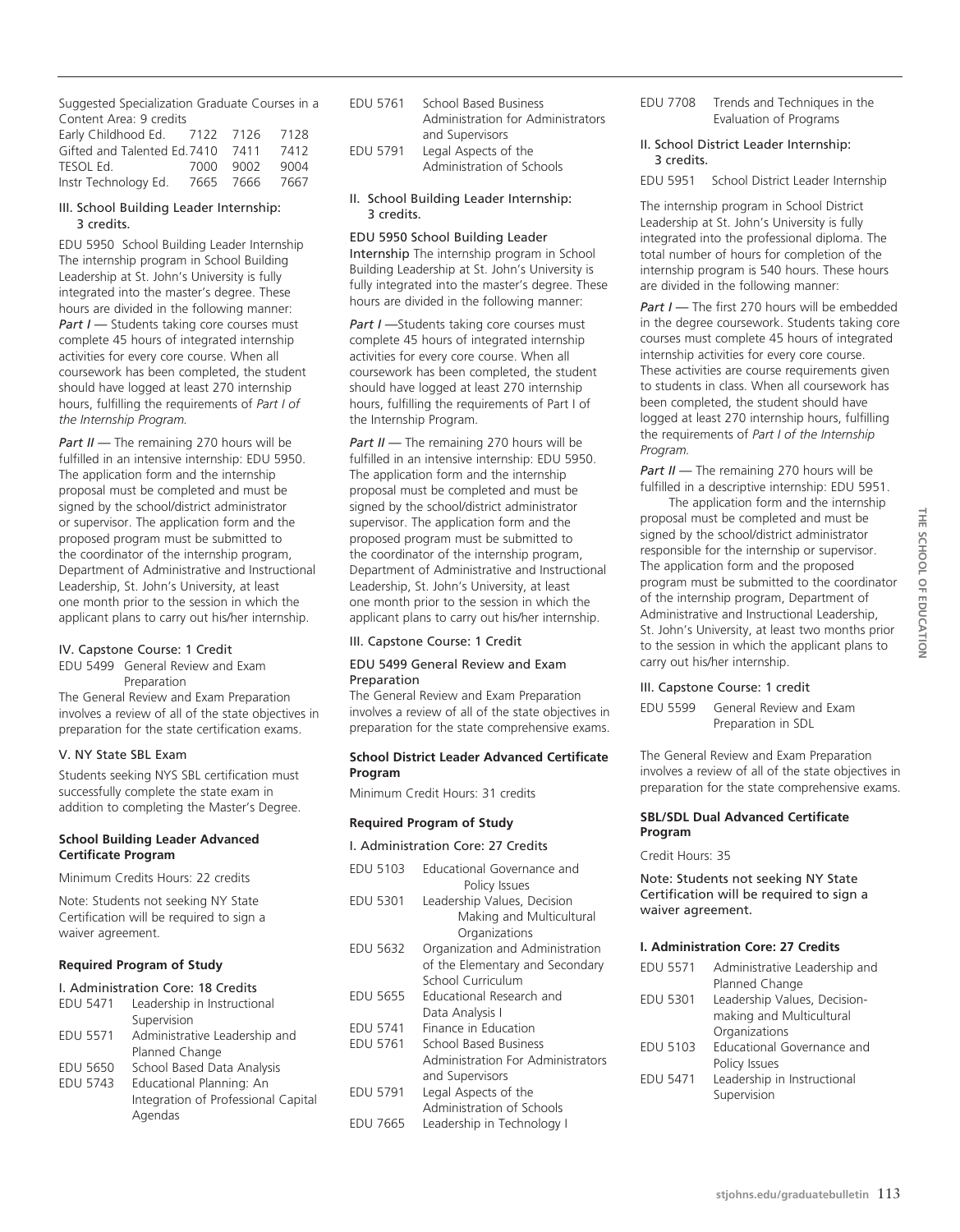| EDU 5650        | School Based Data Analysis                                                                                                                                         |
|-----------------|--------------------------------------------------------------------------------------------------------------------------------------------------------------------|
| <b>EDU 5743</b> | Educational Planning: An                                                                                                                                           |
|                 | Integration of Professional Capital                                                                                                                                |
|                 | Agendas                                                                                                                                                            |
| <b>EDU 5761</b> | <b>School Based Business</b>                                                                                                                                       |
|                 | Administration for Administrators                                                                                                                                  |
|                 | and Supervisors                                                                                                                                                    |
| <b>EDU 5791</b> | Legal Aspects of the                                                                                                                                               |
|                 | Administration of Schools                                                                                                                                          |
| <b>EDU 5811</b> | Administration and Supervision of                                                                                                                                  |
|                 | Services for Diverse Students                                                                                                                                      |
|                 | $\mathbf{u}$ , $\mathbf{u}$ , $\mathbf{u}$ , $\mathbf{u}$ , $\mathbf{u}$ , $\mathbf{u}$ , $\mathbf{u}$ , $\mathbf{u}$ , $\mathbf{u}$ , $\mathbf{u}$ , $\mathbf{u}$ |

#### II. Internships: 6 Credits

| EDU 5950 | School Building Leader Internship |
|----------|-----------------------------------|
| EDU 5951 | School District Leader Internship |
|          |                                   |

[Requirements are delineated above]

#### III. Capstone Courses: 2 credits

| <b>FDU 5499</b> | General Review and Exam |
|-----------------|-------------------------|
|                 | Preparation SBL         |
| <b>FDU 5599</b> | General Review and Exam |
|                 | Preparation SDL         |

#### IV. NY State SBL/SDL Exams

The General Review and Exam Preparation involves a review of all the state objectives in preparation for the state comprehensive exams.

#### **Doctoral Program in Educational Administration and Supervision**

Credit Hours: 60 beyond master's degree (minimum)

Students enrolled in the doctoral program who desire certification at either the School Building Leader or School District Leader level, will be advised of any additional coursework needed to meet State requirements. Upon completion of the certification program requirements, the student would be recommended for certification. Students are advised to complete certification requirements prior to completion of their doctoral program.

#### **Required Courses**

#### I. Core: Choose 4 of 6 Courses: 12 credits

| <b>EDU 5301</b> | Leadership Values, Decision-           |
|-----------------|----------------------------------------|
|                 | Making and Multicultural Org.          |
| <b>EDU 5556</b> | Psychology and Development of          |
|                 | Students in Higher Education           |
|                 | (this should be included below         |
|                 | <b>EDU 5301</b>                        |
| <b>EDU 5701</b> | Critical Analysis and Review of        |
|                 | Research in Education                  |
| <b>EDU 7004</b> | Essential Readings in Curriculum       |
|                 | from the 20th Century                  |
| <b>EDU 7005</b> | Culturally Relevant Pedagogy and       |
|                 | Curriculum                             |
| <b>EDU 7412</b> | Teaching Creative Thinking and         |
|                 | Problem Solving to G&T Students        |
|                 | II. Required 3 Credits: To Be Taken In |

# Second or Third Semester

EDU 7559 Introduction to Doctoral Research

#### III. Required Research Methodology: 15 credits

- EDU 5655 Educational Research and Data Analysis I
- EDU 7211 Educational Research and Data Analysis II (Prereq. 5655)
- EDU 7900 Qualitative Research Methods in Education (Prereq. 5655) EDU 7901 Educational Research and Data Analysis III (Prereq. 5655 and 7211)
- EDU 7800 Multivariate Data Analysis (Prereq. 5655 and 7211) OR
- EDU 7902 Advanced Qualitative Research in Ed (Prereq. 5655 and 7900)

#### IV. Areas of Specialization: 15 credits (choose any 5 courses)

- EDU 5471 Leadership in Instructional Supervision EDU 5632 Organization and Admin. of Elem. and Secondary School Curricula
- EDU 5650 School Based Data Analysis
- EDU 5741 Finance in Education
- EDU 5743 Educational Planning: An Integration of Professional Capital Agendas
- EDU 5761 School-Based Business Administration for Administrators and Supervisors
- EDU 5811 Administration and Supervision of Services for Diverse Students EDU 5551 Organization and Administrative Leadership in Higher Ed EDU 5552 Issues and Problems in the Administration of Higher Ed
- EDU 5554 Global Studies and Distance Education in Higher Ed
- EDU 5555 Data Management and Accountability in Higher Ed
- EDU 5557 Recruitment, Retention and Academic Advisement in Higher Ed
- EDU 5980 Special Topics in Educational Leadership
- EDU 7005 Culturally Relevant Pedagogy and Curriculum
- EDU 7666 Developing Curriculum Materials for the Web
- EDU 7669 Leadership in Technology II EDU 7715 Issues in Curriculum: Theory and
- Development EDU 7410 Identification of the Gifted and
- Talented EDU 7411 Intro to Designing Programs,
- Curriculum and Materials for G&T EDU 7412 Teaching Creative Thinking and
- Problem Solving to G&T Students EDU 7413 Professional Collaboration and
	- Leadership in Gifted Education

#### V. Internship Seminar/Independent Study: 3-6 credits

EDU 5950 Internship Seminar in SBL<br>EDU 5951 Internship Seminar in SDL EDU 5951 Internship Seminar in SDL

Independent Study A&S

- VI. Behavioral and Social Sciences component: 6 credits–relevant courses approved by Faculty Advisor (e.g. Anthropology, Sociology, Speech, Business, Linguistics etc)
- VII. Full-time Residency Verification
- VIII. Doctoral Level Comprehensive Examination Completed
- IX. Doctoral Research Seminar Enrollment in EDU 5990 is required for 3 semesters (9 credits) or until defense is successfully completed.

EDU 5990 Doctoral Research Seminar Minimum of 60 credits must be completed. EDU 5990 may not be taken with other courses in a semester, unless approved by Dept. Chair and Advisor

### Instructional Leadership Programs: (A.C., Ed.D.)

The advanced degree programs in instructional leadership have been designed to provide students with an intellectual environment that enables them to take leadership positions in the areas of curriculum, learning and instruction.

Students are expected not only to reflect upon and improve their own professional practices but also to develop leadership in facilitating the growth and development of other educators.

#### **Admission Requirements for Instructional Leadership**

#### **Advanced Certificate**

Entry requirements include:

- 1. A master's degree in education or related field from an accredited college or university, with a minimum 3.0 GPA.
- 2. A minimum of three years' experience in education or related field.

*Students whose background and preparation manifest deficiencies in professional courses and teaching experience may be required to complete additional credit hours and are advised to consult with the Chair of the Department to secure approval of their programs and degree requirements*.

#### **Doctoral Program (Q) (LIC)**

The doctoral program in Instructional Leadership at St. John's University is an advanced professional degree open to carefully selected and highly qualified graduate students who have manifested professional maturity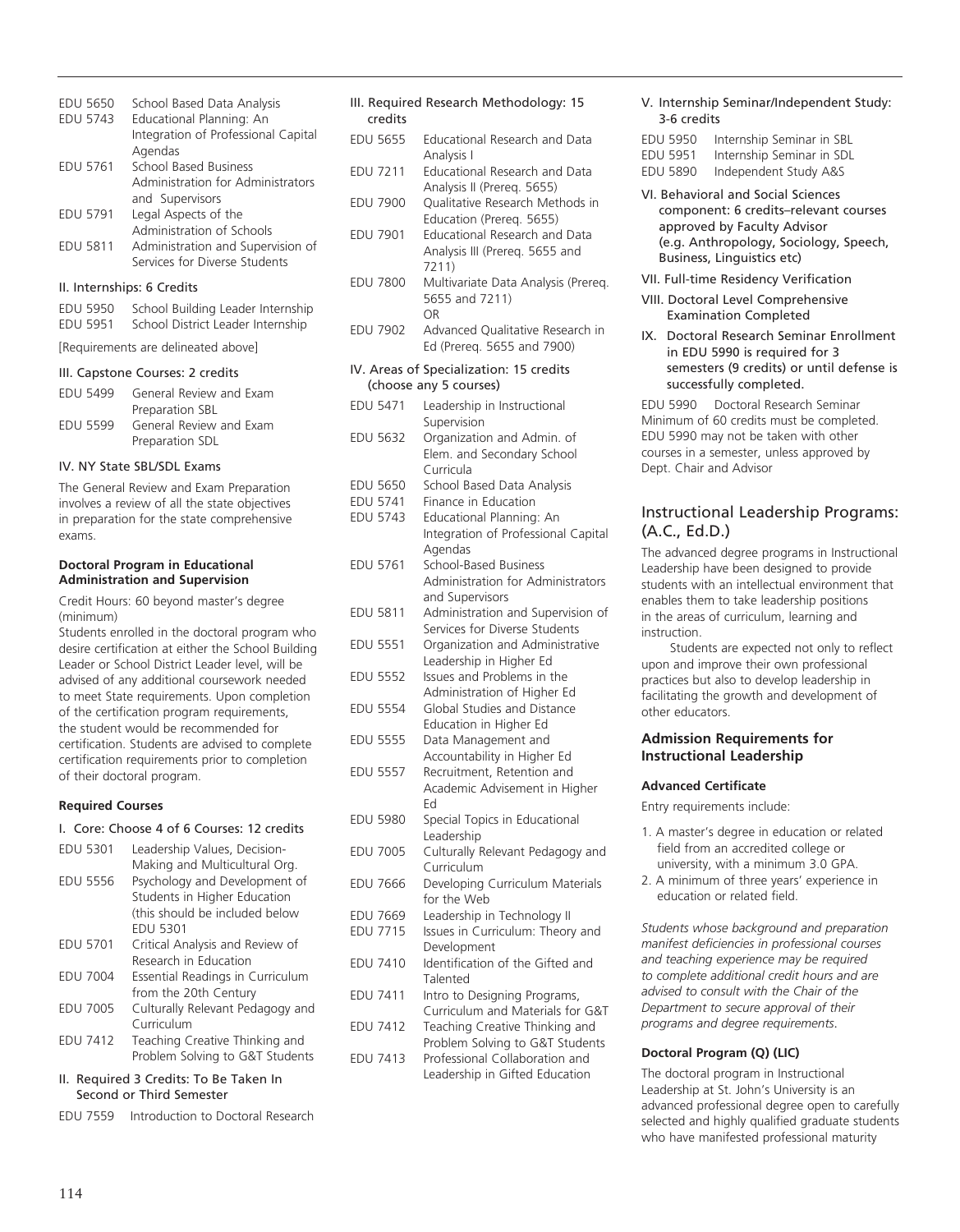and demonstrated academic ability, and who are seeking to upgrade their professional preparation and acquire specialized knowledge and skills necessary for leadership roles in various areas of education.

Entry requirements include:

- 1. A master's degree in education or related field from an accredited college or university with a minimum 3.0 GPA
- 2. Satisfactory scores on the GRE Verbal and Quantitative test.
- 3. A profile of professional accomplishments and leadership potential developed over a minimum of 3 years of professional experience.
- 4. Successful performance in an interview with members of the department's Graduate Policy Committee.
- 5. Evidence of scholarship, research and writing skills as manifested in samples of term papers or other scientific papers and performance in courses in research and statistics if available.

## Programs of Study

#### **Advanced Certificate in Instructional Leadership**

#### Credit Hours: 30 Credits beyond Master's

#### I. Core Components: 12 credits

Students must complete four out of five<br>secured for 12 and its of the following:

|                 | courses for 12 credits of the following: |
|-----------------|------------------------------------------|
| <b>EDU 7004</b> | Essential Readings in Curriculum         |
|                 | from the 20th Century                    |
| EDU 7411        | Designing Programs, Curriculum           |
|                 | and Materials for the Gifted and         |
|                 | Talented                                 |
| <b>EDU 7579</b> | Observational Analysis for               |
|                 | Teachers                                 |
| EDU 7665        | Leadership in Technology I               |
| <b>EDU 7708</b> | Trends and Techniques in the             |
|                 | Evaluation of Programs                   |
|                 |                                          |

#### II. Areas of Interest: 18 credits (choose any 6 courses)

| <b>EDU 5301</b> | Leadership, Values, Decision        |
|-----------------|-------------------------------------|
|                 | Making and Multicultural            |
|                 | Organizations*                      |
| <b>EDU 5471</b> | Leadership in Instructional         |
|                 | Supervision*                        |
| <b>EDU 5551</b> | Organization and Administrative     |
|                 | Leadership in Higher Education      |
| <b>EDU 5552</b> | Issues and Problems in the          |
|                 | Administration of Higher            |
|                 | Education                           |
| <b>EDU 5632</b> | Organization and Administration     |
|                 | of Elem. and Secondary School       |
|                 | Curricula*                          |
| <b>EDU 5650</b> | School Based Data Analysis*         |
| <b>EDU 5743</b> | Educational Planning: An            |
|                 | Integration of Professional Capital |

|          | <u>INCONSTRUCTION CONTROLLER CAPITAL</u> |
|----------|------------------------------------------|
|          | Agendas                                  |
| EDU 7715 | Issues in Curriculum: Theory and         |
|          |                                          |

Development

| <b>FDU 7410</b> | Identification of the Gifted and |
|-----------------|----------------------------------|
|                 | Talented*                        |
| <b>EDU 7412</b> | Teaching Creative Thinking and   |
|                 | Problem Solving to Gifted and    |
|                 | <b>Talented Students</b>         |
| <b>EDU 7413</b> | Professional Collaboration and   |
|                 | Leadership in Gifted Education   |
| EDU 7662        | Issues in Educational Computing  |
| <b>EDU 7667</b> | Foundations of Instructional     |
|                 | Desian                           |

EDU 7669 Leadership in Technology II

Other electives may be taken with the approval of the advisor and Department chair.

- III. Administration Courses (6–15 Credits). Students interested in certification must see advisor for details. Transfer credits may be accepted.
- \*Internship Courses

#### **Doctoral Program (Ed.D.) in Instructional Leadership**

|                                                                                                                                                                        | I. Core: Choose 4 of 6 Courses - 12 credits                                     |
|------------------------------------------------------------------------------------------------------------------------------------------------------------------------|---------------------------------------------------------------------------------|
| <b>EDU 5301</b>                                                                                                                                                        | Leadership Values, Decision<br>Making and Multicultural Org.                    |
| <b>EDU 5556</b>                                                                                                                                                        | Psychology and Development of<br>Students in Higher Education                   |
| <b>EDU 5701</b>                                                                                                                                                        | Critical Analysis and Review of<br>Research in Education                        |
| <b>EDU 7004</b>                                                                                                                                                        | Critical Analysis and Review of<br>Research in Education                        |
| <b>EDU 7005</b>                                                                                                                                                        | Culturally Relevant Pedagogy and<br>Curriculum                                  |
| <b>EDU 7412</b>                                                                                                                                                        | Teaching Creative Thinking and<br>Problem Solving to G&T Students               |
|                                                                                                                                                                        | II. Required 3 Credits - To Be Taken In<br>Second or Third Semester             |
| EDU 7559                                                                                                                                                               | Introduction to Doctoral Research                                               |
| credits                                                                                                                                                                | III. Required Research Methodology: 15                                          |
| <b>EDU 5655</b>                                                                                                                                                        | <b>Educational Research and Data</b><br>Analysis I                              |
| EDU 7211                                                                                                                                                               | Educational Research and Data<br>Analysis II (Prereq. 5655)                     |
| <b>EDU 7900</b>                                                                                                                                                        | Qualitative Research Methods in<br>Education (Prereg. 5655)                     |
| <b>EDU 7901</b>                                                                                                                                                        | <b>Educational Research and Data</b><br>Analysis III (Prereq. 5655 and<br>7211) |
| <b>EDU 7800</b>                                                                                                                                                        | Multivariate Data Analysis (Prereg.<br>5655 and 7211)<br>OR                     |
| <b>EDU 7902</b>                                                                                                                                                        | Advanced Qualitative Research in<br>Ed (Prereq. 5655 and 7900)                  |
| IV. Areas of Specialization: Students must<br>complete 15 credits. An Independent<br>Study and/or Special Topics course may<br>be taken in the Area of Specialization. |                                                                                 |

(a) Curriculum and Instruction Sequence: 6–12 Credits

EDU 5632 Organization and Admin. of Elem. and Secondary School Curricula

| <b>EDU 5743</b>                    | Educational Planning: An<br>Integration of Professional Capital<br>Agendas                                            |
|------------------------------------|-----------------------------------------------------------------------------------------------------------------------|
| <b>EDU 7980</b><br><b>EDU 7715</b> | Independent Study INL<br>Issues in Curriculum: Theory and<br>Development                                              |
|                                    | (b) Instructional Technology<br>Sequence: 6-12                                                                        |
| EDU 7662<br><b>EDU 7666</b>        | Issues in Educational Computing<br>Developing Curriculum Materials<br>for the Web                                     |
| EDU 7667                           | Foundations of Instr Design for<br>Tech-Supported Learning                                                            |
| <b>EDU 7669</b>                    | Leadership in Technology II<br>(c) Higher Education Sequence:                                                         |
|                                    | 6-12 Credits                                                                                                          |
| <b>EDU 5551</b>                    | Organization and Administrative<br>Leadership in Higher Ed                                                            |
| <b>EDU 5552</b>                    | Issues and Problems in the<br>Administration of Higher Ed                                                             |
| <b>EDU 5553</b>                    | Financial Management in Higher<br>Ed                                                                                  |
| <b>EDU 5554</b>                    | Global Studies Programs and<br>Distance Ed. In Higher Ed                                                              |
| <b>EDU 5555</b>                    | Data Management and<br>Accountability in Higher Ed                                                                    |
| <b>EDU 5557</b>                    | Recruitment, Retention and<br>Academic Advisement in Higher<br>Ed                                                     |
| <b>EDU 5558</b>                    | Fac-Stu Relations and Pedagogical<br>Models in Higher Ed                                                              |
|                                    | (d) Exceptional and Diverse Learners                                                                                  |
|                                    | Sequence: 6-12 credits. For<br>specialization select courses in any                                                   |
|                                    | 2 areas:                                                                                                              |
|                                    | Area: Educational Issues of<br>Gifted and Talented                                                                    |
| <b>EDU 7410</b>                    | Identification of the Gifted and<br>Talented                                                                          |
| <b>EDU 7411</b>                    | Introduction to Designing<br>Programs, Curriculum and                                                                 |
| EDU 7413                           | Materials for the G&T<br>Professional Collaboration and<br>Leadership in Gifted Education                             |
|                                    | Area: Educational Issues of<br><b>Students with Disabilities</b>                                                      |
| <b>EDU 9700</b>                    | Research in Collaborative<br>Partnerships and Strategic<br>Instruction for General, Special                           |
| <b>EDU 5811</b>                    | and Inclusive Education<br>Administration and Supervision of                                                          |
| EDU 9713                           | Services for Diverse Students<br>Theories of Learning and<br>Development Related to Special<br>and Gifted Populations |

Area: Educational Issues of Culturally/Linguistically Diverse Students

THE SCHOOL OF EDUCATION **school of Education**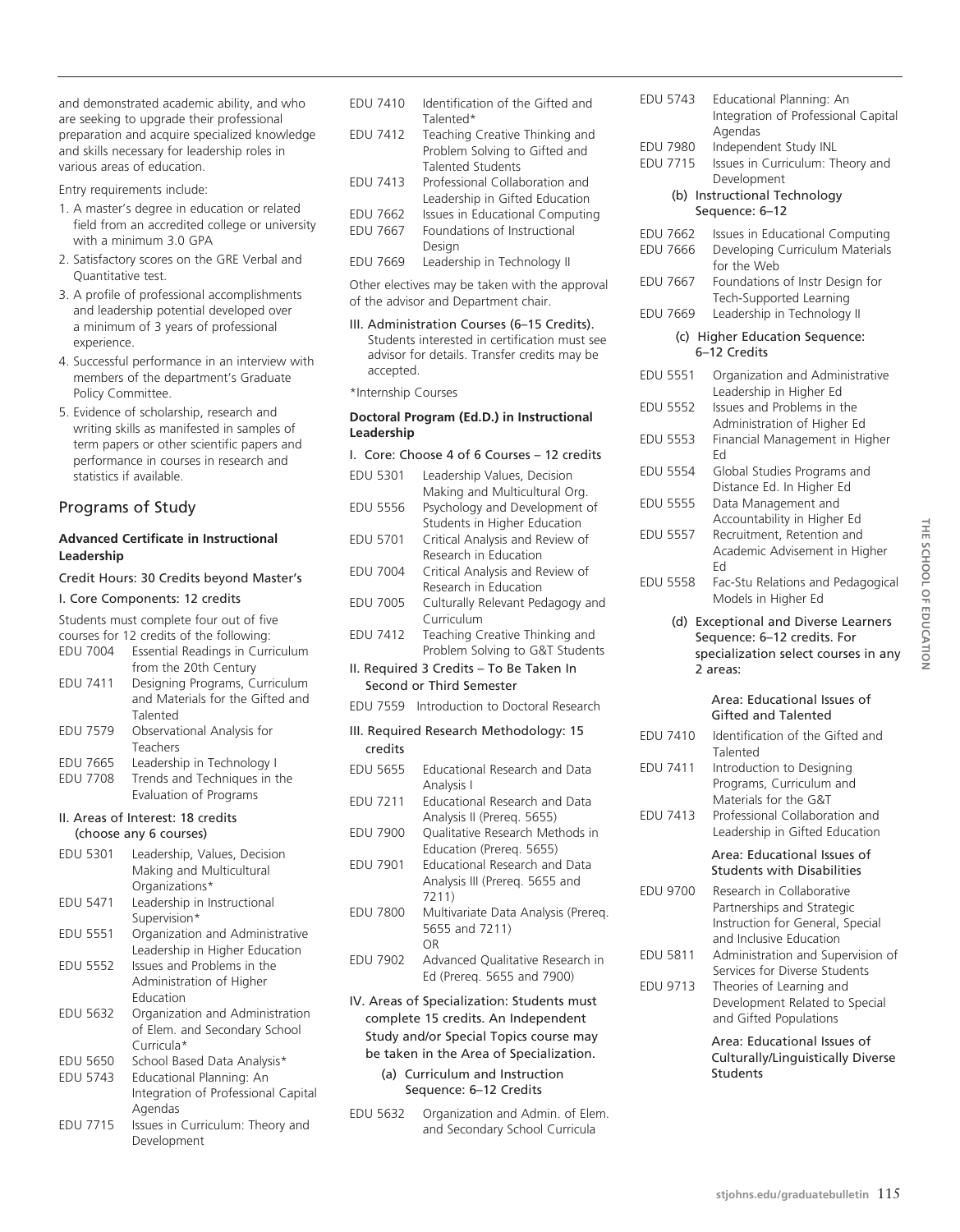- EDU 9002 Psychology and Sociology of Language and Bilingualism
- EDU 9004 Content Area Instruction for Linguistically/Culturally Diverse Learners
- EDU 7000 Psychological Foundations of Learning
	- (e) Administration Sequence: 6–15 Credits. See advisor for administrative course listing. Advanced Standing credits may be applied.
- EDU 7890 Special Topics in Educational Leadership
- V. Behavioral and Social Sciences Component: 6 Credits Relevant courses approved by Faculty Advisor (e.g. Anthropology, Sociology, Speech, Business, Linguistics etc.)
- VI. Full-time Residency Verification
- VII. Doctoral Level Comprehensive Examination Completed
- VIII. Doctoral Research Seminar (/EDU 7990) – Enrollment in three credits is required each semester until dissertation defense is successfully completed.
- EDU 7990 Doctoral Research Seminar \*Minimum of 60 credits must be completed. EDU 7990 may not be taken with other courses in a semester, unless approved by the Department Chair.

## **Methods of Teaching in the Middle Grades**

A 12-credit sequence of courses leads to New York State Certification for Gifted Education, which is an extension of an initial teacher certification. Individuals with a baccalaureate degree in Education or closely related field may take the 12-credit sequence.

- EDU 7410 Identification of the Gifted and Talented
- EDU 7411 Introduction to Designing Programs, Curriculum and Materials for G&T
- EDU 7412 Teaching Creative Thinking and Problem Solving to Gifted Students
- EDU 7413 Professional Collaboration and Leadership in Gifted Education

# **Department of Counselor Education**

The Department of Counselor Education offers programs and coursework to prepare school counselors, school counselors with a bilingual extension, and clinical mental health counselors. The professional preparation coursework of 18 credits for entry into the Counseling programs varies depending on the specialization.

At the present time at the Queens campus, the department offers courses leading to a master's degree in each specialty. The School Counseling and School Counseling with a bilingual extension are both 48 credits. The Clinical Mental Health Counseling degree is a minimum of 60 credits. The School Counseling program is also offered on the Staten Island campus. In addition to the master's degrees, there are Advanced Certificates offered in the areas of School Counseling and Clinical Mental Health Counseling.

The programs in counselor education provide opportunities for graduate students to prepare themselves for counseling and leadership positions in a variety of settings. The programs provide an integrated approach to theory and practice and aim at meeting the professional education needs of both fulltime and part-time students in the urban and suburban environments that the University serves.

Students in each of the masters programs are required to pass the national Counselor Preparation Comprehensive Examination (CPCE) given by the Center for Credentialing and Education.

The three master's degree programs are accredited by the Council for Accreditation of Counseling and Related Educational Programs (CACREP). Both School Counseling programs meet the New York State certification requirements. The Clinical Mental Health Counseling program is approved by the New York State Office of Professions as meeting the educational requirement for the Mental Health Counselor license.

Some of the required and elective courses are also offered online.

## **School Counseling Programs**

The School Counseling programs require 48-credit hours for the master's level including courses in a core body of knowledge, in the unique area of specialization, and appropriate field-based clinical experiences. The core courses focus on developing competencies in four areas: professional orientation, helping relationships, group methods and assessment. The specialization courses focus on developing competencies in human growth and development, cultural foundations, career development, research, consultation and

evaluation, developmental school counseling, and organizing and administering comprehensive counseling programs in schools. The field-based clinical experiences include both a one-semester practicum and a two-semester internship in school settings. The field-based courses focus on integrating theoretical and practical knowledge in order to effectively deliver professional counseling services to students, and their families and school personnel in K–12 settings.

## The School Counseling Programs are Fully Accredited by The Council for the Accreditation of Counseling and Related Education Programs (CACREP)

The program in School Counseling is designed to prepare students to counsel children and youth in traditional and alternative programs in public and private elementary and secondary schools. The Bilingual Extension is intended for students fluent in English and a second language who want to counsel culturally and linguistically different youth in a variety of multiethnic/multicultural school settings.

Both programs meet the academic requirements in New York State for permanent certification for Professional School Counselor and for Professional School Counselor with bilingual extension, respectively. In both cases, permanent certification also requires two years of full-time paid employment as a School Counselor or as a Bilingual School Counselor, as appropriate. However, both programs allow students to obtain provisional certification upon the completion of thirty credits of specified course work, that includes the practicum in School Counseling or Bilingual School Counseling. The Master's in School Counseling requires the completion of twelve credits of core counseling courses, 33 credits of specialization courses and three credits in Special Education. The Bilingual Extension requires the completion of 12 credits of core courses and 36 credits of specialization courses. Students seeking Professional School Counselor certification in states other than New York State should become informed regarding certification requirements in those states and meet with their advisors to plan accordingly. Students in New York State must attend three workshops (Child Abuse Identification, School Violence Intervention and Prevention, and Dignity for All Students Act), as well as be fingerprinted before applying for provisional or permanent certification in New York.

#### Admission requirements:

1. A baccalaureate degree from an accredited college or university with undergraduate scholastic achievement indicating reasonable assurance of success in work for an advanced degree. Normally this will be a "B" (3.0) both in the general average and in the major field.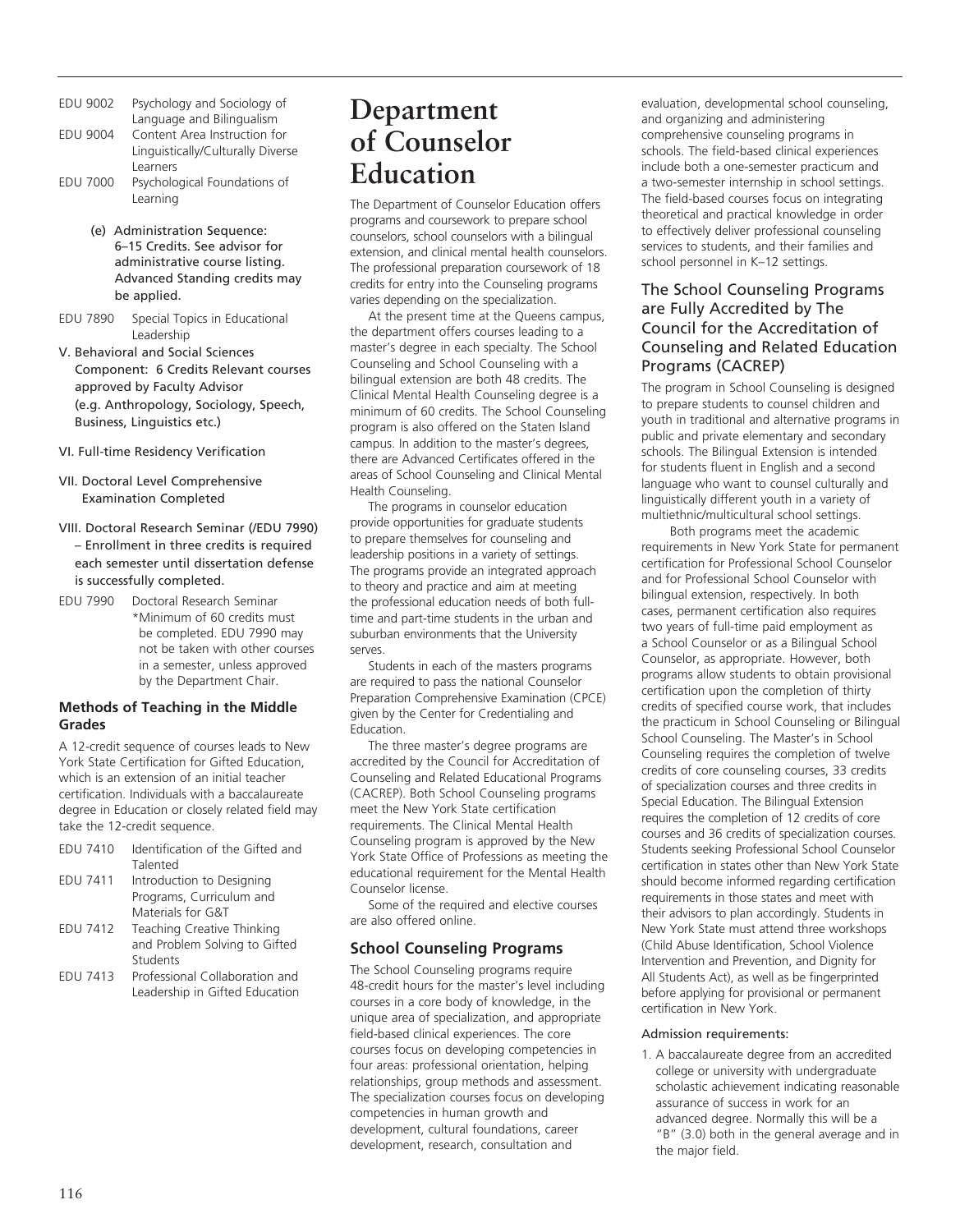- 2. A minimum of 18 credits in the behavioral and social sciences and/or professional education courses. Students who do not fully meet this requirement will need to make up deficit credits by completing course work in those areas, before beginning their third semester of study. These deficit credits are in addition to the usual program requirements.
- 3. Two letters of recommendation from college instructors or field supervisors.
- 4. An interview with counseling faculty.
- 5. The interest, ability and personality to function successfully in the field of counseling.
- 6. In addition to the above, applicants to the School Counseling with bilingual extension program must demonstrate language proficiency in both English and the target language by passing the New York State Bilingual Assessment (BEA) during the first year in the program. The BEA is required of candidates seeking a bilingual extension to a certificate.

## Programs of Study in School Counseling and Bilingual Extension

The School Counseling programs are accredited by the Council for Accreditation of Counseling and Related Educational Programs (CACREP). All master's degree programs require the completion of 48 credit hours that include three field based courses (1 practicum and 2 internships) and the successful completion of the required national examination.

All students in all programs must meet with their assigned program advisor before beginning course work to identify program requirements and complete program advisement forms. School counseling students are expected to join the American School Counseling Association and with that membership they will obtain the liability insurance required for the duration of their studies.

## **Core Courses (12 credits)**

EDU 6127 Introduction to Counseling EDU 6205 Group Dynamics EDU 6262 Assessment in Counseling EDU 6264 Counseling Skills and Techniques

## **School Counseling Program Specialization Courses (36 credits)**

| EDU 6206        | Psychosocial Development Across |
|-----------------|---------------------------------|
|                 | the Lifespan                    |
| EDU 6207        | Developmental Counseling        |
| <b>EDU 6208</b> | Counseling and Personality      |
|                 | <b>Theories</b>                 |
| EDU 6301        | Career Development              |
| EDU 6305        | Practicum in School Counseling  |

EDU 6307 Research in Counseling EDU 6530 Multicultural Counseling EDU 6590 Internship in School Counseling I EDU 6591 Internship in School Counseling II<br>EDU 6595 Organization and Administration Organization and Administration of Pupil Personnel Services EDU 6650 Consultation and Evaluation in Schools EDU 9711 Education and Accommodating Needs of Individuals with Exceptionalities, K–12

#### **School Counseling with Bilingual Extension (36 credits)**

| <b>EDU 6206</b>         | Psychosocial Development Across<br>the Lifespan |
|-------------------------|-------------------------------------------------|
| EDU 6207                | Developmental Counseling                        |
| <b>EDU 6208</b>         | Counseling and Personality<br><b>Theories</b>   |
| EDU 6301                | Career Development                              |
| EDU 6306                | Bilingual Practicum in School                   |
|                         | Counseling                                      |
| EDU 6307                | Research in Counseling                          |
| EDU 6530                | Multicultural Counseling                        |
| EDU 6592                | Internship in Bilingual School                  |
|                         | Counseling I                                    |
| EDU 6593                | Internship in Bilingual School                  |
|                         | Counseling II                                   |
| <b>EDU 6595</b>         | Organization and Administration                 |
|                         | of Pupil Personnel Services                     |
| <b>EDU 6650</b>         | Consultation and Evaluation in                  |
|                         | Schools                                         |
| <b>EDU 9001</b>         | Foundations of Bilingual and                    |
|                         | Second Language Education                       |
| Advanced Certificate in |                                                 |

## Advanced Certificate in School Counseling

## **Admission Requirements:**

In order to be eligible for the Advanced Certificate in School Counseling, applicants must have successfully completed a master's degree in school counseling or its equivalent. Applicants should have a minimum of a 3.2 grade point average in graduate coursework and must submit two letters of recommendation with their application. An interview with counseling faculty is also required.

## **Program of Study:**

Students who have completed a master's degree in counseling have the opportunity to earn the Advanced Certificate in school counseling. The program is designed to provide additional professional preparation for these individuals. Candidates will have their credentials evaluated by program faculty to determine which courses should be taken. The total number of credits required for the Advanced Certificate is a minimum of 60 credits including the master's degree.

## Clinical Mental Health Counseling Program

The CACREP accredited Clinical Mental Health Counseling Program is designed to prepare students to become licensed professionals trained in counseling and psychotherapy to evaluate and treat individuals, couples and families with mental and emotional disorders, as well as other behavioral challenges. Mental health counselors work in private practice, group and/or organized settings. The program has been approved by the New York State Education Department as license qualifying. As a license qualifying program, the master's degree fulfills the educational requirement for licensure. There are two additional requirements that must be fulfilled before individuals can obtain the license as a mental health counselor. They must complete a minimum of three thousand hours of postmasters supervised experience relevant to the practice of mental health counseling and pass a State examination. Additional information can be found on this website: op.nysed.gov/ prof/mphclic.htm

The Clinical Mental Health Counseling program requires 60 credit hours for the master's degree consisting of 45–48 hours of core knowledge, 9 credits of field-based experience courses (1 practicum and 2 internships) and 3–6 credits of elective coursework. Students who are seeking licensure in New York State are also required to complete coursework or training in the identification and reporting of child abuse. Such training is offered by a New York State approved provider.

## **Admission requirements:**

- 1. A baccalaureate degree from an accredited college or university with undergraduate scholastic achievement indicating reasonable assurance of success in work for an advanced degree. Normally this will be a "B" (3.0) both in the general average and in the major field.
- 2. A minimum of 18 credits in psychology including courses in statistics and research. Students who do not fully meet these requirements will need to make up deficit credits by completing course work in those areas before beginning their third semester of study. These deficit credits are in addition to the usual program requirements.
- 3. Two letters of recommendation from college instructors or field supervisors.
- 4. An interview with counseling faculty.
- 5. The interest, ability and personality to function successfully in the field of counseling.

**stjohns.edu/graduatebulletin** 117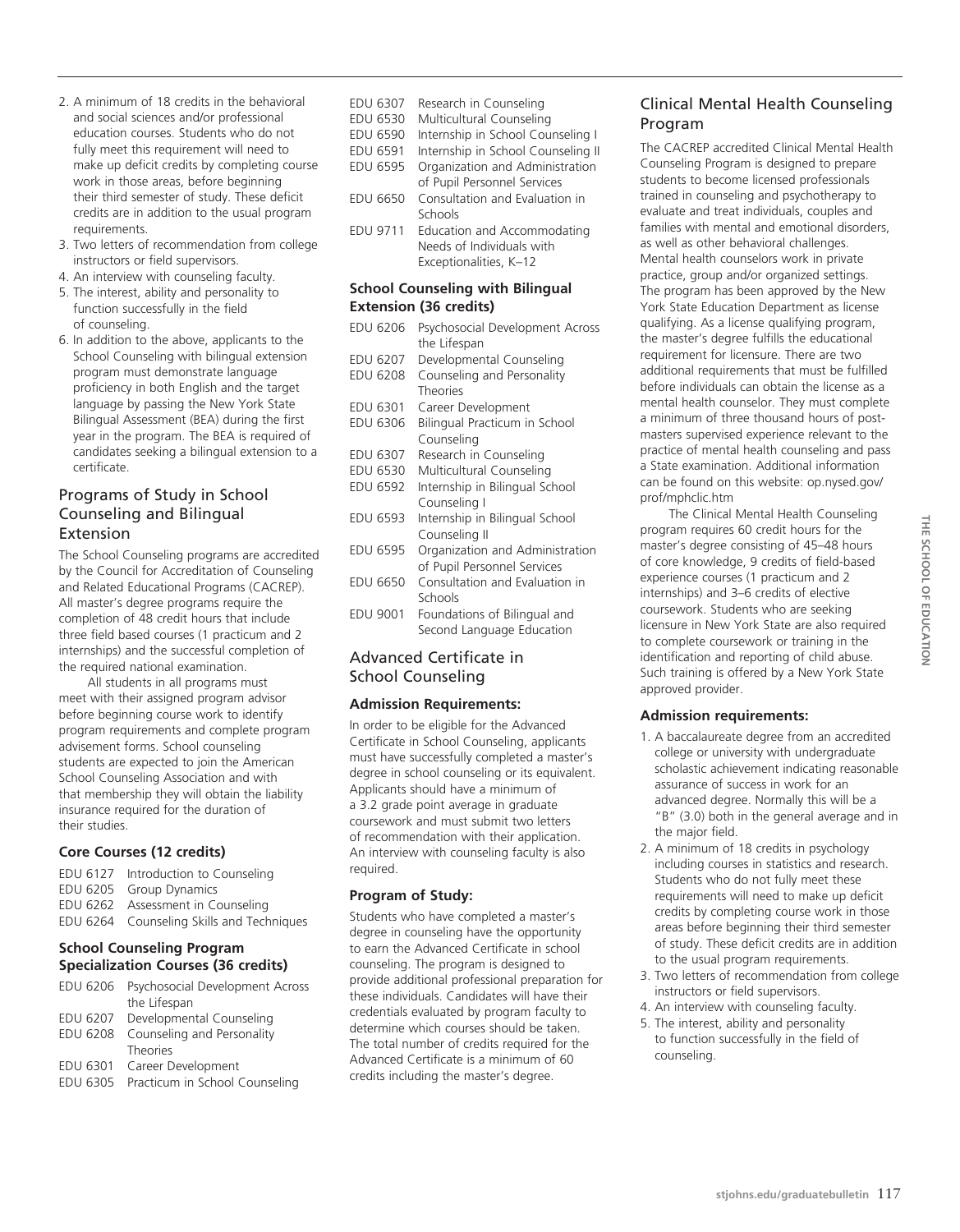#### **Program of study:**

The master's degree program requires the completion of a 60-credit hour program and the successful completion of the required CPCE Exam. Since programs of study are designed to meet the unique needs of every student, students must meet with their assigned program advisor before beginning course work to identify program requirements and complete program advisement forms. Counseling students are required to join the American Mental Health Counseling Association, and with that membership they will attain the liability insurance required for the duration of their studies.. Typical 60-semester hour programs are indicated below:

#### Core Courses (45 credits)

| EDU 6127<br><b>EDU 6205</b> | Introduction to Counseling<br>Group Dynamics |
|-----------------------------|----------------------------------------------|
| <b>EDU 6206</b>             | Psychosocial Development Across              |
|                             | the Lifespan                                 |
| EDU 6208                    | Counseling and Personality Theory            |
| <b>EDU 6262</b>             | Assessment in Counseling                     |
| <b>EDU 6264</b>             | Counseling Skills and Techniques             |
| <b>EDU 6270</b>             | Case Conceptualization,                      |
|                             | Treatment Planning, and                      |
|                             | Psychopharmacology                           |
| EDU 6301                    | Career Development                           |
| EDU 6307                    | Research in Counseling                       |
| <b>EDU 6324</b>             | Counseling the Substance Abuser              |
| <b>EDU 6424</b>             | Case Studies and Community                   |
|                             | Resources                                    |
| EDU 6530                    | Multicultural Counseling                     |
| <b>EDU 6651</b>             | Foundations of Mental Health                 |
|                             | Counseling and Consultation                  |
| PSY 621                     | Psychopathology                              |
| <b>PSY 636</b>              | Objective Personality Assessment             |

#### Elective Courses (6 credits)

Students in the Clinical Mental Health Counseling program may select 6 credits in elective courses. Elective courses must be approved by the student's advisor. Courses may be selected from within the counseling program or from another department, e.g., psychology, as long as they are related to the student's needs, interests, or career goals.

Examples of elective courses from within the counseling Program include:

- EDU 6125 Brief Counseling of Children and Adolescents
- EDU 6211 Crisis Prevention and Intervention
- EDU 6314 Counseling and Special Education
- EDU 6610 Spiritual Issues in Counseling and Psychotherapy

Examples of elective courses from within the psychology program include:

- PSY 631 Psychoanalytic Psychotherapy<br>PSY 749 Behavior Therapy
- PSY 749 Behavior Therapy<br>PSY 760 Marital and Family
- Marital and Family Therapy
- PSY 838 Addictive Behaviors
- PSY 845 Group Therapy<br>PSY 580 Cognitive Thera Cognitive Therapy

## Advanced Certificate in Clinical Mental Health Counseling

The Advanced Certificate in Clinical Mental Health Counseling was designed to enable candidates who hold a master's degree in counseling in an area other than mental health counseling to fulfill the educational requirement for licensure in New York State. Applicants should have a minimum GPA of 3.5 in graduate coursework and must submit two letters of recommendation with their application. An interview with counseling faculty is also required.

#### **Program of Study:**

The program is designed to provide the additional preparation necessary to fulfill the educational requirement for licensure. Candidates will have their credentials evaluated by program faculty to determine whether any additional courses needed to be taken to meet the State's requirements. The Advanced Certificate requires a minimum of 24 credits outlined below. The total number of credits required by the State for licensure is a minimum of 60 credits including the master's degree. The Advanced Certificate is designed to be completed in two years.

Depending on the results of the evaluation of a candidate's credentials, the 24-credit course sequence for the Advanced Certificate is designed to be completed in one and a half years.

#### Semester One (fall term)

| EDU 6121 | Orientation to Mental Health<br>Counseling<br>Ωr<br>Elective |
|----------|--------------------------------------------------------------|
| EDU 6651 | Foundations of Mental Health<br>Counseling                   |
|          | Semester Two (spring term)                                   |
|          |                                                              |

#### EDU 6270 Case Conceptualization, Treatment Planning, and Psychopharmacology PSY 621 General Psychopathology

#### Semester Three (summer term)

| EDU 6424 Case Studies and Community |
|-------------------------------------|
| Resources                           |
| EDU 6311 Internship I               |

#### Semester Four (fall term)

EDU 6364 Counseling the Substance Abuser EDU 6312 Internship II

# **Department of Curriculum and Instruction**

The programs in the Department of Curriculum and Instruction lead to a Master of Science Degree in Education and provide opportunities for graduate students to prepare for a teaching career. The Department also offers a Ph.D. in Curriculum and Instruction that prepares graduates for leadership positions in areas such as the professoriate, administration, and teacher education. In view of recent changes in the requirements for New York State professional teaching certification, students must consult with their advisor concerning eligibility for teaching certification.

#### **Admission Requirements: Master Degree Programs**

Applicants seeking admission to graduate degree programs must submit the following evidence of their ability to pursue graduate study:

- 1. A baccalaureate degree from an accredited college or university with a GPA of 3.0 or evidence of assurance of success in work for an advanced degree.
- 2. Submission of satisfactory score on one of the following standard tests: GRE, MAT or Praxis Core.
- 3. Students seeking professional certification are expected to have received or qualified for New York State initial teaching certification. Students who do not possess certification at the time of admission will be accepted with the understanding that they must receive this teaching certification to be eligible for institutional endorsement for the New York State professional teaching certification.

## Programs of Study

Department of Curriculum and Instruction offers eight programs of study:

- Adolescent: Career Change, Field Change and Continuing
- Childhood: Career Change, Field Change and Continuing
- Early Childhood: Career Change and Field Change

These Master's programs require a capstone thesis paper during their final semesters. We also offer four additional Career Change programs of study in collaboration with the Department of Education Specialties:

- Childhood and Childhood Special Education
- Early Childhood and Teaching Students with Disabilities
- Childhood Education and T.E.S.O.L.
- Adolescent and Special Education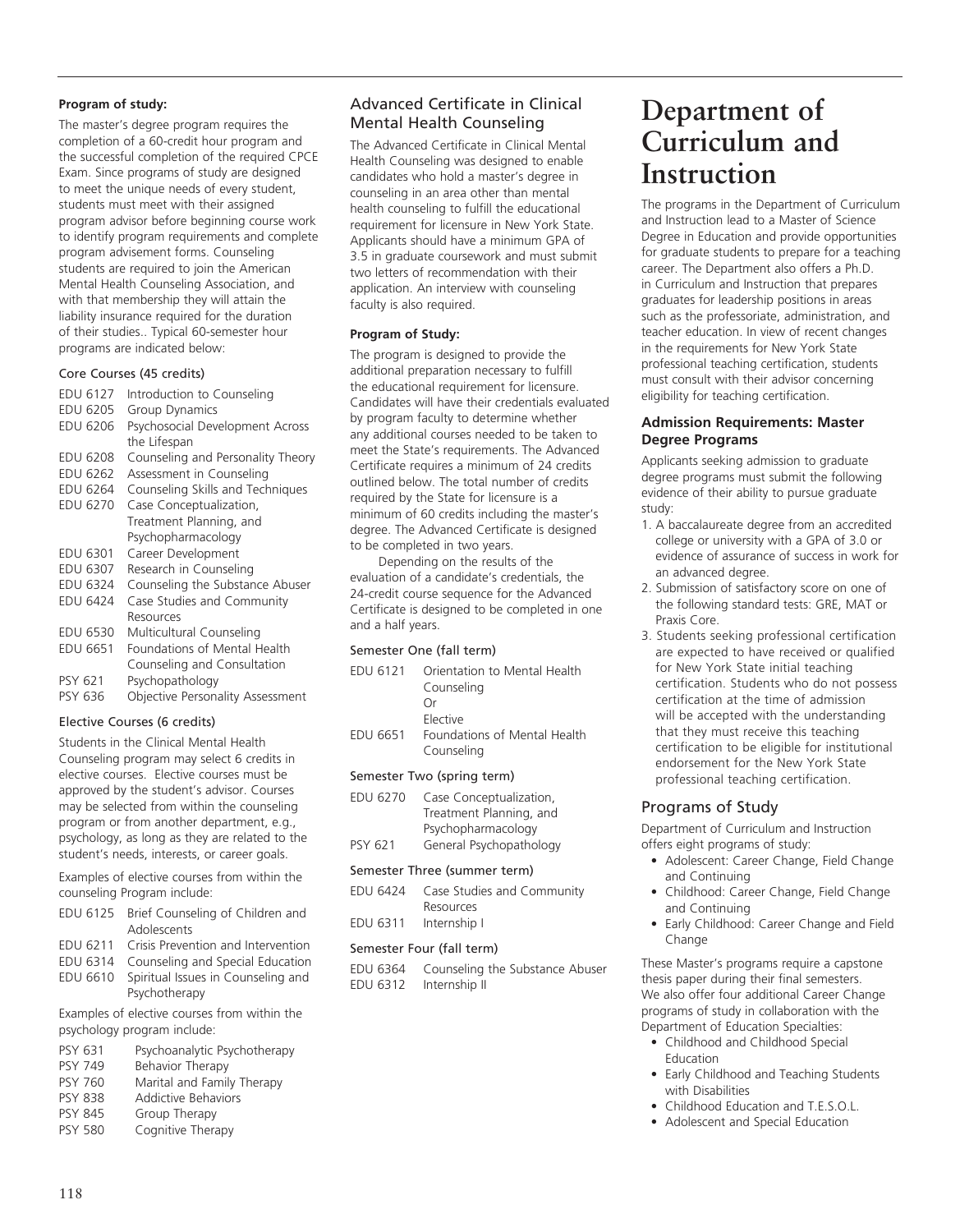These Master's programs require a comprehensive exam at the end of the program.

All programs encompass a range of teaching and learning experiences through relevant pedagogical methods and a broad knowledge of strategies for devising, implementing and assessing learning experiences for all learners. Each of these programs leads to a Master of Science degree.

The Ph.D. Program in Curriculum and Instruction offers 4 strands of study and requires a qualifying examination and dissertation.

### **Adolescent Education Master's Degree Program Career Change in Adolescent Education–**

## **33–credit program** The Career Change program is intended for

students whose academic background is outside the field of education and who do not presently hold a teaching certificate.

In response to the need for teachers in grades 7–12, St. John's University offers a master's degree program—the career change program—that can qualify you for a full-time salaried teaching position.

Upon completion of the first half of the program, you may be eligible for internship certification by the State Education Department and full-time salaried employment in New York public and private schools, provided the following requirements are met:

- Complete all workshops (DASA Antibullying, School Violence Prevention, Child Abuse and Maltreatment)
- Satisfy NYS Liberal Arts requirements for initial teaching certification (as determined by SOE Transcript evaluation of Deficiencies at Admission)

• Obtain Fingerprint Clearance

Additionally, you must meet with the Director of Field Experience to discuss and agree upon a timetable for completion of New York State Teacher Certification Exams and EdTPA, and request institutional recommendation from the Director of Certification by submitting an Institutional Release Authorization Form (IRAF) and an "Intent to Hire" letter when you have secured a teaching position in your desired area. EDU 7117 and 7585 should be taken at the end of the program.

Please see your advisor for specific information.

#### **Required Courses:**

| <b>EDU 3200</b> | Language Acquisition and       |
|-----------------|--------------------------------|
|                 | Literacy Development for       |
|                 | General Education and English  |
|                 | Language Learners (ELLs),      |
|                 | $K - 12*$                      |
| <b>EDU 3270</b> | Theories of and Strategies for |
|                 | Teaching Literacy and English  |
|                 | Language Arts in the Content   |
|                 | Areas*                         |

| <b>EDU 7000</b> | Psychological Foundations of              |
|-----------------|-------------------------------------------|
|                 | Learning (or EDU 7222)                    |
| <b>EDU 7107</b> | Methods of Teaching in the                |
|                 | Middle Grades                             |
| <b>EDU 7117</b> | Associate Teaching:                       |
|                 | Adolescence                               |
| <b>EDU 7222</b> | Philosophical, Historical, and            |
|                 | Sociological Foundations of               |
|                 | Education (or EDU 7000)                   |
| <b>EDU 7267</b> | Technology for Literacy-Based             |
|                 | Applications in Content Area in           |
|                 | Regular and Special Education             |
|                 | Settings (or EDU 7666)                    |
| <b>EDU 7295</b> | Teaching and Learning:                    |
|                 | Adolescent*                               |
| <b>EDU 7585</b> | Capstone: Assessment of the               |
|                 | Learning Process**                        |
| <b>EDU 7666</b> | Developing Curriculum                     |
|                 | Materials for the Web                     |
|                 | (or EDU 7267)                             |
| <b>EDU 9711</b> | <b>Education and Accommodating</b>        |
|                 | Needs of Individuals with                 |
|                 | Exceptionalities, K-12*                   |
|                 |                                           |
| <b>EDU 7291</b> | Select one of the following:              |
|                 | Innovative Strategies in                  |
|                 | Secondary Education: Social               |
|                 | Studies*                                  |
| <b>EDU 7292</b> | Innovative Strategies in                  |
|                 | Secondary Education: Science*             |
| <b>EDU 7293</b> | Innovative Strategies in                  |
|                 | Secondary Education:                      |
|                 | Mathematics*<br>a chart a Craige at 22 to |
| $FDI + 7204$    |                                           |

| EDU 7294 | Innovative Strategies in     |
|----------|------------------------------|
|          | Secondary Education: Foreign |
|          | Language*                    |
| EDU 7296 | Innovative Strategies in     |
|          | Secondary Education English  |
|          | $(FIA)^*$                    |

*\*Field Experience Courses*

*\*\* This course should be taken at the end of the program.*

## **Field Change**

The Field Change program is intended for students who have received or have qualified for an initial certification outside of Adolescent Education. *Semester hours: 33 credits.*

#### **Required Courses:**

| <b>EDU 3270</b> | Theories of and Strategies for<br>Teaching Literacy and English<br>Language Arts in the Content<br>Areas* |
|-----------------|-----------------------------------------------------------------------------------------------------------|
| <b>EDU 7000</b> | Psychological Foundations of<br>Learning (or EDU 7222)                                                    |
| <b>EDU 7107</b> | Methods of Teaching in the<br>Middle Grades                                                               |
| <b>EDU 7222</b> | Philosophical, Historical, and<br>Sociological Foundations of<br>Education (or EDU 7000)                  |
| <b>EDU 7295</b> | Teaching and Learning:<br>Adolescent*                                                                     |
| <b>EDU 7297</b> | Introduction to Research<br>Methods                                                                       |

| <b>EDU 7585</b>                             | Capstone: Assessment of the                                          |  |
|---------------------------------------------|----------------------------------------------------------------------|--|
| <b>EDU 7666</b>                             | Learning Process**<br>Developing Curriculum<br>Materials for the Web |  |
|                                             | (or EDU 7266)                                                        |  |
|                                             | Select one of the following:                                         |  |
| <b>EDU 7291</b>                             | Innovative Strategies in                                             |  |
|                                             |                                                                      |  |
|                                             | Secondary Education: Social<br>Studies*                              |  |
| <b>EDU 7292</b>                             | Innovative Strategies in                                             |  |
|                                             | Secondary Education: Science                                         |  |
| <b>EDU 7293</b>                             | Innovative Strategies in                                             |  |
|                                             | Secondary Education:                                                 |  |
|                                             | Mathematics*                                                         |  |
| <b>EDU 7294</b>                             | Innovative Strategies in                                             |  |
|                                             | Secondary Education: Foreign                                         |  |
|                                             | Language*                                                            |  |
| <b>EDU 7296</b>                             | Innovative Strategies in                                             |  |
|                                             | Secondary Education English                                          |  |
|                                             | (ELA)                                                                |  |
| *Field Experience Courses                   |                                                                      |  |
| **This course should be taken at the end of |                                                                      |  |
| the program                                 |                                                                      |  |

#### **One Course Elective**

EDU 7106 Understanding the Middle Grades Learner Or an elective course approved by your advisor.

#### **Continuing Program**

The Continuing program is intended for students who wish to pursue a Master's degree in the same academic area as their Initial Certification. *Semester hours: 33 credits.*

#### **Required Courses:**

| <b>EDU 7000</b> | Psychological Foundations of<br>Learning    |
|-----------------|---------------------------------------------|
| <b>EDU 7222</b> | Philosophical, Historical, and              |
|                 | Sociological Foundations of<br>Education    |
| <b>EDU 7290</b> | Human Relations in                          |
|                 | Multicultural and Inclusive                 |
|                 | Settings                                    |
| <b>EDU 7297</b> | Introduction to Research                    |
|                 | Methods                                     |
| <b>EDU 7585</b> | Capstone: Assessment of the                 |
|                 | Learning Process**                          |
| <b>EDU 7666</b> | Developing Curriculum                       |
|                 | Materials for the Web                       |
|                 | **This course should be taken at the end of |
| the program     |                                             |

#### **Select One Course Elective from the following:**

| EDU 7106        | Socio-Emotional, Cultural and  |
|-----------------|--------------------------------|
|                 | Cognitive Aspects of Middle    |
|                 | School/Adolescent Learners in  |
|                 | General and Inclusive Settings |
| <b>EDU 7107</b> | Methods of Teaching in the     |
|                 | Middle Grades                  |
| <b>EDU 7291</b> | Innovative Strategies in       |
|                 | Secondary Education: Social    |
|                 | Studies*                       |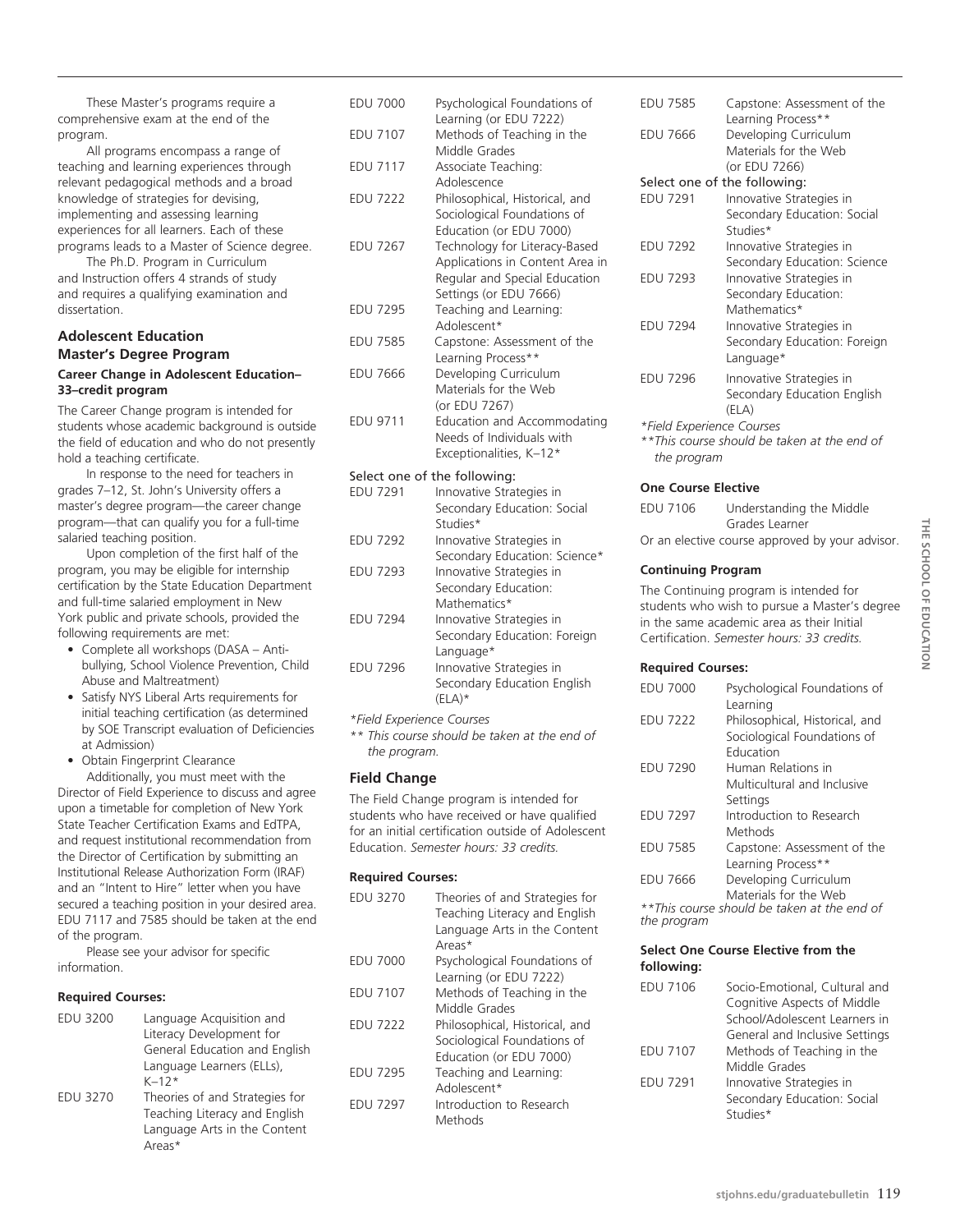| <b>EDU 7292</b>                                               | Innovative Strategies in<br>Secondary Education: Science* | R١ |
|---------------------------------------------------------------|-----------------------------------------------------------|----|
| <b>EDU 7293</b>                                               | Innovative Strategies in<br>Secondary Education:          | ΕI |
|                                                               | Mathematics*                                              |    |
| <b>EDU 7294</b>                                               | Innovative Strategies in                                  | ΕI |
|                                                               | Secondary Education: Foreign                              |    |
|                                                               | Language*                                                 |    |
| <b>EDU 7296</b>                                               | Innovative Strategies in                                  |    |
|                                                               | Secondary Education: English                              | ΕI |
|                                                               | $(ELA)*$                                                  |    |
| *Field Experience Course                                      |                                                           | EI |
| 12 Credits in Student's Liberal Arts Area<br>المحامد المتحامل |                                                           | EI |

| (check one):     |  |
|------------------|--|
| • Biology        |  |
| • English        |  |
| $\bullet$ Math   |  |
| • Social Studies |  |
| • Spanish        |  |

## **Childhood Education Master's Degree Program**

#### **Career Change**

The Career Change program is intended for students whose academic background is outside the field of education and do not presently hold a teaching certificate.

In response to the need for teachers in Grades 1–6, St. John's University offers a master's degree program—the career change program—that can qualify you for a full-time salaried teaching position.

Upon completion of the first half of the program, you may be eligible for internship certification by the State Education Department and full time salaried employment in New York public and private schools, provided the following requirements are met:

- ••Complete all workshops (DASA Antibullying, School Violence Prevention, Child Abuse and Maltreatment)
- Satisfy NYS Liberal Arts requirements for initial teaching certification (as determined by SOE Transcript evaluation of Deficiencies at Admission)
- Obtain Fingerprint Clearance

Additionally, you must meet with the Director of Field Experience to discuss and agree upon a timetable for completion of New York State Teacher Certification Exams and EdTPA, and request institutional recommendation from the Director of Certification by submitting an Institutional Release Authorization Form (IRAF) and an "Intent to Hire" letter when you have secured a teaching position in your desired area.

Please see your advisor for specific information.

*Semester hours: 33 credits*

EDU 7115 and EDU 7585 should be taken at the end of the program.

#### **Required Courses:**

| <b>EDU 3200</b> | Language Acquisition and<br>Literacy Development for<br>General Education and English<br>Language Learners (ELLs), K-12* |
|-----------------|--------------------------------------------------------------------------------------------------------------------------|
| <b>EDU 3220</b> | Approaches, Materials, and<br>Performance Evaluation in<br>Literacy and English Language<br>Arts Development, K-12*      |
| <b>EDU 7000</b> | Psychological Foundations of<br>Learning (or EDU 7222)                                                                   |
| <b>EDU 7135</b> | Current Trends, Research and<br>Assessment in Social Studies*                                                            |
| <b>EDU 7136</b> | Current Trends, Research and<br>Assessment in Science*                                                                   |
| <b>EDU 7137</b> | Current Trends Research and<br>Assessment in Mathematics*                                                                |
| <b>EDU 7195</b> | Teaching and Learning:<br>Childhood*                                                                                     |
| <b>EDU 7222</b> | Philosophical, Historical, and<br>Sociological Foundations of<br><b>Education</b>                                        |
| <b>EDU 7290</b> | Human Relations in<br>Multicultural and Inclusive<br>Settings                                                            |
| <b>EDU 7585</b> | Capstone: Assessment of the<br>Learning Process**                                                                        |
| <b>EDU 7266</b> | Technology for Teaching<br>Literacy Applications<br>in Regular and Special<br><b>Education Settings</b>                  |
| <b>EDU 7115</b> | Childhood Education Associate<br>Teaching                                                                                |
| <b>EDU 7666</b> | Developing Curriculum<br>Materials for the Web                                                                           |
| <b>EDU 9711</b> | <b>Education and Accommodating</b><br>Needs of Individuals with<br>Exceptionalities, K-12*                               |

*\*Field Experience Courses*

*\*\*This course should be taken at the end of the program.*

## **Field Change**

The Field Change Program is intended for students who have received or have qualified for an initial certification outside of Childhood Education. *Semester hours: 33 credits.*

EDU 7195 should be taken early in course work. EDU 7585 should be taken toward the end of the program.

#### **Required Courses:**

| <b>EDU 3200</b> | Language Acquisition and<br>Literacy Development for<br>General Education and English<br>Language Learners (ELLs),<br>$K-12*$ |
|-----------------|-------------------------------------------------------------------------------------------------------------------------------|
| <b>EDU 7000</b> | Sociological and Psychological                                                                                                |
|                 | Foundations of Learning                                                                                                       |
| <b>FDU 7135</b> | Current Trends, Research and                                                                                                  |
|                 | Assessment in Social Studies*                                                                                                 |
| <b>EDU 7136</b> | Current Trends, Research and                                                                                                  |
|                 | Assessment in Science*                                                                                                        |
| <b>FDU 7137</b> | Current Trends, Research and                                                                                                  |
|                 | Assessment in Mathematics*                                                                                                    |

| <b>EDU 7195</b> | Teaching and Learning:<br>Childhood*                                       |
|-----------------|----------------------------------------------------------------------------|
| <b>EDU 7222</b> | Philosophical, Historical, and<br>Sociological Foundations of<br>Education |
| <b>EDU 7666</b> | Developing Curriculum<br>Materials for the Web                             |
| <b>EDU 7290</b> | Human Relations in<br>Multicultural and Inclusive<br>Settings              |
| <b>EDU 7297</b> | Introduction to Research<br>Methods                                        |
| <b>FDU 7585</b> | Capstone: Assessment of the<br>Learning Process**                          |

*\*Field Experience Courses*

*\*\*This course should be taken at the end of the program.*

#### **Continuing Program**

The Continuing Program is intended for students who wish to pursue a Master's degree in the same academic area as their initial certification. *Semester hours: 33 credits.*

\*\*EDU 7585 should be taken toward the end of the program.

#### **Required Courses:**

| <b>EDU 7000</b> | Sociological and Psychological<br>Foundations of Learning     |
|-----------------|---------------------------------------------------------------|
| <b>EDU 7222</b> | Philosophical, Historical, and<br>Sociological Foundations of |
|                 | Education                                                     |
| <b>EDU 7290</b> | Human Relations in                                            |
|                 | Multicultural and Inclusive                                   |
|                 | Settings                                                      |
| <b>EDU 7297</b> | Introduction to Research                                      |
|                 | Methods                                                       |
| <b>EDU 7585</b> | Capstone: Assessment of the                                   |
|                 | Learning Process**                                            |
| EDU 7666        | Developing Curriculum                                         |
|                 | Materials for the Web                                         |

#### **12 Credits from the following:**

| EDU 7135        | Current Trends, Research and<br>Assessment in Social Studies*       |
|-----------------|---------------------------------------------------------------------|
| EDU 7136        | Current Trends, Research and<br>Assessment in Science*              |
| EDU 7137        | Current Trends, Research and<br>Assessment in Mathematics*          |
| <b>EDU 7138</b> | Current Trends and Research<br>in the Teaching of Language<br>Arts* |
| <b>EDU 7129</b> | Mathematics and Science in<br>Early Childhood                       |

*\*Field Experience Courses*

*\*\*This course should be taken at the end of the program.*

#### **One course elective from the following:**

| <b>EDU 7106</b>           | Understanding the Middle              |
|---------------------------|---------------------------------------|
|                           | Grades Learner                        |
| <b>EDU 7107</b>           | Methods of Teaching in the            |
|                           | Middle Grades                         |
|                           | Or a course approved by your advisor. |
| *Field Experience Courses |                                       |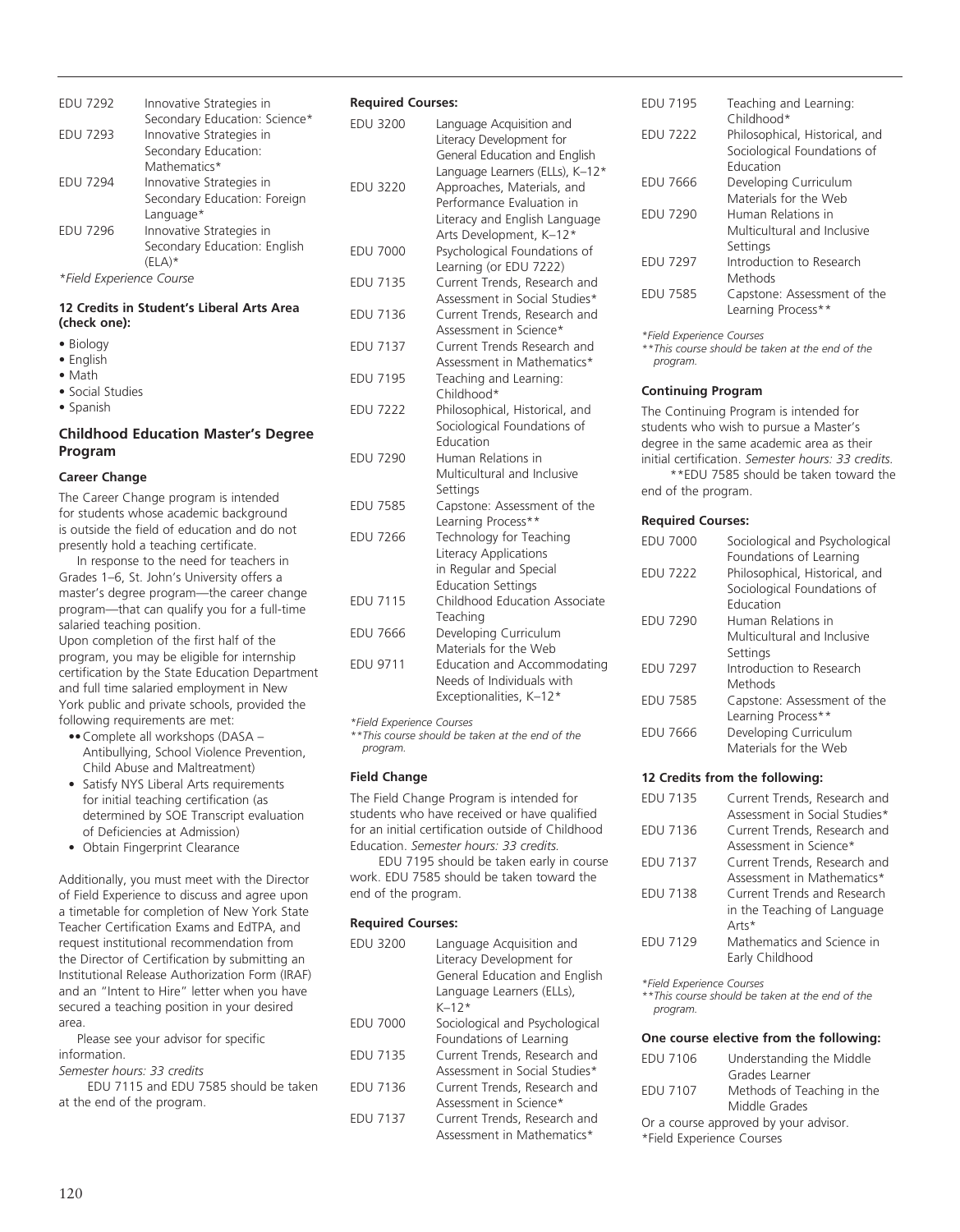#### **Middle School Extension**

Extension for Adolescent Education certificate holders: After successfully completing EDU 7106 and 7107 courses, students will be eligible to extend their eligibility to teach grades 5 and 6 in the same content area as their original certificate.

Extension for Childhood Education certificate holders: This extension will allow students to teach grades 7, 8, and 9 in a subject area. In addition to successfully completing EDU 7106 and 7107, students must have 30 credits completed (C or better) in one content area and must pass the New York State Content Specialty Test (CST) in the same subject area to complete the extension. The School of Education's Certification Officer will review all transcripts during the application process to assess whether or not the content area coursework has been satisfied for the extension.

#### **Eligibility for the Programs**

Applicants to each program should possess an undergraduate grade point average of B or better.

Students must possess New York State initial or professional teacher certification in either Adolescent or Childhood Education, or be in the process of attaining that credential. The Middle School Extension can only be granted to individuals who attain certification.

#### **Application Procedure**

Students not currently enrolled at St. John's University can request an application and information about the program.

Students currently enrolled at St. John's University as undergraduate seniors or graduate students should meet with their advisor to determine how to qualify for the Middle School Extension.

#### **Required Courses in Both Certificate Programs**

| <b>EDU 7106</b>           | Understanding the Middle   |
|---------------------------|----------------------------|
|                           | Grades Learner             |
| <b>EDU 7107</b>           | Methods of Teaching in the |
|                           | Middle Grades              |
| *Field Experience Courses |                            |

#### **Certification:**

Adolescent Education Certificate Extension to Grades 5 and 6: Students satisfactorily completing the two requisite courses will be eligible to apply for certification, grades 5 and 6, in their initial content certification area. Students can submit an Institutional Release Authorization Form (IRAF) to the School of Education Certification Officer to receive an endorsement.

#### Childhood Education Certificate Extension

to Grades 7, 8, and 9: Students satisfying the 30 credits in a content area with a minimum grade of C, passing the CST in that subject area, and satisfactorily completing the two

requisite courses will be eligible to apply for certification, grades 7, 8, and 9 in their content area. Upon completion of their content area students can submit an Institutional Release Authorization Form (IRAF) to the School of Education Certification Officer to receive an endorsement in the following content areas: English, Mathematics, Spanish, Social Studies, Physics and Biology. Students who hold Childhood certification outside of those areas mentioned above can apply to the State Education Department via the "Individual Evaluation" pathway to receive the Middle School Extension in their subject area if they have met all requirements and provide appropriate documentation.

#### **Early Childhood Education Master's Degree Program Career Change**

The Career Change program is intended for students whose academic background is outside the field of education and do not presently hold a teaching certificate.

In response to the need for teachers of birth through Grade 2, St. John's University offers a master's degree program—the career change program—that can qualify you for a full-time salaried teaching position.

Upon completion of the first half of the program, you may be eligible for internship certification by the State Education Department and full time salaried employment in New York public and private schools, provided the following requirements are met:

- Complete all workshops (DASA Antibullying, School Violence Prevention, Child Abuse and Maltreatment)
- Satisfy NYS Liberal Arts requirements for initial teaching certification (as determined by SOE Transcript evaluation of Deficiencies at Admission)

• Obtain Fingerprint Clearance Additionally, you must meet with the Director of Field Experience to discuss and agree upon a timetable for completion of New York State Teacher Certification Exams and EdTPA, and request institutional recommendation from the Director of Certification by submitting an Institutional Release Authorization Form (IRAF) and an "Intent to Hire" letter when you have secured a teaching position in your desired area.

EDU 7114 and EDU 7585 should be taken toward the end of the program.

#### **Required Courses:**

| <b>EDU 3200</b> | Language Acquisition and<br>Literacy Development for<br>General Education and English<br>Language Learners (ELLs),<br>$K - 12*$ |
|-----------------|---------------------------------------------------------------------------------------------------------------------------------|
| <b>EDU 3220</b> | Approaches, Materials, and<br>Performance Evaluation in<br>Literacy and English Language<br>Arts Development, K-12*             |

| <b>EDU 7000</b> | Psychological Foundations of<br>Learning                                                                                                              |
|-----------------|-------------------------------------------------------------------------------------------------------------------------------------------------------|
| <b>EDU 7114</b> | Early Childhood Associate<br>Teaching                                                                                                                 |
| <b>EDU 7122</b> | Programs in Early Childhood<br>Education: Play, Social                                                                                                |
| <b>EDU 7123</b> | Learning in Early Childhood<br>Environments*<br>Creative Arts in Linguistically/<br>Culturally Diverse and<br>Inclusive Early Childhood<br>Education* |
| <b>EDU 7124</b> | Literature in Early Childhood<br>Education (or EDU 7128)                                                                                              |
| <b>EDU 7126</b> | Observing and Recording the<br>Behavior of Young Children*                                                                                            |
| <b>EDU 7127</b> | (or EDU 7585)<br>School, Family and<br>Community Partnerships                                                                                         |
| <b>EDU 7128</b> | Integrated Curriculum in Early<br>Childhood* (or EDU 7124)                                                                                            |
| <b>EDU 7129</b> | Mathematics and Science in<br>Early Childhood                                                                                                         |
| <b>EDU 7585</b> | Capstone: Assessment of<br>the Learning Process**                                                                                                     |
| <b>EDU 7666</b> | (or EDU 7126)<br>Developing Curriculum<br>Materials for the Web                                                                                       |
| ΩR              |                                                                                                                                                       |
| <b>EDU 7266</b> | Technology for Teaching<br>Literacy in Regular and Special<br><b>Education Settings</b>                                                               |
| EDU 9711        | Education and<br>Accommodating Needs of<br>Individuals with<br>Exceptionalities, K-12*                                                                |
| OR              |                                                                                                                                                       |
| <b>EDU 9737</b> | Early Childhood Special<br>Education*                                                                                                                 |

THE SCHOOL OF EDUCATION **school of Education**

*\*Field Experience Courses*

*\*\*This course should be taken at the end of the program*

#### **Field Change**

The Field Change program is intended for students who have received or have qualified for an initial certification outside of Early Childhood Education. *Semester hours: 36 credits.* EDU 7114 and EDU 7585 should be taken toward the end of the program.

#### **Required Courses:**

| EDU 3200        | Language Acquisition and<br>Literacy Development for<br>General Education and English<br>Language Learners (ELL)<br>$K - 12*$ |
|-----------------|-------------------------------------------------------------------------------------------------------------------------------|
| <b>EDU 7000</b> | Psychological Foundations of<br>Learning                                                                                      |
| <b>FDU 7114</b> | Early Childhood Associate<br>Teaching (half semester)                                                                         |
| <b>EDU 7122</b> | Programs in Early Childhood<br>Education: Play, Social<br>Learning in Early Childhood<br>Fnvironments*                        |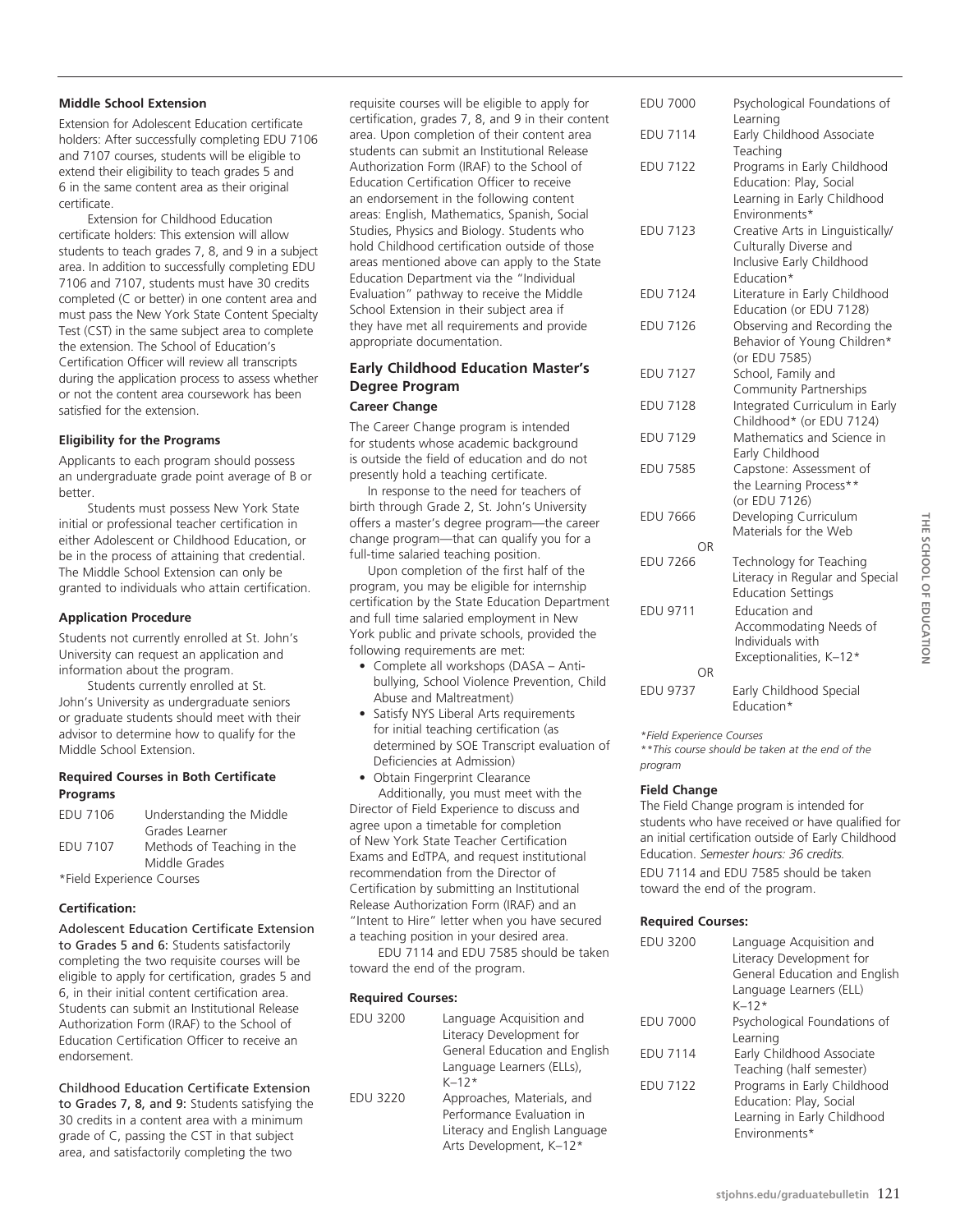EDU 7123 Creative Arts in Linguistically/ Culturally Diverse and Inclusive Early Childhood Education\* EDU 7124 Literature in Early Childhood Education EDU 7126 Observing and Recording the Behavior of Young Children\* EDU 7127 School, Family and Community Partnerships EDU 7128 Integrated Curriculum in Early Childhood\* EDU 7129 Mathematics and Science in Early Childhood EDU 7585 Capstone: Assessment of the Learning Process\*\* EDU 9711 Education and Accommodating Needs of Individuals with Exceptionalities, K–12\* **original** EDU 9737 Early Childhood Special Education\*

*\*Field Experience Courses*

*\*\*This course should be taken at the end of the program*

For a complete listing of approved courses, please contact the Dean's office.

## Ph.D. In Curriculum and Instruction **Program Overview**

The Ph.D. in Curriculum and Instruction is a journey of profound personal and professional discovery. The program is individualized to Ph.D. candidates, responsive to communities, built upon the philosophy that students are agents of their own learning, and committed to fostering a symbiotic relationship between research and community. The program is structured so that students receive ongoing support from their professors and peers through classes, community activities, and scholarly endeavors.

#### **Program Mission**

This Ph.D. program distinguishes itself by a commitment to scholarship that is devoted to critical issues related to teaching and learning. Students will develop collaborative explorations and employ multiple research and disciplinary lenses to understand and address local and possibly global educational needs by working with and for the people and communities with whom they are engaged.

#### **Program Structure**

The Ph.D. in Curriculum and Instruction is a 45-credit post-Master's degree program. Students will complete 39 credits, as well as a comprehensive exam, prior to the dissertation proposal. Over the course of three years, students are expected to complete a minimum of 180 hours of field research and community engagement. Students will focus their studies in one or more of the four programmatic strands: 1) Teaching, Learning, and Knowing; 2) Early Childhood; 3) Global Education; and 4) STEM Education.

#### **Courses**

The coursework includes 39 credits prior to the dissertation: Eleven (11) Curriculum and Instruction courses (33 credits) and two (2) elective courses/advanced topics (6 credits). Ph.D. in Curriculum and Instruction courses include:

| <b>EDU 8000</b> | Community Immersion                                    |
|-----------------|--------------------------------------------------------|
|                 | Research Seminar I, 3 credits                          |
| EDU 8001        | Community Immersion                                    |
|                 | Research Seminar II, 3 credits                         |
|                 | (Prerequisite: EDU 8000                                |
|                 | Community Immersion                                    |
|                 | Research Seminar I)                                    |
| <b>EDU 8002</b> | Community Immersion                                    |
|                 | Research Seminar III, 3 credits                        |
|                 | (Prerequisite: EDU 8001                                |
|                 | Community Immersion                                    |
|                 | Research Seminar II)                                   |
| <b>EDU 8003</b> | Visions of Research I, 3 credits                       |
| <b>EDU 8004</b> | Visions of Research II, 3                              |
|                 | credits                                                |
| <b>EDU 8005</b> | Visions of Research III, 3                             |
|                 | credits (Prerequisite: EDU                             |
|                 | 8003 Visions of Research                               |
|                 | I and EDU 8004 Visions of                              |
|                 | Research II)                                           |
| <b>EDU 8006</b> | Philosophies of Education,                             |
|                 | 3 credits                                              |
| <b>EDU 8007</b> | <b>Families and Communities</b>                        |
|                 | as Partners in Education,                              |
|                 | 3 credits                                              |
| <b>EDU 8008</b> | Global Perspectives within                             |
|                 | <b>Education and Educational</b>                       |
|                 | Research, 3 Credits                                    |
| <b>EDU 8009</b> | Critical and Historical                                |
|                 | Perspectives within Education                          |
|                 | and Educational Research, 3                            |
|                 | credits                                                |
| <b>EDU 8010</b> | Dissertation Proposal Seminar,                         |
|                 | 3 credits (Prerequisite:                               |
|                 | Requires Chair's Permission)                           |
| <b>EDU 8011</b> | Dissertation/Matriculation, 3                          |
|                 |                                                        |
|                 | credits (Prerequisite: Requires<br>Chair's Permission) |
|                 |                                                        |
| <b>EDU 8012</b> | Dissertation/Matriculation, 3                          |
|                 | credits (Prerequisite: Requires                        |
|                 | Chair's Permission)                                    |
| <b>EDU 8013</b> | Advanced Research Methods,                             |
|                 | 3 credits (Prerequisite: EDU                           |
|                 | 8003 Visions of Research I,                            |
|                 | EDU 8004 Visions of Research                           |
|                 | II, and EDU 8005 Visions of                            |
|                 | Research III)                                          |
| EDU 8014        | Advanced Topics: Literature                            |
|                 | Review, 3 credits                                      |

# **Department of Education Specialties**

The Department of Education Specialties offers programs and coursework in professional teacher preparation.

The department offers programs in four major areas

- Bilingual Education
- Literacy
- Special Education
- TESOL (Teaching English to Students of Other Languages)

In most instances, candidates require an initial or base certificate for entry into the teacher preparation programs in Literacy, Teaching English to Speakers of Other Languages (TESOL) and Special Education. Three dual certification career change programs in TESOL and Special Education allow candidates to earn the initial and professional certification simultaneously. These programs and related coursework support the University Mission as articulated by St. Vincent de Paul and carried out through academic rigor and service to the community.

At the present time at the Queens campus, the department offers graduate programs in Literacy, Special Education, TESOL and Bilingual Education. Within the Literacy programs, there are Ph.D. and three graduate level programs and coursework in teaching literacy from birth through 12th grade. The TESOL program includes a Master's in TESOL, plus two advanced certificates in both TESOL and Bilingual Education (of 15 credits each). We also offer programs for teaching students with disabilities, in childhood and adolescence (special education). In addition, a 48-credit Childhood and Childhood Special Education (internship) program and a 36-credit Childhood Education and TESOL programs are offered for those eligible candidates lacking initial teacher certification. There are four 48-credit dual certification Master's programs in Literacy B–6 and TESOL PK–12, Literacy 5–12 and TESOL PK-12, Literacy B-6 and Teaching Children with Disabilities in Childhood, 1–6, and Literacy 5–12 and Teaching Students with Disabilities 7–12, Generalist, with SWD subject extensions.

For initially certified teachers, three 33-credit programs are now offered on the Staten Island and/or Queens campus. Teaching Students with Disabilities 7–12 Generalist, for high school teachers; Teaching Children with Disabilities, Early Childhood; Teaching Children with Disabilities Childhood, for elementary teachers, is offered online as well as in a traditional setting.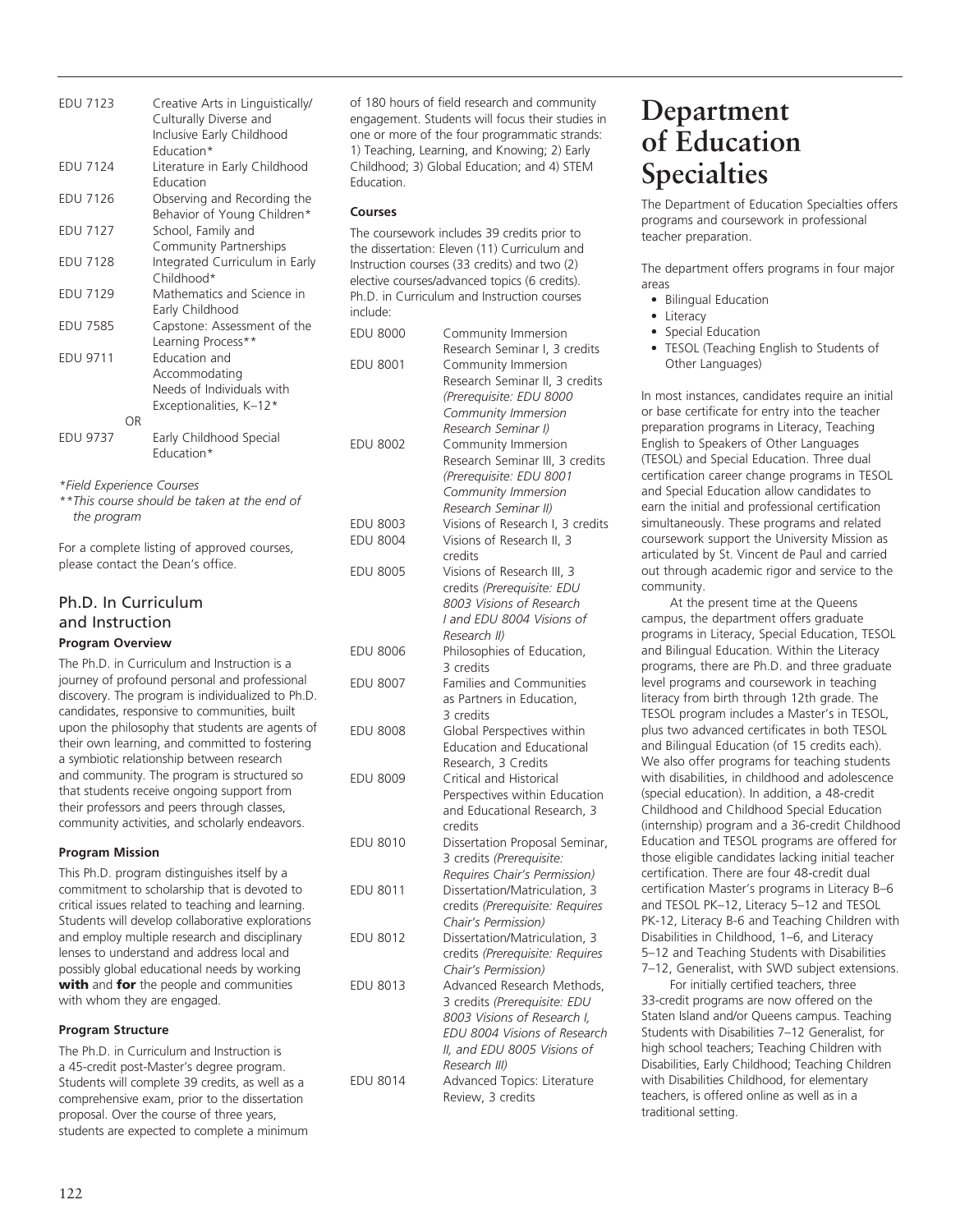At the Staten Island campus, the department offers graduate-level programs and coursework in Teaching Literacy at levels B–6 and in grades 5–12 and B–12; Advanced Certificates in Teaching Literacy, B–6; 5–12 and Literacy Leadership; a career change program in Childhood and Childhood Special Education (internship); a career change program in Adolescence Education and Adolescence Special Education; Teaching Students with Disabilities (Grades 7-12).

At LIGC, special graduate level programs and coursework are offered in Literacy, TESOL, Bilingual Education and Teaching Students with Disabilities, Childhood and Adolescence. A 15-credit bilingual extention course sequence, which may be added to most base teaching certificates, is offered as well. Coursework in Literacy, TESOL and Special Education is offered on the Manhattan campus. Some of the department's course offerings may be taken online. "D" indicates those courses that are offered through online learning. All TESOL and Bilingual Education courses are offered online.

## Literacy Programs

The department offers a Ph.D. in Literacy and three Master's level graduate programs with specialization in the teaching of literacy. These graduate programs lead to initial or professional certification in Teaching Literacy, Birth – Grade 6 (33 credits), Teaching Literacy, Grades 5–12 (33 credits), and Teaching Literacy, Birth – Grade 12 (42 credits).

The department also offers several 48 credit dual certification Master's degrees in Literacy B–6 and Special Education, 1–6; Literacy B–6 and T.E.S.O.L PK–12; Literacy 5–12 and T.E.S.O.L. PK–12 and Literacy 5–12 and Teaching Students with Disabilities 7–12, Generalist.

#### Three advanced certificates in literacy are also offered.

Completion of these programs qualifies students for an endorsement from The School of Education Certification officer for NY State initial or professional certification in Literacy, in the area of the completed program. Application to NY State for certification is contingent upon all current State mandated certification exams, training modules, field experiences and citizenship requirements are completed.

#### **Requirements for the Advanced Certificate in Literacy B–6 or 5–12 (21 credits)**

Must possess a Master's Degree in Education and initial certification. Must maintain a "B" (3.0) average in all course work. Must complete 50-hour practicum. Must pass Content Specialty Test in Literacy to obtain State Certification.

#### Description:

The Advanced Certificate in Literacy Programs, B–6 or 5–12 requires 21 credits of literacy courses. This certificate enables the initially certified teacher to acquire the skills to teach reading, writing, and related language arts to students from early childhood to high school levels. In addition, the student will acquire skills to become a reading specialist capable of assessing reading and writing ability and providing instruction to help children and adolescents with literacy-related problems. The Content Specialty Exam (CST in Literacy) must be passed to obtain NYS certification in Literacy. This program will be offered on the Queens, Staten Island, LIGC and Manhattan sites. Literacy courses (6 credits) taken as part of a previously earned career change Master's in Education may be counted for this Advanced Certificate. There is also a 15-credit Advanced Certificate in Literacy Leadership which can be added to a Master's in Literacy. Courses in the Advanced Certificate in Literacy Leadership may be applied to the Ph.D. program in Literacy. This advanced certificate prepares literacy coaches for leadership positions.

#### **Program of Study:**

#### **Advanced Certificate in Literacy B–6 (21 Credits)**

| <b>EDU 3200</b> |            | Language Acquisition and<br>Literacy Development<br>for General Education                                                                                         |
|-----------------|------------|-------------------------------------------------------------------------------------------------------------------------------------------------------------------|
| <b>EDU 3210</b> | OR         | and English Language<br>Learners (ELL) K-12*<br>Research and Practice of<br>Teaching Writing /English<br>Language Arts in General<br>and Inclusive Education, B-6 |
| <b>EDU 3264</b> |            | Teaching Literacy through                                                                                                                                         |
|                 |            | Literature, B-6                                                                                                                                                   |
| <b>EDU 3220</b> | <b>AND</b> | Approaches, Materials, and                                                                                                                                        |
|                 |            | Performance Evaluation<br>in Literacy and English<br>Language Arts Development,<br>$K - 12*$                                                                      |
| <b>EDU 3230</b> |            | Diagnosis and Case Study<br>Analysis of Literacy<br>Performance* (Prereq., 3220<br>and 3270)                                                                      |
| <b>EDU 3270</b> |            | Theories of and Strategies for<br>Teaching Literacy and English<br>Language Arts in the<br>Content Areas*                                                         |
| <b>EDU 3240</b> |            | Case Study and Instructional<br>Strategies for Diverse<br>Learners* (Prereq. 3230)                                                                                |
| <b>EDU 3250</b> |            | Practicum and Seminar in<br>Literacy Instruction B-6<br>50 hours (Prereq. 3230<br>and 3240).                                                                      |

*\*Field Experience Courses*

#### **Advanced Certificate in Literacy 5–12 (21 credits)**

|            | Language Acquisition and<br>Literacy Development for<br>General Education and<br>English Language Learners<br>(ELLs) K-12*<br>Research and Practice of<br>Teaching Writing /English<br>Language Arts in General<br>and Inclusive Education.<br>$5 - 12$ |
|------------|---------------------------------------------------------------------------------------------------------------------------------------------------------------------------------------------------------------------------------------------------------|
| OR         |                                                                                                                                                                                                                                                         |
|            | Teaching Literacy through<br>Literature, 5-12                                                                                                                                                                                                           |
| <b>AND</b> |                                                                                                                                                                                                                                                         |
|            | Approaches, Materials, and<br>Performance Evaluation<br>in Literacy and English<br>Language Arts Development,<br>$K - 12*$                                                                                                                              |
|            | Diagnosis and Case<br>Study Analysis of Literacy<br>Performance* (Prereq. 3220<br>and 3270)                                                                                                                                                             |
|            | Theories of and Strategies<br>for Teaching Literacy and<br>English Language Arts in the<br>Content Areas*                                                                                                                                               |
|            | Case Study and<br>Instructional Strategies for<br>Diverse Learners*<br>(Prereg. 3230)                                                                                                                                                                   |
|            | Practicum and Seminar in<br>Literacy Instruction, 5-12<br>(50 hours), (Prereg. 3230<br>and 3240).                                                                                                                                                       |
|            |                                                                                                                                                                                                                                                         |

*\*Field Experience Courses*

#### **Advanced Certificate: Literacy Leadership Coach**

**(15 credits) Must be attached to Literacy Master's degree**

| <b>EDU 3283</b><br>EDU 3285<br><b>EDU 9010</b> |    | Research and Strategies in<br>Literacy Leadership<br>Research Perspectives in<br>Literacy<br>Linguistics for Teachers of |
|------------------------------------------------|----|--------------------------------------------------------------------------------------------------------------------------|
|                                                | ΩR | English Language Learners<br>(ELL) and Exceptional<br>Learners*                                                          |
| <b>EDU 9015</b>                                |    | Structure of the English<br>Language                                                                                     |
| <b>EDU 9716</b>                                |    | Curriculum and Instructional<br>Design for Teaching<br>Literacy to Individuals with<br>Exceptionalities: Childhood*      |
| <b>EDU 5650</b>                                |    | School Based Data Analysis                                                                                               |

Courses may be applied to the Ph.D. program in Literacy but this 15-credit program does not result in New York State Teacher certification. *\*Field Experience Courses*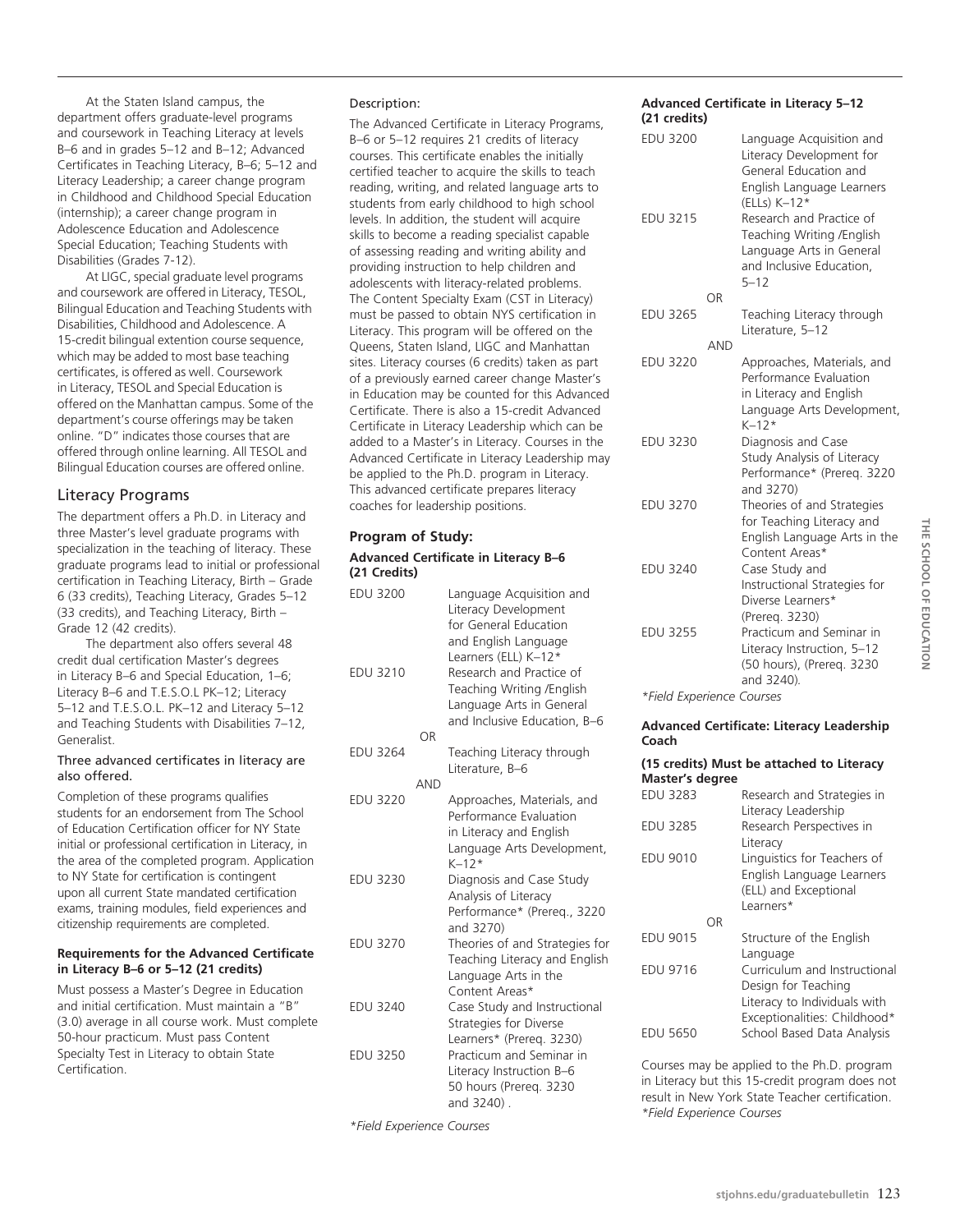#### **Admission Requirements for M.S.Ed. Degree Programs**

- 1. A baccalaureate degree from an accredited college or university. Undergraduate scholastic achievement must be such as to give reasonable assurance of success in work for an advanced degree, normally, a "B," both in general average and in the major field.
- 2. The teaching literacy programs service students who already hold initial certification in either early childhood, childhood or, adolescence education, teaching students with disabilities, teaching students who are deaf or hard of hearing, teaching students who are blind or visually impaired, teaching students with speech and language disabilities, teaching English to speakers of other languages and library media specialists. Candidates seeking admission shall normally have achieved a B average, or 3.0 or better cumulative grade point average in the program leading to the degree of their existing initial certificate.
- 3. Candidates must submit satisfactory scores on one of the standardized admission exams: GRE Analytical Writing or MAT.
- 4. Applications of those individuals who meet the program requirements but whose GPAs fall below 3.0 in their initial certified area, will be reviewed by a committee of designated faculty members to assess applicants' potential to successfully complete the program. In such cases the committee may also request an interview with the candidate. Upon committee recommendation, those applicants will be accepted conditionally with the proviso that they achieve at least a 3.0 (B or better) in each of their first four program courses.

#### **Admission Requirements for Ph.D. Degree in Literacy**

Applicants seeking admission to the doctoral program (Ph.D.) must submit evidence of their ability to pursue advanced graduate study:

A Master's Degree in an education field from an accredited college or university is required. Graduate scholastic achievement must be such as to give reasonable assurance of success in work for an advanced degree. Normally this will be a 3.2 GPA or better in prior graduate work.

#### Application Process:

- 1) Submit a complete application to the Office of Graduate Admission for the School of Education. Supporting documents include:
	- a. Official transcripts of all previous course work (undergraduate and graduate) that document a minimum GPA of 3.2 in a master's level program,
	- b. A statement of goals for doctoral study,
	- c. A professional resume or curriculum vitae,
	- d. Documentation of full-time teaching experience,
- e. A score at or above the 50th percentile on the Miller Analogies Test (MAT), or
- f. A score of at least 4 on the Analytical Writing section of the Graduate Record Examination (GRE). (You need not take the other sections of the GRE).
- 2) A successful interview with members of the Literacy core faculty and the department chairperson.

Notification of the decision will be sent by mail. If accepted, the student will be assigned an advisor who will assist in developing a program of study.

## **Programs of Study**

#### Teaching Literacy, Birth–Grade 6

The Master of Science in Education program with a specialization in the Teaching of Literacy, B–6 is a 33-credit program. This program enhances the initially certified teacher's ability to teach reading and the related language arts to students at the early childhood, elementary and middle school levels. In addition, the program enables prospective and practicing teachers to acquire and develop the skills they will need to become reading specialists capable of diagnosing and assisting children to overcome their special literacy problems. A comprehensive exam requirement occurs at the end of the full program. It must be taken and passed during the last year of coursework provided that all core courses have been successfully completed and with the approval of the student's advisor. Students must also pass the CST in Literacy to qualify for New York State certification. Full programs are offered at the Queens and Staten Island campuses. The following courses comprise the master's program in literacy leading to initial or professional certification in Teaching Literacy, B–6:

## **General Core: (6 credits)**

EDU 9711 Education and Accommodating Needs of Individuals with Exceptionalities, K–12\* EDU 7266 Technology for Teaching Literacy Applications in Regular and Special Education Settings (for students with limited technology background) OR EDU 7666 Developing Curriculum Materials for the Web

#### **Literacy Methodology Core: (18 credits)**

| <b>EDU 3200</b> | Language Acquisition and      |
|-----------------|-------------------------------|
|                 | Literacy Development for      |
|                 | General Education and English |
|                 | Language Learners (ELL) K-12* |
| <b>EDU 3210</b> | Research and Practice of      |
|                 | Teaching Writing/English      |
|                 | Language Arts in General and  |
|                 | Inclusive Education, B-6      |
|                 |                               |

| <b>FDU 3220</b> | Approaches, Materials, and<br>Performance Evaluation in<br>Literacy and English Language<br>Arts Development, K-12* |
|-----------------|---------------------------------------------------------------------------------------------------------------------|
| <b>EDU 3264</b> | Teaching Literacy through                                                                                           |
|                 | Literature, B-6                                                                                                     |
| <b>EDU 3270</b> | Theories of and Strategies for                                                                                      |
|                 | Teaching Literacy and English                                                                                       |
|                 | Language Arts in the                                                                                                |
|                 | Content Areas*                                                                                                      |
| <b>EDU 3283</b> | Research and Strategies in<br>Literacy Leadership                                                                   |

## **Literacy Specialist Core (in sequence)**

| (9 credits)     |                                  |
|-----------------|----------------------------------|
| <b>EDU 3230</b> | Diagnosis and Case               |
|                 | Study Analysis of Literacy       |
|                 | Performance*                     |
|                 | (Prereg. 3220 and 3270)          |
| <b>EDU 3240</b> | Case Study and Instructional     |
|                 | Strategies for Diverse Learners* |
|                 | (Prereg. EDU 3230)               |
| <b>EDU 3250</b> | Practicum and Seminar in         |
|                 | Literacy Instruction, B-6 (50    |
|                 | hours) (Prereq. 3230 and 3240).  |

These courses can be substituted with permission of an advisor or can be taken after the degree is conferred toward additional professional development.

| EDU 3241 | Multi-Sensory Approach to     |
|----------|-------------------------------|
|          | Language Learning and Phonics |
|          | Instruction-Part I*           |
| EDU 3242 | Multi-Sensory Approach to     |
|          | Language Learning and Phonics |
|          | Instruction-Part II*          |

#### Teaching Literacy, Grades 5–12

The Master of Science in Education program with a specialization in the Teaching of Literacy, Grades 5–12, is a 33-credit program. This program allows the initially certified teacher to teach reading, writing and the related language arts to students at the middle school, junior high and high school levels. In addition, the program enables prospective and practicing teachers to acquire and develop the skills they need to become reading specialists, capable of diagnosing and assisting youngsters and youth in overcoming their literacy-related problems. A comprehensive exam requirement occurs at the end of the program. It must be taken and passed during the last year of coursework provided that all core courses have been successfully completed and with the approval of the student's advisor. If a student fails the exam, he/she must take it in the following semester. Students may only take the exam twice. Students must also pass the CST in Literacy to obtain NY State certification. Full programs are offered at the Queens and Staten Island campuses. The following courses comprise the Master's program in literacy leading to initial or professional certification in Teaching Literacy, 5–12.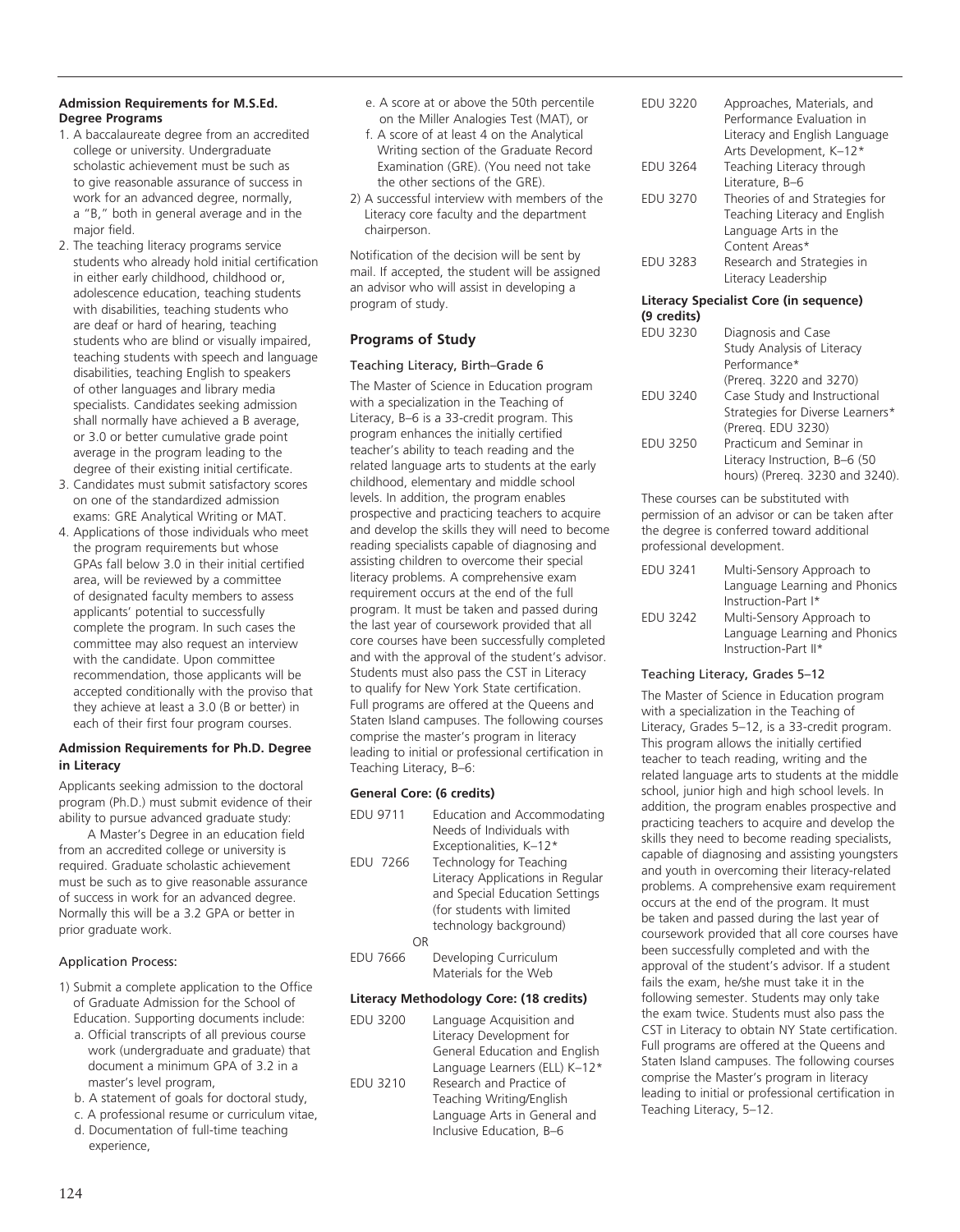#### General Core: (6 Credits)

| <b>EDU 9711</b> | Education and<br><b>Accommodating Needs</b><br>of Individuals with<br>Exceptionalities, K-12*                              |
|-----------------|----------------------------------------------------------------------------------------------------------------------------|
| <b>EDU 7267</b> | Technology for Literary-Based<br>Applications in Content Area<br>Learning in Regular and<br>Special Education Settings     |
| OR              |                                                                                                                            |
| <b>EDU 7666</b> | Developing Curriculum<br>Materials for the Web                                                                             |
|                 | Literacy Methodology: 18 credits                                                                                           |
| <b>EDU 3200</b> | Language Acquisition and<br>Literacy Development for<br>General Education and<br>English Language Learners<br>(ELL) K-12*  |
| <b>EDU 3215</b> | Research and Practice of<br>Teaching Writing /English<br>Language Arts in General and<br>Inclusive Education, 5-12         |
| <b>EDU 3220</b> | Approaches, Materials, and<br>Performance Evaluation<br>in Literacy and English<br>Language Arts Development,<br>$K - 12*$ |
| <b>EDU 3265</b> | Teaching Literacy through<br>Literature, grades 5-12, in<br>General and Inclusive Settings                                 |
| <b>EDU 3270</b> | Theories of and Strategies for<br>Teaching Literacy and English<br>Language Arts in the Content<br>Areas*                  |
| <b>EDU 3283</b> | Research and Strategies in<br>Literacy Leadership                                                                          |
|                 |                                                                                                                            |

#### *\*Field Experience Courses*

#### Literacy Specialist Core: 9 credits

| EDU 3230        | Diagnosis and Case<br>Study Analysis of Literacy<br>Performance* (Prereg. 3220<br>or 3270)      |
|-----------------|-------------------------------------------------------------------------------------------------|
| EDU 3240        | Case Study and Instructional<br><b>Strategies for Diverse</b><br>Learners* (Prereg. 3230)       |
| <b>EDU 3255</b> | Practicum and Seminar in<br>Literacy Instruction, 5-12<br>(50 hours) (Prereg. 3230<br>and 3240) |

#### These courses can be substituted with permission of an advisor or can be taken after the degree is conferred toward additional professional development

| <b>EDU 3241</b> | Multi-sensory Approach        |
|-----------------|-------------------------------|
|                 | to Language Learning and      |
|                 | Phonics Instruction, Part I*  |
| <b>EDU 3242</b> | Multi-sensory Approach        |
|                 | to Language Learning and      |
|                 | Phonics Instruction, Part II* |
|                 |                               |

#### *\*Field Experience Courses*

#### Teaching Literacy, Birth through Grade 12

The Master of Science in Education program with a specialization in the teaching of Literacy, Birth through Grade 12 is a 42-credit program leading to initial and professional New York State Teacher Certification. This program enhances the initially certified teacher's ability to teach reading and the related language arts. In addition, the program enables prospective and practicing teachers to acquire and develop the skills they will need to become literacy coaches and reading specialists capable of diagnosing and assisting children in overcoming their special literacy problems. A comprehensive exam requirement occurs at the end of the program. It must be taken and passed during the last year of coursework provided that all core courses have been successfully completed and with the approval of the student's advisor. Students must also pass the CST in Literacy to obtain NY State certification. Full programs are offered at the Queens and Staten Island campuses.

#### General Core: (6 Credits)

| <b>EDU 9711</b>                        | Educational and<br>Accommodating Needs of<br>Individual with Exceptionalities,<br>$K-12*$                                 |  |
|----------------------------------------|---------------------------------------------------------------------------------------------------------------------------|--|
| EDU 3280<br>OR                         | Digital Literacies and Learning                                                                                           |  |
| <b>EDU 7666</b>                        | Developing Curriculum<br>Materials for the Web                                                                            |  |
| Literacy Methodology Core (24 credits) |                                                                                                                           |  |
| EDU 3200                               | Language Acquisition and<br>Literacy Development for<br>General Education and<br>English Language Learners<br>(ELL) K-12* |  |
| EDU 3217                               | Research and Practice of<br>Teaching Writing/English<br>Language Arts in General<br>Inclusion Education, B-12             |  |
| EDU 3220                               | Approaches, Materials, and                                                                                                |  |

Performance Evaluation in Literacy and English Language Arts Development, K–12\* EDU 3241 Multi-Sensory Approach to Language Learning and Phonics

Instruction-Part I\* EDU 3242 Multi-sensory Approach to Language Learning and Phonics Instruction, Part II\*

EDU 3270 Theories of and Strategies for Teaching Literacy and English Language Arts in the Content Areas\* EDU 3268 Teaching Literacy through

Literature, B–12 EDU 3283 Research and Strategies in Literacy Leadership

#### Literacy Specialist Core (in sequence): (12 credits)

| EDU 3230        | Diagnosis and Case<br>Study Analysis of Literacy |
|-----------------|--------------------------------------------------|
|                 | Performance* (Prereg.                            |
|                 | EDU 3220 or 3270)                                |
| EDU 3240        | Case Study and Instructional                     |
|                 | Strategies for Diverse Learners*                 |
|                 | (Prereg. EDU 3230)                               |
| <b>EDU 3250</b> | Practicum and Seminar in                         |
|                 | Literacy Instruction, B-6 (50                    |
|                 | hours) (Prereq. 3230 and 3240).                  |
| <b>EDU 3255</b> | Practicum and Seminar in                         |
|                 | Literacy Instruction, 5-12                       |
|                 | (50 hours) (Prereg. EDU 3230).                   |

*\*Field Experience Courses*

#### **ORTON CERTIFICATION OPTION**

If you wish to receive certification from The Orton Academy, you must take both EDU 3241 and EDU 3242 plus 100 hours of applied instruction which incorporates the strategies of the Orton Academy.

#### **Admission and Program Requirements for Literacy-Field Change**

Students with teaching certificates in other licensing areas may apply for one of the literacy field change programs.

- 1. A master's degree in education or a functionally related area, with scholastic achievement at a level to give reasonable assurance of success in work for an advanced degree. Normally, this will be a "B" average.
- 2. New York State initial teaching certification as specified in Admission Requirements for Degree Programs (2).
- 3. Coursework as outlined in the B–6, 5–12, or B–12 degree programs is required. If some literacy coursework was completed in an M.S. degree program, electives may be substituted in consultation with the student's program advisor.
- 4. A comprehensive examination completed in other M.S. programs satisfy program requirements.

#### **Teaching Literacy B–6 and Teaching English to Speakers of Other Languages (TESOL) PK–12 (48 credits)**

This program will provide Master's Degree candidates with dual certification in Literacy B–6 and Teaching English to Speakers of Other Languages (TESOL) PK–12. It will give teachers the opportunity to enrich their classroom pedagogy with specialization in literacy instruction and instruction for the English Language Learners. A comprehensive exam in both Literacy and TESOL occurs separately at the end of each portion of the program. Comprehensive exams must be taken and passed during the last year of coursework provided that all core courses have been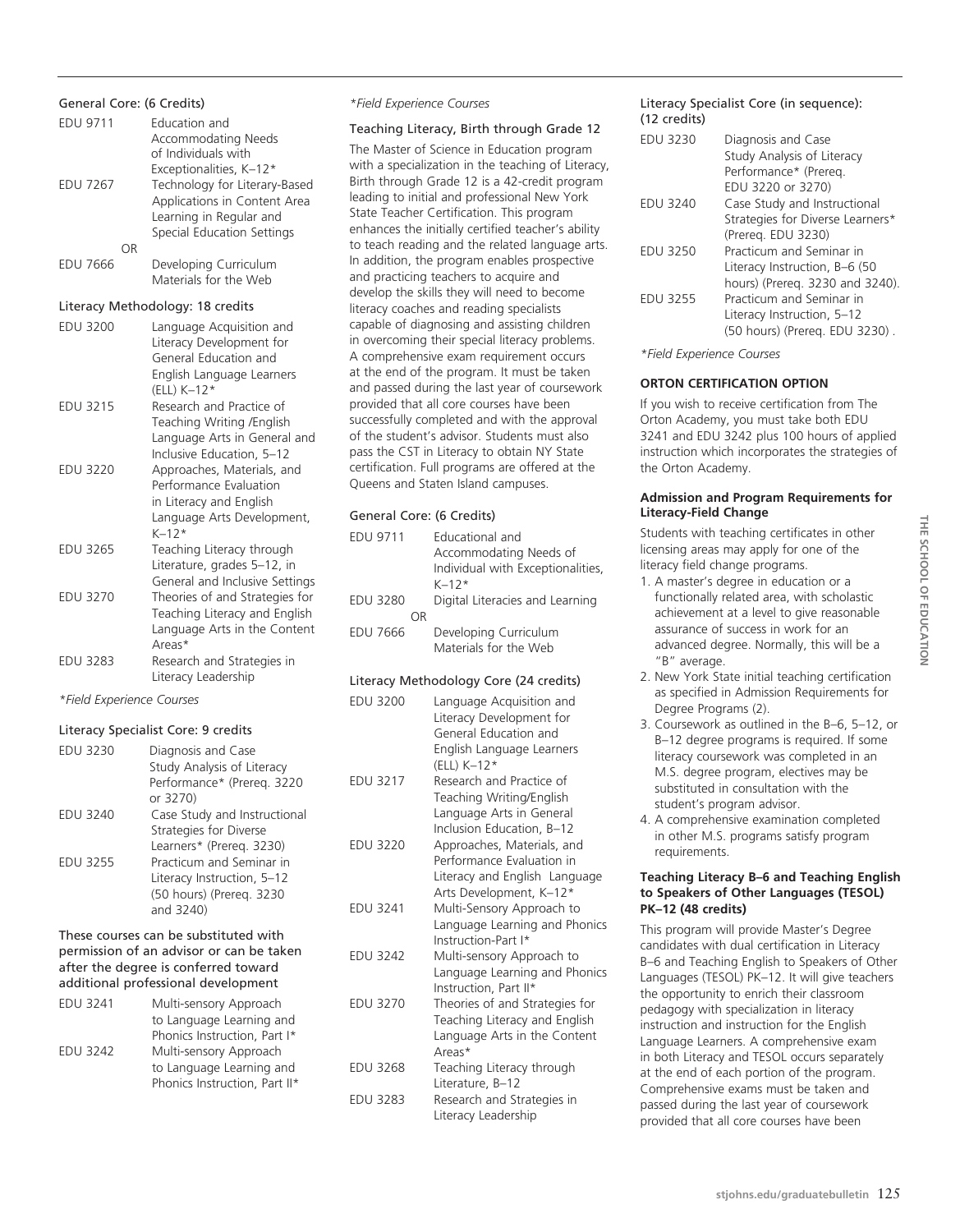successfully completed and with the approval of the student's advisor. Students will be eligible for certification in Literacy B–6 and TESOL PK–12 at program completion and after passing the CST-exams in Literacy and TESOL

## General Core: (6 credits)

#### Literacy Core: (18 credits)

| EDU 3210        | Research and Practice of<br>Teaching Writing/English<br>Language Arts in General<br>Inclusion Education, B-6        |
|-----------------|---------------------------------------------------------------------------------------------------------------------|
| <b>EDU 3220</b> | Approaches, Materials, and<br>Performance Evaluation in<br>Literacy and English Language<br>Arts Development, K-12* |
| <b>EDU 3230</b> | Diagnosis and Case<br>Study Analysis of Literacy<br>Performance* (Prereq. 3220<br>and 3270)                         |
| <b>EDU 3240</b> | Case Study and Instructional<br>Strategies for Diverse Learners*<br>(Pre-req. EDU 3230)                             |
| <b>EDU 3264</b> | Teaching Literacy through<br>Literature, B-6                                                                        |
| <b>EDU 3270</b> | Theories of and Strategies for<br>Teaching Literacy and English<br>Language Arts in the Content<br>Areas*           |
| OR              |                                                                                                                     |
| <b>EDU 3283</b> | Research and Strategies in                                                                                          |

Literacy Leadership

#### TESOL Core (18 credits)

| <b>EDU 9001</b> |    | Foundations Bilingual,            |
|-----------------|----|-----------------------------------|
|                 |    | Multicultural and Second          |
|                 |    | Language Education                |
| <b>EDU 9003</b> |    | Literacy Development for the      |
|                 |    | First and Second Language         |
|                 |    | Learners*                         |
|                 | ΟR |                                   |
| <b>EDU 3200</b> |    | Language Acquisition and          |
|                 |    | Literacy Development for          |
|                 |    | General Education and English     |
|                 |    | Language Learners (ELLs),         |
|                 |    | $K - 12*$                         |
| <b>EDU 9004</b> |    | Content Area Instruction for      |
|                 |    | Linguistically/Culturally Diverse |
|                 |    | Learners*                         |
| <b>EDU 9006</b> |    | Human Development in              |
|                 |    | Cross-cultural Perspective        |
| <b>EDU 9010</b> |    | Linguistics for Teachers of       |
|                 |    | English Language (ELL) and        |
|                 |    | Exceptional Learners*             |
|                 | ΟR |                                   |

| <b>EDU 9015</b>           | Structure of the English                                                                                                               |
|---------------------------|----------------------------------------------------------------------------------------------------------------------------------------|
| <b>EDU 9012</b>           | Language<br>Methods of Language and<br>Academic Assessment of ELLS<br>and Exceptional Learners*                                        |
| (6 credits)               | Capstone Courses: Program Completion                                                                                                   |
| <b>EDU 3250</b>           | Practicum and Seminar in<br>Literacy Instruction, B-6<br>(50 hours) (Prereg. EDU 3230<br>and 3240).                                    |
| Clinical Setting          |                                                                                                                                        |
| EDU 9014                  | Practicum and Seminar in<br>TESOL (100 hours)                                                                                          |
|                           | TESOL students must have 12 credits in a<br>language other than English prior to admission<br>or completion of program. (TESOL) PK-12. |
| *Field Experience Courses |                                                                                                                                        |
|                           | Teaching Literacy 5-12 and Teaching                                                                                                    |

**TESOL PK–12 (48 credits)** This program will provide Master's Degree candidates with dual certification in Literacy 5–12 and Teaching English to Speakers of Other Languages (T.E.S.O.L) PK–12. It will give teachers the opportunity to enrich their classroom pedagogy with specialization in literacy instruction and instruction for the English Language Learners. A comprehensive exam in both Literacy and TESOL occurs separately at the end of each portion of the program. Comprehensive exams must be taken and passed during the last year of coursework provided that all core courses have been successfully completed and with the approval of the student's advisor. Students will be eligible for certification in Literacy 5–12 and TESOL PK–12 at program completion and after passing the CST-exams in Literacy and TESOL.

**English to Speakers of Other Languages,** 

#### General Core: (6 credits)

| <b>EDU 9711</b>             | Education and Accommodating<br>Needs of Individuals with                                                                |  |
|-----------------------------|-------------------------------------------------------------------------------------------------------------------------|--|
| <b>EDU 7266</b>             | Exceptionalities, K-12*<br>Technology Literacy Based<br>Applications in Content Area<br>Learning in Regular and Special |  |
|                             | <b>Education Settings</b>                                                                                               |  |
| ΩR                          |                                                                                                                         |  |
| <b>EDU 7666</b>             | Developing Curriculum<br>Materials for the Web<br>(for students with more<br>technology background)                     |  |
| Literacy Core: (21 credits) |                                                                                                                         |  |
| $     -$                    |                                                                                                                         |  |

| EDU 3215 | Research and Practice of  |
|----------|---------------------------|
|          | Teaching Writing/English  |
|          | Language Arts in General  |
|          | Inclusion Education, 5-12 |

| <b>EDU 3220</b>         |    | Approaches, Materials, and<br>Performance Evaluation in<br>Literacy and English Language<br>Arts Development, K-12* |  |
|-------------------------|----|---------------------------------------------------------------------------------------------------------------------|--|
| <b>EDU 3230</b>         |    | Diagnosis and Case<br>Study Analysis of Literacy<br>Performance* (Prereq. EDU<br>3220 and 3270)                     |  |
| <b>EDU 3240</b>         |    | Case Study and Instructional<br>Strategies for Diverse Learners*<br>(Prereq. EDU 3230)                              |  |
| <b>EDU 3265</b>         |    | Teaching Literacy through<br>Literature, 5-12                                                                       |  |
| <b>EDU 3270</b>         |    | Theories of and Strategies for<br>Teaching Literacy and English<br>Language Arts in the Content<br>Areas*           |  |
| <b>EDU 3283</b>         |    | Research and Strategies in<br>Literacy Leadership                                                                   |  |
| TESOL Core (18 credits) |    |                                                                                                                     |  |
| <b>EDU 9001</b>         |    | Foundations Bilingual,<br>Multicultural and Second<br>Language Education                                            |  |
| <b>EDU 9003</b>         |    | Literacy Development for the<br>First and Second Language<br>Learners*                                              |  |
|                         | OR |                                                                                                                     |  |
| <b>EDU 3200</b>         |    | Language Acquisition and<br>Literacy Douglopment for                                                                |  |

#### Literacy Development for General Education and English Language Learners (ELLs), K–12\* EDU 9006 Human Development in Cross-cultural Perspective EDU 9010 Linguistics for Teachers of English Language (ELL) and Exceptional Learners\* OR<br>EDU 9015 Structure of the English Language EDU 9012 Methods of Language and Academic Assessment of ELLS and Exceptional Learners\*

#### Capstone Courses: Program Completion (6 credits)

| EDU 3255        | Practicum and Seminar in<br>Literacy Instruction, 5-12 (50 |
|-----------------|------------------------------------------------------------|
|                 |                                                            |
|                 | Hours) (Prereq. EDU 3230                                   |
|                 | and 3240).                                                 |
| <b>EDU 9014</b> | Practicum and Seminar in                                   |
|                 | TESOL (100 hours)                                          |

To meet NY State certification requirements, TESOL students must provide transcripts showing 12 credits in a language other than English at admission or before completion of program.

*\*Field Experience Courses*

#### **Teaching Literacy B–6 and Teaching Children with Disabilities (48 credits)**

This program will provide Master's degree candidates with dual certification in Literacy B–6 and Teaching Children with Disabilities.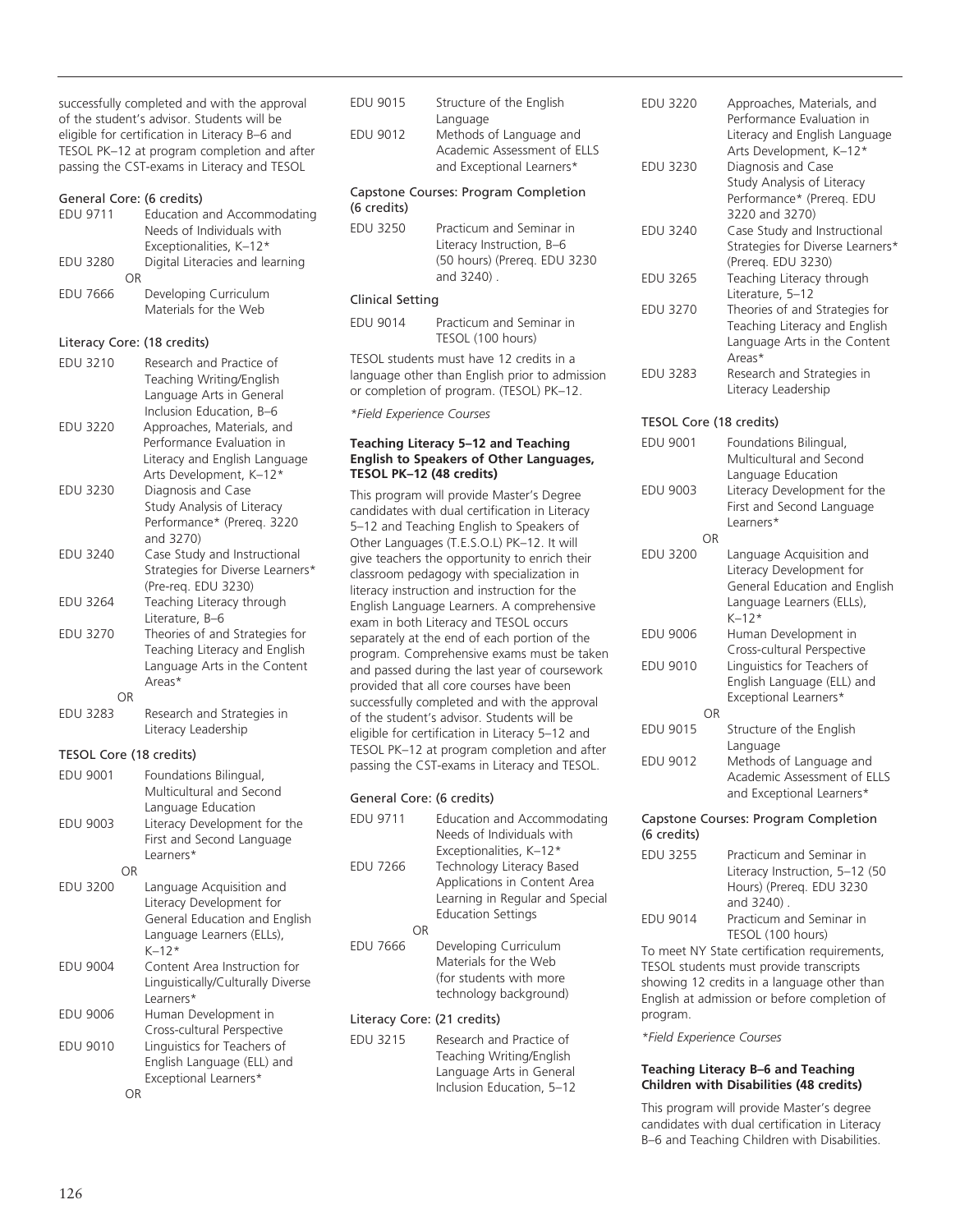A comprehensive exam in both Literacy and Special Education occurs separately at the end of each portion of the program. Comprehensive exams must be taken and passed during the last year of coursework provided that all core courses have been successfully completed and with the approval of the student's advisor.

#### Technology Core: (3 credits.)

EEDU3280 Digital Literacies and Learning

#### Literacy Methodology Core: (21 credits)

| <b>EDU 3200</b> |    | Language Acquisition and<br>Literacy Development for<br>General Education and<br>English Language Learners (ELL)<br>$K-12*$ |
|-----------------|----|-----------------------------------------------------------------------------------------------------------------------------|
| EDU 3210        |    | Research and Practice of<br>Teaching Writing/English<br>Language Arts in General<br>Inclusion Education, B-6                |
| <b>EDU 3220</b> |    | Approaches, Materials, and<br>Performance Evaluation in<br>Literacy and English Language<br>Arts Development, K-12*         |
| <b>EDU 3230</b> |    | Diagnosis and Case<br>Study Analysis of Literacy<br>Performance (Prereg. EDU 3220<br>and 3270)                              |
| <b>EDU 3240</b> |    | Case Study and Instructional<br>Strategies for Diverse Learners<br>(Prereg. 3230)                                           |
| <b>EDU 3264</b> |    | Teaching Literacy through<br>Literature, B-6                                                                                |
| <b>EDU 3270</b> |    | Theories of and Strategies for<br>Teaching Literacy and English<br>Language Arts in the Content<br>Areas*                   |
| <b>EDU 3283</b> | OR | Research and Strategies in<br>Literacy Leadership                                                                           |

#### Special Education Core (18 credits)

| <b>EDU 9707</b> |    | Curriculum Adaptation<br>and Modification Planning<br>for Exceptional Students:<br>Childhood*              |
|-----------------|----|------------------------------------------------------------------------------------------------------------|
| <b>EDU 9711</b> |    | Education and Accommodating<br>Needs of Individuals with                                                   |
| <b>EDU 9712</b> |    | Exceptionalities K-12*<br><b>Educational Assessment</b><br>of Individuals with                             |
| <b>EDU 3241</b> |    | Exceptionalities*<br>Multi-sensory Approach to<br>language Learning and Phonics<br>Instruction $-$ Part I* |
| <b>EDU 9718</b> | ΟR | Curriculum and Instructional<br>Design for Individuals with<br>Exceptionalities: Math Science              |

|          | Exceptionalities: Math, Science, |
|----------|----------------------------------|
|          | Social Studies - Childhood*      |
| EDU 9719 | Principles of Applied Behavior   |
|          | Analysis and Positive Behavioral |
|          | Supports, K-12*                  |

| (6 credits)      | Capstone Courses: Program Completion                                                                                     |
|------------------|--------------------------------------------------------------------------------------------------------------------------|
| EDU 3250         | Practicum and Seminar in<br>Literacy Instruction, B-6 (50<br>hours) (Prereg. EDU 3230 and<br>3240)                       |
| Clinical Setting |                                                                                                                          |
| EDU 9702         | Practicum in Special Education-<br>Childhood Final Semester (150<br>hours: Special Education School<br>Clinical Setting) |

*\*Field Experience Courses*

#### **Teaching Literacy 5–12 and Teaching Children with Disabilities Generalist (48 credits)**

This program will provide Master's degree candidates with dual certification in Literacy 5–12 and Teaching Children with Disabilities. A comprehensive exam in both Literacy and Special Education occurs separately at the end of each portion of the program. Comprehensive exams must be taken and passed during the last year of coursework provided that all core courses have been successfully completed and with the approval of the student's advisor.

#### Literacy Methodology Core: (21 credits)

| <b>EDU 3200</b> | Language Acquisition and<br>Literacy Development for<br>General Education and English<br>Language Learners (ELL) K-12* |
|-----------------|------------------------------------------------------------------------------------------------------------------------|
| <b>EDU 3215</b> | Research and Practice of<br>Teaching Writing/English<br>Language Arts in General<br>Inclusion Education, 5-12          |
| <b>EDU 3220</b> | Approaches, Materials, and<br>Performance Evaluation in<br>Literacy and English Language<br>Arts Development, K-12*    |
| EDU 3230        | Diagnosis and Case<br>Study Analysis of Literacy<br>Performance* (Prereq. EDU<br>3220 and 3270)                        |
| EDU 3240        | Case Study and Instructional<br>Strategies for Diverse Learners*<br>(Prereg. 3230)                                     |
| <b>EDU 3265</b> | Teaching Literacy through<br>Literature, 5-12                                                                          |
| <b>EDU 3270</b> | Theories of and Strategies for<br>Teaching Literacy and English<br>Language Arts in the Content<br>Areas*              |

#### Special Education Core (21 credits)

| EDU 9704 | Research in Collaborative         |
|----------|-----------------------------------|
|          | Partnerships and Strategic        |
|          | Instruction for General, Special, |
|          | and Inclusive Education:          |
|          | Adolescent*                       |
|          |                                   |

| <b>EDU 9706</b> | Curriculum Adaptation<br>and Modification Planning<br>for Exceptional Students:<br>Adolescent*                                                                |
|-----------------|---------------------------------------------------------------------------------------------------------------------------------------------------------------|
| <b>EDU 9711</b> | Education and Accommodating<br>Needs of Individuals with<br>Exceptionalities K-12*                                                                            |
| <b>EDU 9719</b> | Principles of Applied Behavior<br>Analysis and Positive Behavioral<br>Supports, K-12*                                                                         |
| <b>EDU 9726</b> | Curriculum and Instructional<br>design for Teaching<br>Literacy to Individuals with<br>Exceptionalities: Math,<br>Science, and Social Studies-<br>Adolescent* |
| <b>FDU 9742</b> | Formal and Informal<br><b>Educational Assessment</b><br>of Individuals with<br>Exceptionalities-Adolescent<br>(Prerequisite: EDU 9711)*                       |
| <b>FDU 9744</b> | Curriculum and Instructional<br>design for Teaching<br>Literacy to Individuals with<br>Exceptionalities-Adolescent                                            |

#### Capstone Courses: Program Completion (6 credits)

| <b>EDU 3255</b> | Practicum and Seminar in<br>Literacy Instruction, 5-12 (50<br>hours) (Prereg. EDU 3230 and<br>3240)           |
|-----------------|---------------------------------------------------------------------------------------------------------------|
| <b>EDU 9705</b> | Practicum in Special Education-<br>Adolescent (150 hours: Special<br>Education School or Clinical<br>Setting) |

**THE SCHOOL OF EDUCATION school of Education**

*\*Field Experience Courses*

#### **Ph.D. in Literacy: Program of Study**

The Doctor of Philosophy (Ph.D.) program in Literacy focusing on Diverse and At Risk Learners prepares professionals for these role options:

Teacher Educator (College or University Faculty for Teacher Preparation, Research and Service)

School Literacy Specialist (Reading or Writing Specialist or Literacy Coach Developing Literacy for All Learners)

Literacy Leader Advocate (Agency, Community, or School District Curriculum Specialist–Developing, Organizing and Supervising Literacy Programs)

The Ph.D. program was approved by the New York State Education Department in January 2008.

Students holding a master's degree or certificate in literacy and/or New York State certification in literacy may proceed to doctoral level course work. Those with background in other educational disciplines will need to take prerequisite literacy courses at the master's level in conjunction with doctoral level course work.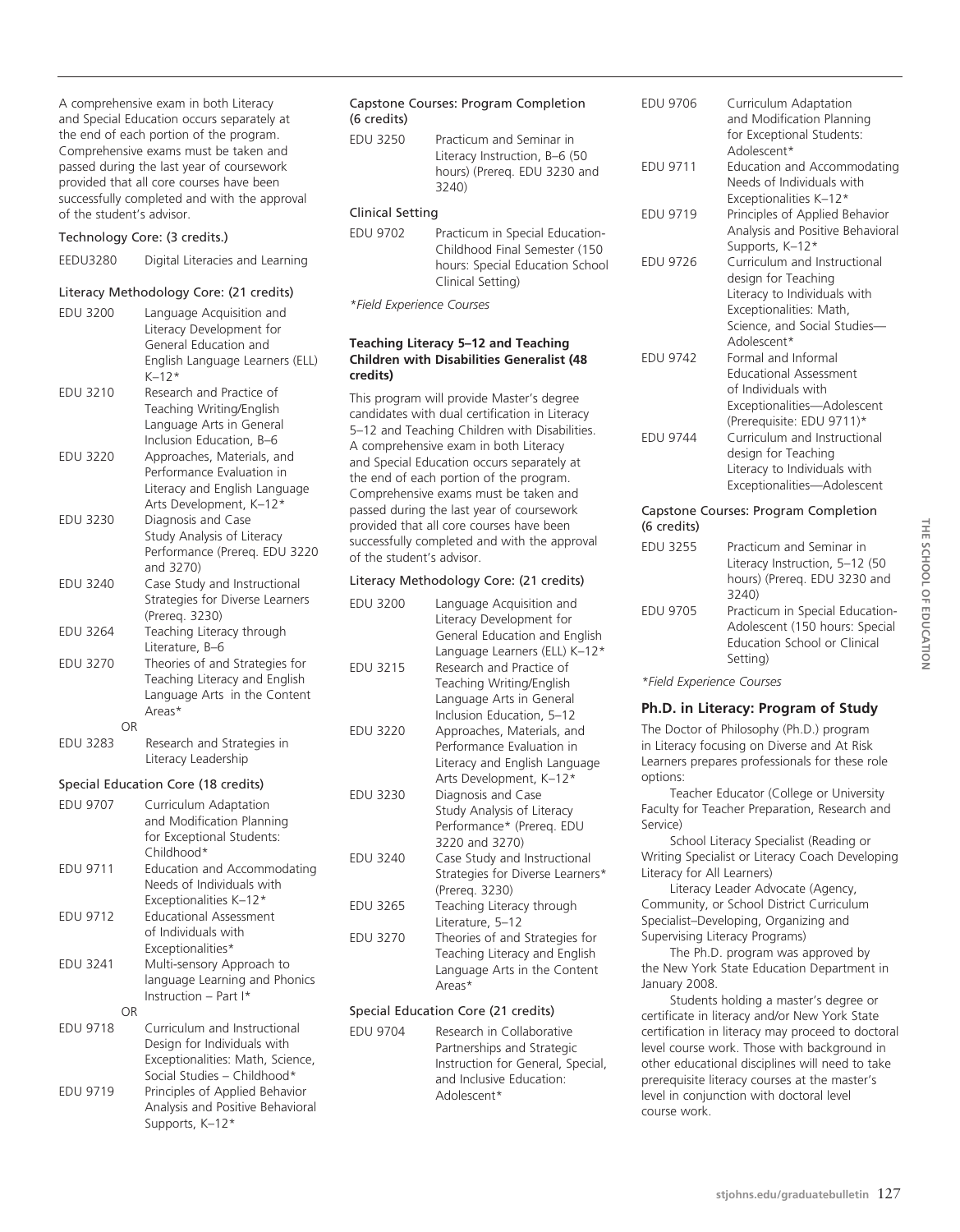Students seeking to add literacy certification must first hold initial or professional teacher certification and should consult the Certification Officer early in their program.

Students may enroll in up to four courses a semester (fall, spring, summer) as a cohort while maintaining their professional positions during the day. Course work is completed in three years leaving the fourth year and beyond for the dissertation.

#### **Doctoral Course Work (42 Credits)**

#### Literacy Doctoral Courses (18 credits)

| <b>EDU 3281</b> | Foundations of Literacy Inquiry<br>and Professionalism |
|-----------------|--------------------------------------------------------|
| <b>EDU 3282</b> | Models and Process of Reading                          |
|                 | and Writing Acquisition and                            |
|                 | Competency                                             |
| <b>EDU 3283</b> | Research and Strategies in                             |
|                 | Literacy Leadership                                    |
| <b>EDU 3290</b> | Special Topics in Literacy                             |
| <b>EDU 3291</b> | Seminar in Literacy for At Risk,                       |
|                 | Diverse Learners                                       |
| <b>EDU 3292</b> | Dissertation Seminar                                   |
| <b>EDU 3293</b> | Dissertation Seminar Continued                         |
|                 | (Requires continuous                                   |
|                 | enrollment until completion of                         |
|                 | dissertation)                                          |

#### **Research Methodology Courses (15 credits):**

| <b>EDU 3285</b> | Research Perspectives in             |
|-----------------|--------------------------------------|
|                 | Literacy                             |
| <b>EDU 7211</b> | Educational Research and Data        |
|                 | Analysis II                          |
| <b>EDU 7900</b> | Qualitative Research:                |
|                 | Methodology and Analysis             |
| <b>EDU 7901</b> | <b>Educational Research and Data</b> |
|                 | Analysis II                          |
| <b>EDU 3820</b> | Mixed Methods Research and           |
|                 | Design                               |

#### **Cognate Studies Courses (9 credits):**

To address the research focus, the advisor and doctoral student must choose: Educational Leadership, Special Education, Literacy, or TESOL.

## Doctoral Dissertation

The doctoral student conducts an original research study under the guidance of a faculty mentor and dissertation committee.

#### Residency Requirement

Students may fulfill the residency requirement by a variety of means.

# **Program in Special Education**

The Department of Education Specialties offers graduate level programs leading to a professional state certificate valid for teaching students with disabilities: Teaching students with disabilities childhood (Grades 1–6); early childhood (B to Grade 2) or adolescent level (Grades 7–12). The 48-credit career change early childhood, childhood and adolescent special education programs, offered in collaboration with the Department of Curriculum and Instruction, are intended for students seeking initial certification and who wish to obtain additional certification in teaching students with disabilities at the early childhood, childhood or adolescent level. Programs at the Staten Island and/or Queen's campuses.

Elementary teachers can now enroll in the first completely online graduate degree program in teaching children with disabilities at the childhood level (Grades 1–6) recognized by New York State for certification. Teachers who complete this online degree will be eligible for a professional state certificate valid for teaching students with disabilities at the childhood level (Grades 1–6). A "D" indicates those courses that are offered online. Students have the option of enrolling in this 33-credit program online through online learning or live on the Queens campus. In addition, the 33 credit 7–12 Generalist degree for high school teachers is now offered on both Queens and Staten Island campuses with some courses offered on the LIGC campus. The new 33 credit program Teaching Students with disabilities at the early childhood level (B-2) is now offered on the Queens campus.

The 48-credit career change program in childhood or adolescent special education is offered on both the Queens and Staten Island campuses with some coursework available on the Manhattan and LIGC campuses. Students enrolled in the 48-credit program on Staten Island may need to take courses at the Queens campus or online. The 48-credit career change program for early childhood special education is only offered at the Queen's campus.

The Special Education Program for teaching students with disabilities at the childhood and adolescent levels are designed to foster the development of skills, attitudes, and abilities needed to identify and remediate major learning and behavior disorders including autism. They also prepare teachers to instruct children and youth who manifest learning and behavioral problems ranging from mild to profound, regardless of etiology. Attention is paid to diagnosis, intervention, program planning and program evaluation. Completion of the special education master's programs qualifies students for New York State initial or professional certification as a teacher of students with disabilities at the childhood and adolescent levels, provided students have successfully completed all State mandated external tests, training modules, workshops and teaching experiences.

The 24-credit Advanced Certificates in Childhood and Adolescence Special Education are offered on the Staten Island and/or Queens campus with some coursework available on the Manhattan and LGIC sites. Please look on the web for more information on these new programs.

#### **Admission Requirements for Master's Program in Special Education**

- 1. A baccalaureate degree from an accredited college or university. Undergraduate scholastic achievement must be such as to give reasonable assurance of success in work for an advanced degree. Normally this will be a "B," both in the general average and in the major field.
- 2. The special education program serves students who have received or who have qualified for the New York State initial teaching certificate. Students who do not possess the certificate at the time they seek admission will be accepted into the 48-credit program with the understanding that they must receive this teaching certification to be eligible for institutional endorsement for the New York State professional teaching certification.
- 3. Submission of satisfactory standardized test scores on the GRE, MAT or PRAXIS Core is required for admission.
- 4. Applications for those individuals who meet program requirements but whose GPAs fall below 3.0 in their initial certification area will be reviewed by a committee of designated faculty members to assess applicants' potential to successfully complete the program. In such cases the committee may also request an interview with the candidate. Upon committee recommendation, those applicants will be accepted as probationary students with the provision that they achieve at least a 3.0 in each of the first four courses in the program.
- 5. In addition to meeting all academic prerequisites, prospective online students must interview with program faculty prior to admittance to determine if they meet rudimentary computer proficiency requirements, such as Internet experience, logging on, cutting and pasting text using word processing software, and attaching documents as e-mail attachments.
- 6. Applicants for the Teaching Students with Disabilities 7–12 Generalist Masters must enter with a total of twenty four credits, either at the undergraduate or graduate levels, in the following content areas: Social Studies (6 credits); Math (6 credits); English (6 credits) and Science (6 credits). Candidates must have received initial teaching certification prior to entering the program.
- 7. A comprehensive exam must be taken during the last semester of coursework. This requirement does not apply to the Advanced Certificate in Special Education.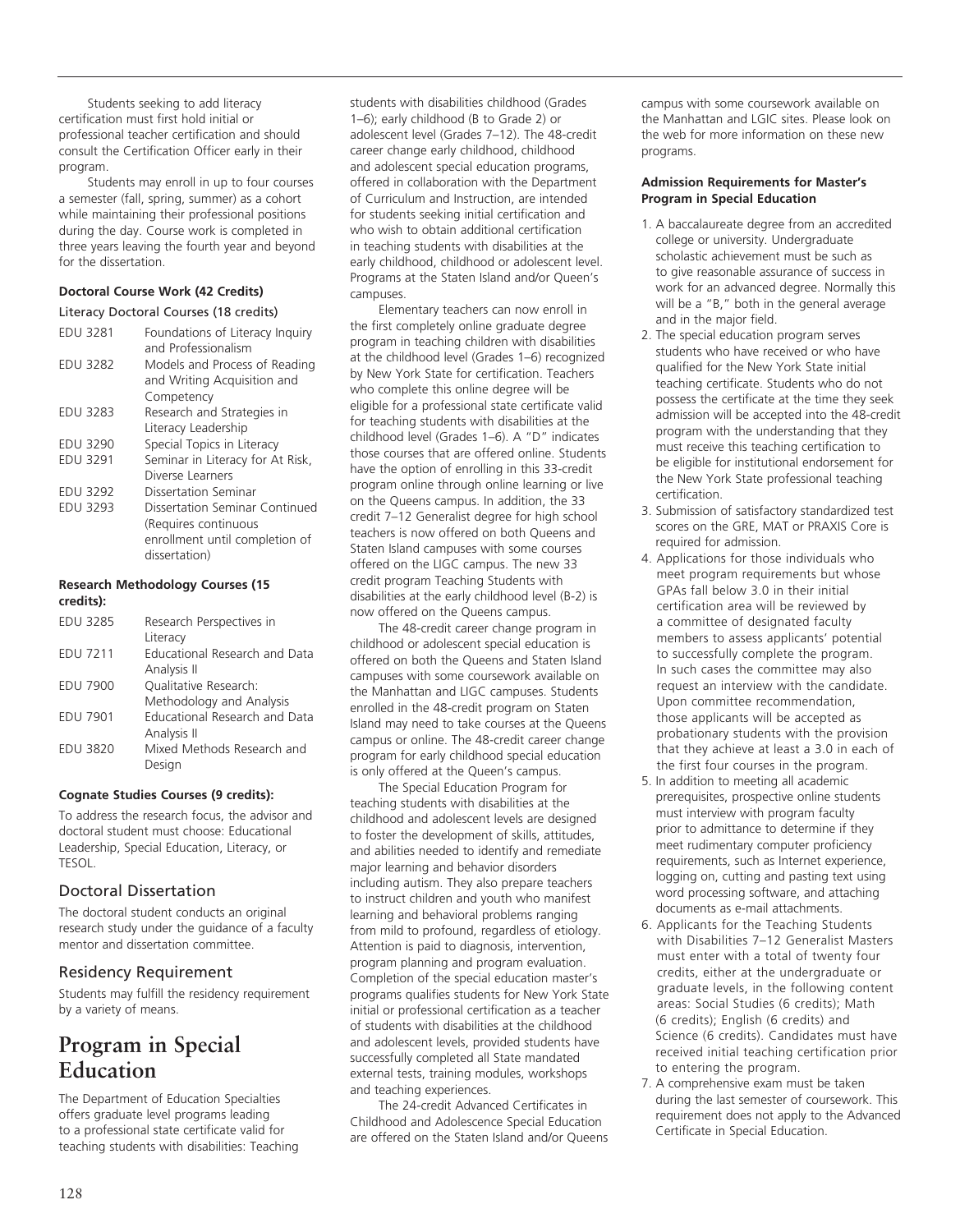#### **Programs of Study**

**Early Childhood and Teaching Students with Disabilities (Early Childhood) Master's Degree Programs**

Early Childhood Education and Teaching Children with Disabilities (B–2) Field Change: (45 Credits)

#### **Early Childhood Core (21 Credits)**

| <b>EDU 3210</b> | Research and Practice of<br>Teaching Writing/English<br>Language Arts in General and<br>Inclusive Education Instruction,<br>B-6 |
|-----------------|---------------------------------------------------------------------------------------------------------------------------------|
| <b>EDU 7122</b> | Programs in Early Childhood<br>Education: Play, Social<br>Learning, and Early Childhood<br>Fnvironments*                        |
| <b>EDU 7126</b> | Observing and Recording the<br>Behavior of Young Children*                                                                      |
| <b>EDU 7127</b> | School, Family and Community<br>Partnerships for Early<br>Childhood Professionals.                                              |
| <b>EDU 7114</b> | Early Childhood Associate<br>Teaching (Student Teaching)                                                                        |

Students must pass, or attempt to pass, all of the required New York State Examinations (EAS, CST) prior to Associate Teaching. EdTPA is completed during Associate Teaching.

Choose two courses (6 credits), including at least one field experience course.

| <b>EDU 7123</b> | Creative Arts in                  |
|-----------------|-----------------------------------|
|                 | Linguistically/Culturally Diverse |
|                 | and Inclusive Early Childhood*    |
| <b>EDU 7128</b> | Integrated Curriculum in Early    |
|                 | Childhood Settings*               |
| <b>EDU 7129</b> | Mathematics and Science in        |
|                 | Early Childhood                   |

#### Special Education Core (24 Credits)

| <b>EDU 9716</b> | Curriculum and Instructional<br>Design for Teaching Literacy to<br>Individuals with Exceptionalities:<br>Childhood* |
|-----------------|---------------------------------------------------------------------------------------------------------------------|
| <b>EDU 9737</b> | Early Childhood Special                                                                                             |
|                 | Education*                                                                                                          |
| <b>EDU 9719</b> | Principles of Applied Behavior                                                                                      |
|                 | Analysis and Positive Behavior                                                                                      |
|                 | Supports, K-12*                                                                                                     |
| EDU 9733        | Educational Assessment of                                                                                           |
|                 | Young Children with                                                                                                 |
|                 | Exceptionalities (Prereg.                                                                                           |
|                 | EDU 7126 and EDU 9737)*                                                                                             |
| <b>EDU 9734</b> | <b>Curriculum Modifications</b>                                                                                     |
|                 | for Teaching Students with                                                                                          |
|                 | Disabilities in Diverse Early                                                                                       |
|                 | Childhood Settings*                                                                                                 |
| <b>EDU 9736</b> | Early Intervention and                                                                                              |
|                 | Provision of Services for                                                                                           |
|                 | Preschoolers with Special                                                                                           |
|                 | Needs (Prereg. EDU                                                                                                  |
|                 | 7126 and EDU 9737)*                                                                                                 |
| <b>EDU 9738</b> | Research on Issues in Early                                                                                         |
|                 | Childhood Special Education*                                                                                        |

EDU 9739 Practicum in Special Education – Early Childhood, Final Semester (Completed EDU 7114 all Special Education Coursework) (150 hours)

*\*Field Experience Courses*

*A Comprehensive exam must be taken and passed during the last year of coursework provided that all core courses have been successfully completed and with the approval of the student's advisor.* 

*The CST – Students with Disabilities must be passed prior to graduation*

*All students who do not take EDU 9737 must complete a NY State mandated 3-hour autism workshop.*

#### Career Change

A 48-credit Career Change Program leads to certification in both Early Education (B–2) and Teaching Students with Disabilities (early childhood special education). This program is intended for students who have not received initial certification in early childhood education and who wish to obtain additional certification in teaching students with disabilities at the early childhood level.

The program is intended for students whose academic background is outside the field of education and who do not presently hold a teaching certificate.

This program is designed to foster the development of skills, attitudes, and knowledge needed to teach diverse populations of young children, birth to grade 2, in general education, early intervention, "integrated," and self-contained special education settings. The program prepares teachers in methods of developmental assessment and of curriculum development, modification and implementation. It also promotes skills for working with interdisciplinary teams and culturally diverse families to support the learning and development of children across the range of abilities. Completion of this Career Change Master's program qualifies students for New York State initial/professional dual certification as a teacher of students in general education programs, birth to grade 2 and of students with disabilities at the early childhood level, provided students have successfully completed all state-mandated external tests, training modules and teaching experiences.

Upon completion of the first half of the program, you may be eligible for internship certification by the State Education Department and full time salaried employment in New York public and private schools, provided the following requirements are met:

- Complete all workshops (DASA Antibullying, School Violence Prevention, Child Abuse and Maltreatment)
- Satisfy NYS Liberal Arts requirements

for initial teaching certification (as determined by SOE Transcript evaluation of Deficiencies at Admission)

• Obtain Fingerprint Clearance Additionally, you must meet with the Director of Field Experience to discuss and

agree upon a timetable for completion of New York State Teacher Certification Exams and EdTPA, and request institutional recommendation from the Director of Certification by submitting an Institutional Release Authorization Form (IRAF) and an "Intent to Hire" letter when you have secured a teaching position in your desired area.

Please see your advisor for specific information. Semester hour: 48 credits.

#### **Early Childhood and Teaching Students with Disabilities, B–2, Career Change**

#### Required courses:

#### Early Childhood Education-l Core Courses (24 Credits):

| <b>EDU 3210</b> | Research and Practice of<br>Teaching Writing/English<br>Language Arts in General and<br>Inclusive Education Instruction,<br>$B-6$ |
|-----------------|-----------------------------------------------------------------------------------------------------------------------------------|
| <b>EDU 7122</b> | Programs in Early Childhood<br>Education: Play, Social<br>Learning in Early Childhood<br>Environments*                            |
| <b>EDU 7123</b> | Creative Arts in Linguistically/<br>Culturally Diverse and Inclusive<br>Early Childhood Settings*                                 |
| <b>EDU 7126</b> | Observing and Recording the<br>Behavior of Young Children in<br>Early Childhood Settings*                                         |
| <b>EDU 7127</b> | School, Family and Community<br>Partnerships for Early<br>Childhood Professionals                                                 |
| <b>EDU 7128</b> | Integrated Curriculum in Early<br>Childhood*                                                                                      |
| <b>EDU 7129</b> | Mathematics and Science in<br>Early Childhood                                                                                     |
| <b>FDU 7114</b> | Early Childhood Associate<br>Teaching                                                                                             |

Students must pass, or attempt to pass, all of the required New York State Examinations (EAS, CST) prior to Associate Teaching. EdTPA is completed during Associate Teaching.

#### Special Education Core: Courses (24 Credits)

| <b>EDU 9733</b> | <b>Educational Assessment</b><br>of Young Children<br>with Exceptionalities* |
|-----------------|------------------------------------------------------------------------------|
|                 | (Preregs EDU 7126, EDU 9737)                                                 |
| <b>EDU 9734</b> | Curriculum Modifications                                                     |
|                 | for Teaching Students with                                                   |
|                 | Disabilities in Diverse Early                                                |
|                 | Childhood Settings*                                                          |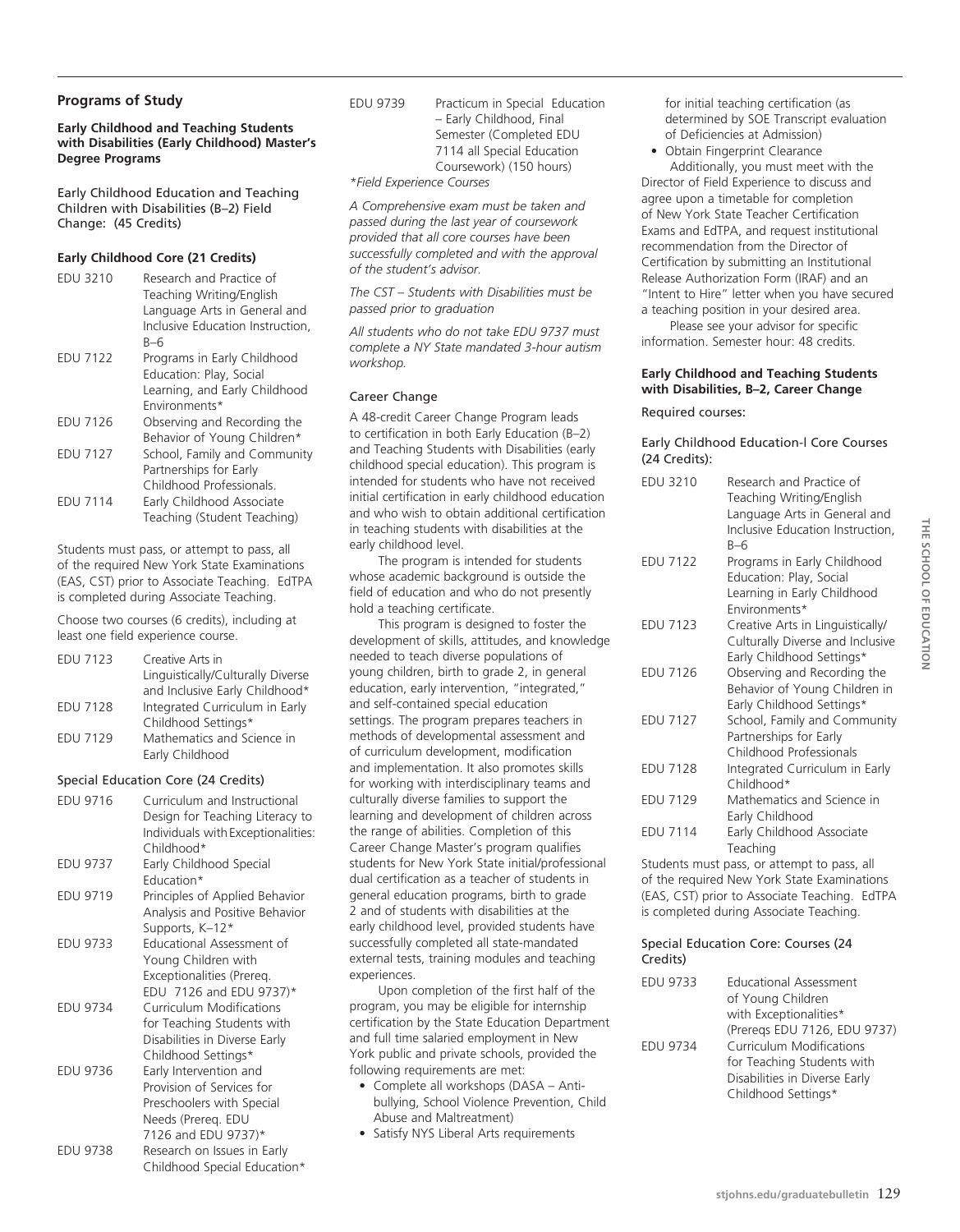| <b>EDU 9736</b> | Early Intervention and Provision<br>of Services for Preschoolers<br>with Special Needs* (preregs |
|-----------------|--------------------------------------------------------------------------------------------------|
|                 | EDU 7126, EDU 9737)                                                                              |
| <b>EDU 9738</b> | Research on Issues in Early                                                                      |
|                 | Childhood Special Education                                                                      |
|                 | (Capstone research project)                                                                      |
| <b>EDU 9739</b> | Practicum in Special                                                                             |
|                 | Education-Early Childhood                                                                        |
| <b>EDU 9716</b> | Curriculum and Instructional                                                                     |
|                 | Design for Teaching                                                                              |
|                 | Literacy to Individuals with                                                                     |
|                 | Exceptionalities: Childhood*                                                                     |
| <b>EDU 9737</b> | Early Childhood Special                                                                          |
|                 | Education*                                                                                       |
| <b>FDU 9719</b> | Principles of Applied Behavior                                                                   |
|                 | Analysis and Positive Behavioral                                                                 |
|                 | Supports, K-12                                                                                   |

*\*Field Experience Courses*

*\*\*Comprehensive exams must be taken and passed during the last year of coursework provided that all core courses have been successfully completed and with the approval of the student's advisor.*

*The CST – Students with Disabilities must be passed prior to graduation*

*All students who do not take EDU 9737 must complete a NY State mandated 3-hour autism workshop.*

#### **Teaching Students with Disabilities: Childhood (33 credits)**

These programs leading to state certification valid for teaching students with disabilities at the childhood level consist of two segments.

#### I. Core Special Education Courses (24 credits)

| <b>EDU 9707</b> | Curriculum Adaptation and<br>Modification Planning for<br><b>Exceptional Students:</b> |
|-----------------|----------------------------------------------------------------------------------------|
|                 | Childhood*                                                                             |
| <b>EDU 9711</b> | Education and Accommodating<br>Needs of Individuals with                               |
|                 | Exceptionalities, K-12*                                                                |
| <b>EDU 9712</b> | <b>Educational Assessment</b>                                                          |
|                 | of Individuals with                                                                    |
|                 | Exceptionalities*                                                                      |
| <b>EDU 9716</b> | Curriculum and Instructional                                                           |
|                 | Design for Teaching Literacy to<br>Individuals with Exceptionalities:<br>Childhood*    |
| <b>EDU 9718</b> | Curriculum and Instructional<br>Design for Individuals with                            |
|                 | Exceptionalities: Math, Science,                                                       |
|                 | Social Studies-Childhood                                                               |
| <b>EDU 9719</b> | Principles of Applied Behavior                                                         |
|                 | Analysis and Positive Behavioral                                                       |
|                 | Supports, K-12*                                                                        |
| <b>EDU 9700</b> | Research in Collaborative                                                              |
|                 | Partnerships and Strategic                                                             |
|                 | Instruction for General, Special                                                       |
|                 | and Inclusive Educational                                                              |
|                 | Settings: Childhood*                                                                   |

| <b>EDU 9702</b> | Practicum in Special             |
|-----------------|----------------------------------|
|                 | Education - Childhood (Final     |
|                 | Semester)                        |
| <b>EDU 3210</b> | Research and Practice of         |
|                 | Teaching Writing/English         |
|                 | Language Arts in General and     |
|                 | Inclusive Education Instruction. |
|                 | $B-6$                            |
| <b>EDU 7266</b> | Technology for Teaching          |
|                 | Literacy Applications in         |
|                 | regular and special education    |
|                 | settings.                        |
| <b>EDU 9003</b> | Literacy Development for First   |
|                 | and Second Language Learners     |

#### *\*Field Experience Courses*

*A Comprehensive exam must be taken and passed during the last year of coursework provided that all core courses have been successfully completed and with the approval of the student's advisor.* 

*The CST – Students with Disabilities must be passed prior to graduation*

*All students who do not take EDU 9711 must complete a NY State mandated 3-hour autism workshop.*

#### **Teaching Students with Disabilities: Childhood - Online Learning (33 credits)**

I. Core Special Education Courses (27 credits)

| <b>EDU 3200</b> | Language Acquisition and<br>Literacy Development for<br>General Education and English<br>Language Learners (ELL) K-12*                           |
|-----------------|--------------------------------------------------------------------------------------------------------------------------------------------------|
| <b>FDU 9700</b> | Research in Collaborative<br>Partnerships and Strategic<br>Instruction for General, Special<br>and Inclusive Educational<br>Settings: Childhood* |
| <b>EDU 9707</b> | Curriculum Adaptation and<br>Modification Planning for<br>Exceptional Students*                                                                  |
| <b>EDU 9711</b> | Education and Accommodating<br>Needs of Individuals with<br>Exceptionalities, K-12*                                                              |
| <b>EDU 9712</b> | Educational Assessment of<br>Individuals with<br>Exceptionalities*                                                                               |
| <b>EDU 9716</b> | Curriculum and Instructional<br>Design for Teaching Literacy to<br>Individuals with Exceptionalities:<br>Childhood*                              |
| <b>EDU 9718</b> | Curriculum and Instructional<br>Design for Individuals with<br>Exceptionalities: Math, Science,<br>Social Studies: Childhood*                    |
| <b>EDU 9719</b> | Principles of Applied Behavior<br>Analysis and Positive Behavioral<br>Supports, K-12*                                                            |
| <b>EDU 9702</b> | Practicum in Special<br>Education-Childhood (Final<br>Semester)                                                                                  |

#### Choose 2 Electives (6 credits)

| <b>EDU 3220</b> | Approaches, Materials, and     |
|-----------------|--------------------------------|
|                 | Performance Evaluation in      |
|                 | Literacy and English Language  |
|                 | Arts Development, K-12*        |
| <b>EDU 3280</b> | Digital Literacy and Learning  |
| <b>EDU 9003</b> | Literacy Development for First |
|                 | and Second Language Learners   |

#### *\*Field Experience Courses*

*A Comprehensive exam must be taken and passed during the last year of coursework provided that all core courses have been successfully completed and with the approval of the student's advisor.*

*The CST-Childhood Disabilities must be passed prior to graduation.* 

*Students who do not take EDU 9711 must complete a 3-hour NYS mandated autism workshop.*

#### **Teaching Students with Disabilities: Adolescence 7–12 Generalist (33 credits)**

This program, leading to state certification valid for teaching students with disabilities at the adolescence level, consists of two segments.

#### I. General Education Core Courses (6 Credits)

| <b>EDU 3215</b> | Research and Practice of<br>Teaching Writing/English<br>Language Arts in General and<br>Inclusive Education Instruction, |
|-----------------|--------------------------------------------------------------------------------------------------------------------------|
| <b>EDU 9003</b> | $5 - 12$<br>Literacy Development for First<br>and Second Language Learners                                               |

#### Core Special Education Courses (24 Credits)

| <b>FDU 9704</b> | Research in Collaborative<br>Partnerships and Strategic<br>Instruction for General, Special<br>and Inclusive Educational<br>Settings-Adolescent |
|-----------------|-------------------------------------------------------------------------------------------------------------------------------------------------|
| <b>EDU 9706</b> | Curriculum Adaptation<br>and Modification Planning<br>for Exceptional Students-<br>Adolescent*                                                  |
| <b>EDU 9711</b> | Education and Accommodating<br>Needs of Individuals with<br>Exceptionalities, K-12*                                                             |
| <b>FDU 9719</b> | Principles of A.B.A. and Positive<br>Behavioral Supports, K-12*                                                                                 |
| <b>FDU 9726</b> | Curriculum and Instructional<br>Design for Individuals with<br>Exceptionalities: Math,<br>Science, and Social Studies-<br>Adolescent*           |
| <b>FDU 9742</b> | Formal and Informal<br>Educational Assessment<br>of Individuals with<br>Exceptionalities-Adolescent*<br>(Prereq. EDU 9711)                      |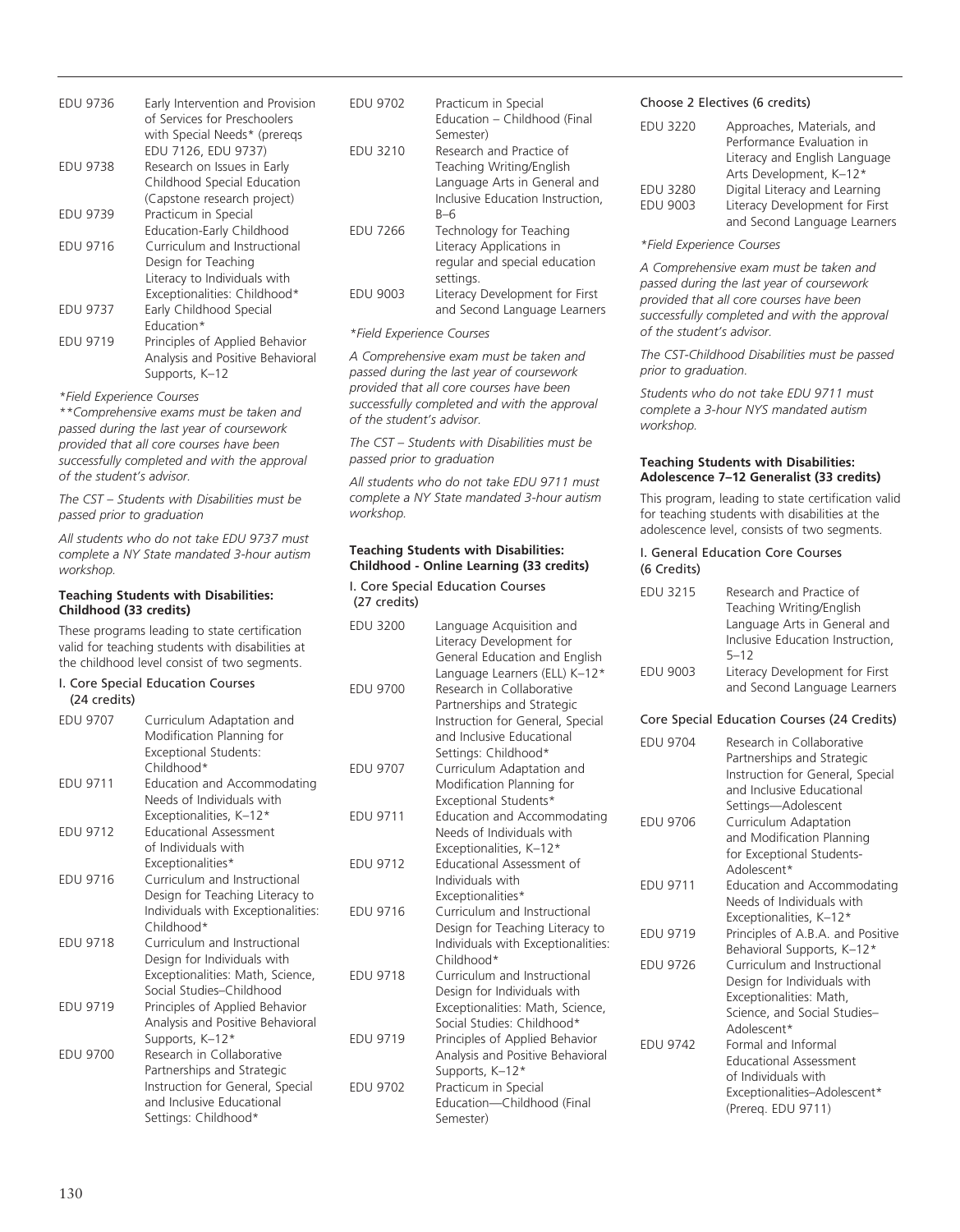| design for teaching<br>Literacy to Individuals with<br>Exceptionalities-Adolescent*<br>Practicum in Special<br>Education-Adolescent (Prereq:<br>All Special Education Core) -<br><b>Final Semester</b> | ED<br>ED                                                                                                                                                                                                                                |
|--------------------------------------------------------------------------------------------------------------------------------------------------------------------------------------------------------|-----------------------------------------------------------------------------------------------------------------------------------------------------------------------------------------------------------------------------------------|
| Technology (Core) 3 credits                                                                                                                                                                            |                                                                                                                                                                                                                                         |
| Digital Literacy and Learning                                                                                                                                                                          | ED                                                                                                                                                                                                                                      |
| Technology for Literacy-Based<br>Applications in Content Area in<br>Regular and Special Education<br>Settings                                                                                          | ED                                                                                                                                                                                                                                      |
|                                                                                                                                                                                                        | ED                                                                                                                                                                                                                                      |
| passed during the last year of coursework<br>provided that all core courses have been<br>successfully completed and with the approval<br>of the student's advisor.                                     | ED                                                                                                                                                                                                                                      |
| The CST – Students with Disabilities must be                                                                                                                                                           |                                                                                                                                                                                                                                         |
|                                                                                                                                                                                                        | ED                                                                                                                                                                                                                                      |
|                                                                                                                                                                                                        |                                                                                                                                                                                                                                         |
|                                                                                                                                                                                                        | ED                                                                                                                                                                                                                                      |
|                                                                                                                                                                                                        |                                                                                                                                                                                                                                         |
| <b>Education (Internship) (48 Credits)</b>                                                                                                                                                             |                                                                                                                                                                                                                                         |
| I. General Education Credits (24 Credits)                                                                                                                                                              |                                                                                                                                                                                                                                         |
| Research and Practice of                                                                                                                                                                               | *F                                                                                                                                                                                                                                      |
| Teaching Writing/English<br>Language Arts in General and<br>Inclusive Education Instruction,                                                                                                           | $\mathcal{A}$<br>pa.                                                                                                                                                                                                                    |
| $B-6$<br>Psychological Foundations of                                                                                                                                                                  | pro<br><b>SU</b>                                                                                                                                                                                                                        |
| Learning                                                                                                                                                                                               | оf                                                                                                                                                                                                                                      |
| Technology for Teaching                                                                                                                                                                                | Th                                                                                                                                                                                                                                      |
| Literacy Applications in regular<br>and Special Education Settings                                                                                                                                     | pa.                                                                                                                                                                                                                                     |
| (for students with limited                                                                                                                                                                             | All                                                                                                                                                                                                                                     |
| technology background)                                                                                                                                                                                 | CO<br>WC                                                                                                                                                                                                                                |
| Digital Literacy and Learning                                                                                                                                                                          |                                                                                                                                                                                                                                         |
| Current Trends Research and                                                                                                                                                                            | Αc                                                                                                                                                                                                                                      |
| Assessment in Social Studies*                                                                                                                                                                          | Stı<br>wi                                                                                                                                                                                                                               |
| Current Trends Research and<br>Assessment in Science*                                                                                                                                                  | (48                                                                                                                                                                                                                                     |
| Current Trends Research and                                                                                                                                                                            |                                                                                                                                                                                                                                         |
| Assessment in Mathematics*                                                                                                                                                                             | Ac<br>(24)                                                                                                                                                                                                                              |
| Teaching and Learning:<br>Childhood*                                                                                                                                                                   | ED                                                                                                                                                                                                                                      |
| Childhood Associate Teaching                                                                                                                                                                           |                                                                                                                                                                                                                                         |
| <b>OR</b><br>Internship                                                                                                                                                                                |                                                                                                                                                                                                                                         |
| Students must pass, or attempt to pass, all                                                                                                                                                            |                                                                                                                                                                                                                                         |
| of the required New York State Examinations<br>(EAS, CST) prior to Associate Teaching. EdTPA                                                                                                           | ED                                                                                                                                                                                                                                      |
|                                                                                                                                                                                                        | *Field Experience Courses<br>A Comprehensive exam must be taken and<br>passed prior to graduation<br>All students who do not take EDU 9711 must<br>complete a NY State mandated 3-hour autism<br><b>Childhood and Childhood Special</b> |

*\*Field Experience Courses*

### II. Special Education Core (24 credits)

| <b>EDU 9744</b>                                                                                                                                                                                              | Curriculum and Instructional                                                                                                                                                  | II. Special Education Core (24 credits) |                                                                                                                                                                          |  |
|--------------------------------------------------------------------------------------------------------------------------------------------------------------------------------------------------------------|-------------------------------------------------------------------------------------------------------------------------------------------------------------------------------|-----------------------------------------|--------------------------------------------------------------------------------------------------------------------------------------------------------------------------|--|
| <b>EDU 9705</b>                                                                                                                                                                                              | design for teaching<br>Literacy to Individuals with<br>Exceptionalities-Adolescent*<br>Practicum in Special<br>Education-Adolescent (Prereq:<br>All Special Education Core) - | <b>EDU 9700</b><br><b>EDU 9707</b>      | Research in Collaborative<br>Partnership and Strategic<br>Instruction for General, Special<br>and Inclusive Educational<br>Settings: Childhood*<br>Curriculum Adaptation |  |
|                                                                                                                                                                                                              | <b>Final Semester</b>                                                                                                                                                         |                                         | and Modification                                                                                                                                                         |  |
| Technology (Core) 3 credits                                                                                                                                                                                  |                                                                                                                                                                               |                                         | Planning for Exceptional                                                                                                                                                 |  |
| <b>EDU 3280</b><br><b>OR</b>                                                                                                                                                                                 | Digital Literacy and Learning                                                                                                                                                 | <b>EDU 9711</b>                         | Students: Childhood*<br>Education and Accommodating<br>Needs of Individuals with                                                                                         |  |
| <b>EDU 7267</b>                                                                                                                                                                                              | Technology for Literacy-Based<br>Applications in Content Area in<br>Regular and Special Education<br>Settings                                                                 | <b>EDU 9712</b>                         | Exceptionalities, K-12*<br>Education of Assessment of<br>Individuals with Exceptionalities                                                                               |  |
| *Field Experience Courses                                                                                                                                                                                    |                                                                                                                                                                               | <b>EDU 9716</b>                         | (Prereg. EDU 9711)<br>Curriculum and Instructional                                                                                                                       |  |
| A Comprehensive exam must be taken and<br>passed during the last year of coursework<br>provided that all core courses have been<br>successfully completed and with the approval<br>of the student's advisor. |                                                                                                                                                                               | <b>EDU 9718</b>                         | Design for Teaching<br>Literacy to Individuals with<br>Exceptionalities: Childhood*<br>Curriculum and Instructional<br>Design for Individuals with                       |  |
| The CST – Students with Disabilities must be<br>passed prior to graduation                                                                                                                                   |                                                                                                                                                                               | EDU 9719                                | Exceptionalities: Math, Science,<br>Social Studies-Childhood*<br>Principles of Applied Behavior                                                                          |  |
| All students who do not take EDU 9711 must<br>complete a NY State mandated 3-hour autism<br>workshop.                                                                                                        |                                                                                                                                                                               | <b>EDU 9702</b>                         | Analysis and Positive Behavioral<br>Supports, K-12*<br>Practicum in Special<br>Education-Childhood**                                                                     |  |
| <b>Childhood and Childhood Special</b><br><b>Education (Internship) (48 Credits)</b>                                                                                                                         |                                                                                                                                                                               |                                         | (Final Semester)<br>Prereg. EDU 7115 and<br>all Special Education                                                                                                        |  |
|                                                                                                                                                                                                              | I. General Education Credits (24 Credits)                                                                                                                                     |                                         | Coursework)                                                                                                                                                              |  |
|                                                                                                                                                                                                              |                                                                                                                                                                               |                                         |                                                                                                                                                                          |  |

#### $i$ eld Experience Courses

Comprehensive exam must be taken and *passed during the last year of coursework provided that all core courses have been successfully completed and with the approval*  the student's advisor.

*The CST – Students with Disabilities must be passed prior to graduation*

*All students who do not take EDU 9711must complete a NY State mandated 3-hour autism workshop.*

#### **Adolescent Education and Teaching Students with Disabilities 7–12 Generalist with Subject Extensions, Career Change: (48 credits)**

dolescent Education Core Courses 4 Credits)

| <b>EDU 3215</b> | Research and Practice of         |
|-----------------|----------------------------------|
|                 | Teaching Writing/English         |
|                 | Language Arts in General and     |
|                 | Inclusive Education Instruction, |
|                 | $5 - 12$                         |
| EDU 7000        | Psychological Foundations of     |
|                 | Learning                         |
| <b>EDU 7106</b> | Socio-emotional, Cultural and    |
|                 | Cognitive Aspect of Middle       |
|                 | School/Adolescent Learners in    |
|                 | General and Inclusive Settings   |

| <b>EDU 7267</b>              | Technology for Literacy Based<br>Applications in Content Area<br>Learning in Regular and Special                   |  |  |
|------------------------------|--------------------------------------------------------------------------------------------------------------------|--|--|
| <b>EDU 7290</b>              | <b>Education Settings</b><br>Human Relations in                                                                    |  |  |
|                              | Multicultural and Inclusive                                                                                        |  |  |
|                              | Settings                                                                                                           |  |  |
| <b>EDU 3280</b>              | Digital Literacy and Learning                                                                                      |  |  |
| OR                           |                                                                                                                    |  |  |
| <b>EDU 7297</b>              | Introduction to Research                                                                                           |  |  |
|                              | Methods                                                                                                            |  |  |
| <b>EDU 7295</b>              | Teaching and Learning:                                                                                             |  |  |
|                              | Adolescent*                                                                                                        |  |  |
| <b>EDU 7117</b>              | Student Teaching - Adolescent                                                                                      |  |  |
| Choose one of the following: |                                                                                                                    |  |  |
| <b>EDU 7291</b>              | Innovative Strategies in                                                                                           |  |  |
|                              | Secondary Education: Social                                                                                        |  |  |
|                              | studies*                                                                                                           |  |  |
| <b>EDU 7292</b>              | Innovative Strategies in                                                                                           |  |  |
|                              | Secondary Education: Science*                                                                                      |  |  |
| <b>EDU 7293</b>              | Innovative Strategies in                                                                                           |  |  |
|                              |                                                                                                                    |  |  |
| <b>EDU 7294</b>              |                                                                                                                    |  |  |
|                              | Secondary Education: Foreign                                                                                       |  |  |
|                              | Language*                                                                                                          |  |  |
| <b>EDU 7296</b>              |                                                                                                                    |  |  |
|                              |                                                                                                                    |  |  |
|                              | $(ELA)*$                                                                                                           |  |  |
|                              |                                                                                                                    |  |  |
|                              | Secondary Education: Math*<br>Innovative Strategies in<br>Innovative Strategies in<br>Secondary Education: English |  |  |

*Students must pass, or attempt to pass, all of the required New York State Examinations (EAS, CST) prior to Associate Teaching. EdTPA is completed during Associate Teaching.*

#### Special Education Core Courses (24 Credits)

| <b>EDU 9704</b> | Research in Collaborative<br>Partnerships and Strategic<br>Instruction for General, Special<br>and Inclusive Educational<br>Settings: Adolescent* |
|-----------------|---------------------------------------------------------------------------------------------------------------------------------------------------|
| <b>EDU 9706</b> | Curriculum Adaptation<br>and Modification Planning<br>for Exceptional Students:<br>Adolescent*                                                    |
| <b>EDU 9711</b> | Education and Accommodating<br>Needs for Individuals with<br>Exceptionalities, K-12                                                               |
| <b>EDU 9719</b> | Principles of A.B.A. and Positive<br>Behavior Supports K-12*                                                                                      |
| <b>EDU 9726</b> | Curriculum and Instruction<br>Design for Individuals with<br>Exceptionalities: Math,<br>Science, and Social Studies -<br>Adolescent*              |
| <b>EDU 9742</b> | Formal and Informal<br>Educational Assessment of<br>Individuals with Exceptionalities<br>- Adolescent (Prerequisite: EDU<br>$9711$ <sup>*</sup>   |
| <b>FDU 9744</b> | Curriculum and Instructional<br>Design for Teaching Literacy to<br>Individuals with Exceptionalities<br>- Adolescent*                             |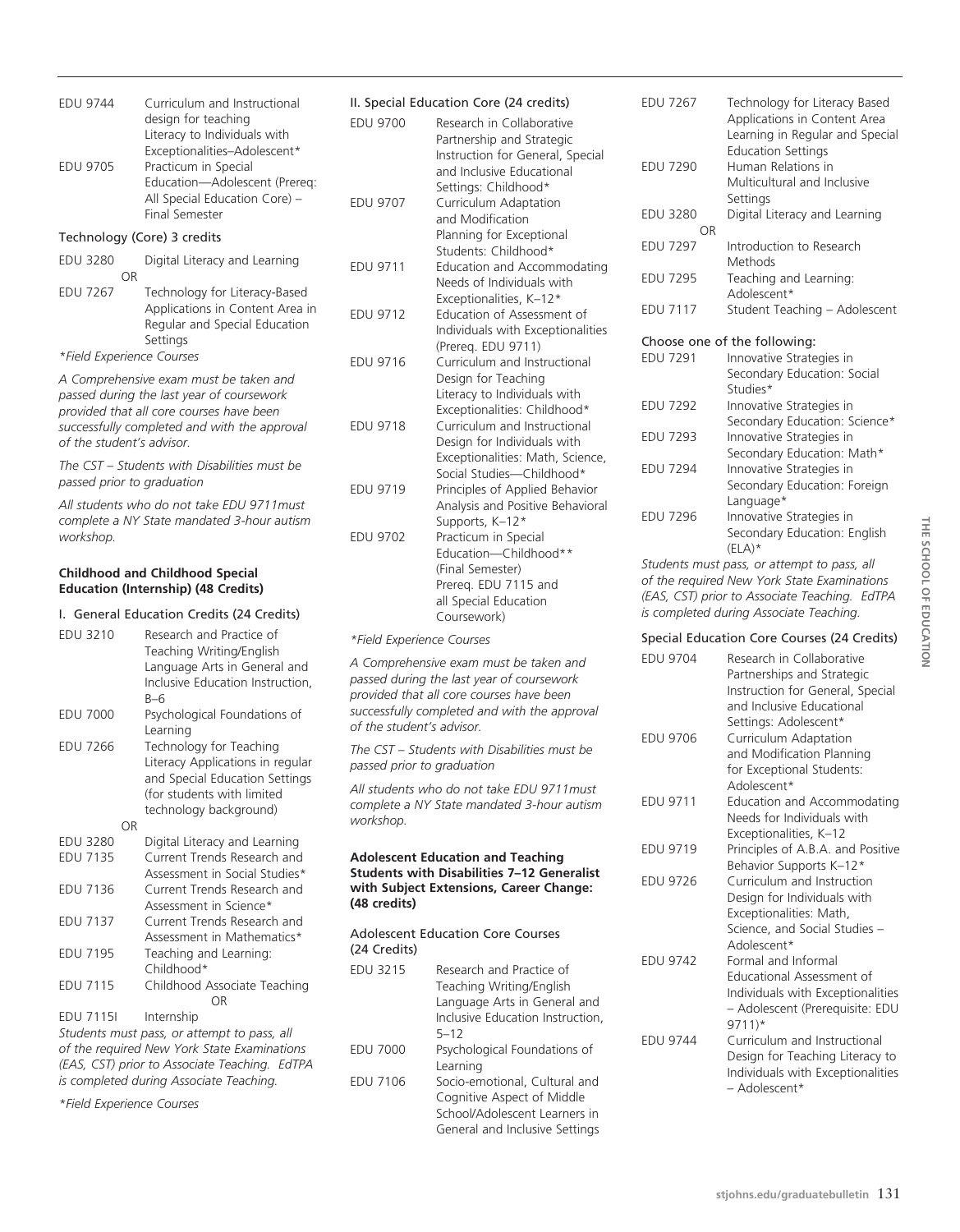#### EDU 9705 Practicum in Special Education – Adolescent\* (Final Semester) *(Prereq. EDU 7117 and all Special Education Coursework) \*Field Experience Courses*

*A comprehensive exam must be taken and passed during the last year of coursework provided that all core courses have been successfully completed and with the approval of the student's advisor.*

*Students who do not take EDU 9711 must complete a NY State mandated 3-hour autism workshop. The CST—Students with Disabilities must be passed prior to graduation.*

#### Advanced Certificate in Teaching Children with Disabilities: Childhood (24 credits)

Childhood certificate attached to an existing Master's Program with Initial Certification.

#### Special Education Core Courses (24 Credits)

| <b>EDU 9700</b> | Research in Collaborative                     |
|-----------------|-----------------------------------------------|
|                 | Partnerships, Strategic                       |
|                 | Instruction for General, Special,             |
|                 | and Inclusive Educational                     |
|                 | Settings: Childhood *                         |
| <b>EDU 9707</b> | Curriculum Adaptation                         |
|                 | and Modification Planning                     |
|                 | for Exceptional Students:                     |
|                 | Childhood*                                    |
| <b>EDU 9711</b> | Education and Accommodating                   |
|                 | Needs for Individuals with                    |
|                 | Exceptionalities, K-12*                       |
| <b>EDU 9712</b> | Educational Assessment of                     |
|                 | Individuals with Exceptionalities             |
|                 | (prerequisite EDU 9711)*                      |
| <b>EDU 9716</b> | Curriculum and Instructional                  |
|                 | Design for Teaching                           |
|                 | Literacy to Individuals with                  |
|                 | Exceptionalities: Childhood *                 |
| <b>EDU 9718</b> | Curriculum and Instructional                  |
|                 | Design for Individuals with                   |
|                 | Exceptionalities: Math, Science,              |
|                 | Social Studies-Childhood*                     |
| <b>EDU 9719</b> | Principles of Applied Behavior                |
|                 | Analysis and Positive Behavior                |
|                 | Supports, K-12*                               |
| <b>EDU 9702</b> | Practicum in Special Education                |
|                 | $(150$ Hrs.) - Childhood*                     |
|                 | Must be taken in your                         |
|                 | final Semester. Must have                     |
|                 | completed all Special Education               |
|                 | Coursework and CST-Students with Disabilities |

*\*Field Experience Courses*

*A comprehensive exam must be taken and passed during the last year of coursework provided that all core courses have been successfully completed and with the approval of the student's advisor.*

*Students who do not take EDU 9711 must complete a NY State mandated 3-hour autism workshop. The CST—Students with Disabilities must be passed prior to graduation.* 

#### Advanced Certificate in Teaching Children with Disabilities Generalist 7–12: Adolescent (24 Credits)

Adolescent Certificate attached to an existing Master's Program with Initial Certification.

#### Special Education Core Courses (9 Credits)

| <b>EDU 9704</b> | Research in Collaborative<br>Partnerships and Strategic<br>Instruction for General,<br>Special and Inclusive<br><b>Educational Settings:</b><br>Adolescent* |
|-----------------|-------------------------------------------------------------------------------------------------------------------------------------------------------------|
| <b>EDU 9706</b> | Curriculum Adaptation<br>and Modification Planning<br>for Exceptional Students:<br>Adolescent*                                                              |
| <b>EDU 9711</b> | Education and Accommodating<br>Needs for Individuals with<br>Exceptionalities, K-12*                                                                        |
| <b>EDU 9719</b> | Principles of Applied Behavior<br>Analysis and Positive Behavior<br>Supports, K-12*                                                                         |
| <b>EDU 9726</b> | Curriculum and Instruction<br>Design for Individuals with<br>Exceptionalities: Math, Science,<br>and Social Studies-Adolescent *                            |
| <b>EDU 9742</b> | Formal and Informal<br><b>Educational Assessment</b><br>of Individuals with<br>Exceptionalities- Adolescent<br>(prerequisite: EDU 9711)*                    |
| <b>EDU 9744</b> | Curriculum and Instructional<br>design for teaching<br>Literacy to Individuals with<br>Exceptionalities-Adolescent*                                         |
| <b>EDU 9705</b> | Practicum in Special Education<br>(150 Hrs.)-Adolescent*                                                                                                    |

*Must be taken in your final semester. Must have completed all Special Education Coursework and CST—Students with Disabilities*

#### *\*Field Experience Courses*

*A comprehensive exam must be taken and passed during the last year of coursework provided that all core courses have been successfully completed and with the approval of the student's advisor.*

*Students who do not take EDU 9711 must complete a NY State mandated 3-hour autism workshop. The CST—Student with Disabilities must be passed prior to graduation.*

#### **Teaching Students with Disabilities: Early Childhood B- 2 (33 credits)**

This program, leading to state certification valid for teaching students with disabilities at the early childhood level, consists of two segments.

#### General Education Core Courses.

EDU 3210 Research and Practice of Teaching Writing/English and Inclusive Education Instruction, B-6

| <b>EDU 7266</b><br><b>EDU 9003</b> | Technology for Teaching<br>Literacy Applications in regular<br>and special education settings.<br>or EDU 3280 Digital Literacy<br>and Learning<br>Literacy Development for First |
|------------------------------------|----------------------------------------------------------------------------------------------------------------------------------------------------------------------------------|
|                                    | and Second Language Learner                                                                                                                                                      |
|                                    | <b>Special Education Core Courses</b>                                                                                                                                            |
| <b>EDU 9733</b>                    | <b>Educational Assessment</b>                                                                                                                                                    |
|                                    | of Young Children with<br>Exceptionalities*                                                                                                                                      |
| <b>EDU 9734</b>                    | Curriculum Modification with                                                                                                                                                     |
|                                    | for Teaching Students with                                                                                                                                                       |
|                                    | Disabilities in Diverse Early<br>Childhood Settings*                                                                                                                             |
| <b>EDU 9736</b>                    | Early Intervention and Provision                                                                                                                                                 |
|                                    | of Services for Preschoolers                                                                                                                                                     |
|                                    | with Special Needs<br>(prereqs, EDU 9737)*                                                                                                                                       |
| <b>EDU 9738</b>                    | Research on issues in Early                                                                                                                                                      |
|                                    | Childhood Special Education                                                                                                                                                      |
|                                    | (Capstone research project)                                                                                                                                                      |
| <b>EDU 9739</b>                    | Practicum in Special Education-<br>Early Childhood                                                                                                                               |
| <b>EDU 9716</b>                    | Curriculum and Instructional                                                                                                                                                     |
|                                    | Design for Teaching Literacy to                                                                                                                                                  |
|                                    | Individuals with Exceptionalities<br>Childhood*                                                                                                                                  |
| <b>FRU 0737</b>                    |                                                                                                                                                                                  |

EDU 9737 Early Childhood Special Education\* EDU 9719 Principles of Applied Behavior Analysis and Positive Behavioral Supports, K-12

*\* Field Experience Courses*

*\*\*Comprehensive exams must be taken and passed during the last year of coursework provided that all core courses have been successfully completed and with the approval of the student's advisor.*

*The CST Student with Disabilities must be passed prior to graduation. All students who do not take EDU 9737 must complete a NY State mandatory 3-hour autism workshop*

# **Teaching English to Speakers of Other Languages (TESOL) and Bilingual Education (PK–12) Programs**

The department offers several advanced degree programs in TESOL, and Bilingual Education. These programs prepare qualified individuals to meet the educational needs of English Language Learners (ELLs) who are children, adolescents and youth. There are six graduate programs presently offered in TESOL and Bilingual Education.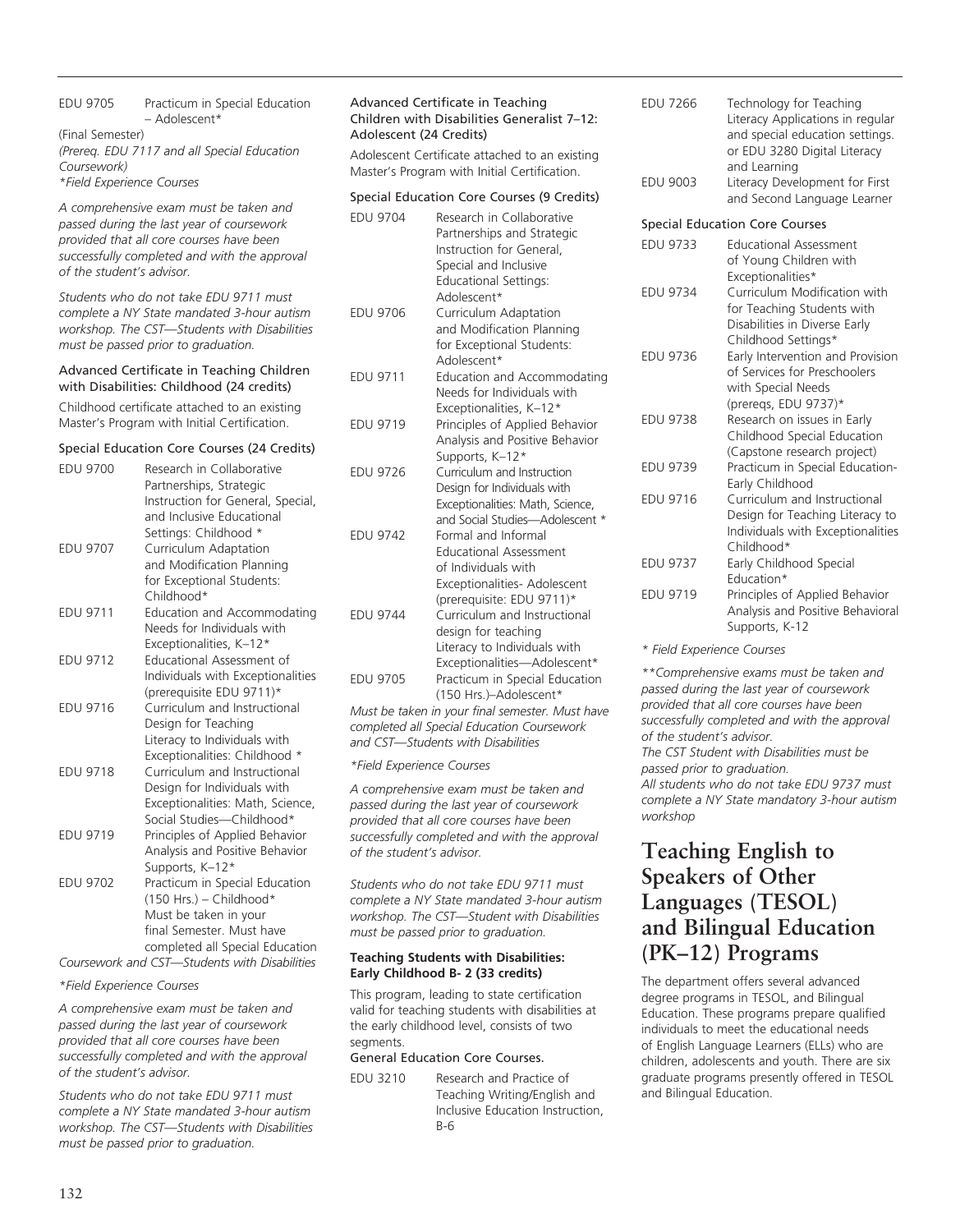## **Programs Leading to New York State Certification:**

- Master's in TESOL, PK–12 (students holding initial certification)
- Dual Certification in Master's: (Childhood Education (1–6) and TESOL (PK–12)
- Advanced Certificate in TESOL (PK–12) (students holding a Master's Degree)
- Bilingual Extension which extends most base certifications (demonstrated proficiency)
- Intensive Teacher Institute (ITI) program
- Clinically Rich ITI program

#### **Accelerated weekend classes and online courses are available for our programs.**

#### Program Options

- All TESOL and Bilingual Education programs prepare students to become exemplary educators at PK–12 levels, including "noncertification" track programs.
- International students who wish to obtain New York State certification should pursue the 36-credit career change program.
- Students, including international students or those whose career goals are outside teaching in the traditional New York State public PK–12 classroom and, who do not wish New York State certification should opt for non-certification track program.
- Students who enroll in a TESOL program already possessing initial New York State certification will receive endorsement for NYS professional certification upon program completion.

#### **Study Abroad and Global Studies Opportunities**

The TESOL and Bilingual Education Programs offer expanding, cultural study-abroad opportunities where students have the opportunity to take TESOL courses. Currently, we offer short-term programs in Italy, France, Spain and Greece.

#### **Applicants seeking New York State Certification**

#### **Admission Requirements: TESOL (PK–12) Master of Science Programs**

1. A baccalaureate degree from an accredited college or university, which includes a concentration or major in one of the liberal arts and sciences and no fewer than six semester hours in each of the following academic areas: English, mathematics, science and social studies. In addition, certification candidates must have 12 hours in a language other than English upon graduation. Undergraduate scholastic achievement must be such as to give reasonable assurance of success in work for an advanced degree. Normally, this will be a "B," both in the general average and in the major field.

- 2. Candidates must submit satisfactory scores on one of the standardized admission exams: GRE Analytical Writing or MAT
- 3. New York State initial teacher certification or eligibility for teaching certification: Entry into the TESOL program is open to those students who hold initial certification in early childhood, elementary or childhood, middle childhood, secondary or adolescent education, literacy or special education.

#### Students who do not hold initial certification should apply to the dual Childhood Education and TESOL Program.

- 4. International students are not required to hold initial certification. However, international students who are interested in possibly qualifying to apply for NY State teaching certification should consider the 36-credit career change program option.
- 5. Proficiency in English: Students who have foreign academic credentials must demonstrate proficiency in English at the start of the program by passing oral language and written reading and writing proficiency tests in English administered by the University's ESL Department. Students who do not demonstrate adequate English language proficiency will be required to take ESL course work to bring their English language proficiency up to the required level, as recommended by the ESL Director. Such coursework will be used to meet a program prerequisite and will not count towards meeting the credits required for the TESOL degree.
- 6. Although not a prerequisite, all TESOL students must have 12 credits of a language other than English before applying for state certification. TESOL students must take the CST in TESOL for certification. Bilingual Extension students must take the Bilingual Education Assessment (BEA). International students are exempt from these language requirements.
- 7. A comprehensive exam must be taken during the last semester of Master's Degree Program coursework. This requirement does not apply to to the advanced Certificate in TESOL or the Bilingual Extension.

## **Program of Study: Master of Science in TESOL**

The master's program in TESOL Grades PK–12 is a 33-credit program which includes course work in three areas: foundations, TESOL professional core and technology. Extensive in-depth field experiences at exemplary school sites are included for all students. A comprehensive exam must be taken and passed during the last year of coursework provided that all core courses have been successfully completed and with the approval of the student's advisor. *Field work is required.*

#### **Master's Degree in TESOL (PK–12) (33 credits) Foundations (9 credits)**

| <b>EDU 9001</b> | Foundations of Bilingual and |
|-----------------|------------------------------|
|                 | Second Language Education    |
| <b>EDU 9002</b> | Psychology and Sociology of  |
|                 | Language and Bilingualism*   |
| <b>EDU 9006</b> | Human Development in Cross-  |
|                 | Cultural Perspective         |

#### **TESOL Professional Core (21 credits)**

| EDU 9711              | Educating and Accommodating<br>the Needs of Individuals with<br>Exceptionalities, K-12*                                                                |
|-----------------------|--------------------------------------------------------------------------------------------------------------------------------------------------------|
| <b>EDU 9003</b>       | Literacy Development for<br>First and Second Language<br>Learners*                                                                                     |
| ΟR                    |                                                                                                                                                        |
| <b>EDU 9005</b>       | Teaching English to Speakers of<br>Other Languages: Theory and<br>Practice*                                                                            |
| <b>EDU 9004</b>       | Content Area Instruction for<br>Linguistically/Culturally Diverse<br>Learners*                                                                         |
| OR                    |                                                                                                                                                        |
| <b>EDU 9009</b>       | Teaching Strategies in the<br>ESL and Bilingual Classroom:<br>Science, Mathematics and                                                                 |
| <b>EDU 9010</b>       | Social Studies*<br>Linguistics for Teachers of<br>English Language (ELL) and<br>Exceptional Learners*                                                  |
| EDU 9012              | Methods of Language<br>and Academic Assessment<br>for English Language and                                                                             |
| <b>EDU 9014</b>       | Exceptional Learners*<br>Practicum and Seminar in<br>TESOL. Comprehensive exams<br>are to be taken during same<br>semester as this course.             |
| EDU 9015              | The Structure of the English<br>Language                                                                                                               |
|                       | Technology Course (3 credits.)                                                                                                                         |
| <b>EDU 7266</b>       | Technology for Teaching<br>Literacy Applications in Regular<br>and Special Education Settings                                                          |
|                       | (Childhood Education)                                                                                                                                  |
| OR<br><b>EDU 7267</b> | Technology for Literacy-Based<br>Applications in Content Area<br>Learning in Regular and Special<br><b>Education Setting (Adolescent</b><br>Education) |
| OR<br><b>EDU 7666</b> | Advanced Technology in<br>Education                                                                                                                    |
| ΟR<br><b>EDU 3280</b> | Digital Learning and Literacy                                                                                                                          |

#### **Career Change Dual Certification: Childhood (1–6) and TESOL (PK–12) MSED Programs (36 credits MSED)**

Students who seek initial certification should take this program of study. Students admitted to the Dual Childhood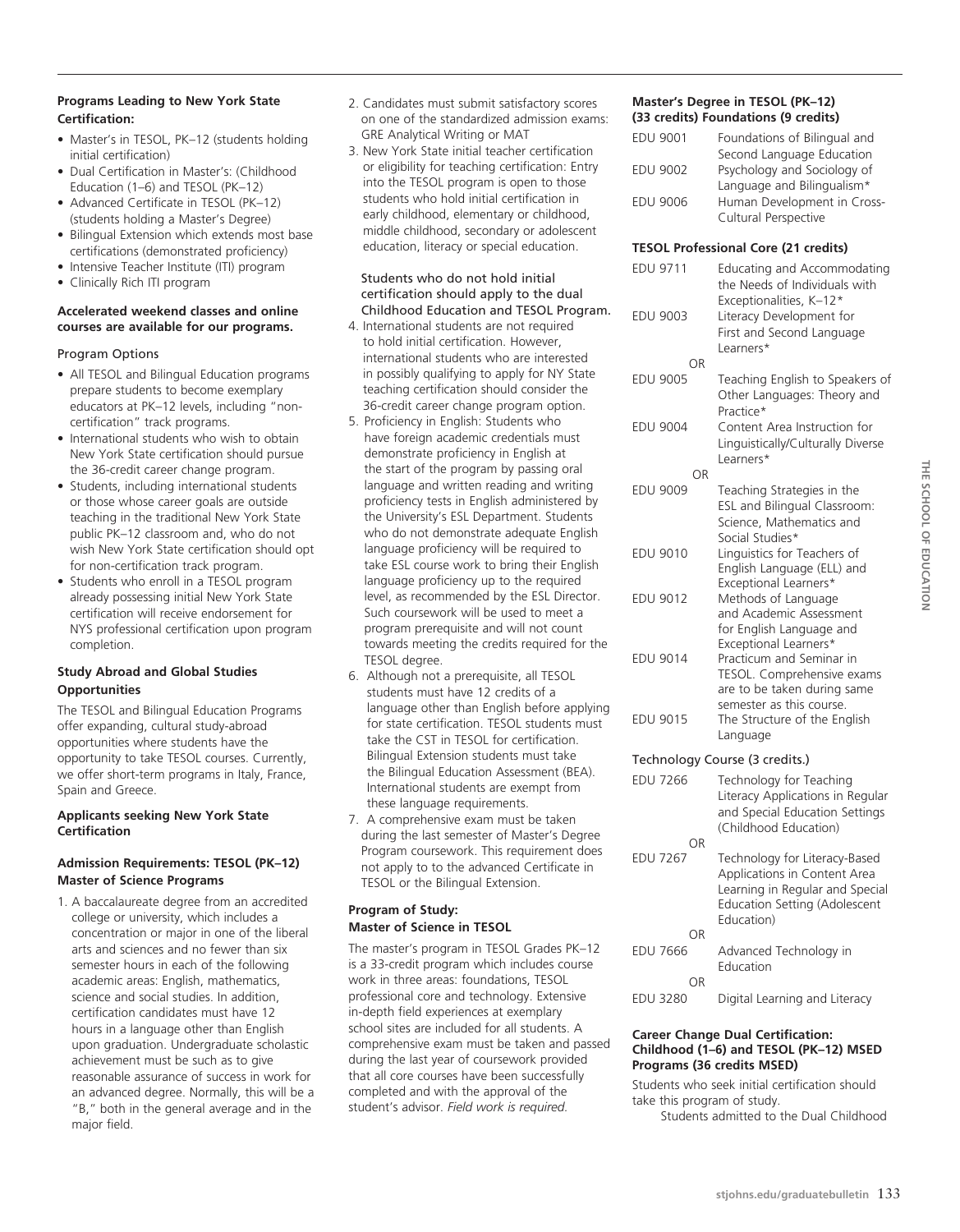Education and TESOL master's program must complete 36 credits of coursework as follows:

I. Core Childhood Education Courses (12 or 15 credits) Select either EDU 7195 or EDU 9015

EDU 3280: Digital Literacy and Learning\*

#### Select two from the following three:

| EDU 7135:               | Current Trends, Research and       |  |
|-------------------------|------------------------------------|--|
|                         | Assessment in Social Studies*      |  |
| EDU 7136:               | Current Trends, Research and       |  |
|                         | Assessment in Science*             |  |
| EDU 7137:               | Current Trends, Research and       |  |
|                         | Assessment in Mathematics*         |  |
| All students must take: |                                    |  |
| EDU 7195:               | Teaching and Learning:             |  |
|                         | Childhood**                        |  |
| EDU 7115:               | Childhood Associate Teaching       |  |
|                         | (taken in last 6 credits of entire |  |
|                         | program)*                          |  |
|                         |                                    |  |

OR<br>:EDU 7151 Internship {Completed at least 21 credits and have passed all NYS General Ed exams: ATSW", CST\*, LAST\*-a/1 test scores sent to St. John's)\*

Students must pass, or attempt to pass, all of the required New York State Examinations (ALST, EAS, CST) prior to Associate Teaching. EdTPA is completed during Associate Teaching.

#### II. TESOL Foundations (6 credits)

| EDU 9001: | Foundations of Bilingual and |
|-----------|------------------------------|
|           | Second Language Education*   |
| EDU 9711: | Education and Accommodating  |
|           | Needs of Individuals with    |
|           | Exceptionalities, K-12*      |

#### TESOL Professional Core (15 or 18 credits)

|                           | Select either EDU 7195 or EDU<br>9015                                                               |  |
|---------------------------|-----------------------------------------------------------------------------------------------------|--|
| EDU 9003:                 | Literacy Development for First<br>and Second language Learners*                                     |  |
| EDU 9004:                 | Content Area Instruction for<br>linguistically/Culturally Diverse<br>Learners *                     |  |
| EDU 9010:                 | Linguistics for Teachers of<br>English language (ELL) and<br>Exceptional Learners*                  |  |
| EDU 9012:                 | Methods of Language<br>and Academic Assessment<br>for English Language and<br>Exceptional Learners* |  |
| EDU 9014:                 | Practicum and Seminar in<br>TESOL*                                                                  |  |
| EDU 9015:                 | The Structure of the English<br>Language                                                            |  |
| *Field Experience Courses |                                                                                                     |  |

*Although not required prior to matriculation into the TESOL program, all TESOL students must have 12 credits of a language other than English before applying for State certification. TESOL students must take the CST in TESOL for certification. International students not* 

*seeking NYSED certification are exempt from these requirements.*

*A comprehensive exam must be taken and passed during the last year of coursework provided that all core courses have been successfully completed and with the approval of the student's advisor.*

Upon completion of the first half of the program, you may be eligible for internship certification by the State Education Department and full time salaried employment in New York public and private schools, provided the following requirements are met:

- Complete all workshops (DASA Antibullying, School Violence Prevention, Child Abuse and Maltreatment)
- Satisfy NYS Liberal Arts requirements for initial teaching certification (as determined by SOE Transcript evaluation of Deficiencies at Admission)
- Obtain Fingerprint Clearance

Additionally, you must meet with the Director of Field Experience to discuss and agree upon a timetable for completion of New York State Teacher Certification Exams and EdTPA, and request institutional recommendation from the Director of Certification by submitting an Institutional Release Authorization Form (IRAF) and an "Intent to Hire" letter when you have secured a teaching position in your desired area. Please see your advisor for specific information

# **Advanced Certificate Programs**

## **TESOL Advanced Certificate Program**

The division department offers a 15-graduate credit course sequence leading to a bilingual extension certificate or TESOL Advanced Certificate. Coursework will provide students with the theory, multicultural perspectives, and practical background to work in bilingual and/ or dual-language classroom settings. The five course sequence will allow the initially certified teacher to obtain the knowledge and skills of: (1) the theories of bilingual education and bilingualism; (2) the multicultural viewpoints of education; (3) the social, psychological, and psycho-linguistic aspects of bilingualism; (4) the methods of teaching English language arts and first language arts to bilingual English language learners; and (5) methods of teaching content area instruction to bilingual English language learners, using both the native language and English.

*Students must pass the required N.Y. State examination for certification. Field work is a requirement for most program coursework.*

#### **Admission Requirements: TESOL Advanced Certificate Program**  (15 credits)

Candidates wishing to obtain the Advanced Certificate in TESOL must have initial certification in Education. They may add the 15–credit coursework in TESOL Advanced Certificate as a wraparound to their Master's certification.

#### Course Requirements

| <b>EDU 9002</b> | Psychology and Sociology of<br>Language and Bilingualism* |
|-----------------|-----------------------------------------------------------|
| <b>EDU 9003</b> | Literacy Development for                                  |
|                 | First and Second Language                                 |
|                 | l earners*                                                |
| <b>EDU 9004</b> | Content Area Instruction for                              |
|                 | Linguistically/Culturally Diverse                         |
|                 | Learners*                                                 |
| <b>EDU 9010</b> | Linguistics for Teachers of                               |
|                 | English Language (ELL) and                                |
|                 | Exceptional Learners*                                     |
| FDU 9012*       | Methods of Language                                       |
|                 | and Academic Assessment                                   |
|                 | for English Language and                                  |
|                 | Exceptional Learners.                                     |
|                 |                                                           |

#### Total: 15 credits

*\*Field Experience Courses*

## Bilingual Education Extension Advanced Certificate Admission Requirements: Bilingual Extension– Advanced Certificate

Candidates wishing to obtain the bilingual extension can add the 15-credit course work to their initial or professional certificate programs in early childhood education; childhood education; career and technical education; students with disabilities in early childhood, or childhood, or middle childhood, or adolescence; students who are blind or visually impaired; students who are deaf or hard of hearing; students with speech and language disabilities, literacy education B–6, 5–12, and pupil personnel services.

## **Course Requirements**

| <b>EDU 9001</b> | Foundations of Bilingual,         |
|-----------------|-----------------------------------|
|                 | Multicultural and Second          |
|                 | Language Education*               |
| <b>EDU 9002</b> | Psychology and Sociology of       |
|                 | Language and Bilingualism*        |
| <b>EDU 9005</b> | Teaching English to Speakers      |
|                 | of Other Languages and Dual       |
|                 | Language Instruction*             |
| <b>EDU 9009</b> | Content Area Instruction for      |
|                 | Linguistically/Culturally Diverse |
|                 | Learners*                         |
| EDU 9012*       | Methods of Language and           |
|                 | Academic Assessment of ELLS       |
|                 | and Exceptional Learners*         |
|                 |                                   |

Total: 15 credits

*\*Field Experience Courses*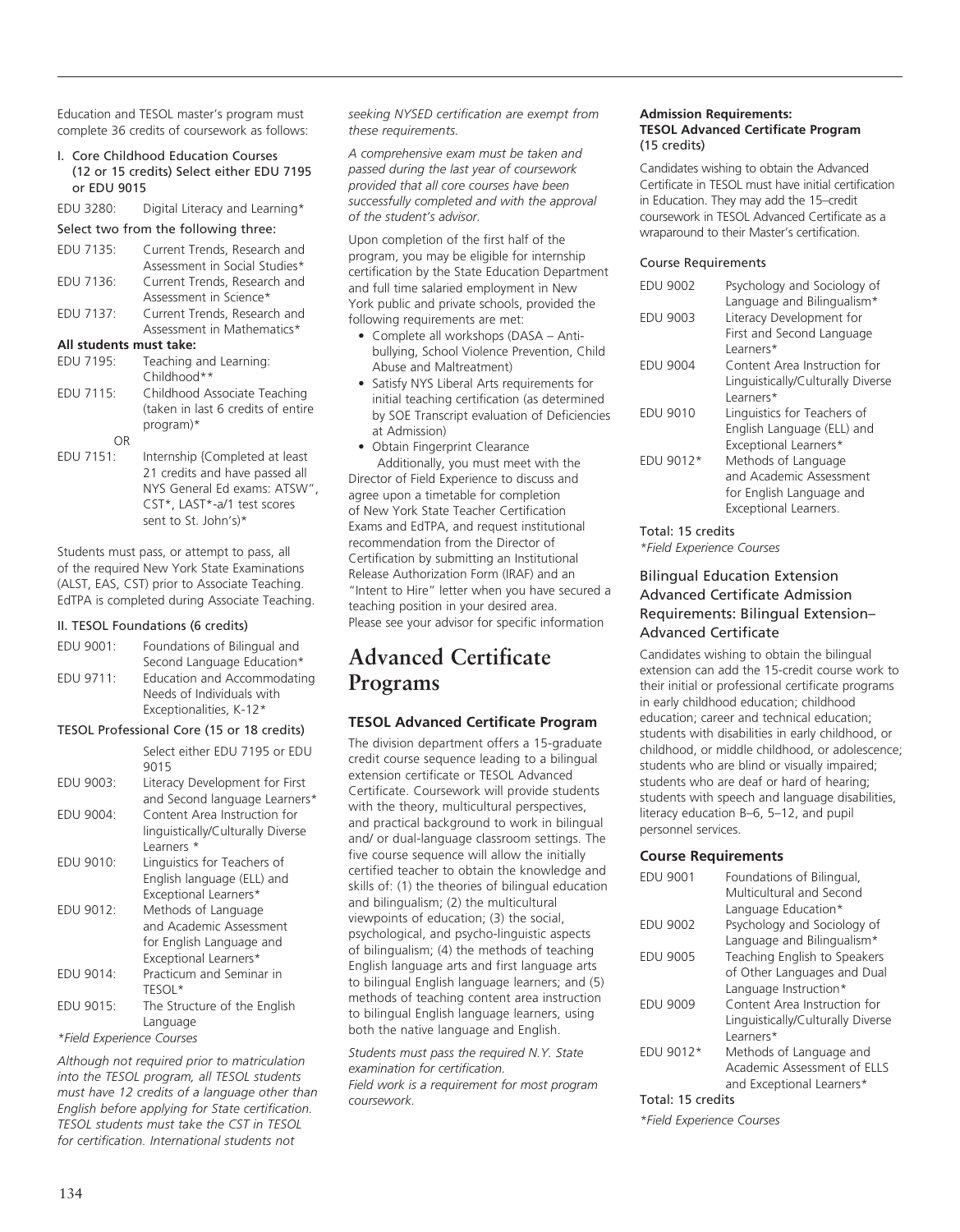Intensive Teacher Institute in Bilingual Special Education - Advanced Certificate Program (15 credits)

#### **Advanced Certificate in TES OL and Bilingual Extension programs**

Intensive Teaching Institute in Bilingual Education and English as a Second Language is partially funded by New York State Education Department (NYSED) in partnership with St. John's University, Graduate Programs in Teaching English to Speakers of Other Languages, and Bilingual Education.

These programs address the shortage of certified Bilingual and TESOL teachers. The ITI-BE 15-credit course sequence programs offered at St. John's University are structured to prepare certified special education teachers and Pupil Personnel Service providers who are currently employed as NYS public school teachers and counselors with an advanced certificate or bilingual extension from New York State Education Department.

For further information, please contact the Program Coordinator at 718-990-6407 or refer to stjohns.edu.

#### **Applicants with International Credentials**

All credentials in support of an application to a graduate program must be evaluated by World Education Services, Inc. (WES) or GLOBE Language Services, Inc.

Conditional admission is available for students with low TOEFL scores. You may enter through "the Language Connection" program until proficiency is achieved.

 The TESOL Program requires all graduate applicants who are nonnative speakers of English, as indicated on the admissions application, or who do not hold a prior degree from an accredited American college or university, to submit scores from the TOEFL (Test of English as a Foreign Language) examination. Successful candidates present a score of 500 on the paper-based test; 173 on the computerized test; 61 on the internetbased test; or 5.0 on the IELTS (International English Language Testing System).

Students with foreign credentials who wish to teach in New York State public schools will need to satisfy the requirements for entry into the initial TESOL certificate program, including passing the appropriate New York State certification examinations.

Students must consult with International Students and Scholar Services Office.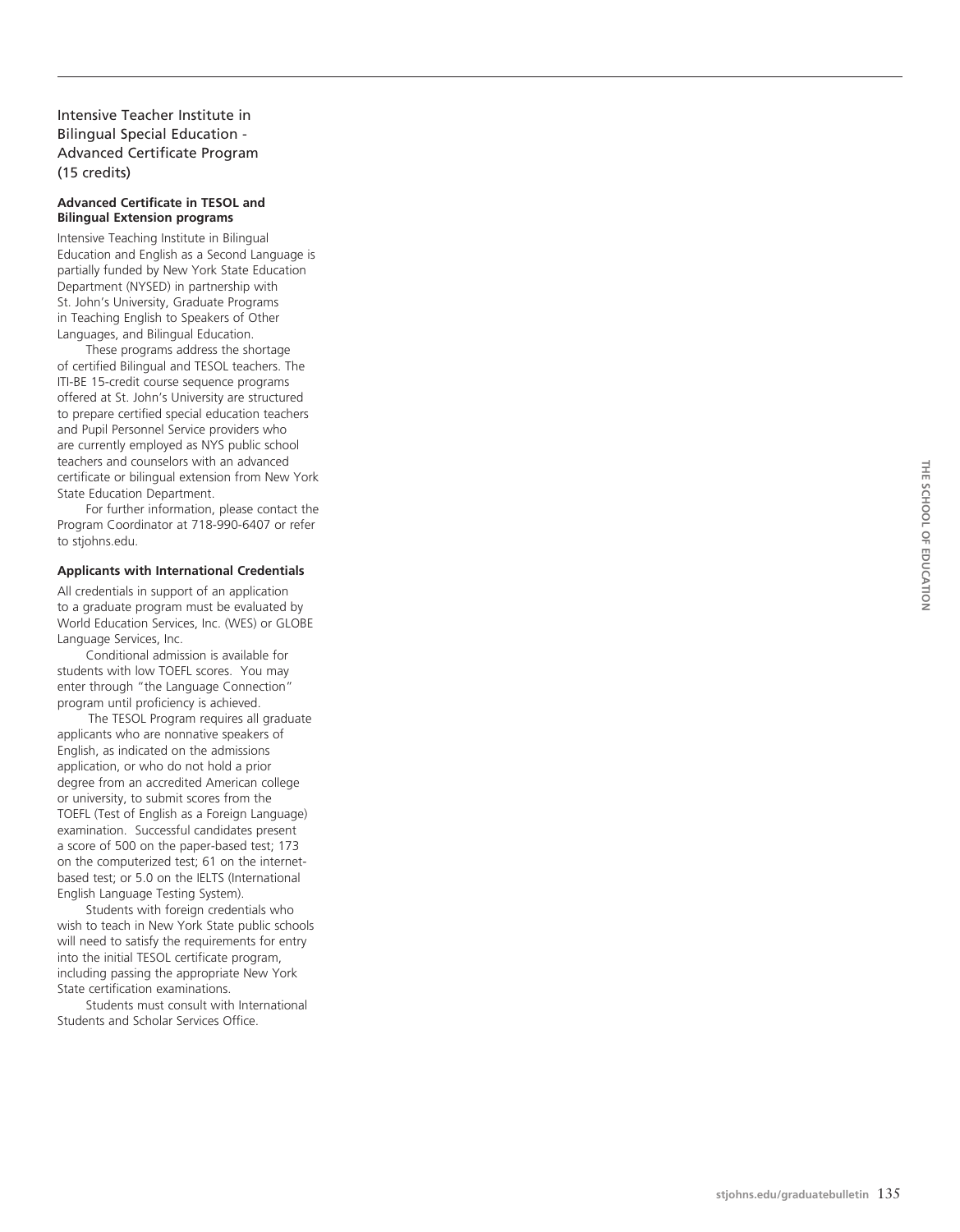#### **EDU 3200 Language Acquisition and Literacy Development for General Education and English Language Learners (ELL) K–12**

Examines theories of first- and second-language acquisition and literacy development of native English speakers and English-language learners including construct of emergent literacy, early oral language development and relationship of oral to written language. *Field work required: 20 hours Credit: 3 semester hours.*

#### **EDU 3210 Research and Practice of Teaching Writing/English Language Arts in General and Inclusive Education, B–6**

This course is designed to instruct teachers to develop effective Literacy/ English Language Arts skills for early childhood and elementary school children. Teachers will learn to incorporate the Common Core State Standards in writing, grammar, speaking, listening and reading. Teachers will learn to use multisensory materials and technology to enhance children's reading to writing and writing to reading skills. They will also demonstrate their knowledge for teaching writing in a variety of original, imaginative works, as, well as, narrative and expository texts that observe conventions of genres and use of figurative language and text structure. Teachers will enable their children to communicate clearly to an external audience improving their form, content and style of writing using appropriate language and grammar. *Credit: 3 semester hours. Fee \$25*.

#### **EDU 3215 Research and Practice of Teaching Writing/English Language Arts in General and Inclusive Education, 5–12**

This course is designed to instruct teachers to develop effective Literacy/ English Language Arts skills for middle school and adolescent students. Teachers will learn to incorporate the Common Core State Standards in writing, grammar, speaking, listening and reading. Teachers will learn to use multisensory materials and technology to enhance children's reading to writing and writing to reading skills. They will also demonstrate their knowledge for teaching writing in a variety of original, imaginative works, as well as, narrative and expository texts, that observe conventions of genres and use of figurative language and text structure. Teachers will enable their students to communicate clearly to an external audience improving their form, contents and style of writing using appropriate language and grammar. *Credit: 3 semester hours.* Fee \$25.

#### **EDU 3217 Research and Practice of Teaching Writing/English Language Arts in General and Inclusive Education, B–12**

This course is designed to instruct teachers to develop effective Literacy/ English Language Arts skills for early childhood, elementary, middle school and adolescent students. Teachers will learn to incorporate the Common Core State Standards in writing, grammar,

speaking, listening, and reading. Teachers will learn to use multisensory materials and technology to enhance children's reading to writing and writing to reading skills. They will also demonstrate their knowledge for teaching writing in a variety of original, imaginative works, as well as, narrative and expository texts, that observe conventions of genres and use of figurative language and text structure. Teachers will enable their students to communicate clearly to an external audience improving their form, content and style of writing using appropriate language and grammar. *Credit: 3 semester hours. Fee \$25.*

## **EDU 3220 Approaches, Materials, and Performance Evaluation in Literacy and English Language Arts Development, K–12**

Study and analysis of approaches and materials for literacy and English Language Arts instruction focusing on language acquisition, word identification, vocabulary development, comprehension, Common Core ELA competencies and motivational aspects for Birth through Grade 12. This course will also provide teachers with knowledge of and methods of teaching the New York State Common Core Standards. *Field work at the childhood or adolescent level: Required 20 hours. Credit: 3 semester hours.*

#### **EDU 3228 Curriculum and Instructional Design for Teaching Literacy to Individuals with Exceptionalities — Adolescent**

Examines theories and models of how adolescents with exceptionalities process and learn from the oral and written languages. *Field work required. Credit: 3 semester hours*.

#### **EDU 3230 Diagnosis and Case Study Analysis of Literacy Performance**

*Prerequisite: 3220 and 3270*. *Open only to students matriculated in M.S.or Advanced Certificate Literacy Programs.* Principles and practices of assessing and correcting literacy performance; use of formal and informal reading, writing, and perceptual tests to establish reading levels and behaviors for students in either Grades K–6 or 5–12. Students will construct a comprehensive case study as a means of communicating assessment results to parents, caregivers and school personnel. Students must receive a "B" or better in this course to proceed to EDU 3240. No grade INC (incomplete) will be given for this course. *Field work required; diagnostic instruments must be purchased. Field work required: 20 hours. Credit: 3 semester hours.*

#### **EDU 3240 Case Study and Instructional Strategies for Diverse Learners**

*Prerequisite EDU 3230.* Study and analysis of literacy development, individual differences and language difficulties experienced by the diverse learner. As a continuation of EDU 3230, students learn to adapt instructional strategies and specialized procedures for

learning/ language differences and disabilities. Students must receive a "B" or better in this course to proceed to EDU 3250. No grade INC (incomplete) will be given for this course. *Field work required. (Diagnostic instruments must be purchased). Field work required: 20 hours. Credit: 3 semester hours.* 

#### **EDU 3241 Multi-sensory Approach to Language Learning and Phonics Instruction Part I**

Study of the underlying principles of multi-sensory language learning with an emphasis on the structure of language. Part I also includes learners with dyslexia. Course requires specialized manuals and diagnostic instruments.*\*Note: If you wish to receive certification from the Orton Academy, you must take both EDU 3241 and EDU 3242 plus a 100-hour practicum over the course of both semesters. Field work required: 100 hours across two cources. Credit: 3 semester hours.*

#### **EDU 3242 Multi-sensory Approach to Language Learning and Phonics Instruction Part II**

*Prerequisite EDU 3241.* Study of various diagnostic instruments, administration of relevant academic and diagnostic tests, and designing specific therapeutic interventions incorporating the principles of multi-sensory language learning. Requires specialized manuals and diagnostic instruments. \**Note: If you wish to receive certification from the Orton Academy, you must take both EDU 3241 and EDU 3242 plus a 100-hour practicum over the course of both semesters. Field work required: 100 hours across two courses. Credit: 3 semester hours.* 

#### **EDU 3250 Practicum and Seminar in Literacy Instruction (Grades Birth–6)**

*Prerequisites EDU 3230 and EDU 3240.* Students complete a comprehensive supervised case study as part of a practicum component. After reviewing the case study with the instructor, a plan of remedial instruction is designed. Fifty (50) hours of practicum experience is required: teaching literacy to a student at the early childhood or childhood levels, (Grades Birth–6). *Field work required: 50 hours. Credit: 3 semester hours.* 

#### **EDU 3255 Practicum and Seminar in Literacy Instruction (Grades 5–12)**

*Prerequisites EDU 3230 and EDU 3240.*  Students complete a supervised case study as part of a practicum component. After reviewing the case study with the instructor, a plan of remedial instruction is designed. Fifty (50) hours of practicum experience is required: teaching literacy to a student at the adolescent or high school level (Grades 5–12). *Field work required: 50 hours. Credit: 3 semester hours.* 

#### **EDU 3260 Emergent Literacy Within a Constructivist, Social Context**

Review of theory, research and related models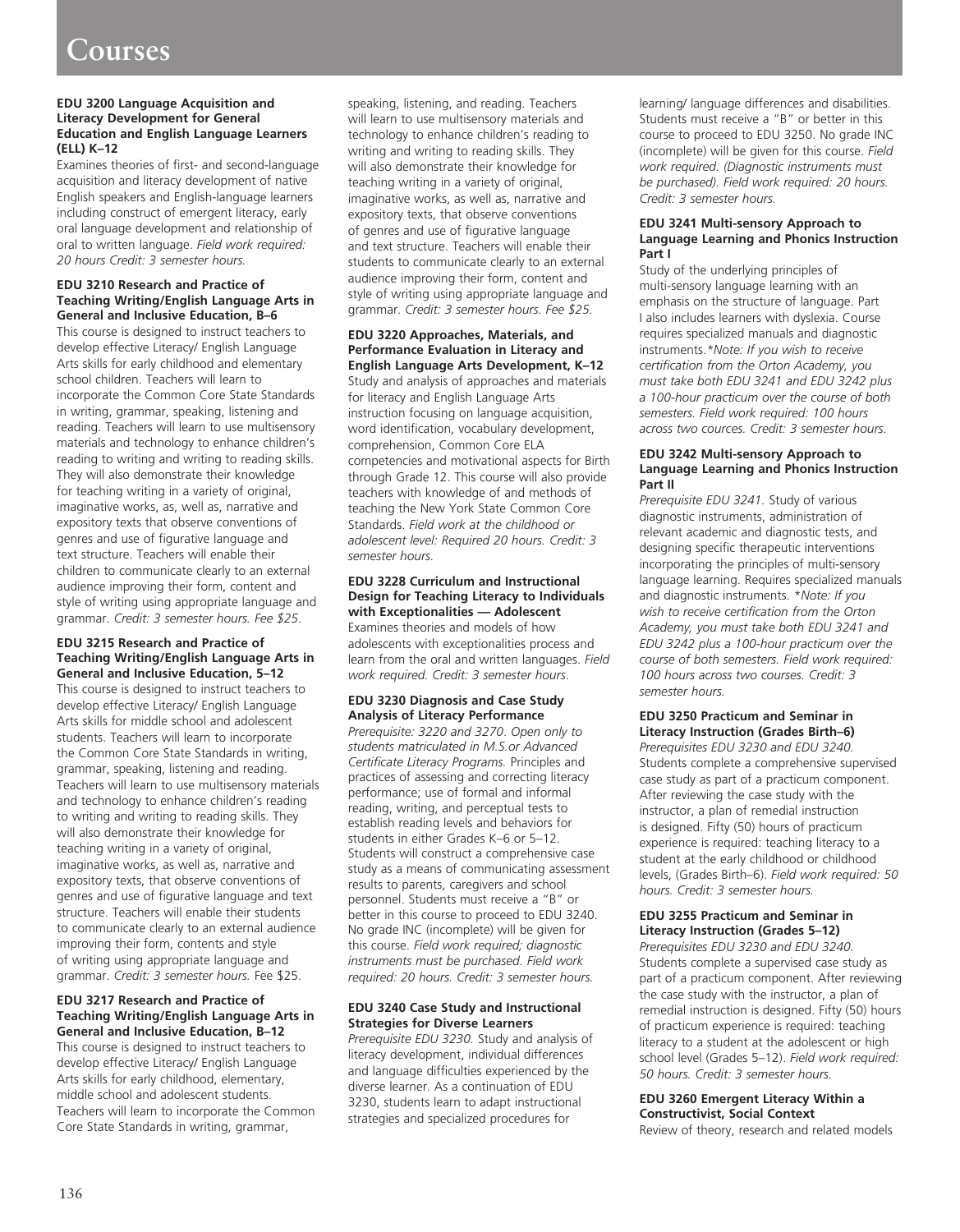of emergent literacy; examination of literacy behaviors and instructional procedures for young children. *Credit: 3 semester hours.* 

#### **EDU 3262 Individualizing Reading Instruction through Literature, Media and the Arts**

Selection, evaluation, and organization of alternative approaches to implement a program stressing individual needs; theories and techniques of individualization and classroom management procedures; emphasis on examination and critical analysis of materials and modes of utilization. *Credit: 3 semester hours.* 

#### **EDU 3264 Teaching Literacy through Literature, Grades B–6 in General and Inclusive Settings**

Explores reading-writing connections, techniques and strategies that promote children's active construction of meaning through the use of quality literature. *Field work required: 10 hours*. *Credit: 3 semester hours.* 

#### **EDU 3265 Teaching Literacy through Literature, Grades 5–12 in General and Inclusive Settings**

Emphasizes reading and writing relationships, student cooperation, classroom management, literature discussion groups and circles and the writing process approach in responding actively to literature. *Field work required: 10 hours*. *Credit: 3 semester hours.*

#### **EDU 3268 Teaching Literacy through Literature, Grades B–12 in General and Inclusive Settings**

Students expand and develop their understandings about the conventions, style, genres, audiences, and purposeful nature of the craft of writing, through the integration of quality literature into reading and writing instruction. *Field work required: 10 hours*. *Credit: 3 semester hours.* 

#### **EDU 3270 Theories of and Strategies for Teaching Literacy and English Language Arts in the Content Areas**

Presents theories of and instructional Strategies for Teaching Literacy and English Language Arts in the Content Areas in regular and inclusive settings through print and technological means. Emphasis on comprehension, vocabulary, and motivation through informational reading and writing consistent with the competencies of English Language Arts of the Common Core Standards. *Field work required: 20 hours. Credit: 3 semester hours.*

#### **EDU 3271 Literacy Best Practices Informed by Research**

Examines literacy instruction as informed by scientifically based research and best practices of the field. Course components focus on the processes of word reading to include phonemic awareness and phonics, vocabulary development, fluency, reading comprehension, writing development, motivation and affective engagement through the grades, integration of reading/writing strategies in the content areas, classroom management via grouping patterns and progress monitoring assessment. Field work on course project required. *Credit: 3 semester hours.* 

#### **EDU 3274 Innovative Approaches to Thinking and Literacy Development for the Gifted Learner**

Study of theories and models for developing and extending reading and writing for gifted and talented students through literature, poetry and content materials. *Credit: 3 semester hours.*

#### **EDU 3278 Curriculum and Instructional Design for Teaching Literacy to Individuals with Exceptionalities B–12**

Examines theories and models of how children with exceptionalities and diverse and at-risk students process oral and written language; discusses how to plan and implement specific programs that focus on emergent literacy, reading and writing; included is focus on curriculum adaptation and design, teaching strategies and monitoring techniques. *Field work required. Credit: 3 semester hours.*

#### **EDU3280: Digital Literacies and Learning**

This course focuses on understanding theoretical, research, and practical notions of teaching and learning using technology in online and offline spaces. Topics of investigation include creating content, finding and critically evaluating information, sharing and communicating, comprehension, and assessment related to digital literacy and learning in grades K–12. Through this course, students will reflect on theories and their own digital-age literacy practices and managing social network spaces, critically analyze and synthesize research findings and features of digital tools, participate in discussions about various topics in the field of new literacies, and develop web-based learning activities for a range of classroom contexts.

#### **EDU 3281 Foundations of Literacy Inquiry and Professionalism**

*Open to students in advanced or doctoral programs.* Introduces foundations of literacy research, the range of methodologies and methods of inquiry, and examines the current state of research appropriate to the literacy field, including points of concern and debate. Students establish a digital portfolio to document progress and achievement in their doctoral program to be assessed annually by the literacy doctoral faculty across three years. *Credit: 3 semester hours.*

## **EDU 3282 Models and Process of Reading and Writing Acquisition and Competency**

*Prerequisites: Edu 3220, 3230, 3270.* Examines the diverse viewpoints and approaches to

reading and writing revealing that literacy acquistion and development involves integrating a complex network of interactive processes. Literacy is studied through the viewpoints of different disciplines and explored through a range of theoretical models within each discipline. *Credit: 3 semester hours.*

#### **EDU 3283 Research and Strategies in Literacy Leadership**

*Prerequisites: EDU 3220, 3230 and 3270*. Explores research and evidence-based practice in pre-school to grade 16, literacy program assessment, curriculum development and community advocacy and outreach. This course addresses International Reading Association standards for preparing literacy coaches and reading specialists. *Credit: 3 semester hours..*

#### **EDU 3285 Research Perspectives in Literacy**

Open to student in advanced or doctoral programs. Review of major topics (e.g. comprehension) in literacy research with emphasis on the appropriate application of research designs and data analysis methodologies. *Credit: 3 semester hours.* 

#### **EDU 3290 Special Topics in Literacy**

Open to students in advanced or doctoral programs. Course analyzes current issues and design approaches in literacy theory and practice and examines emerging initiatives in the literacy field. Doctoral students begin to identify a potential domain and focus of inquiry for the dissertation. *Credit: 3 semester hours.* 

#### **EDU 3291 Seminar in Literacy for At Risk, Diverse Populations**

*Open to students in advanced or doctoral programs.* Explores theories, research and issues in literacy education for at risk and diverse populations. Emphasis is on the influence of poverty and inequality issues in literacy issues. *Credit: 3 semester hours.*

#### **EDU 3292 Dissertation Seminar**

Students continuously register for Dissertation Seminar until the dissertation is completed and the degree is awarded The proposal is a document in which the student outlines the need for the study, a literature review, the procedures and design of the study among other sections. The student also selects a faculty member who serves as a mentor. A dissertation study cannot be conducted until all course requirements are met and satisfactory scores on the third annual portfolio are achieved to satisfy the doctoral culminating requirement. *Credit: 3 semester hours.*

#### **EDU 3293 Dissertation Seminar Continued**

Students continuously register for Dissertations seminar until the dissertation is completed and the degree is awarded. Directed research and chapter writing occur under guidance from the dissertation mentor and committee members. *Credit: 3 semester hours.*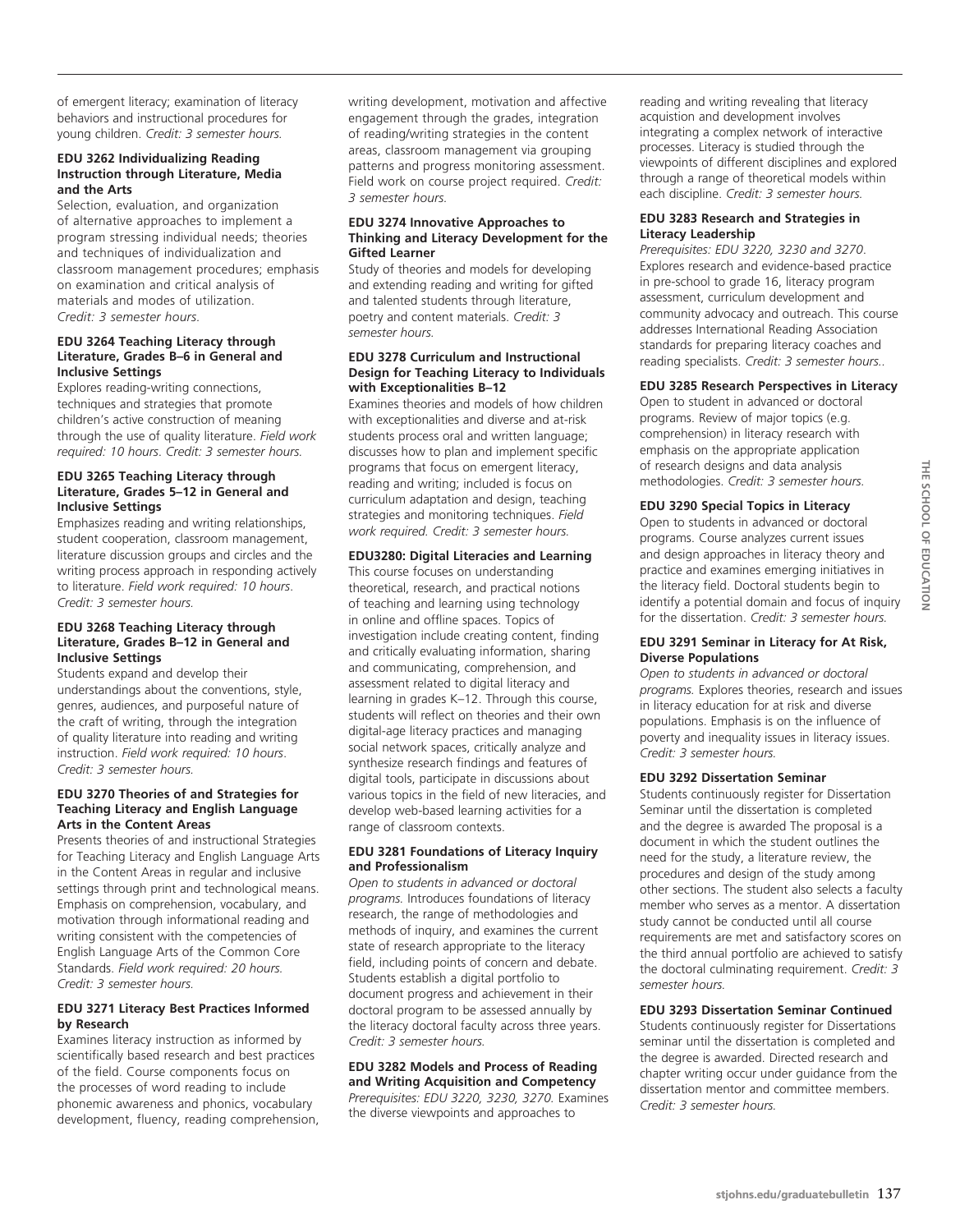#### **EDU 3925 Maintaining Matriculation**

Master's students not registered for other courses must register for 3925 until all degree requirements are completed and the degree is *granted. No credit. Offered each semester*.

#### **EDU 3820 Mixed Methods Research and Design**

*Prerequisites: EDU 3285 or 5655, and EDU 7900.*

This course provides an introduction to mixed methods research and design, focused on applications in educational settings. Particular attention is given to the design and implementation of research that combines qualitative and quantitative data collection and analysis. *Credit: 3 semester hours.*

#### **EDU 5103 Educational Governance and Policy Issues**

This course develops leadership abilities at the school district level in designing and executing district-wide systems to improve student achievement; communicate effectively with school boards and other constituents to develop and execute policies; and lead comprehensive long-range planning, informed by multiple data sources. Internship hours required. *Credit: 3 semester hours.*

#### **EDU 5104 School District Legal Aspects and Personnel Administration**

This course develops leadership abilities at the school district level in communicating and working effectively with diverse groups of personnel; supporting, supervising, and evaluating personnel consistent with district and state policies; creating a culture conducive to student learning and staff professional development; and setting a high standard for professional conduct by example. *Credit: 3 semester hours.*

#### **EDU 5105 Multicultural Social Organizations**

This course focuses on developing and leading instructional settings conducive to equitable education from a multi-cultural perspective. Current issues in multi-cultural education will be discussed through case studies, with the intent of preparing educational leaders to create culturally responsive classrooms and schools. Particular attention will be given to the collaboration of students, staff, parents, community members. The responsibilities and obligations of leaders in today's multicultural society will be addressed. *Credit: 3 semester hours.*

#### **EDU 5300 Organizational Theory and Planned Change in Education**

This course develops leadership abilities at the school district level to lead comprehensive, long-term improvement based on theoretical, analytical, and evidence-based frames of reference. Major theoretical constructs underlying organizational culture, curriculum development, and planned change are discussed. *Credit: 3 semester hours.*

#### **EDU 5301 Leadership Values, Decision Making, and Multicultural Organization**

This course develops leadership abilities at the school district level in implementing an educational vision that incorporates respect for diversity and special needs based on theories, ethical values, and evidence-based practices for multicultural organizations. It addresses all aspects of district operations, including curriculum, instruction, staffing, and facilities management, as they pertain to meeting the needs of diverse groups. *Internship hours required. Credit: 3 semester hours.*

#### **EDU 5415 Introduction to Educational Administration**

This course develops leadership at the school building level in communicating effectively with diverse stakeholders in the school system, leading comprehensive long-range planning to improve all aspects of schools, creating a supportive learning environment, and managing school finances and facilities to support achievement of educational goals. *Internship hours required. Credit: 3 semester hours.*

#### **EDU 5418 Administrative Theory in Education**

This course develops understanding of theories of leadership as they apply to educational settings, and builds leadership abilities in articulating a vision with accompanying goals and objectives, planning the implementation of the vision, and incorporating multiple perspectives and alternative points of view, which include differentiated instruction and strategies for diverse populations. The development of a personal plan for improvement is emphasized. *Internship hours required. Credit: 3 semester hours.*

#### **EDU 5419 Advanced Study in Organizational Theory**

The second course in theoretical perspectives closely considers a number of theories to give practitioners access to the research literature of the fields and the frame problems as researchable questions. As an advanced doctoral course, the primary focus is on different perspectives on theory building in educational administration. Second, there is the substance of contemporary theories as they relate to organizational structures and processes. Third, the instructional strategy incorporates the intellectual tasks involved in developing a conceptual framework for candidates' own doctoral research. *Credit: 3 semester hours.*

#### **EDU 5420 Politics of Education**

This course develops leadership abilities at the school district level in interacting and communicating effectively with school boards, community agencies, and diverse groups to enhance educational programs based on theoretical perspectives, advocacy initiatives,

and evidence-based practices. It addresses current policies and legislation pertinent to education such as charter schools, merit pay, and responsiveness to federal and state mandates. *Credit: 3 semester hours.*

### **EDU 5425: Personality, Society and Culture**

This class explores the impact of society and culture on the development of personality. It examines the sociological, psychological and anthropological approaches to examining personality. It considers the confluence of nature and nurture in personality development as well as the various socio-cultural factors and how they may impact personality formation and development. Also included is an examination of some of the research tools available in personality research. *Credit: 3 semester hours.*

#### **EDU 5426 Perspectives on Education**

This class explores the limits and possibilities of schooling in achieving an educational experience that is equitable and excellent. It examines the various theoretical perspectives (functional, conflict, symbolic, interactionist) and how they contribute to an understanding of what constitutes achievement. Additionally, it considers how ascribed characteristics of race, gender and class intersect with the daily interactions of teachers and students in classrooms (testing, tracking, and teacher expectations) to play an exacting role in the construction of academic success or failure. *Credit: 3 semester hours.*

#### **EDU 5471 Leadership in Instructional Supervision**

This course develops leadership strategies and skills at the school building level that are essential for supervising staff within schools and leading professional development to realize the school vision and create a cohesive school culture. It discusses various supervisory approaches grounded in research on instructionally effective schools, and builds leadership abilities in using differentiation strategies for adults and students, and multiple data sources to improve all aspects of the educational program. *Internship hours required. Credit: 3 semester hours.*

#### **EDU 5499 General Review and Exam Preparation-SBL**

This course provides a comprehensive review of administrative principles and practices emphasized on the State licensing examination for School Building Leaders. *Credit: 1 semester hour.*

#### **EDU 5551 Organization and Administrative Leadership in Higher Education**

An examination of the basic aspects of college and university organization including the background, development, goals, and functions of public and private colleges and universities; the legal status, boards of control, state and local controls, professional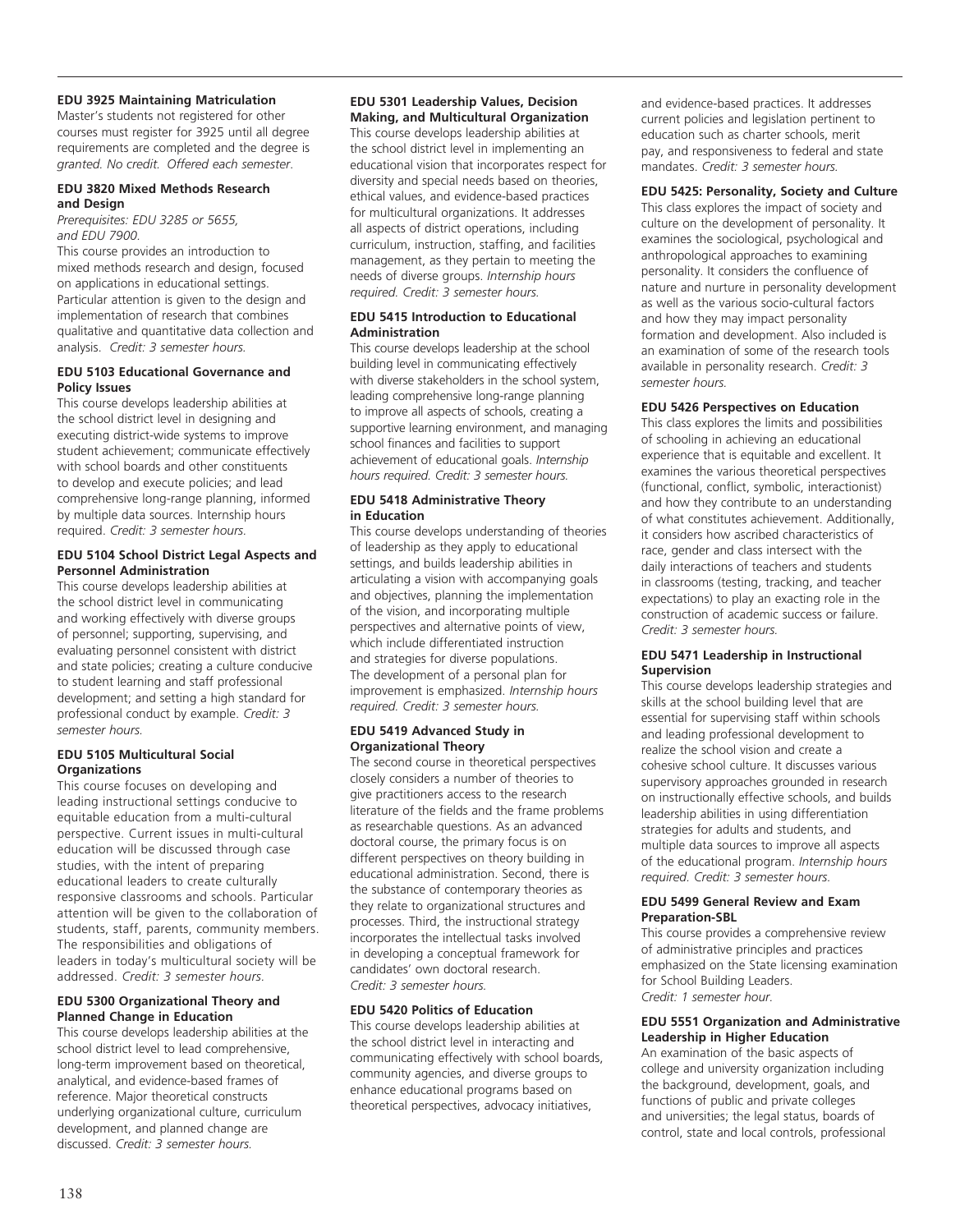associations and accreditations. *Credit: 3 semester hours.*

#### **EDU 5552 Issues and Problems in the Administration of Higher Education**

This course provides a unique opportunity to examine and discuss selected current and pertinent issues and significant problems in the administration of higher education through a study of relevant topics including the following: governance and control of higher education. *Credit: 3 semester hours.*

#### **EDU 5553 Financial Management in Higher Education**

This course looks at a broad scope of issues in Higher Education financial management, including budgeting, fiscal projections, resource allocation, and fund-raising. The decisionmaking process is examined within the context of tuition and other revenue, as well as responsiveness to the political and economic climate. *Credit: 3 semester hours.*

#### **EDU 5554 Global Studies Programs and Distance Education in Higher Education**

This course examines the increasing use of technology in Higher Education for global partnerships, networking, and online course delivery. It includes an examination of distance education practices in various universities both in the US and overseas. *Credit: 3 semester hours.*

#### **EDU 5555 Data Management and Accountability in Higher Education**

This course examines the various systems that are used to track and analyze data for the various functions within institutions of Higher Education. These include student, faculty, institutional, and financial reporting systems. A special emphasis is on reporting for purposes of federal, state, and accreditation agency accountability. *Credit: 3 semester hours.*

#### **EDU 5556 Psychology and Development of Students in Higher Education**

This course looks at the research on studentrelated issues in higher education, with a view to providing programs and opportunities that enhance students' college experiences and encourage college completion. A special emphasis is placed on supporting students from diverse backgrounds, including students of poverty, students who are first-generation college goers, and students from immigrant backgrounds. *Credit: 3 semester hours.*

#### **EDU 5557 Recruitment, Retention, and Academic Advisement in Higher Education**

This course provides a comprehensive overview of the foundations of academic advising, including its history, philosophical and theoretical perspectives, and delivery models, as well as the application and influence of academic advising strategies and practices in modern colleges and university. In addition, an overview of historical and current recruitment and retention theories and practices, and

their relationship to academic advising, will be explored. *Credit: 3 semester hours.*

#### **EDU 5558 – Faculty-Student Relations and Pedagogical Models in Higher Education**

This course provides a comprehensive overview of pedagogical approaches utilized within the American postsecondary environment, including constructivist, reflective, and inquiry-based approaches. Topics will also include, but are not limited to, the psychological and developmental instructional needs of the contemporary college student, as well as the various economic and sociocultural factors contributing. *Credit: 3 semester hours.*

#### **EDU 5571 Administrative Leadership and Planned Change**

This course develops leadership abilities at the school building level in effective supervision of the day-to-day operational practices of the school, and managing school finances from federal, state, and local sources, facilities, and personnel, to achieve educational goals for students, teachers, and other stakeholders. This includes major theoretical constructs underlying organizational culture, curriculum development, and planned change, and support of personnel to assist in their professional development. *Internship hours required. Credit: 3 semester hours.*

#### **EDU 5599 General Review and Exam Preparation SDL**

This course provides a comprehensive review of administrative principles and practices emphasized on the State licensing examination for SDL. *Credit: 1 semester hour.*

#### **EDU 5632 Organization and Administration of the Elementary and Secondary School Curricula**

This course develops leadership ability at the school district level to implement longrange planning in curriculum development, instructional strategies, classroom organization, and assessment through examination of the historical development of elementary, middle, and high school curricula. It addresses how policies are constructed at the district level for curriculum adoption and monitoring, and processes for change. *Internship hours required. Credit: 3 semester hours.*

#### **EDU 5650 School Based Data Analysis**

This course develops leadership abilities at the school building level in using multiple data sources to identify present issues in the school and propose solutions. The course introduces students to basic statistical tools for individual, classroom, department, and school-based data-analysis to support school improvement. It includes interpretation of standard scores and the reliability and validity of assessments. It addresses the need to implement ethical decision-making, and establish accountability systems for student achievement and fiscal

responsibility. *Internship hours required. Credit: 3 semester hours.*

#### **EDU 5651 School Community Relations in Education**

This course develops leadership abilities at the school building level in communicating and working effectively with community members and organizations to build support for improving student engagement and achievement, and create opportunities for student learning and growth. It includes developing long-range planning for building student, family, and community relationships to identify issues and propose solutions. *Internship hours required. Credit: 3 semester hours.*

#### **EDU 5655 Educational Research and Data Analysis I**

*(Prerequisite: EDU 5650 or the professor's permission.)* This course provides an introduction to the principles of statistical inquiry and their application of an evidencebased approach to educational problems. Students will formulate research questions and hypotheses and use descriptive and inferential statistics to investigate research reports. Students will have hands-on use of computer technology and SPSS to organize and analyze data. Students will learn to use measures of central tendency and variability, standard scores, the normal distribution, correlation and regression, t-tests, ANOVA, and chi-square as well as to compute and interpret statistical power. *Credit: 3 semester hours.*

#### **EDU 5701 Critical Analysis and Review of Research in Education**

The course prepares Ed.D. students for developing Chapter 2: Literature Review for the dissertation process. Students examine current theories and research and connect these ideas to their own dissertation research topic. The understanding of how to connect theory and research to a research topic is explored. The format and organization of writing the Literature Review is investigated. *Credit: 3 semester hours.*

## **EDU 5721 Collective Negotiations**

This course develops leadership at the school district level in implementing federal, state, and district policies regarding contractual and personnel matters. It includes an overview of the legal, financial, and ethical aspects of negotiation. *Credit: 3 semester hours.*

#### **EDU 5741 Finance in Education**

This course develops leadership abilities at the school district level to create and sustain financial and operational conditions that enable the achievement of State learning standards, implement employment agreements, and allocate resources in accordance with federal and state regulations. The collective bargaining process is discussed, along with the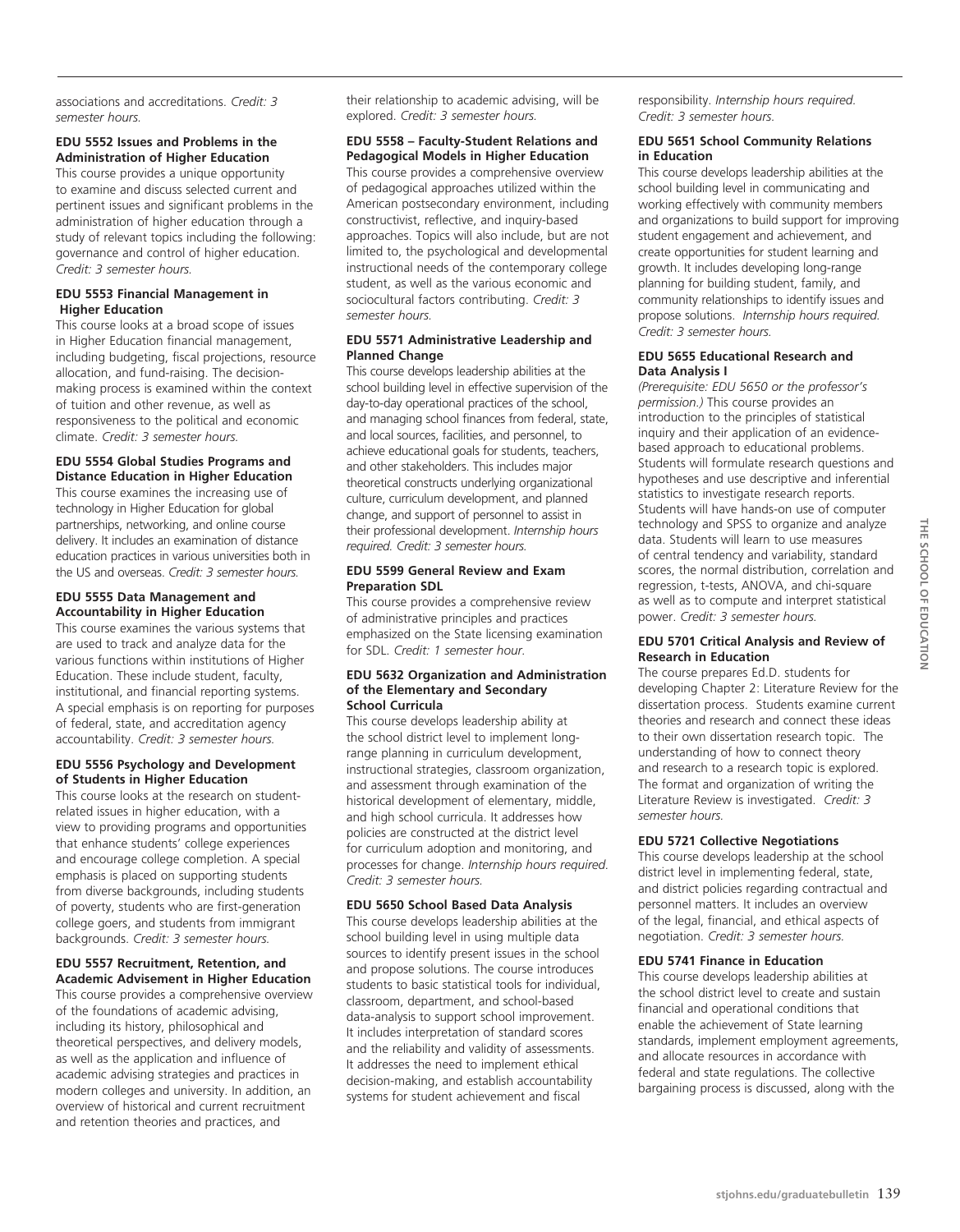development of a management information system, and effective ways to communicate financial information to stakeholders. *Internship hours required. Credit: 3 semester hours.*

#### **EDU 5743 Educational Planning: An Integration of Professional Capital Agendas**

Building upon the framework of 21st Century Shared Leadership model, the course focuses on developing human capital to improve teacher and staff effectiveness and student achievement. The course will investigate professional learning communities, recruitment and retaining teachers/staff, mentoring plans, professional development, coaching, and educational policies. Global initiatives are explored through the connection of local, state and federal agendas. Those "lenses" that are specified and explicated by students within the course place a major emphasis on improving leadership practices through the analysis of case studies, panel discussions, team work, video reviews and simulations. *Credit: 3 semester hours.*

#### **EDU 5761 School-Based Business Administration for Administrators and Supervisors**

This course develops leadership at the school building and school district levels in identifying revenue sources, forecasting building and district expenditures, applying accounting principles, developing data-informed facility and personnel plans, and implementing a strategic business plan in accordance with ethical principles and federal and state regulations. *Internship hours required. Credit: 3 semester hours.*

#### **EDU 5791 Legal Aspects of the Administration of Schools**

This course develops leadership abilities at the school building level in setting standards for ethical behavior by example; encouraging initiative, innovation, collaboration, and mutual respect; and applying statutes and regulations and implementing school policies in accordance with ethical principles, and federal and state laws, including managing personnel issues, resolving conflicts, and implementing mandated services. *Internship hours required. Credit: 3 semester hours.*

#### **EDU 5800 Case Studies in Educational Administration**

This course develops leadership at the school district level in meeting State standards for leaders through the analysis of cases that represent issues in implementing the vision, goals, curricula, instructional practices, assessment practices, student support, school organization, personnel management, community relations, accountability procedures, and laws that impact educational programs throughout the district. *Credit: 3 semester hours.*

#### **EDU 5811 Administration and Supervision of Services for Diverse Students**

This course develops leadership abilities at the school building and school district levels in planning, organizing, implementing, and evaluating support services for students with special education needs, English language learners, and other groups with learning needs to maximize their educational outcomes. The course includes establishing accountability systems for support services, and applying statutes and regulations as required by federal and state laws. *Internship hours required. Credit: 3 semester hours.*

#### **EDU 5890 Independent Study: Administration and Supervision**

*Prerequisite: Permission and approval of the Chairperson is required.* Open to only qualified students who wish to pursue an advanced research project in administration and supervision along with a faculty mentor. *Credit: 3 semester hours.*

#### **EDU 5925 Maintaining Matriculation– Master's Degree**

Master's degree students not registered for other courses must register for 5925 until all degree requirements are completed and the degree is granted. *No credit. Fee required.* 

#### **EDU 5935 Maintaining Matriculation– Advanced Certificate**

Advanced Certificate students not registered for other courses must register for 5935 until all degree requirements are completed and the degree is granted. *No credit. Fee required.*

#### **EDU 5940 Maintaining Matriculation– Doctoral Degree**

Doctoral students who have NOT passed their comprehensive examinations and are NOT registered for other courses must register for 5940 until all degree requirements are completed and the degree is granted. *No credit. Fee required.*

#### **EDU 5950 School Building Leader Internship**

The SBL Internship develops leadership at the school building level by facilitating handson experiences in every aspect of school administration, accompanied by reflective analyses, and connections between evidencebased research and practice. *Credit: 3 semester hours.*

### **EDU 5951 School District Leader Internship**

The SDL Internship develops leadership at the school district level by facilitating handson experiences in every aspect of district administration, accompanied by reflective analyses, and connections between evidence-based research and practice. *Credit: 3 semester hours.*

#### **EDU 5980 Special Topics in Educational Leadership**

Course offered for advanced studies. A

course analyzes current issues, design, and approaches for emerging initiatives. Approved from dept. Chairperson and GPC. *Credit: 3 semester hours.*

#### **EDU 5990 Doctoral Research Seminar**

Students who have passed the doctoral comprehensive examination and completed all coursework requirements register for Research Seminar for 3 credits for each semester until the dissertation is completed and the degree is awarded. *Credit: 3 semester hours. Offered each semester.*

#### **EDU 6121 Orientation to Mental Health Counseling**

*Prerequisites: None.* This course is designed for beginner level mental health counseling students. This course will provide students with knowledge, perspectives, and an introduction to the skills necessary for effective practice as a culturally competent mental health counselor. SJU students will gain the skills necessary for working with individuals from diverse cultural backgrounds in settings such as hospitals, clinics, state programs and/or private practices. The course places an emphasis on ethical and legal considerations in counseling. *Credit: 3 semester hours.*

#### **EDU 6122 Orientation to School Counseling**

*Prerequisites: None.* This course is designed for beginner level school counseling students. This course will provide an examination of the transforming role of the profession, which includes understanding the dynamics of the culture of education, in the 21st century. Students will be introduced to the essential concept of successful counseling by learning about interaction of ethical and legal standards and practices, technology, current research and best practices. *Credit: 3 semester hours.*

#### **EDU 6125 Brief Counseling of Children and Adolescents**

*Prerequisites: EDU 6206, 6208.* This course introduces students to brief counseling methods and techniques for children and adolescents. Interviewing techniques and case conceptualization in terms of evidencebased practices will be emphasized. Strategies for professional counselors to document the effectiveness of counseling interventions will also be presented. *Credit: 3 semester hours.* 

#### **EDU 6127 Introduction to Counseling**

*Prerequisites: None.* This course is designed for the beginner level of school and mental health counseling. It will provide students with knowledge, perspectives, and an introduction to the skills necessary for effective practice as a culturally competent counselor. Students will be introduced to the essential concept of successful counseling by learning about the interaction of ethical and legal standards and practices, technology, current research, and best practices. *Credit: 3 semester hours.*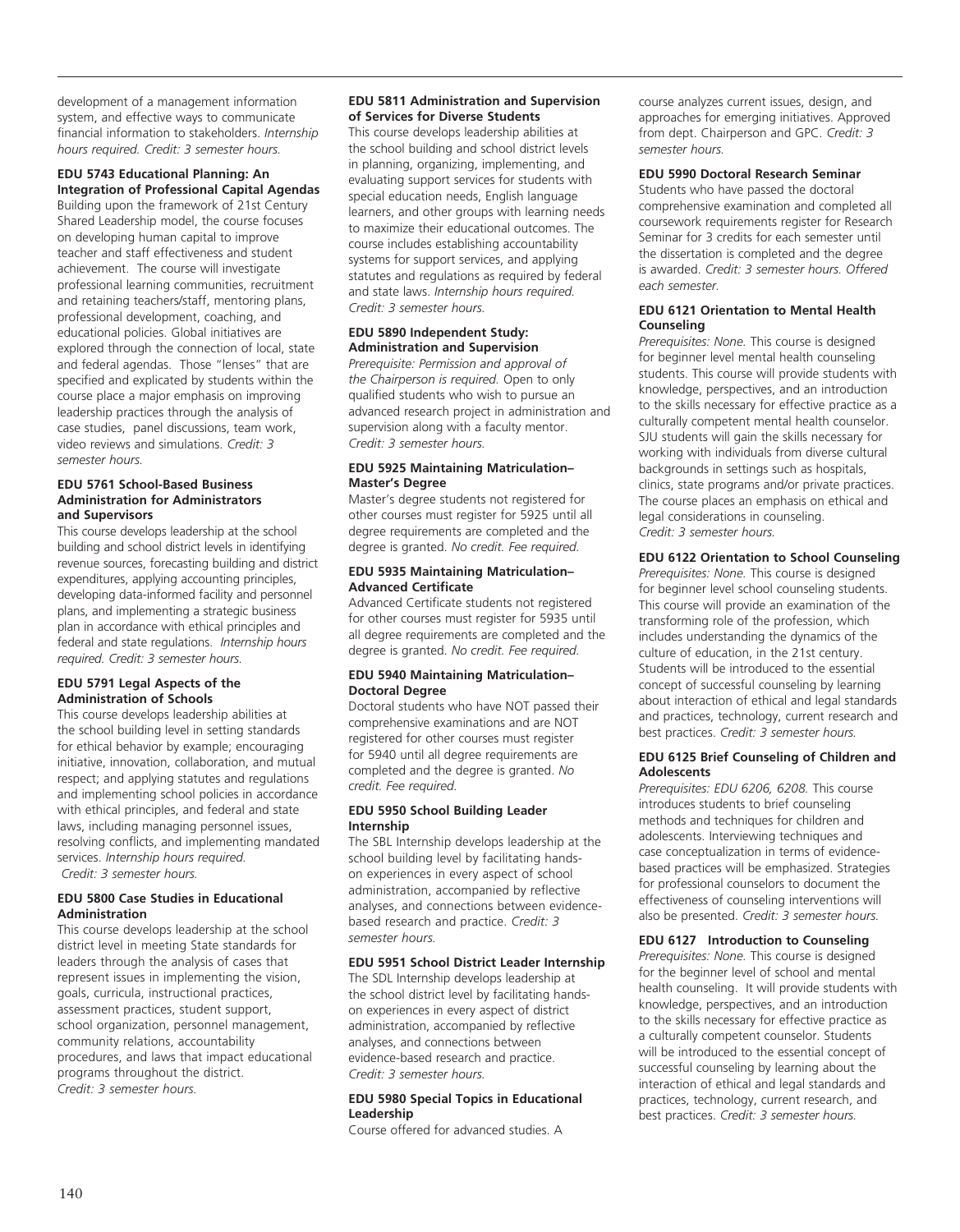#### **EDU 6205 Group Dynamics**

*Prerequisites: None.* This course involves the study of principles of group dynamics including: group content, group process components, developmental stage theories, leadership styles, group members' roles and behaviors, therapeutic factors of group work and methods of evaluating group effectiveness. Students taking this course are required to develop activities and assignments that demonstrate their cumulative knowledge of a specific topic, and participate in a 10-hour small group activity. *Credit: 3 semester hours.*

#### **EDU 6206 Psychosocial Development: Across the Lifespan**

*Prerequisites: None.* This course provides an overview of human growth and development, across the lifespan. This course focuses on the psychosocial factors involved in understanding individuals across the lifespan, in various cultures, including: current understanding about neurobiological behaviors, models of psychopathology and resilience as well as their relationship with positive development and mental health. *Credit: 3 semester hours.*

#### **EDU 6207 Developmental Counseling**

*Co-requisites: EDU 6590.* The primary objective of this course is to analyze the different developmental stages, established by expert theorists within the counseling field. Students will be required to utilize this knowledge through practical applications. Students will combine theory and practice by developing age and cognitively appropriate activities. The challenging course work will enable students to conceptualize and create developmentally appropriate school counseling group and individual activities. *Credit: 3 semester hours.*

#### **EDU 6208 Counseling and Personality Theories**

*Prerequisites: None.* This course reviews the major theories of counseling, as well as their associated counseling techniques and applications. Students taking this course are required to analyze their similarities and differences, among the theories presented, in order to develop an integrated approach to counseling a client in a provided case study. *Credit: 3 semester hours.*

#### **EDU 6211 Crisis Prevention and Intervention I**

*Prerequisites: None.* This course is designed to introduce and increase students' conceptualization of prevention and intervention methodologies, as these terms apply to manage crisis situations either in a school or community setting. Both proactive and reactive strategies will be discussed and demonstrated. This course also utilizes the following resources to provide the most current and accredited methods: research best

practices, social media, guest speakers and student technique demonstrations. Students' active participation is an essential component of this course. *Credit: 3 semester hours.*

#### **EDU 6262 Assessment in Counseling**

*Prerequisites: None.* This introductory course involves the study of the various psychological assessment instruments and techniques relevant to the professional counselor working in schools, clinical settings, or private practice. The psychometric properties of test instruments and their appropriate and ethical use with diverse populations will be discussed. Students taking this course will have to demonstrate their competence in using various strategies to complete a case study. Fee \$75. *Credit: 3 semester hours.*

#### **EDU 6264 Counseling Skills and Techniques**

*Prerequisites: None.* This course introduces students to the counseling skills and techniques that make a counselor successful either in a school or clinical setting. The major approaches to counseling, including counseling microskills, will be studied and demonstrated by the professor and students in a supportive classroom environment. Instruction will include didactic instruction, video presentation, audio taping of clients, and role playing. Active participation in this course is required. *Credit: 3 semester hours.*

#### **EDU 6270 Case Conceptualization, Treatment Planning and Psychopharmacology**

*Prerequisites: Completion of 24 credits in the clinical mental health program and permission of the advisor.* This seminar course in mental health counseling will develop advanced interviewing skills and techniques necessary for differential diagnosis, case conceptualization, and treatment planning using the DSM 5, as well as, for maintaining and terminating the psychotherapeutic relationship. The appropriateness of consultation and collaboration with other mental health providers will be discussed. In addition, the basic classifications, indications, and contraindications of commonly prescribed psychopharmacological medications will be studied along with a discussion of the need for appropriate referrals for medication evaluations*. Credit: 3 semester hours.*

#### **EDU 6301 Career Development**

*Prerequisites: None.* This course will enable students to acquire the knowledge and skills necessary to understand and intervene in other individual's career development as well as understand the variables influencing their own career path. Interrelationship among lifestyle, work place, and career planning are explored. Career development theories, occupational, educational and personal/social information sources and delivery systems, and organization of career development programs are studied *Credit: 3 semester hours.*

#### **EDU 6305 Practicum in School Counseling**

*Prerequisites: EDU 6122, 6205, 6264, 6262. \*\* Student must file application with program advisor the semester prior to enrollment in practicum.* EDU 6305 is designed to provide graduate students with a minimum of 100 hours of clinical experiences in an approved school counseling setting. A minimum of 40 hours of direct counseling/consultation services and 60 hours of indirect services with students, school personnel, and families, are required at the site. Supervision is provided by a qualified site supervisor, an approved St. John's University clinical associate and by a faculty member. This course includes a weekly seminar with a faculty member, where the student will receive individual and group supervision related to the field experience. *Credit: 3 semester hours.* 

#### **EDU 6306 Practicum in School Counseling with Bilingual Students**

*Prerequisite: EDU 6122 or 6127, 6205, 6264, 6262. \*\*Student must file application with program advisor the semester prior to enrollment in practicum.* EDU 6306 is designed to provide graduate students with a minimum of 100 hours of clinical experience in an approved bilingual school counseling setting. A minimum of 40 hours of direct counseling/ consultation services, and 60 hours of indirect services with students, school personnel and families, are required at the site. Supervision is provided by a qualified bilingual site supervisor, an approved STJ clinical associate and by a faculty member. This course includes a weekly seminar with a faculty member, where the student will receive individual and group supervision related to the field experience. *Credit: 3 semester hours.* 

#### **EDU 6307 Research in Counseling**

*Prerequisite: EDU 6262.* This introductory course examines the major qualitative and quantitative models used in counseling research along with the appropriate methodologies for analyzing research results. Students will critically review articles in the professional literature. In addition they will be required to prepare a research proposal consisting of a review of the literature and proposed methodology for the study. *Credit: 3 semester hours.*

#### **EDU 6310 Practicum in Clinical Mental Health Counseling**

*Co-requisites: EDU 6270.* This course consists of placement in an approved clinical setting (hospital, outpatient clinic, etc.) for a minimum of 100 hours during which the student will engage in a minimum of 40 hours of direct service with clients and the remaining hours performing indirect services under the supervision of an approved site supervisor. The practicum experience provides students with the opportunity to integrate theoretical knowledge with practical experience and to apply particular treatment approaches specific to client populations. In addition to the on-site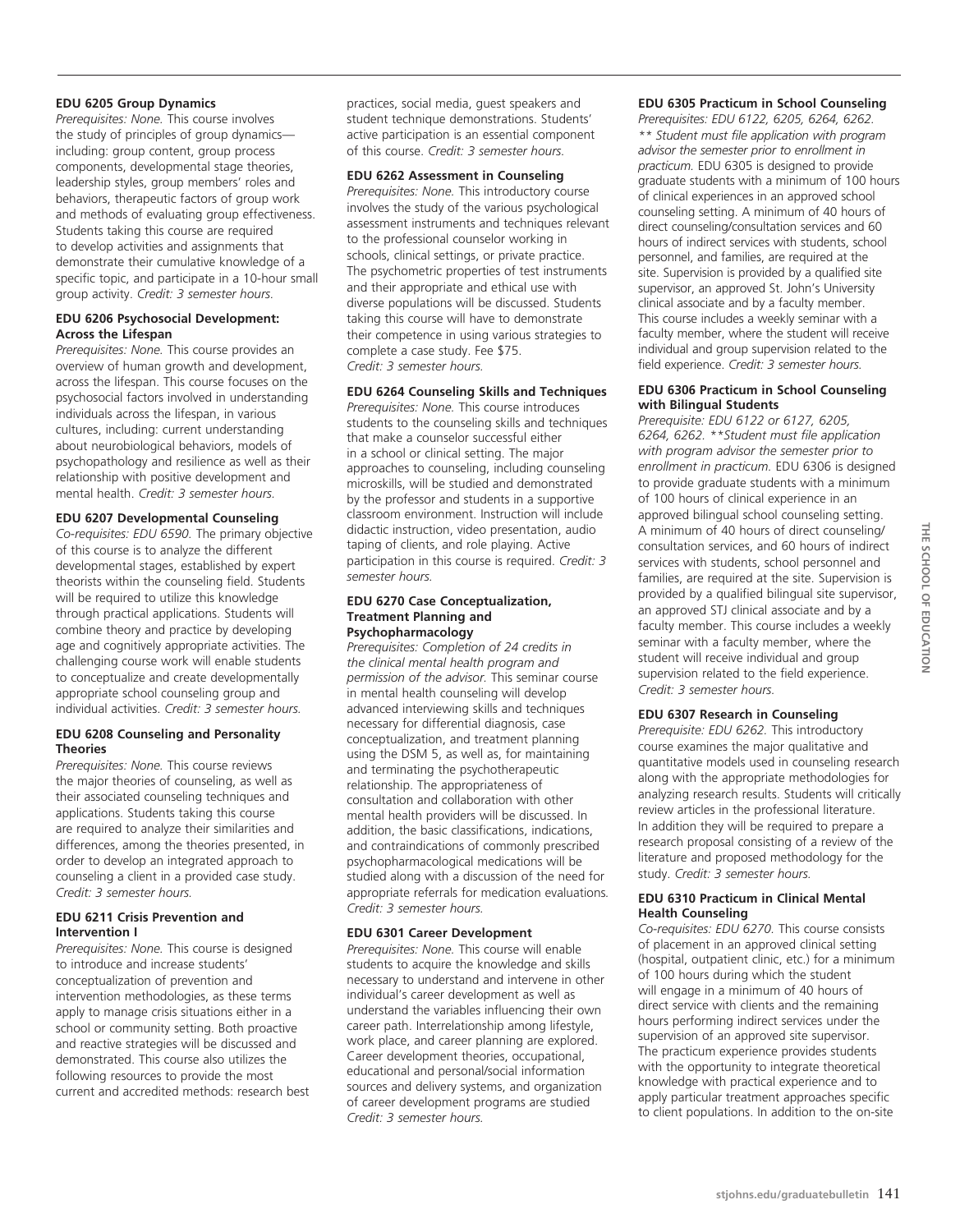supervision, students will participate in a weekly on-campus seminar in which group supervision will be provided. A comprehensive case study is required as part of this course. *Credit: 3 semester hours.* 

#### **EDU 6311 Internship in Clinical Mental Health Counseling I**

*Prerequisites: EDU 6310.* This course consists of placement in an approved clinical setting (hospital, outpatient clinic, etc.) for a minimum of 300 hours during which the student will engage in a minimum of 120 hours of direct service with clients and the remaining hours performing indirect services under the supervision of an approved site supervisor. The internship experience is the second field experience for students and provides them with additional opportunities to enhance their clinical interviewing and assessment skills, individual and group counseling skills, and consultation skills under the supervision of an approved supervisor. In addition to the on-site supervision, students will participate in a weekly on-campus seminar in which group supervision will be provided. A comprehensive case study is required as part of this course. *Credit: 3 semester hours.* 

#### **EDU 6312 Internship in Clinical Mental Health Counseling II**

*Prerequisites: EDU 6311.* This course consists of placement in an approved clinical setting (hospital, outpatient clinic, etc.) for a minimum of 300 hours during which the student will engage in a minimum of 120 hours of direct service with clients and the remaining hours performing indirect services under the supervision of an approved site supervisor. The internship experience is the third field experience for students and provides them with additional opportunities to enhance their clinical interviewing and assessment skills, individual and group counseling skills, and consultation skills under the supervision of an approved supervisor. In addition to the on-site supervision, students will participate in a weekly on-campus seminar in which group supervision will be provided. During the on-campus seminar topics on counselor wellness will also be explored. A comprehensive case study is required as part of this course. *Credit: 3 semester hours.* 

#### **EDU 6314 Counseling and Special Education**

*Prerequisites: EDU 9711 or equivalent and permission of advisor.* This course is designed for school counseling and clinical mental health counseling students. The focus of this course involves learning the issues, concerns, and bestpractice interventions that support educational and social equity for the exceptional student/ individual. Understanding the concepts of impairment, disability, and handicap, current legislation, incidence and prevalence of exceptional students and how counselors can best advocate and empower persons and families to offer every chance for life success and satisfaction will be studied. Students will be taught by didactic

and multimedia presentation, interviews, and roleplaying. *Credit: 3 semester hours.*

## **EDU 6364 Counseling the Substance Abuser**

*Prerequisites: None.* This course is designed to introduce students to issues relevant to substance abuse and addiction. The biological, psychological and sociological factors related to the use of alcohol and other drugs will be studied. Assessment, counseling, and treatment approaches are considered as well as the utilization of appropriate community resources and support services. *Credit: 3 semester hours.* 

#### **EDU 6424 Case Studies and Community Resources in Counseling**

*Prerequisites: Completion of 24 credits in the clinical mental health program and permission of the advisor.* This course examines the symptoms, causes, and experience of various types of psychological disorders. An emphasis on the case study approach is used to understanding these conditions as well as incorporating theory, research, and sociocultural issues in developing appropriate treatment options. *Credit: 3 semester hours.* 

#### **EDU 6455 Directed Study in Counselor Education**

*Prerequisite: Permission of the Advisor and the Program Coordinator.* Directed study in an area of competence relevant to the student's counseling program. Student works with an advisor to develop an appropriate study plan. *Credit: 3 semester hours.*

#### **EDU 6530 Multicultural Counseling**

*Prerequisites: completion of 12 credits in the program and permission of the advisor.* This theoretical and experiential course introduces students to multicultural issues in counseling theory, practice, and research. Emphasis is placed on three dimensions of multicultural competence: (a) awareness of one's own culture, biases, and values; (b) knowledge of other cultures; and (c) skills in counseling, educating, and advocating for and with ethnically diverse populations. *Credit: 3 semester hours.* 

#### **EDU 6590 Internship in School Counseling I**

*Prerequisite: EDU 6305 and permission of the student's advisor. Students must file application with program advisor and file an application the semester prior to enrollment in the internship.* The internship is designed to provide advanced graduate students with a minimum of 300 hours of supervised clinical experience, including a minimum of 120 direct service hours in an approved school counseling setting and remaining hours of indirect service. Supervision is provided through various methods by a qualified site supervisor, an approved STJ clinical associate, and by a faculty member. This course includes a weekly group seminar with a faculty member. Students are required to have malpractice insurance. *Credit: 3-6 semester hours.*

## **EDU 6591 Internship in School Counseling II**

*Prerequisite: EDU 6590. \*\*Student must file application with program advisor the semester prior to enrollment in the second internship.* The second internship is designed to provide advanced graduate students with a minimum of 300 hours of supervised clinical experience, including a minimum of 120 direct service hours in an approved school counseling setting and the remaining hours of indirect service. Supervision is provided through various methods by a qualified site supervisor, an approved STJ clinical associate, and by a faculty member. This course includes a weekly group seminar with a faculty member. *Credit: 3 semester hours.* 

#### **EDU 6592; 6593 Internship in Bilingual School Counseling I, II**

The prerequisites and course description are the same as 6590 and 6591, except that the field site is a multicultural school and the candidate works primarily with bilingual/bicultural students. *Credit 3–6 semester hours.*

#### **EDU 6595 Organization and Administration of Personnel Services**

*Prerequisites: School program core courses.* This course focuses on integrating theoretical and practical skills from the prerequisite courses in order to develop and evaluate comprehensive counseling programs in schools. The American School Counseling Association model is used to guide various activities. The various roles of the school counselor and types of services provided are discussed. *Credit: 3 semester hours.* 

#### **EDU 6606 and 6607 Supervision of Counseling**

*Prerequisites: Completion of master's program in counseling, adequate experience as a practitioner, and permission of the Program Coordinator.* This first course explores models of supervision and the various processes involved in supervision. The second course involves the evaluation and critique of counseling sessions through actual supervision of counselor trainees. *Credit: 3–6 semester hours.*

#### **EDU 6610 Spiritual Issues in Counseling and Psychotherapy**

*Prerequisites: None.* This course focuses on current research that relates to the integration of spirituality and best-practice counseling and psychotherapy. *Credit: 3 semester hours.* 

#### **EDU 6650 Consultation and Evaluation**

*Prerequisites: Completion of 24 credits in the School Counseling course sequence.* This course provides the counselor with the knowledge and skills necessary to analyze the culture of school settings in order to maximize the effectiveness of consultation interventions. In addition there is an emphasis on the integration of the theory and practice of learning and/or behavioral problems of students in K–12 settings. Students will also be taught how to write grants to provide needed resources in their school. Evaluation of outcomes will also be discussed. *Credit: 3 semester hours.*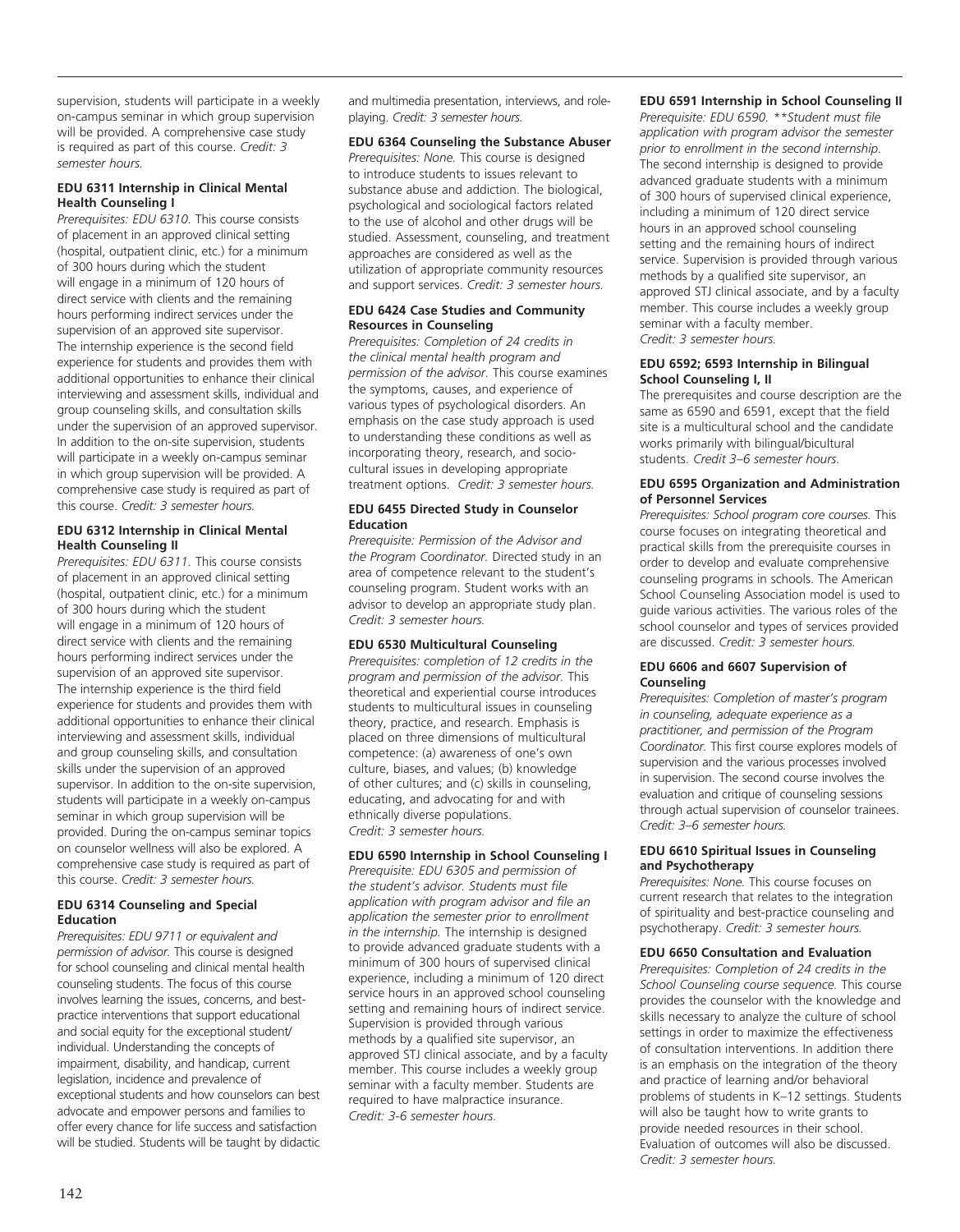#### **EDU 6651 Foundations in Mental Health Counseling and Consultation**

*Prerequisites: Core 6121, 6205, 6264.* This course provides students with basic information on the principles and practices of mental health counseling and consultation. Topics include the history and philosophy of mental health counseling, professional identity, the roles of the mental health counselor, professional ethics, integrating theory to practice, various contexts of practice and organizational structures, assessment, prevention, consultation and an understanding of how diversity influences the practice of mental health counseling. *Credit: 3 semester hours.*

#### **EDU 6925 Maintaining Matriculation**

Students seeking master's degrees who are not registered for other courses must register for 6925 until all degree requirements are completed and the degree is granted. *No credit. Offered each semester.* 

#### **EDU 6935 Maintaining Matriculation**

Advanced Certificate students who have not registered for other courses must register for 6935 until all diploma requirements are completed and the diploma is granted. *No credit. Offered each semester.* 

#### **EDU 7000 Psychological Foundations of Learning**

This course takes a critical perspective on the psychological issues that help contextualize American schools and explain student achievement. We will examine topics related to the psychological facets of learning and education, respectively. The course is aimed at providing students with conceptual tools essential for understanding education. The psychological foundations of the course address the nature of schooling from the perspective of students' cognitive development. It examines both concepts and applications of learning theories. *Credit: 3 semester hours.*

#### **EDU 7001 Curriculum Instruction and Teaching**

Basic theories and principles of curriculum and instruction; emphasis on developing and designing a curriculum plan, as well as historical, philosophical and social foundations of curriculum. *Credit: 3 semester hours.*

#### **EDU 7002 Early Childhood Study Abroad Elective: International Perspectives in Early Childhood Education**

The study of educational philosophy, culture, policy and practices in early childhood settings abroad. Group travel program elective; offered annually. *Credit: 3 semester hours.*

#### **EDU 7003 Current Issues and Change Theory in Curriculum**

Controversial issues related to teaching, learning, supervision and curriculum change; essential knowledge that shapes a person's philosophy of curriculum. *Credit: 3 semester hours.*

#### **EDU 7004 Essential Readings in Curriculum from the 20th Century**

Important books of the 20th century, which have shaped curriculum are read and discussed. The relevance of the theoretical perspectives to school and society today are discussed within the context of current political and fiscal climate. *Credit: 3 semester hours.*

#### **EDU 7005 Culturally Relevant pedagogy and Curriculum**

The course introduces students to scholarship related to culturally relevant pedagogy for marginalized and underrepresented students. Students examine the manifold influences of culture—including factors like race, class, place, gender, and language—on teaching and learning within and across in-school and outof-school contexts. They explore opportunities and challenges to promote culturally relevant learning and to foster social and cultural justice for students, families, and communities. *Credit: 3 semester hours*.

#### **EDU 7006 Study Abroad Elective: International Perspectives in Education**

The study of educational philosophy, culture, policy and practices in early childhood, childhood and adolescent settings abroad. Group travel program elective; offered annually. *Credit: 3 semester hours.* 

#### **EDU 7106 Understanding the Middle Grades Learner**

This course will focus on understanding, celebrating and nurturing the young adolescent. Course topics include historical perspectives on the middle school philosophy, foundations for middle level curriculum theory, characteristics of young adolescents, including physical, cognitive, moral, psychological and social-emotional attributes: identity development; home and community involvement; and the future of the middle grades movement. *Credit: 3 semester hours.*

#### **EDU 7107 Methods of Teaching in the Middle Grades**

This course will focus on understanding how to organize school structures and classroom practice to best facilitate learning for the young adolescent. Course topics include: advisory, teaming, scheduling, curriculum, assessment, instruction, athletics and the arts, teacher dispositions that lead to positive learning environments, and the future of the middle school in relation to the 21st-century skills movement. *Field work required: 20 hours. Credit: 3 semester hours.*

#### **EDU 7114 Early Childhood Education Associate Teaching**

*Prerequisite: Completion of pedagogical coursework and permission of the Graduate Committee on Associate Teaching.*  Observation and participation in teaching in an early childhood school under University

supervision at both the Pre-K and the grades 1–2 levels, 4-1/2 days per week. Attendance at weekly seminars is required. *Credit: 3 semester hours.*

#### **EDU 7115 Childhood Associate Teaching**

*Prerequisite: Completion of pedagogical coursework and permission of the Graduate Committee on Associate Teaching.* Observation and participation in teaching in an approved elementary school under University supervision at both the primary (1–3) and elementary levels, 4-1/2 days per week. Attendance at weekly seminars required. *Credit: 3 semester hours.*

#### **EDU 7117 Adolescent Education Associate Teaching**

*Prerequisite: Completion of pedagogical coursework and permission of the Graduate Committee on Associate Teaching.* Observation and participation in teaching in an approved school under University supervision at both the grades 7–9 and the 10–12 levels, 4-1/2 days per week. Attendance at weekly seminars required. *Credit: 3 semester hours.* 

#### **EDU 7120 Individualization: Diagnosing Students' Instructional Needs**

The development of diagnostic skills to analyze individual learning styles and to then develop instructional prescriptions on the basis of that data. *Credit: 3 semester hours.* 

#### **EDU 7122 Programs in Early Childhood Education: Play, Social Learning in Early Childhood Environments**

This course examines historical, philosophical and current perspectives on early childhood education programs, including their implications for the role of play in children's development and learning in all domains, cognitive, linguistic, physical, emotional, social, and aesthetic. *Field work required: 20 hours. Credit: 3 semester hours.*

#### **EDU 7123 Creative Arts in Linguistically/ Culturally Diverse and Inclusive Early Childhood Settings**

Through workshop experiences, readings, and reflection, students become familiar with process-oriented approaches to young children's creativity in the arts and with rationales for infusing creative arts into curriculum. Issues regarding sensory integration and assistive technology are explored. Field work required. *Credit: 3 semester hours.* 

#### **EDU 7124 Literature in Early Childhood**

This course explores the important role of literature in developing young children's oral language and literacy in relation to current early childhood performance standards in the language arts. *Credit: 3 semester hours.*

#### **EDU 7126 Observing and Recording the Behavior of Young Children**

This course focuses on young children's growth and development and explores the reasons for and methods of observing young children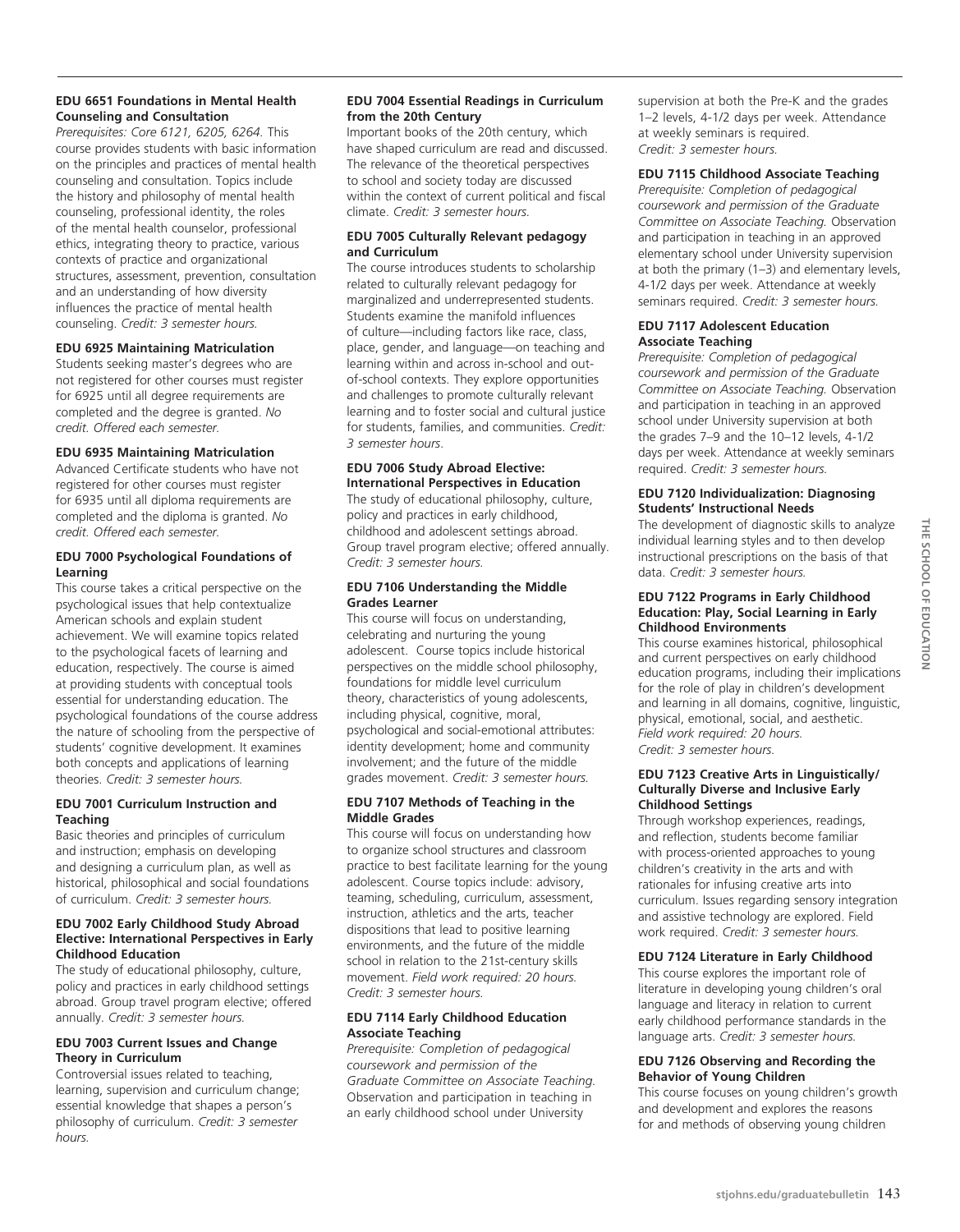and teacher-child interaction in diverse early educational settings. *Field work required: 15 hours. Credit: 3 semester hours.*

#### **EDU 7127 School, Family and Community Partnerships**

This course takes an ecological perspective on supporting children's learning and development through strengthening positive links between school, family, and community. Examines roles of members in interdisciplinary teams and collaborative partnerships in assessing and planning for young students with disabilities. *Credit: 3 semester hours.* 

#### **EDU 7128 Integrated Curriculum in Early Childhood**

Students learn to design and implement integrated curriculum including both teacherplanned and child-initiated learning experience to address state learning standards in social studies, language arts, mathematics, science, and technology. *Field work required: 15 hours.* C*redit: 3 semester hours.* 

#### **EDU 7129 Mathematics and Science in Early Childhood**

In this course, students explore the teaching and learning of scientific and mathematical concepts and processes through content of relevance and interest to children, Pre-K through second grade. Includes evaluating and integrating technology resources into lesson planning for inquiry-based learning. *Credit: 3 semester hours.*

#### **EDU 7135 Current Trends, Research and Assessment in Social Studies**

Current practices and trends; an examination of selected innovative programs and the development of skills and techniques for social studies instruction. *Field work required: 15 hours. Credit: 3 semester hours.*

#### **EDU 7136 Current Trends, Research and Assessment in Science**

Current practices, trends and examination of selected innovative programs and the development of skills and techniques for instruction in science. *Field work required: 15 hours. Credit: 3 semester hours.*

#### **EDU 7137 Current Trends, Research and Assessment in Mathematics**

An examination of the present-day curriculum in elementary school mathematics in addition to current practices and trends with emphasis on the content of modern mathematics. *Field work required: 15 hours. Credit: 3 semester hours.*

#### **EDU 7138 Current Trends and Research in the Teaching of Language Arts**

Current practices and trends; examination of selected innovative programs and the development of skills and techniques for language arts instruction. *Field work required: 15 hours. Credit: 3 semester hours.*

#### **EDU 7195 Teaching and Learning: Childhood**

This course is designed to provide prospective teachers of elementary school students with focused knowledge of learning and development as they relate to teaching strategies and techniques in both urban and rural settings. *Field work required: 15 hours. Credit: 3 semester hours..* 

#### **EDU 7211 Educational Research and Data Analysis II**

*Prerequisite: EDU 5655.* This course develops knowledge and applications of advanced univariate and multiunivarate inferential statistical methods, multiple correlation and regression, principles of measurement, internal validity, power analysis and effect size. Students will have hands-on use of statistical software such as SPSS to organize and analyze data and engage in critical analyses of published research that exemplifies a variety of statistical techniques. *Credit: 3 semester hours.*

#### **EDU 7217 Creating Basic Audiovisual Media (CF.LIS 217)**

Creation and evaluation of multi-media programs for all libraries. Independent projects will require additional laboratory time. *Credit: 3 semester hours. Field trip may be required. Library Science fee: \$25.*

## **EDU 7222 Philosophical, Historical, and**

**Sociological Foundations of Education** This course focuses upon current issues and problems within the field of curriculum. The course examines conceptions of curriculum as well as historical, philosophical, social, psychological, and intellectual foundations of those conceptions. *Credit: 3 semester hours.* 

#### **EDU 7266 Technology for Teaching Literacy in Regular and Special Education Settings** Technology utilization for literacy-based instruction. Emphasis is placed on the ways that technology can be used in the classroom

to acquire information, communicate, and enhance learning in grades Pre K–5. *Credit: 3 semester hours.*

#### **EDU 7267 Technology for Literacy-Based Applications in Content Area Learning in Regular and Special Education Settings**

Technology utilization for literacy-based instruction in the content areas. Emphasis is placed on the ways that technology can be used to acquire information, communicate, and enhance learning in grades 6–12. *Credit: 3 semester hours.*

#### **EDU 7270 Research Seminar: Investigating and Evaluating Research in the Field of Instructional Technology**

This course will focus on investigating and evaluating current research findings and methodologies in the field of instructional technology. Students will explore how theories, research methodologies and technology

research tools are being used to study teaching and learning with emerging technologies. Upon completion of the course, students will develop a literature review and research plan in an area of interest for their dissertation proposal. *Credit: 3 semester hours.*

#### **EDU 7290 Human Relations in Multicultural and Inclusive Settings**

The course will focus on improving communication skills and relationships with parents, students, administrators and members of the community in a multicultural society. *Credit: 3 semester hours.*

#### **EDU 7291 Innovative Strategies in Secondary Education: Social Studies**

This course examines issues, perspectives and strategies related to developing a critical pedagogy of reflective practice in secondary social studies education, and is designed around four interrelated themes: 1. Exploring the theoretical and historical underpinnings of history education; 2. Understanding best practices related to methods of social studies education at the adolescent level; 3. Examining planning and assessment practice and purpose through reflective self-evaluation, and 4. Developing pedagogical practices that are responsive to the context of urban schools and inclusive of the multifaceted identities of metropolitan adolescents and their families. *Field work required: 20 hours. Credit: 3 semester hours.*

#### **EDU 7292 Innovative Strategies in Secondary Education: Science**

This course examines issues, perspectives and strategies related to developing a critical pedagogy of reflective practice in secondary science education, and is designed around four interrelated themes:

- 1. Exploring models and theories related to methods of science teaching and learning;
- 2. Understanding current research on best practices related to methods of science education at the adolescent level;
- 3. Examining planning and assessment practice and purpose through reflective selfevaluation, and
- 4. Developing pedagogical practices that are responsive to the context of urban schools and inclusive of the multifaceted identities of metropolitan adolescents and their families.

*Field work required: 20 hours. Credit: 3 semester hours.*

#### **EDU 7293 Innovative Strategies in Secondary Education: Mathematics**

This course examines issues, perspectives and strategies related to developing a critical pedagogy of reflective practice in secondary mathematics education, and is designed around four interrelated themes: 1. Exploring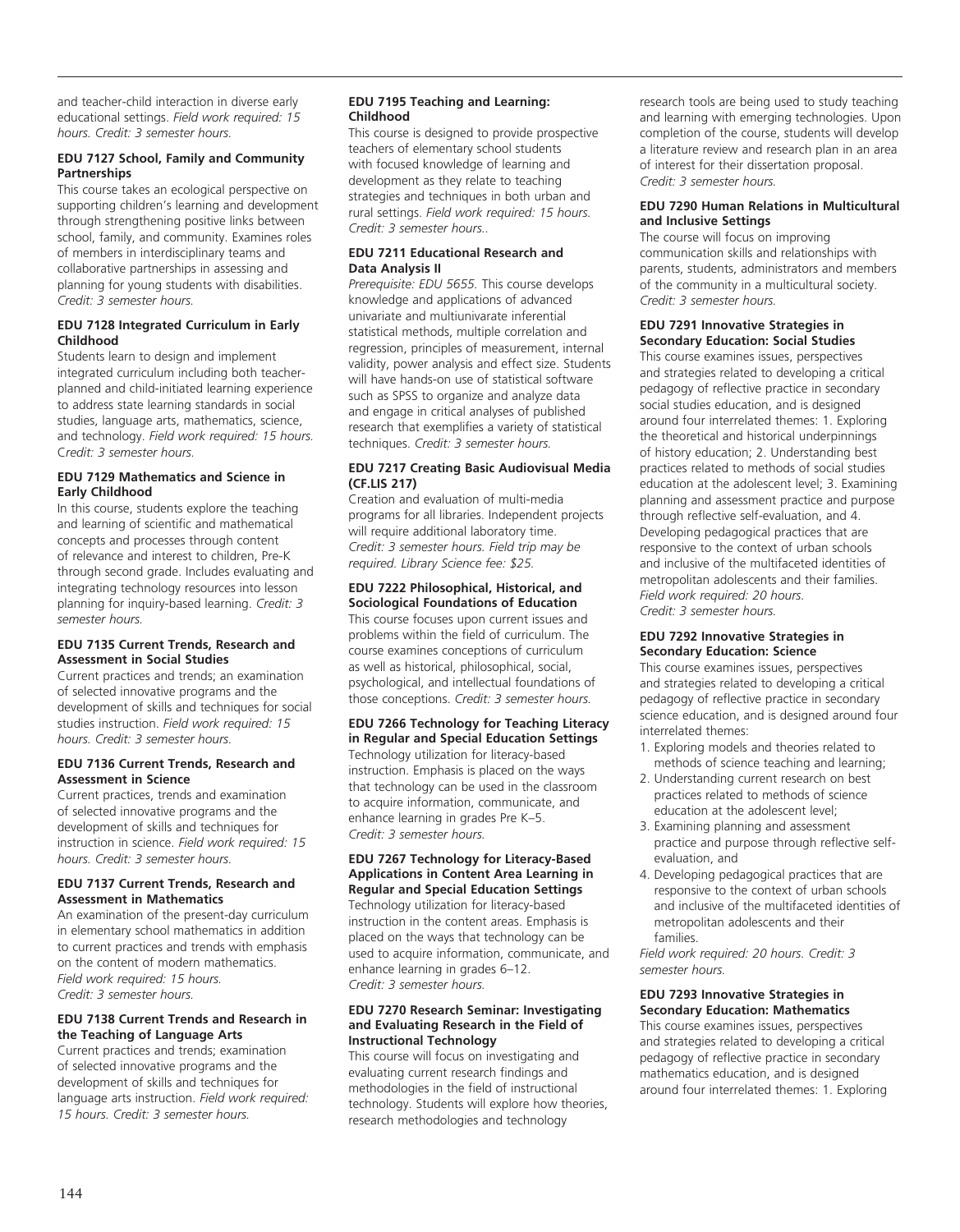models and theories related to methods of mathematics teaching and learning; 2. Understanding current research on best practices related to methods of mathematics education at the adolescent level; 3. Examining planning and assessment practice and purpose through reflective self-evaluation, and 4. Developing pedagogical practices that are responsive to the context of urban schools and inclusive of the multifaceted identities of metropolitan adolescents and their families. *Field work required: 20 hours. Credit: 3 semester hours.*

#### **EDU 7294 Innovative Strategies in Secondary Education: Foreign Language**

This course examines issues, perspectives and strategies related to developing a critical pedagogy of reflective practice in secondary foreign language education, and is designed around four interrelated themes: 1. Exploring models and theories related to methods of foreign language teaching and learning; 2. Understanding current research on best practice related to methods of foreign language education at the adolescent level; 3. Examining planning and assessment practice and purpose through reflective self-evaluation, and 4. Developing pedagogical practices that are responsive to the context of urban schools, and inclusive of the multifaceted identities of metropolitan adolescents and their families. *Field work required: 20 hours.* 

*Credit: 3 semester hours..*

#### **EDU 7295 Teaching and Learning Adolescent**

This course involves planning for instruction with a view toward differentiated instructional strategies for all students in both urban and rural settings, in the several content areas, paying special attention to current standards. *Field work required: 20 hours. Credit: 3 semester hours.*

#### **EDU 7296 Innovative Strategies in Secondary Education: English (ELA)**

This course examines issues, perspectives and strategies related to developing a critical pedagogy of reflective practice in secondary ELA education, and is designed around four interrelated themes: 1. Exploring models and theories related to methods of ELA reaching and learnings; 2. Understanding current research on best practices related to methods of ELA education at the adolescent level; 3. Examining planning and assessment practice and purpose through reflective self-evaluation, and 4. Developing pedagogical practice that is responsive to the context of urban schools and inclusive of the multifaceted identities of metropolitan adolescents and their families. *Field work required: 20 hours. Credit: 3 semester hours.*

## **EDU 7297 Introduction to Research Methods**

Surveys methods of qualitative and quantitative inquiry into educational issues from Grade B–12 in mainstream and inclusive settings marked by racial, ethnic, linguistic, and cultural diversity. Students will analyze and synthesize research relevant to selected topics in literacy, home-school-community relations and other program-related areas of interest in early childhood, childhood, adolescent education or education for inclusive, educationally disadvantaged students. *Credit: 3 semester hours.*

#### **EDU 7300 Educational Assessment of Young Children with Exceptionalities (cf. EDU 9733)**

*Prerequisites: EDU 9737 and EDU 7126.* Use of formal and informal strategies for assessment and evaluation of young children with exceptionalities. Emphasis in interdisciplinary and family collaborator in collection and analysis of assessment data for formulation of interventions. *Field work required: 20 hours. Credit: 3 semester hours.*

#### **EDU 7301 Curriculum Modifications for Teaching Students with Disabilities in Diverse Early Childhood Setting (cf. EDU 9734)**

Focuses on adapting general education curriculum, methods, technology, resources and materials to support students over a wide range of disabilities and cultural/linguistic backgrounds in meeting state learning standards. *Field work required: 15 hours Credit: 3 semester hours.*

#### **EDU 7302 Early Intervention and Provision of Services for Preschoolers with Special Needs (cf. EDU 9736)**

Highlights needs of infants, toddlers and preschoolers with or at risk for developmental delays or disabilities. Examines assessment and intervention processes and strategies in a variety of natural environments and issues in the transition to preschool environments. *Field work required: 15 hours. Credit: 3 semester hours.*

#### **EDU 7303 Research on Issues in Early Childhood Special Education**

Focus on relationships between research, theory and practice in providing appropriate services for infants, toddlers and young children with special needs. *Credit: 3 semester hours.*

#### **EDU 7304 Practicum in Special Education-Early Childhood (cf. EDU 9739)**

*(Prerequisites EDU 7114, Core Special Education courses and permission of instructor)* Applications of instructional strategies for students with disabilities in inclusive or special education settings, under university supervision. Students will learn the means for

identifying and reporting suspected child abuse, and maltreatment and the prevention and intervention of child abduction, school violence and alcohol, tobacco and other drug abuse. A minimum of 25 days or 150 hours of field work required. Seminar attendance required. *Credit: 3 semester hours.*

#### **EDU 7319 Approaches, Strategies and Materials for Literacy Development**

Study of various approaches to reading instruction; analysis of strengths and weaknesses of each mode; classroom grouping and management procedures for reading instruction. *Credit: 3 semester hours.* 

#### **EDU 7334 School Media Centers (Cf. LIS 234)**

Introduction to the organization and functions of school media centers. Discussion of the educational setting, program relationships within the school and the community, finances and budgeting, staffing, services and program planning. Emphasized are operations of the building level media program. *Credit: 3 semester hours. Field trip required.* 

#### **EDU 7399 Field Research in Reading and Learning**

This course serves as a combined seminar and practicum in which a variety of approaches to teaching students to read are explored and field-tested. Students are required to use previous research as the basis for the development of experimental study focuses on the application of varied reading ideologies for students with diverse learning styles and to submit their findings in a manuscript for publication. *Credit: 3 semester hours.*

#### **EDU 7410 Identification of the Gifted and Talented**

This course examines the identification of gifted/ talented and high ability students and factors involved with the development of their talents. Multiple criteria are illustrated in the identification process and special emphasis is placed on diverse students. This course is designed to satisfy NY State license extensions for teaching gifted students, for which an Internship will be required. *Credit: 3 semester hours.*

#### **EDU 7411 Introduction to Designing Programs, Curriculum and Materials for the Gifted and Talented**

This course develops ability in the design of appropriate programs, curriculum and materials for gifted/ talented and high-ability students groups along with a critical review of relevant research and contrasts of alternative models and perspectives within gifted education. This course is designed to satisfy NY State license extensions for teaching gifted students for which an Internship will be required. *Credit: 3 semester hours.*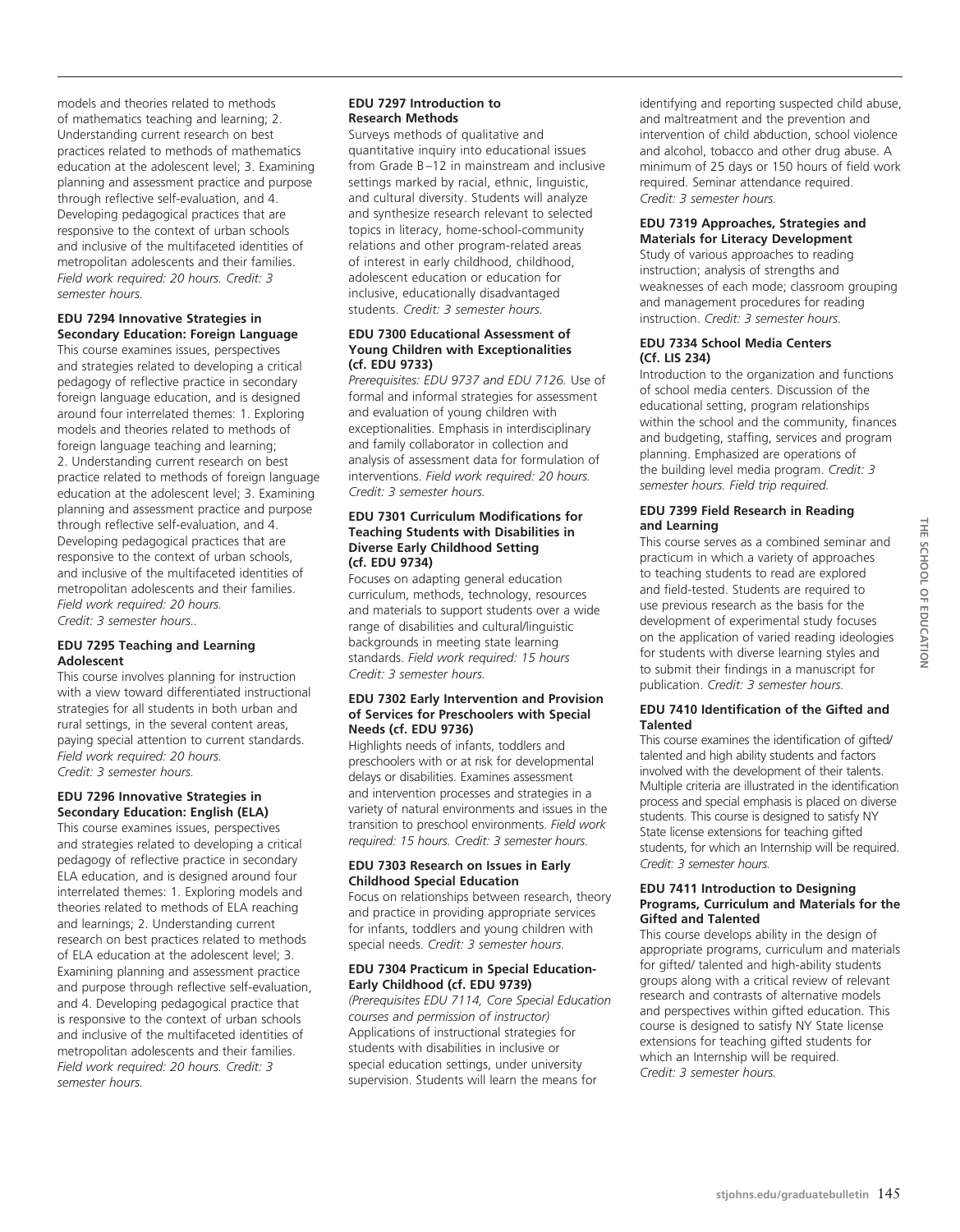#### **EDU 7412 Teaching Creative Thinking and Problem Solving to Gifted and Talented Students**

This course responds to immediate and longrange needs of gifted/talented and high-ability students by promoting the achievement of basic skills and experience in creative thinking and problem solving both globally, and within various subject areas, along with critical review of relevant research. This course is designed to satisfy NY State license extensions for teaching gifted students for which an Internship will be required. *Credit: 3 semester hours.*

#### **EDU 7413 Professional Collaboration and Leadership in Gifted Education**

This course will cover collaborative models of professional development and program evaluation for gifted/talented and highability students' education, major issues and leadership concerns in the field, e.g., including underrepresented populations and integrated gifted practices school-wide and system-wide. Students will investigate how to network and disseminate information on gifted education. This course is designed to satisfy NY State license extensions for teaching gifted students for which an Internship will be required. *Credit: 3 semester hours.* 

#### **EDU 7440 Designing, Implementing and Evaluating In-Service Programs**

This course examines, though reading and discussion of current research and literature, characteristics as well as theoretical frameworks of effective in-service design processes. Models of effective in-service programs are analyzed and adapted to address students' educational needs and settings. *Credit: 3 semester hours.*

#### **EDU 7550 Introduction to Doctoral Research**

This seminar will be the springboard for doctoral dissertation research through introducing students to the resources available and processes involved in constructing a dissertation study. Students will learn how to conduct a conceptual and methodological analysis of prior research in their fields of study, how to design feasible and ethical research projects, and strategies for dissemination of research. *Credit: 3 semester hours.* 

#### **EDU 7555 Planning for Curriculum Development in Elementary and Secondary Schools**

Theories of learning and relevant research; study of the curriculum decision-making process; research evaluation and practice concerning operational aspect of educational objectives; behavioral analysis of educational tasks. *Credit: 3 semester hours.*

#### **EDU 7559 Introduction to Doctoral Research**

This course will lay the foundation for doctoral research by (a) stimulating student thinking on current national issues in the field of education; (b) assisting students in acquiring the basic research tools they need for formulating a

research plan; and (c) assisting students in defining themselves as researchers, who are to be future leaders in the area. *Credit: 3 semester hours.*

#### **EDU 7579 Observational Analysis for Teachers**

Macro-and micro-analyses of teaching through the use of affective, cognitive, verbal and nonverbal observational systems are discussed, along with a critical analysis of current research on teaching approaches and practices. *Credit: 3 semester hours.*

#### **EDU 7580 Analysis of Teaching and Educational Process**

The relationships that exist between instructional objectives and teaching behavior; applications of human development and learning concepts as they relate to specialized teaching methods and materials. Research results and selected generic theories of teaching behavior are used to extend the teacher's concept of the teaching-learning process. C*redit: 3 semester hours.*

#### **EDU 7585 Capstone: Assessment of the Learning Process**

This culminating course in the Master of Education students' teacher education program offers an opportunity for students to design, plan, draft, revise, and finalize a research /thesis project. This project demonstrates the understandings and analyses of education that the students have accumulated through their university course work and field work. *3 semester hours.*

#### **EDU 7590 Communications and Human Relations**

The educational implications of prejudice and sexism are examined as well as the development of skills necessary to identify needs of adolescents; training for group facilitating related to the classroom and the development of communication skills are also discussed. *Credit: 3 semester hours.*

#### **EDU 7663 Using Technology in the Study of Qualitative Research Methodology**

Students in this course will learn how qualitative data analysis software can be used as a tool to enhance the research analysis process. This course will integrate theory with applications, as well as provide instruction on how to use the software. Students will use both text analysis and qualitative analysis software programs in a study where they design the instruments, collect the data, and analyze the results. *Credit: 3 semester hours.*

## **EDU 7664 Foundations of Online Learning**

This course provides an introduction to the field of e-learning and distance education. The course provides learning opportunities to understand the foundations, theories, research, and delivery technologies of distance education. Learners explore current e-learning tools used in online and blended instruction. The emphasis is on pedagogy and the learner, rather than

the technology itself. Learners also engage in activities that involve applying effective design and teaching strategies to a course module appropriate for their teaching. *Credit: 3 semester hours.*

#### **EDU 7665 Leadership in Technology I (cf. EDU 5665)**

This course develops leadership abilities at the school building and school district levels to understand the administrative and instructional uses of technology; validate improvements in curriculum development and instructional practices through the integration of technology; to make decisions about future hardware and software enhancement, consistent with the National Technology Standards, as they pertain to classroom, school, and district goals for students, including students with diverse learning needs; and to make decisions about future technology for professional development at all levels. *Credit: 3 semester hours.* 

#### **EDU 7666 Developing Curriculum Materials for the Web**

This course explores online technology tools that can enhance teaching and learning in the K–12 classroom. Fueled by research and real world applications, this course examines several forms of interactive multimedia and online experiences that support student cognition through the use of appropriate websites and the creation of tools like wikis, WebQuests, and curriculum webs. A curriculum web is a website designed to support a specific curriculum plan while utilizing electronic resources. Students will evaluate, design, and construct assistive learning tools that integrate powerful topics with innovative online resources that embrace principles of the common core. This course will cover detailed procedures, standards and protocols for technology integration in the classroom and provide students with firm understanding of ways to support the diverse learning needs and interests of students. The course assumes a basic knowledge of computers, including use of e-mail, the Internet, and word processing. Most important this class assumes a willingness to put time and energy into the planning and development of online resources and assignments. *Credit: 3 semester hours.*

#### **EDU 7667 Foundations of Instructional Design for Technology-Supported Learning**

This course provides an introduction to instructional design for technology-supported learning. The purpose is that students gain an understanding of the field, learn to analyze a subject domain and to design, develop, implement, and evaluate technology-supported learning experiences to facilitate student construction of knowledge in that domain. Students will apply knowledge of approaches to teaching and learning of cognitive, psychomotor and affective goals, approaches to formative evaluation of instructional design and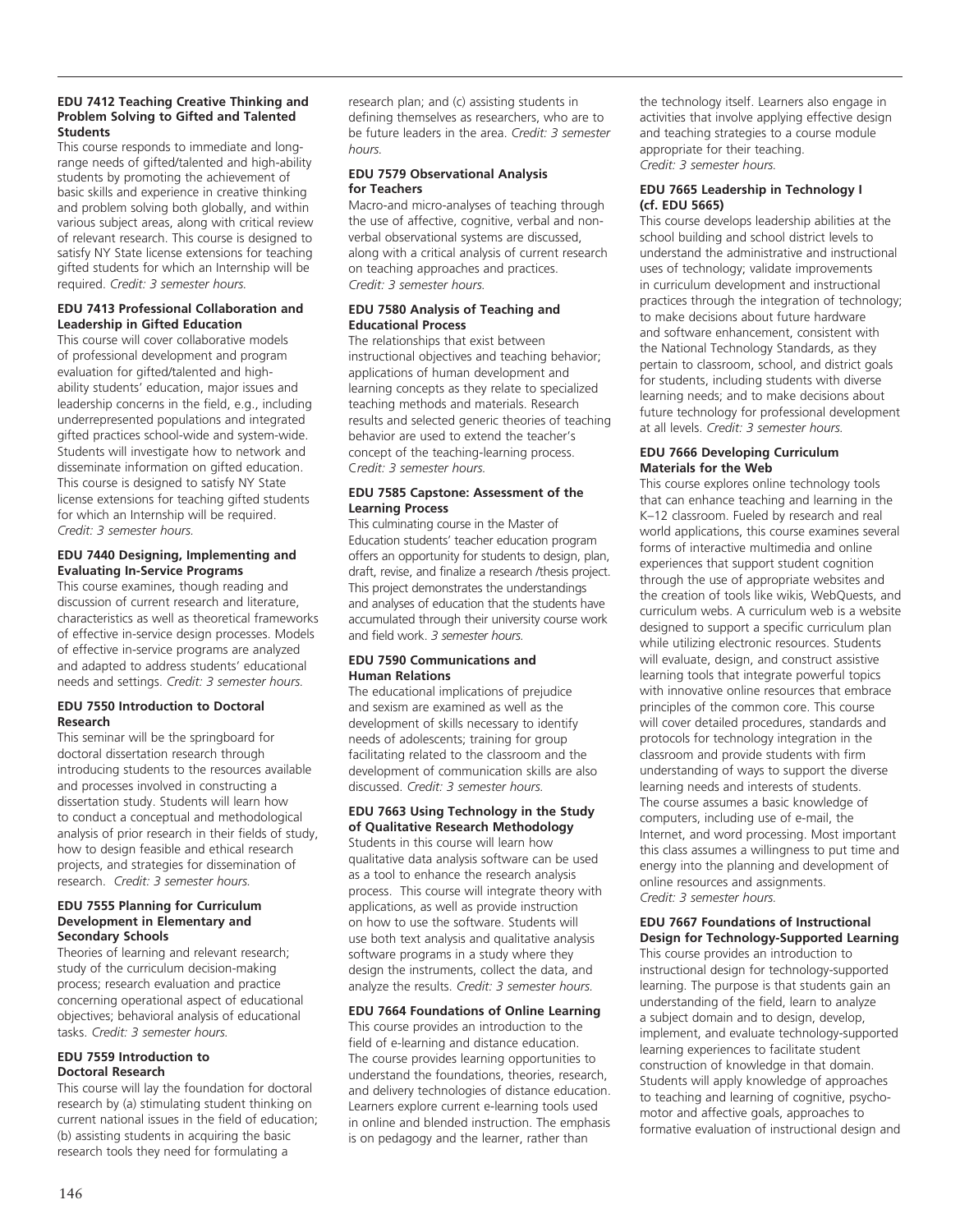communication and collaboration technologies in the design of a learning experience. *Credit: 3 semester hours.*

#### **EDU 7668 Computer Technology in Education**

This course considers the three ways in which computers can be used in instruction; as tutors, tools, or tutees. Examples of each of these uses are examined in terms of the theories of learning and curriculum implicit in each. Authoring systems, which allow teachers to design computer-assisted instruction, are used. *Credit: 3 semester hours.*

#### **EDU 7669 Leadership in Technology II (cf. EDU 5669)**

*Prerequisite: EDU 5665/7665.* This course focuses on using technology to make data-driven decisions for effective school leadership. It explores the role of data in making effective instructional, financial, and administrative decisions in schools Development and application of data-management and data-driven decision-making processes are emphasized. Current research on technology in educational settings is critically examined. *Credit: 3 semester hours.* 

#### **EDU 7701 Research Development in Instructional Strategies**

Emphasis is placed on leadership strategies and supervisory skills for instructional improvement and teacher's professional growth; current trends and innovations in planning, development, implementation and evaluation of supervisory programs. From classroom lectures and discussions, readings from current literature, and the preparation of written assignments, the student should acquire specific knowledge of effective practices in instructional supervision. *Credit: 3 semester hours.*

#### **EDU 7703 Analysis of Alternative Innovative Strategies**

The purpose of this course is to examine educational alternatives through historical, sociological and philosophical analyses of schools and education. Study of the origin, the characteristics and the current directions of educational alternatives provide the framework for this course. *Credit: 3 semester hours.*

#### **EDU 7708 Trends and Techniques in the Evaluation of Programs**

This course will provide information about approaches to formative and summative program evaluation. It will include the establishment of evaluation criteria and standards, data gathering and analysis techniques, utilization of evaluation data, criteria for judging evaluations, and ethical issues in program evaluation. Case studies will be used to illustrate application of theoretical issues in evaluation to practical situations. *Credit: 3 semester hours.*

## **EDU 7712 Change Theory and the Curriculum**

The purpose of this course is to help students to better understand the organization of school systems and to suggest ways in which curriculum specialists can bring about educational change in a systematic and planned way. Curriculum change strategies and tactics based upon recently developed scientific knowledge, concepts and theory are considered. *Credit: 3 semester hours.* 

#### **EDU 7715 Issues in Curriculum: Theory and Development**

This course reviews the historical evolution of curriculum as a field as well as the works of those who have contributed to this evolution. Traditional as well as contemporary conceptions of curriculum theory, design and development are compared. *Credit: 3 semester hours.*

#### **EDU 7800 Multivariate Data Analysis**

*Prerequisite: EDU 5655 and 7211.* This course examines advanced research and statistical design approaches, including multiple and logistic regression, discriminant analysis, MANOVA, HLM, causal modeling, factor analysis and validity and reliability assessment. Students will have hands-on use of computer technology and statistical software such as SPSS to organize and analyze data. *Credit: 3 semester hours.*

#### **EDU 7890 Independent Study – Instructional Leadership**

*Prerequisite: Permission and approval of Chairperson is required.* Open to only qualified students who wish to pursue an advanced research project in a curriculum or teaching area along with a faculty mentor. *Credit: 3 semester hours.* 

#### **EDU 7891 Independent Study – Curriculum and Instruction**

*Prerequisite: Permission and approval of Chairperson is required.* Open only to qualified students who wish to pursue an advanced research project in a curriculum or teaching area along with a faculty mentor. *Credit: 3 semester hours.*

#### **EDU 7900 Qualitative Research – Methods in Education**

This course focuses on a variety of qualitative approaches to discipline and inquiry that can be brought to bear on the problems in education and also examines underlying theoretical frameworks of these approaches. The course provides opportunities for students to develop knowledge and skills in the various qualitative techniques and methods. *Credit: 3 semester hours.*

#### **EDU 7901 Educational Research and Data Analysis III**

*Prerequisites: 5655 and 7211.* This course advances the principles and concepts developed

in earlier research courses through practical applications and field-based studies. The course will include instrument development, data collection strategies and advanced data analysis techniques using statistical software. *Credit: 3 semester hours.*

#### **EDU 7902 Advanced Qualitative Research in Education**

*Prerequisites: EDU 5655, EDU 7900.* This course will expand student expertise in the paradigms and strategies used when conducting ethnographic and other narrative forms of research. Students will design and implement field-based projects, apply reflective analytic techniques, and communicate findings using various approaches. Students will also develop familiarity with software used for qualitative data analysis as applied to narrative text, artifacts, and media. *Credit: 3 semester hours.*

#### **EDU 7925 Maintaining Matriculation – Master's Degree**

Master's degree students not registered for other courses must register for 7925 until all degree requirements are completed and the degree is granted. *No credit. Fee required.*

#### **EDU 7935 Maintaining Matriculation – Advanced Certificate**

Advanced Certificate students not registered for other courses must register for 7935 until all degree requirements are completed and the degree is granted. *No credit. Fee required.*

#### **EDU 7940 Maintaining Matriculation – Doctoral Degree**

Doctoral students not registered for other courses must register for 7940 until all degree requirements are completed and the degree is granted. *No credit. Fee required.* 

#### **EDU 7980 Special Topics in Educational Leadership**

Courses offered for advanced studies. A course analyzes current issues, design, and approaches for emerging initiatives. Approval from Dept. Chairperson and GPC. *Credit: 3 semester hours.*

#### **EDU 7990 Doctoral Research Seminar**

Students who have passed the doctoral comprehensive examination and completed all coursework requirements register for Research Seminar for 3 credits for each semester until the dissertation is completed and the degree is awarded. *Credit: 3 semester hours. Offered each semester.*

#### **EDU 8000 Community Immersion Research Seminar I**

The Community Immersion Research Seminar I is a year-long, 3-credit course that students enroll in during their first year of their doctoral program. In this course, students will develop and sustain relationships with and among communities in local and/or global contexts. In so doing, students will apply developing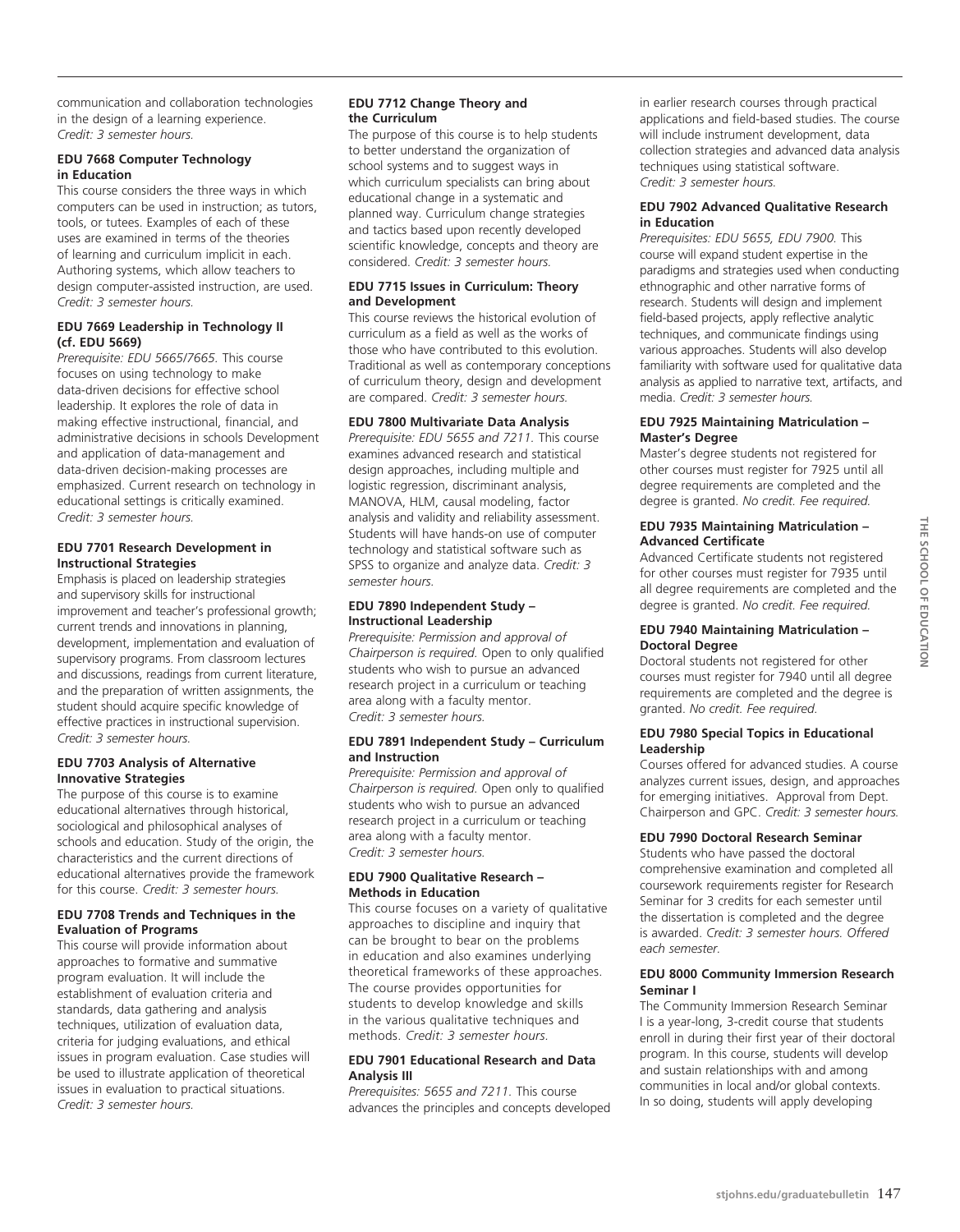understandings of research that relates to pedagogical practices in and for the classroom and community, as well as research that relates to poverty, equity, and corresponding policies and practices. Students will (re)create transformational strategies and approaches to actualize in concert with communities. During the first semester in their doctoral program, students will visit various communities, and students will select a focal community by the start of their second semester.

#### **EDU 8001 Community Immersion Research Seminar II**

*Prerequisite: EDU 8000 Community Immersion I* The Community Immersion Research Seminar II is a year-long, 3-credit course that students enroll in during their second year of their doctoral program. In this second year of the seminar, students will sustain meaningful relationships with and among members of a local community. In so doing, students will apply developing understandings of research that relates to pedagogical practices in and for the classroom and community, as well as research that relates to poverty, equity, and corresponding policies and practices. In this second year of Community Immersion, students will refine, hone and deepen relationships with community members; working by, with and for the community, students will develop understandings of the community's strengths and needs.

#### **EDU 8002 Community Immersion Research Seminar III**

*Prerequisite: EDU 8000 Community Immersion II*

The Community Immersion Research Seminar III is a year-long, 3-credit course that students enroll in during their third year of their doctoral program. In this third year of the seminar, students will build on their relationships with members of a local community to co-construct ways to enhance the lives of community members. In so doing, students will apply developing understandings of research that relates to pedagogical practices in and for the classroom and community, as well as research that relates to poverty, equity, and corresponding policies and practices. In the final semester of this course, students will craft a plan for their dissertation research that speaks to the needs and desires of the focal community.

#### **EDU 8003 Visions of Research I: Qualitative Inquiry**

What is the experience of an educators' team in a charter school? What is the educational experience of immigrant families in a particular community? These and other questions that may stem from students' community and research experiences will be the focus of this doctoral-level course. More specifically, the course will address qualitative approaches to studying and analyzing community-related meaning making. Students will develop understandings and skills necessary to design,

conduct, and interpret naturalistic studies. Additionally, students will critically examine qualitative data not only to identify current research trends, but also to consider how data can inform decision-making and shape future research.

#### **EDU 8004 Visions of Research II: Quantitative Methods for Collecting and Analyzing Data**

Does student involvement in community affairs impact achievement? Is there a relationship between school curricula and communitybased education? These and other questions that may stem from students' research experiences will be the target of this doctorallevel course. More specifically, the course will focus on quantitative approaches to studying and analyzing community-related meaning making, including the discussion of causal and correlational questions students develop while in the field. Students will develop understandings and skills necessary to design and interpret studies based on statistical methods. Additionally, students will critically examine quantitative data not only to identify current research trends, but also to consider how statistical measurement can inform decision-making.

#### **EDU 8005 Visions of Research III: Research Design for Studying Community**

*Prerequisite: EDU 8003 Visions of Research I and EDU 8004 Visions of Research II* This course focuses on educational research methodology to prepare students to use appropriate models, research designs, and evaluation techniques and to study educational problems in curriculum and instruction. Students will develop a proposal for an education field-based research project.

#### **EDU 8006 Philosophies of Education**

This course provides a study of the educational implications of Idealism, Realism, Neo-Thomism, Experimentalism and Existentialism. Significant factors will include the curricula emphasis, preferred method, ethics, and aesthetics stressed by each philosophy. Attention is placed on the learner's ability to identify and describe his or her own philosophy of education. Study of philosophical theories will assist in understanding the source of many popular opinions and perceptions regarding education: the anxiety that education is adrift; the concern that educational aims are vague, conflicting, and not conducive to loyalty; beliefs that standards have been seriously replaced; uncertainty about the role of education in a democratic society; uncertainty about the connection of theory to practice.

#### **EDU 8007 Families and Communities as Partners in Education**

This course engages doctoral students in research and activities built to develop and enrich understandings of how families and communities can partner with educators toward improving education for all, with

particular emphasis on their personal histories in that regard. Students will develop and enact proactive work with families towards that aim. Finally, students will develop an understanding of the process of framing the educational experiences of all constituents.

#### **EDU 8008 Global Perspectives within Education**

This course extends existing understandings of the world and addresses evolving forms of international relations and cooperation in education. It orients students to understand various theoretical perspectives on globalization and changes to world order, and encourages reflection on the changing context for international relations in education. It also introduces students to key organizations and contributors involved in education internationally through reviews of policies and practices, in, but not limited to county-level governmental offices, bilateral aid donors, international non-governmental organizations, and regional organizations. It encourages debate, writing, and/or field work on global perspectives as they relate to approved topics related to course material and the student's program.

#### **EDU 8009 Critical and Historical Perspectives within Education and Educational Research**

This course will assist students in understanding both historical and critical perspectives within the landscape of American education. Drawing upon readings from leaders in the field, students will explore epistemology, pedagogy, and curriculum. In this course, students will engage with texts and with each other to identify epistemological stances and to craft their own. Students will engage in a series of short writings, all accompanied by peer review and significant feedback from the professor. The course will culminate in an extended piece of writing that will showcase the students' abilities to engage in scholarly analysis and critique. Students in this course will develop these analyses within their strands and within the field of education as a whole. It is an expectation of the course that students develop their academic writing such that they are equipped to put forth their own ideas in clear, cogent, and concise academic writing.

#### **EDU 8010 Dissertation Proposal Seminar**

*Prerequisite: Requires Chair's Permission.* The Dissertation Seminar is a year-long, 3-credit course typically taken in the third year of the program. This course will assist students as they prepare a dissertation proposal, thus guiding them as they transition from coursework to dissertation research and writing. Drawing upon prior and concurrent coursework in research methodologies and community immersion research, as well as strand and elective courses, students will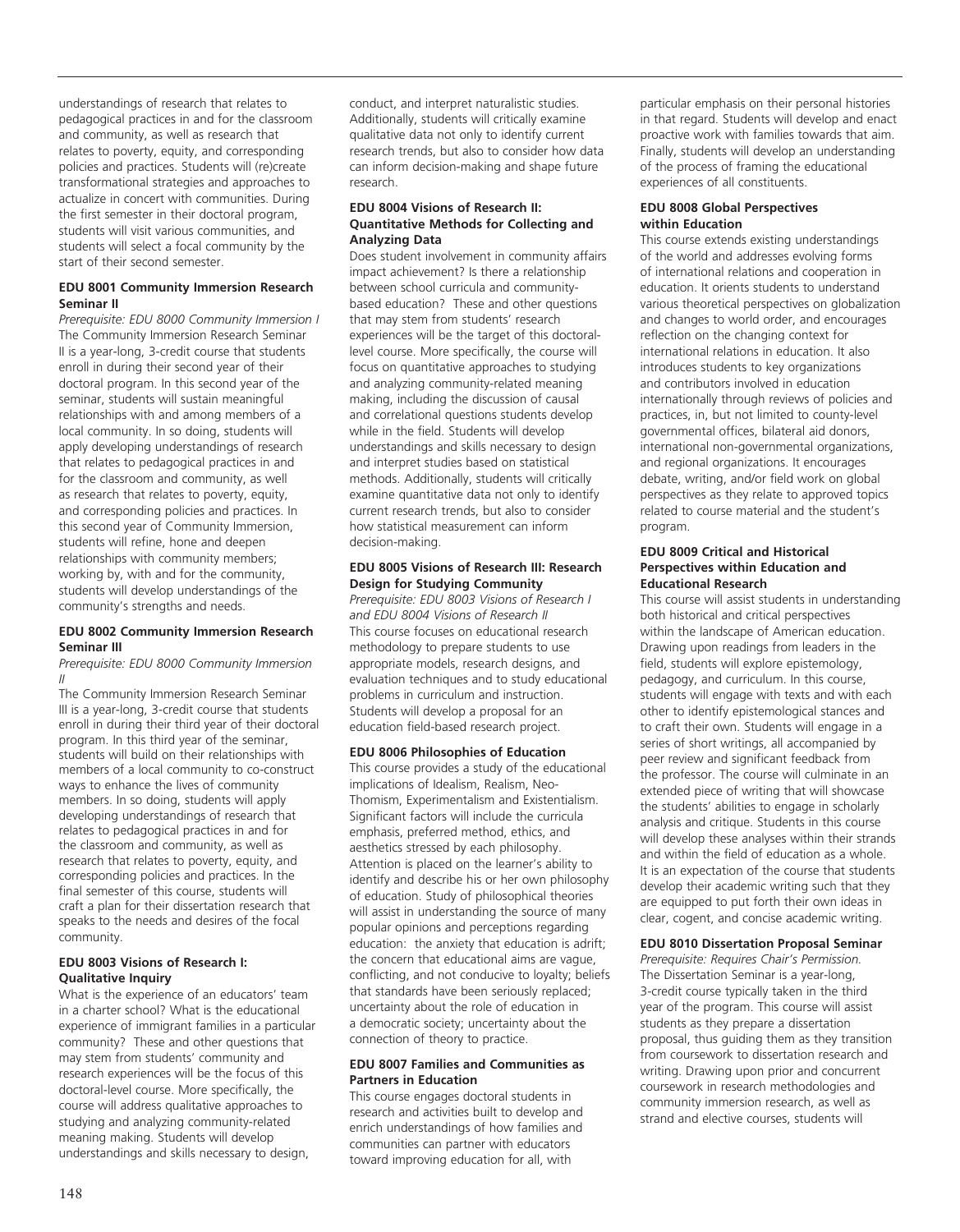determine a compatible research strategy for dissertation work and develop a proposal for an original research project that would make a significant contribution to both the field and the communities within which the project is situated. Furthermore, students will determine a writing strategy for the dissertation and develop an understanding of the process of submitting and defending the dissertation.

#### **EDU 8011 Dissertation/Matriculation**

*Prerequisite: Requires Chair's Permission.*

#### **EDU 8012 Dissertation/Matriculation**

*Prerequisite: Requires Chair's Permission.*

#### **EDU 8013 Advanced Research Methods**

*Prerequisite: EDU 8003 Visions of Research I, EDU 8004 Visions of Research II, and EDU 8005 Visions of Research III.*

This is the fourth methods course in the Ph.D. in Curriculum and Instruction, and it offers doctoral students advanced methods to collect, analyze, and interpret material and immaterial artifacts, verbal and nonverbal communication, and digital and nondigital meaning making. Innovative spaces, resources, and techniques will be explored.

#### **EDU 8014 Advanced Topics: Literature Review**

The Advanced Topics course offers students the opportunity to explore special topics and develop specific skills. This particular course provides an in-depth examination and analysis of the Literature Review in advance of a doctoral candidate's preparation of the dissertation proposal. This course is aligned with the Ph.D. in Curriculum and Instruction by supporting students as they analyze existing literature reviews, as well as develop and apply the skills necessary to prepare an exemplary literature review.

#### **EDU 9001 Foundations of Bilingual and Second Language Education**

History, and legal/political underpinnings of American education with an emphasis on programs for linguistically diverse learners; examination of exemplary principles, policies, educational models, research, assessment and technology. *Credit: 3 semester hours.*

#### **EDU 9002 Psychology and Sociology of Language and Bilingualism**

Social and psychological aspects of bilingualism in the context of current theory and research on first- and second-language acquisition and use from birth through adolescence. *Field work required. Credit: 3 semester hours.*

#### **EDU 9003 Literacy Development for First and Second Language Learners**

Provides students with theory and practice and necessary knowledge and skills for teaching literacy and language arts to monolingual and linguistically/culturally diverse learners. *Field work required. Credit: 3 semester hours.*

#### **EDU 9004 Content Area Instruction for Linguistically/Culturally Diverse Learners**  Prepares students with the necessary skills for teaching science, mathematics, and social studies

through English as a second language and, as a means for improving English language skills. *Field work required. Credit: 3 semester hours.*

#### **EDU 9005 Teaching English to Speakers of Other Languages and Dual Language Instruction**

Theoretical and practical aspects of teaching English to speakers of other languages and dual language instruction for all age groups and language proficiency levels. *Credit: 3 semester hours.*

#### **EDU 9006 Human Development in Cross-Cultural Perspective**

Presents a cross-cultural framework for the study of birth through adolescent development. Emphasis is placed on the effects of cultural, heritage characteristics and socioeconomic levels. *Credit: 3 semester hours.*

#### **EDU 9009 Teaching Strategies in the ESL and Bilingual Classroom: Science, Mathematics and Social Studies**

Prepares students with the necessary skills for teaching science, mathematics and social studies through English as a second language and as a means for improving English language skills. *Field work required. Credit: 3 semester hours.*

#### **EDU 9010 Linguistics for Teachers of English Language (ELL) and Exceptional Learners (cf. EDU 9710)**

An introduction to the fundamental principles of descriptive and theoretical linguistics and the application of linguistic analyses to the teaching of language. (Field work of five hours required.) *Credit: 3 semester hours.*

#### **EDU 9012 Methods of Language and Academic Assessment for ELLs and Exceptional Learners**

Methods for adapting and utilizing instruments to assess language proficiency and cultural learning in TESOL, bilingual education and exceptional learners with second-language competencies. *Field work required. Credit: 3 semester hours.*

#### **EDU 9014 Practicum and Seminar in TESOL**

Open only to TESOL majors and prerequisite core courses needed. Observation and fieldbased teaching using conventional and technological resources in elementary and secondary level TESOL classrooms, under University supervision. Attendance at a weekly on-campus seminar is required. Thesis is conducted based on independent research*. Field work required. Credit: 3 semester hours.*

#### **EDU 9015 Structure of the English Language**

Linguistic description and analysis of the major subsystems of present-day American English;

phonology, morphology, and syntax. Analysis of major challenges in English grammar for ELLs. *Credit: 3 semester hours.* 

#### **EDU 9025 Maintaining Matriculation**

Master's students not registered for other courses must register for 9025 until all degree requirements are completed and the degree is granted. *No credit. Offered each semester.*

#### **EDU 9700 Research in Collaborative Partnerships and Strategic Instruction for General, Special and Inclusive Educational Settings: Childhood**

This course shows students how to become informed consumers of qualitative and quantitative research methods as they apply to general, special and inclusive education. Research study will include examining techniques for promoting collaborative partnerships and strategic instruction and learning for general and special educators. Models of collaboration, theoretical approaches to school-based collaboration and roles of members of interdisciplinary teams will be examined. *Field work required: 10 hours. Credit: 3 semester hours.* 

#### **EDU 9702 Practicum in Special Education – Childhood**

*Prerequisites: Core Special Education Courses and permission of instructor.* In this combined practicum seminar course, participants will apply research on instructional strategies in educational settings. Students will learn the means for identifying and reporting suspected child abuse, and maltreatment and the prevention and intervention of child abduction, school violence and alcohol, tobacco and other drug abuse. *Field work required: 150 hours*. *Credit: 3 semester hours.*

#### **EDU 9704 Research in Collaborative Partnerships and Strategic Instruction for General, Special and Inclusive Education: Adolescent**

This course shows students how to become informed consumers of qualitative and quantitative research methods as they apply to general, special and inclusive education. Research study will include examining techniques for promoting collaborative partnerships and strategic instruction and learning for general and special educators. Models of collaboration, theoretical approaches to school-based collaboration and roles of members of interdisciplinary teams will be examined. *Field work required: 10 hours. Credit: 3 semester hours.*

#### **EDU 9705 Practicum in Special Education: Adolescent**

*Prerequisites: Core Special Education Courses and permission of instructor.* In this combined practicum seminar course, participants will apply research on instructional strategies in educational settings. Students will learn the means for identifying and reporting suspected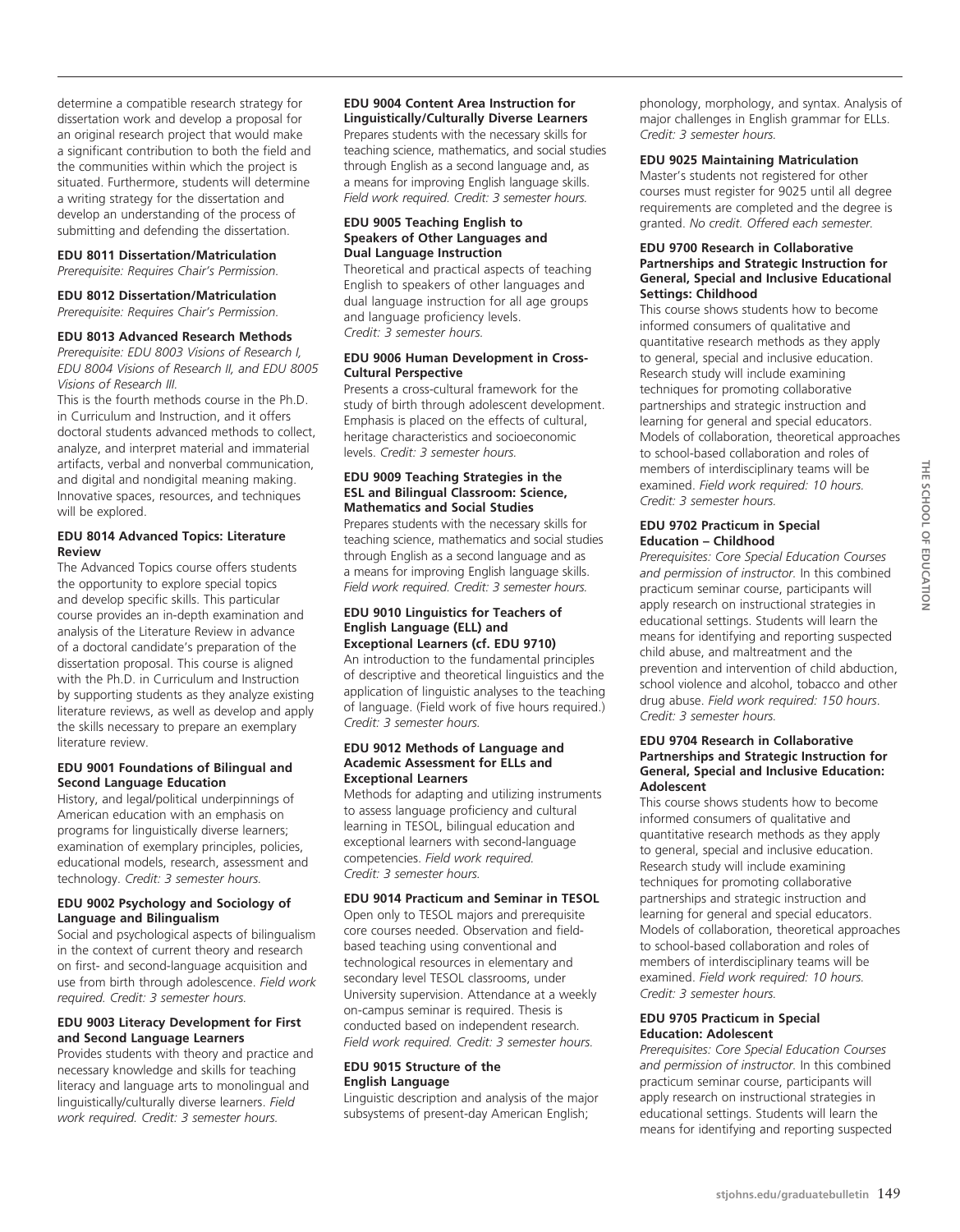child abuse, and maltreatment and the prevention and intervention of child abduction, school violence and alcohol, tobacco and other drug abuse. *Field work required:150 hours. Credit: 3 semester hours.*

#### **EDU 9706 Curriculum Adaptation and Modification Planning for Exceptional Students: Adolescent**

Theories and practice for creating and managing environments that foster learning, acceptance, positive behaviors and developing techniques for differentiated instruction. *Field work required: 10 hours. Credit: 3 semester hours.*

#### **EDU 9707 Curriculum Adaptation and Modification Planning for Exceptional Students: Childhood**

Theories and practice for creating and managing environments that foster learning, acceptance, positive behaviors and developing techniques for differentiated instruction. *Field work required: 10 hours. Credit: 3 semester hours.* 

#### **EDU 9710 Linguistics for Teachers of English Language (ELL) and Exceptional Learners (cf 9010)**

An introduction to the fundamental principles of descriptive and theoretical linguistics and the application of linguistic analyses to the teaching of language. *Field work required. Credit: 3 semester hours.*

#### **EDU 9711: Education and Accommodating Needs of Individuals with Exceptionalities, K–12**

This course presents an overview of issues involving exceptional learners, students with diagnosed disabilities as well as English Language Learners, children with special health-care needs, and children at-risk for school failure. The entire human development from childhood to adolescent will be treated. Focal points of the course lie in issues of demographics, current events, the 7 disability categories including autism, characteristics and remediation of all learners, pertinent laws, community resources, the role of technology (assistive and instructional) and accommodations. Students will learn about the process of special education from assessment, the IEP, to the annual CSE meeting and subsequent placement. *Field work required: 15 hours. Credit: 3 semester hours.*

#### **EDU 9712: Educational Assessment of Individuals with Exceptionalities**

Centers on the diagnosis and evaluation of individuals with exceptionalities. Formal and informal methods of assessing student learning will be addressed as well as the means of analyzing one's own teaching practice and skill in using information gathered through assessment and analysis to plan or modify instruction. Field work required for interviews, observations, and assessment procedures

in school, clinic and/or community settings. Materials fee: \$25. *Field work required: 20 hours. Credit: 3 semester hours.*

#### **EDU 9716 Curriculum and Instructional Design for Teaching Literacy to Individuals with Exceptionalities: Childhood**

Examines theories and models of how children with exceptionalities process and learn from the oral and written languages and ways to develop curriculum, material and multiple researchvalidated instructional strategies adaptations in literacy for students with a full range of abilities. *Field work required: 20 hours. Credit: 3 semester hours.* 

#### **EDU 9718 Curriculum and Instructional Design for Individuals with Exceptionalities: Math, Science, Social Studies: Childhood**

Focuses on planning and implementing curriculum, material, technology, and multiplevalidated instructional strategies and programs in mathematics, social studies and science for students with a full range of abilities. *Field work required: 20 hours. Credit: 3 semester hours.* 

#### **EDU 9719 Principles of Applied Behavior Analysis and Positive Behavioral Supports, K–12**

This course familiarizes special education teachers with appropriate behavioral approaches and methods for the instruction and management of individuals with disabilities. *Field work required: 15 hours. Credit: 3 semester hours.*

#### **EDU 9726 Curriculum and Instructional Design for Individuals with Exceptionalities: Math, Science, and Social Studies: Adolescent**

Focuses on planning and implementing curriculum, material, technology, and multiplevalidated instructional strategies and programs in mathematics, social studies and science for students with a full range of abilities. *Field work required: 15 hours. Credit: 3 semester hours.* 

#### **EDU 9733 Educational Assessment of Young Children with Exceptionalities (cf. EDU 7300)**

*Prerequisites: EDU 9737 and EDU 7126.* Use of formal and informal strategies for assessment and evaluation of young children with exceptionalities. Emphasis in multiple researchvalidated instructional strategies and adaptations in literacy for students with a full range of abilities. *Field work required: 20 hours. Credit: 3 semester hours.* 

#### **EDU 9734 Curriculum Modifications for Teaching Students with Disabilities in Diverse Early Childhood Settings (cf. EDU 7301)**

Focuses on adapting general education curriculum, methods, technology, resources and materials to support students over a wide range of disabilities and cultural/linguistic backgrounds

in meeting state learning standards. *Field work required: 15 hours. Credit: 3 semester hours.* 

#### **EDU 9736 Early Intervention and Provision of Services for Preschoolers with Special Needs (cf. EDU 7302)**

Highlights needs of infants, toddlers and preschoolers with or at risk for developmental delays or disabilities. Examines assessment and intervention processes, technologies, and strategies in a variety of natural environments and issues in the transition to preschool environments. *Field work required: 15 hours. Credit: 3 semester hours.* 

#### **EDU 9737 Early Childhood Special Education**

Provides an understanding of child development for young children with exceptional needs. Identification, assessment and intervention strategies are presented in the context of the historical, social and legal foundations of special education. *Field work required: 15 hours. Credit: 3 semester hours.*

#### **EDU 9738 Research on Issues in Early Childhood Special Education**

Focus on relationships between research, theory and practice in providing appropriate services for infants, toddlers and young children with special needs. *Field work required: 10 hours. Credit: 3 semester hours.* 

#### **EDU 9739 Practicum in Special Education Early Childhood (cf. EDU 7304)**

*Prerequisites: EDU 7114, Core Special Education courses and permission of instructor.* Applications of instructional strategies for students with disabilities in inclusive or special education settings, under university supervision. Students will learn the means for identifying and reporting suspected child abuse, and maltreatment and the prevention and intervention of child abduction, school violence and alcohol, tobacco and other drug abuse. *A minimum of 25 days or 150 hours of field work required. Seminar attendance required. Credit: 3 semester hours.*

#### **EDU 9742 Formal and Informal Educational Assessment of Individuals with Exceptionalities: Adolescent**

*Prerequisite: EDU 9711.* Centers on the diagnosis and evaluation of individuals with exceptionalities. Formal and informal methods of assessing student learning will be addressed as well as the means of analyzing one's own teaching practice and skill in using information gathered through assessment and analysis to plan or modify instruction. Field work required for interviews, observations, and assessment procedures in school, clinic and/or community settings. *Field work required: 20 hours. Credit: 3 semester hours.* 

#### **EDU 9744 Curriculum and Instructional design for teaching Literacy to Individuals with Exceptionalities: Adolescent**

Examines theories and models of how youth with exceptionalities process and learn from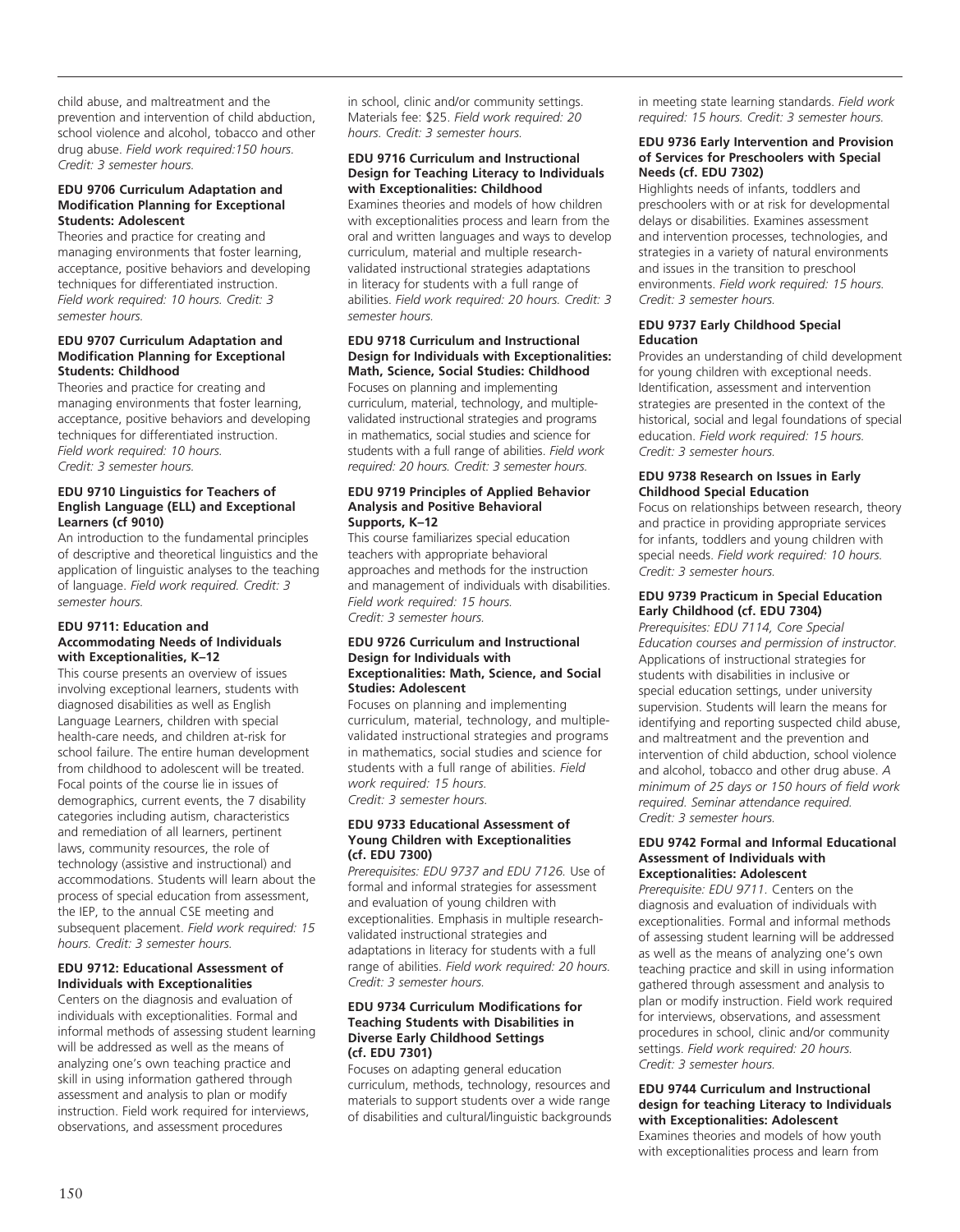the oral and written languages and ways to develop curriculum, material and multiple research-validated instructional strategies and adaptations in literacy for students with a full range of abilities. *Field work required: 20 hours. Credit: 3 semester hours.* 

#### **EDU 9955 Maintaining Matriculation**

Master's students not registered for other courses must register for EDU 9955 until all degree requirements are completed and the degree is granted. *No credit. Offered each semester. Fee required.*

For a complete listing of approved courses, please contact the Dean's office.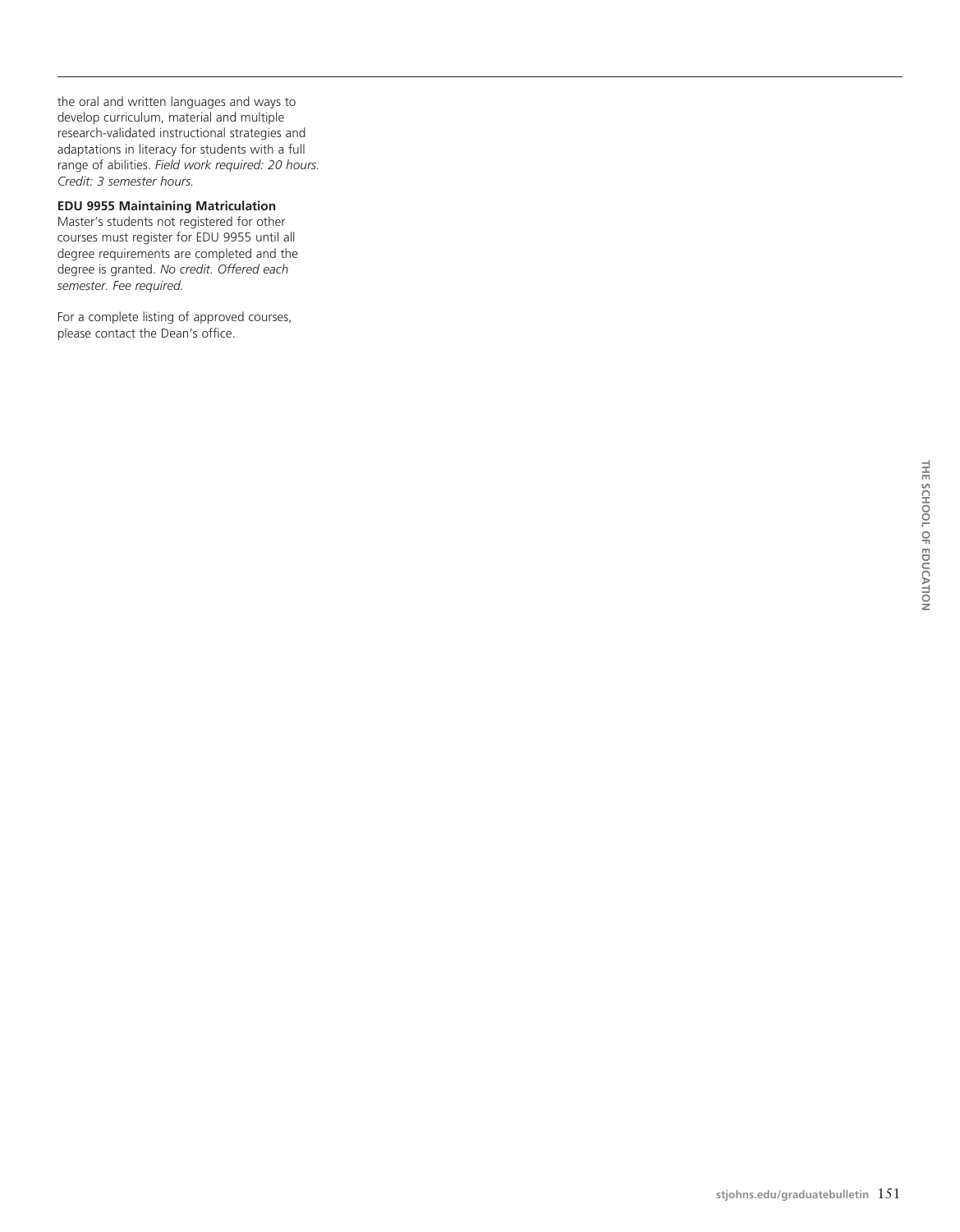# **Faculty**

**Sandra S. Abrams,** *Professor,* B.A. Washington University, M.A., American University, M.A., New York University, Ph.D., Rutgers University. Adolescent Education; Video Gaming, Virtual Environments, and Learning; Digital Literacies in Academic and Social Domains.

**Anthony Annunziato,** *Associate Professor,*  B.A., CUNY Queens College; M.S.Ed., CUNY Queens College; Ed.D., Teachers College Columbia University. Educational Administration; Educational Finance; Professional Development; Educational Policy.

**Katherine C. Aquino,** *Assistant Professor,*  B.S., Fordham University; M.A., Georgian Court University; Ph.D., Seton Hall University; Adv. Cert., Manhattan College. Socioacademic transitioning into and within the postsecondary environment; students with disabilities; student-college match; posttraditional students; assessment and program review; instructional design and delivery within postsecondary curriculum.

**David L. Bell,** *Dean and Associate Professor,* B.S., University of Illinois Urbana-Champaign; M.Ed., Ed.D., Loyola University at Chicago; Diversity, Equity, and Inclusion; Teacher Professional Development, Math Education and Coaching.

**James S. Bethea,** *Associate Professor,* B.S., Mount Olive College; M.S., Boston University; Ph.D., The University of Iowa. Spirituality in Counseling; Students with Disabilities, Substance Abuse and International Rehabilitation in Poor and Developing Countries.

**Brett Elizabeth Blake,** *Professor,* B.A., State University of New York, Stony Brook; M.A., Northwestern University; Ph.D., University of Illinois at Chicago. Socio-cultural dimensions of adolescent language and literacy development among urban and English-language learners; language acquisition; gender equity; curriculum reform in middle schools.

**James R. Campbell,** *Professor,* B.S., Fordham University; M.S., Syracuse University; Ph.D., New York University. Instructional Process and Analysis; Gifted Education.

**Bilge Cerezci,** *Assistant Professor,* B.S., Bosphorus University, Turkey; M.S., Erikson Institute; Ph.D., Loyola University, Chicago.

**Elizabeth Chase,** *Assistant Professor,* B.A., Barnard College, Columbia University; M.S.T., Pace University; Ed.D., Teachers College, Columbia University.

**Xioajun June Chen,** *Assistant Professor,* B.A., Hunan University, China; M.Ed., University of Manchester, UK; Ph.D., Purdue University. Interdisciplinary learning and teams, issues of technology integration, international development and cultural perspectives on instructional technology.

**Seokhee Cho,** *Professor,* B.A., M.A. Ewha Women's University, Korea; Ph.D. in Ed.Psy., University of Alberta, Canada; Gifted Education, Educational measurement and evaluation, Cognitive Psychology, Learning Psychology, Individual differences, Education of Learning Disabled, Instructional Methodology, Teacher Training, Open Education, Early Childhood Education.

**Kyle Demeo Cook,** *Assistant Professor,* B.A., M.Ed., Ph.D. Boston College; Early childhood education access and policy, the transition to kindergarten, collaboration between early childhood and K-12 education, educational research.

**Gina Cicco,** *Associate Professor,* B.S., M.S., Ed.D., St. John's University. Online instruction, the use of online education for counselorsin-training, partnerships among school counselors and teachers, perceptions on the role of school counselors.

**Randall Clemens,** *Associate Professor,* B.A., University of Maryland; M.S.Ed., Johns Hopkins University; Ph.D., University of Southern California. Urban poverty; At-risk students; Educational reform.

**Barbara Cozza,** *Professor,* B.F.A. CUNY-Hunter College; M.S. CUNY—Hunter College; Ph.D. Fordham University. SBL/SDL Professional Diploma, Curriculum and instruction, professional development, cognition, international education. Woman in higher education leadership, educational reform issues and PK-16 partnership*s.*

**Della DeKay,** *Associate Professor,* B.A., Southwest Missouri University; M.A., Teachers College, Columbia University; Ed.D., Teachers College; JD Pace Law School. TESOL, Cultural Diversity, Philosophy and History of Education.

**Catherine DiMartino,** *Associate Professor,*  B.A., Haverford College; M.A., Columbia University, Teachers College; M.A., Columbia University, Graduate School of Arts and Sciences; M.S., Columbia University, Teachers College; Ph.D., New York University, The Steinhardt School of Culture, Education and Human Development.

**Michael P. Downton,** *Associate Professor*, B.A. Purdue University, Ph.D., Indiana University, Learning and Developmental Sciences.

**Robert Eschenauer,** *Associate Professor*, B.A., St. Francis College; M.S., St. John's University; Ph.D., St. John's University; Adv. Certificate School Psychology, City College, Counselor Education; Assessment, Individual Counseling, Outcome Research, Therapeutic Communication, Clinical Hypnosis, Reflective Practice.

**Erin M. Fahle,** *Assistant Professor,* B.S., Georgetown University; M.S., Georgetown University; Ph.D., Stanford University. Education Policy; Quantitative Methods; Gender Studies; Sociology of Education.

**Andrew D. Ferdinandi,** *Associate Professor,*  B.S., M.S., P.D., Ed.D., St. John's University. Counselor Education; Working with Mental Illness and Dual Diagnosis Individuals; Assisting Troubled Teens with Substance Abuse and Truancy.

**Mary Ellen Freeley,** *Associate Professor,*  B.A. St. Joseph's College; M.S. Queens College; Ed.D., St. John's University; Instruction, Administration, Supervision and Leadership.

**Elizabeth Gil,** *Assistant Professor,* B.A., New York University; M.S., Michigan State University; M.S., College of St. Rose; Ph.D., Michigan State University.

**E. Francine Guastello,** *Associate Professor,*  B.S., M.S., Ed.D., St. John's University. Literacy; Exploring multi-sensory techniques for teaching dyslexic children and adults; Effective practices in literacy leadership; Parental involvement in student academic success; Improving teacher effectiveness in writing instruction.

**Smita Guha,** *Associate Professor,* B.A., M.A. University of Calcutta; M.Ed., Ph.D. State University of NY at Buffalo. Math and technology in Early Childhood Instructions.

**Aliya E. Holmes,** *Associate Professor,* B.S., M.S., Ph.D., University of Albany. Teacher mentoring related to technology integration in the classroom, online learning, professional development.

**Samuel E. Jackson,** *Assistant Professor,* B.S. York College; M.A. Brooklyn College Graduate School of Education; Ph.D.,The Graduate School and University Center, City University of New York. Urban Education.

**Elena Jurasaite-O'Keefe,** *Associate Professor,* M.H., Vilnius State University, Lithuania; Ph.D., University of Siauliai, Lithuania; Ph.D., University of Michigan.

**Ishita Khemka,** *Associate Professor*, B.A., Delhi University: M.A., Teachers College, Columbia University; Ph.D., Columbia University. Research in special education, intellectual and developmental disabilities and autism; interpersonal decision-making theory, peervictimization, bullying, and abuse prevention training; arts and literacy.

**Ming-hui Li,** *Associate Professor,* B.A., Soochow University, Taipei, Taiwan; M.A., University of Colorado; Ed.D., Texas Tech University. Counselor Education; Stress and Self-Efficacy as Predictors of Coping; Counseling Socially Troubled Children and Parent-Child Relationships.

**Stephen Kotok,** *Assistant Professor,* B.A., University of Wisconsin; M.S., University of Pennsylvania; M.A., Teachers College, Columbia University.

**Rebecca Louick,** *Assistant Professor,* A.B., Amherst College; M.S.Ed., City University of New York – Hunter College; Ph.D., Boston College.